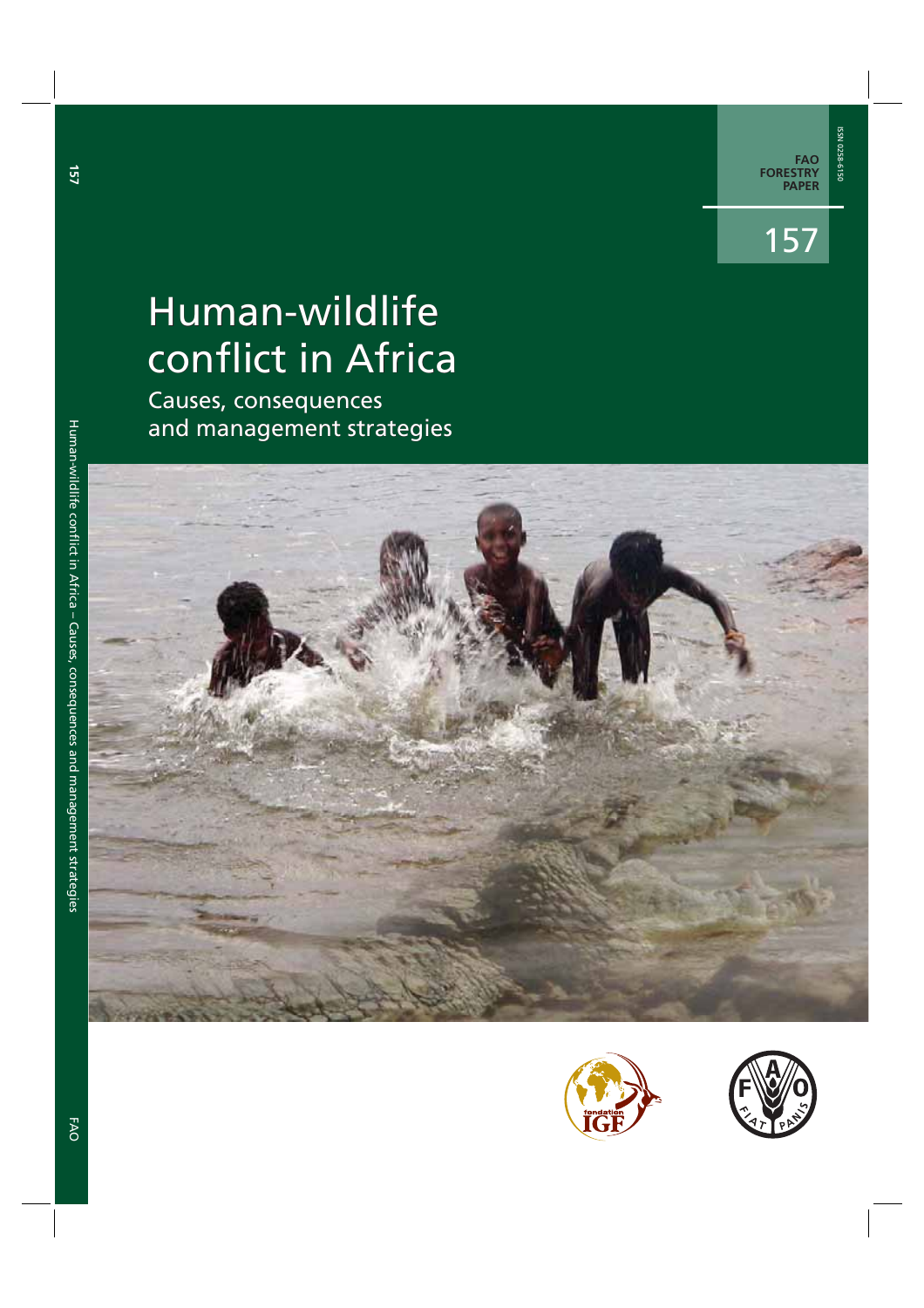*Cover image:* The crocodile is the animal responsible for the most human deaths in Africa Fondation IGF/N. Drunet (children bathing); D. Edderai (crocodile)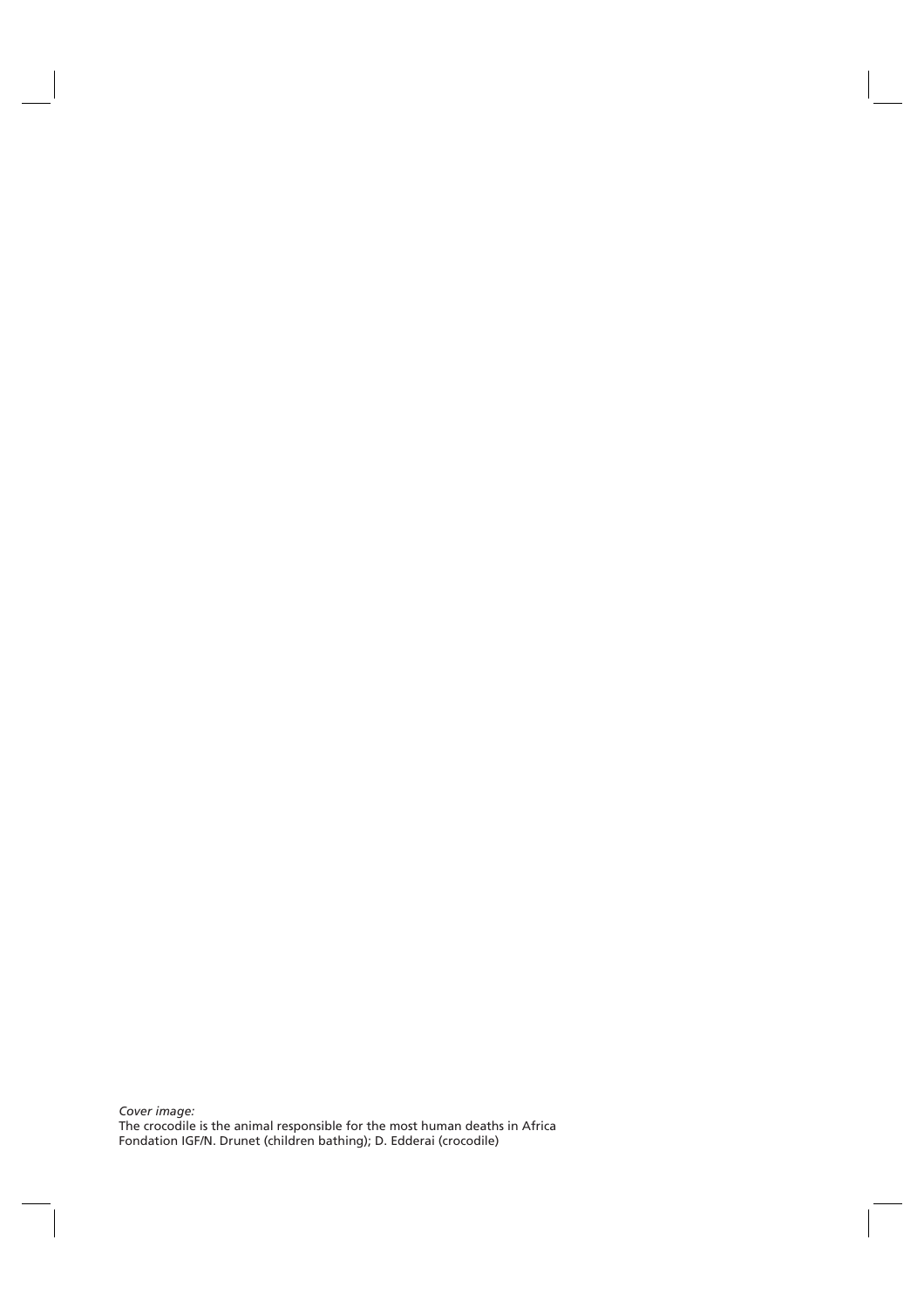# Human-wildlife conflict in Africa

**FAO FORESTRY PAPER**

157

Causes, consequences and management strategies

**F. Lamarque**  International Foundation for the Conservation of Wildlife (Fondation IGF)

**J. Anderson**  International Conservation Service (ICS)

**R. Fergusson** Crocodile Conservation and Consulting

**M. Lagrange** African Wildlife Management and Conservation (AWMC)

**Y. Osei-Owusu** Conservation International

**L. Bakker**  World Wide Fund for Nature (WWF)–The Netherlands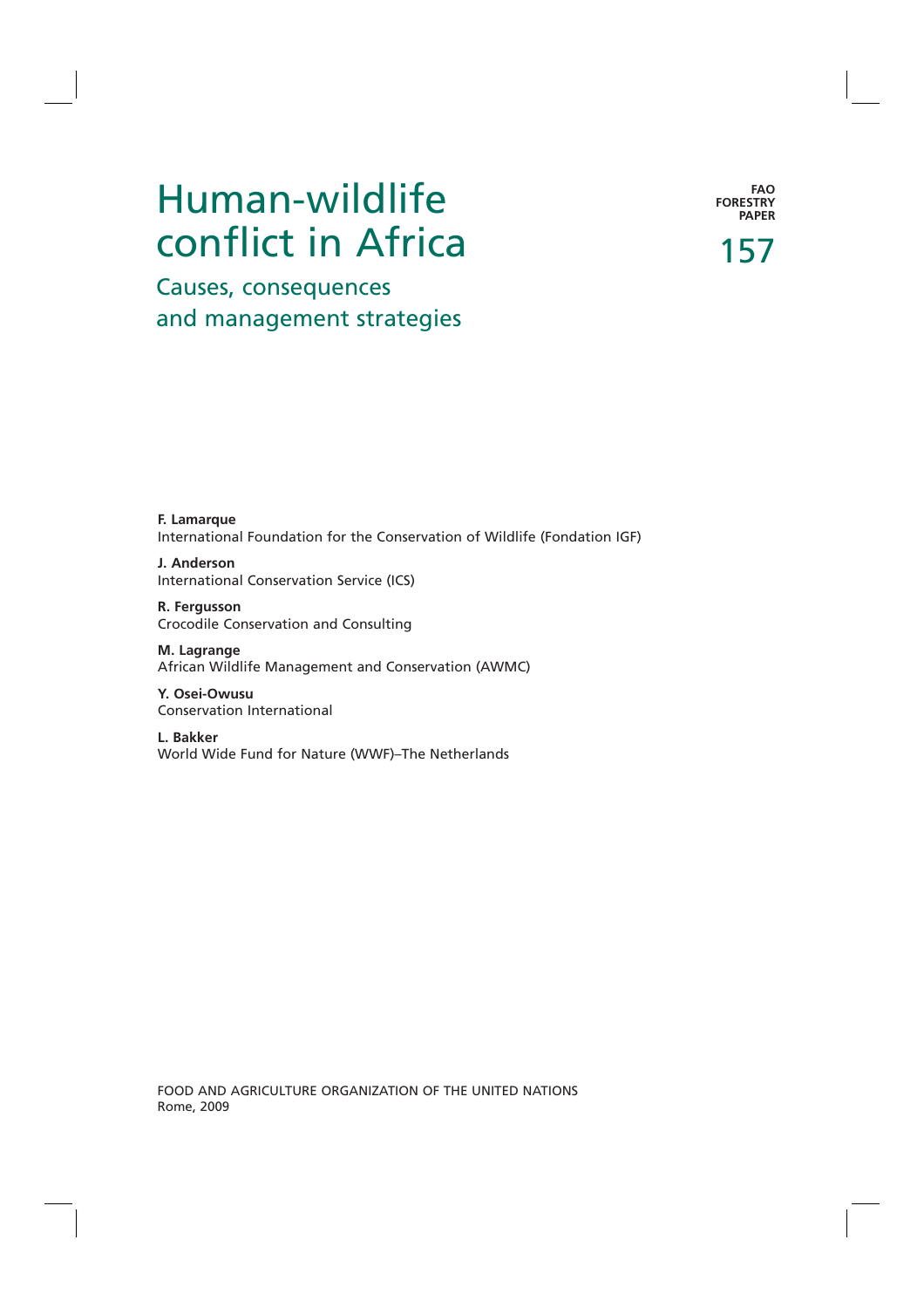The designations employed and the presentation of material in this information product do not imply the expression of any opinion whatsoever on the part of the Food and Agriculture Organization of the United Nations (FAO) concerning the legal or development status of any country, territory, city or area or of its authorities, or concerning the delimitation of its frontiers or boundaries. The mention of specific companies or products of manufacturers, whether or not these have been patented, does not imply that these have been endorsed or recommended by FAO in preference to others of a similar nature that are not mentioned.

ISBN 978-92-5-106372-9

All rights reserved. Reproduction and dissemination of material in this information product for educational or other non-commercial purposes are authorized without any prior written permission from the copyright holders provided the source is fully acknowledged. Reproduction of material in this information product for resale or other commercial purposes is prohibited without written permission of the copyright holders. Applications for such permission should be addressed to: Chief Electronic Publishing Policy and Support Branch Communication Division FAO Viale delle Terme di Caracalla, 00153 Rome, Italy or by e-mail to: copyright@fao.org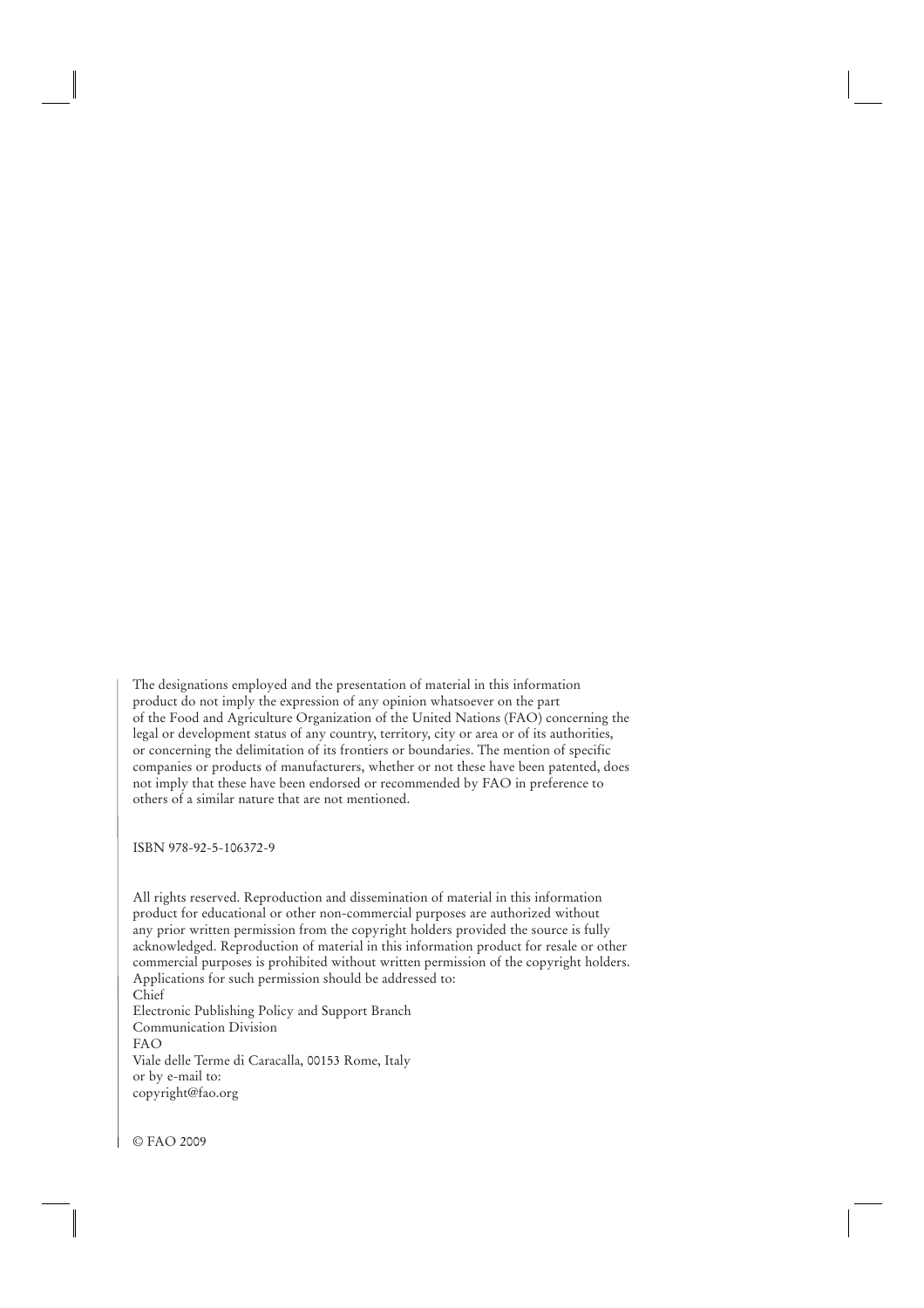## **Contents**

Ξ.

| Foreword                                                 | $\mathbf{V}$ |
|----------------------------------------------------------|--------------|
| Acknowledgements                                         | V1           |
| Acronyms                                                 | V11          |
| 1. Introduction                                          | 1            |
| A brief history of human-wildlife conflict               | 2            |
| Human-wildlife conflict around the world                 | 3            |
| 2. Human-wildlife conflict: the issues                   | 5            |
| Typology of human-wildlife conflict                      | 5            |
| Causes of human-wildlife conflict                        | 14           |
| Consequences for humans                                  | 25           |
| Consequences for wildlife conservation                   | 32           |
| 3. Human-wildlife conflict management                    | 37           |
| Human management                                         | 37           |
| Production management                                    | 47           |
| Crop or herd management                                  | 53           |
| Non-lethal control                                       | 54           |
| Lethal control                                           | 62           |
| Environmental management                                 | 67           |
| <b>4. Decisional framework</b>                           | 73           |
| Phase 1: investigation                                   | 73           |
| Phase 2: problem analysis and decision-making            | 76           |
| Phase 3: choice and implementation of management options | 77           |
| An adaptive process                                      | 81           |
| <b>5. Conclusion</b>                                     | 83           |
| <b>Bibliography</b>                                      | 85           |
| <b>ANNEX</b>                                             |              |
| Scientific names of animals mentioned in this book       | 97           |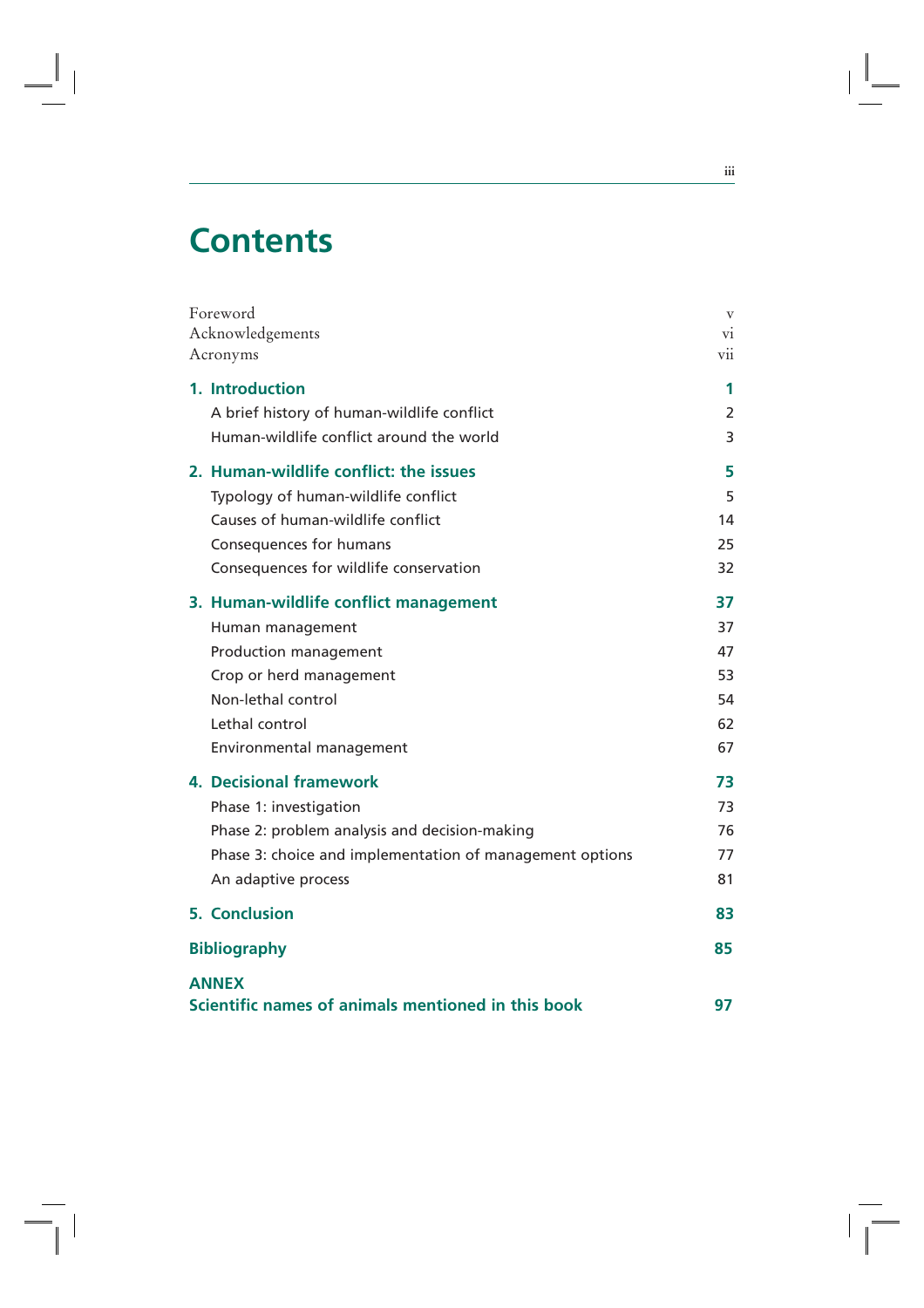$\overline{\phantom{a}}$ 

#### **Boxes**

| Box 1          | Fatal wildlife attacks in Africa: some figures                                                                                                                       | 6  |
|----------------|----------------------------------------------------------------------------------------------------------------------------------------------------------------------|----|
| Box 2          | Elephant crop-raiding in Africa                                                                                                                                      | 9  |
| Box 3          | Bark stripping and its consequences                                                                                                                                  | 10 |
| Box 4          | Impact of elephants on habitat and sympatric wildlife                                                                                                                | 13 |
| Box 5          | Gender and human-wildlife conflict                                                                                                                                   | 19 |
| Box 6          | Human activities and wildlife habitat                                                                                                                                | 20 |
| Box 7          | Natural hazards, habitat and human-wildlife conflict                                                                                                                 | 22 |
| Box 8          | The seasons, habitat and human-wildlife conflict                                                                                                                     | 22 |
| Box 9          | The link between monospecific tree plantations and bark-stripping                                                                                                    |    |
|                | baboons                                                                                                                                                              | 23 |
| <b>Box 10</b>  | Possible causes and consequences of the decrease in natural prey hunted                                                                                              |    |
|                | by wild carnivores                                                                                                                                                   | 23 |
| <b>Box 11</b>  | The impact of pathology and physiology on human-wildlife conflict                                                                                                    | 26 |
| <b>Box 12</b>  | Elephants as a threat to food security                                                                                                                               | 28 |
| <b>Box 13</b>  | Livestock depredation – some figures                                                                                                                                 | 30 |
| <b>Box 14</b>  | Killing wildlife in retaliation                                                                                                                                      | 33 |
| <b>Box 15</b>  | Adverse effects of human-wildlife conflict on wildlife conservation                                                                                                  | 34 |
| <b>Box 16</b>  | Awareness raising: key points                                                                                                                                        | 38 |
| <b>Box 17</b>  | Some examples of compensation schemes in sub-Saharan Africa                                                                                                          | 40 |
| <b>Box 18</b>  | Human Animal Conflict Self Insurance Scheme, Namibia                                                                                                                 | 42 |
| <b>Box 19</b>  | Indirect compensation for human-wildlife conflict: viewing tourism                                                                                                   | 43 |
| <b>Box 20</b>  | Indirect compensation for human-wildlife conflict: safari hunting                                                                                                    | 44 |
| <b>Box 21</b>  | Indirect compensation for human-wildlife conflict: Community-Based                                                                                                   |    |
|                | Natural Resource Management                                                                                                                                          | 45 |
| <b>Box 22</b>  | Effect of guard animals on predator attacks                                                                                                                          | 48 |
| <b>Box 23</b>  | Examples of fences used against carnivore attacks                                                                                                                    | 49 |
| <b>Box 24</b>  | Some drawbacks of fencing                                                                                                                                            | 51 |
| <b>Box 25</b>  | Wildlife translocation                                                                                                                                               | 60 |
| <b>Box 26</b>  | Regulation of bark-stripping baboons by poisoning                                                                                                                    | 64 |
| Box 27         | The adverse effect of land-use planning on human-wildlife conflict                                                                                                   | 69 |
| Box 28         | Establishing zones for wildlife and human activities                                                                                                                 | 70 |
| <b>Box 29</b>  | Two examples of zoning around protected areas                                                                                                                        | 71 |
| Box 30         | Importance of a human-wildlife conflict database                                                                                                                     | 74 |
| <b>Box 31</b>  | Investigations to be made in cases of human-wildlife conflict                                                                                                        | 75 |
| <b>Box 32</b>  | An example of integrated decision-making                                                                                                                             | 79 |
| Box 33         | Community-based control of problem elephantst                                                                                                                        | 80 |
| Box 34         | The event book: an example of simple human-wildlife conflict monitoring                                                                                              | 81 |
| <b>Box 35</b>  | Human-Wildlife Conflict Collaboration                                                                                                                                | 84 |
| <b>Tables</b>  |                                                                                                                                                                      |    |
| Table 1        |                                                                                                                                                                      |    |
| Table 2        | Cost of damage caused by bears and wolves in western Europe in 1997 $($ $\epsilon)$<br>Percentage of total agricultural output reported lost as a result of elephant | 3  |
|                | crop-raiding in some African countries                                                                                                                               | 9  |
|                |                                                                                                                                                                      |    |
| <b>Figures</b> |                                                                                                                                                                      |    |
| Figure 1       | Domestic animals killed by wild predators in the African Wildlife                                                                                                    |    |
|                | Foundation (AWF) Samburu Heartland, Kenya (% of reported deaths)                                                                                                     | 11 |
|                | Figure 2 Decision process to determine appropriate management action in areas                                                                                        |    |
|                | with human-elephant conflict                                                                                                                                         | 78 |

|  | ۰. |
|--|----|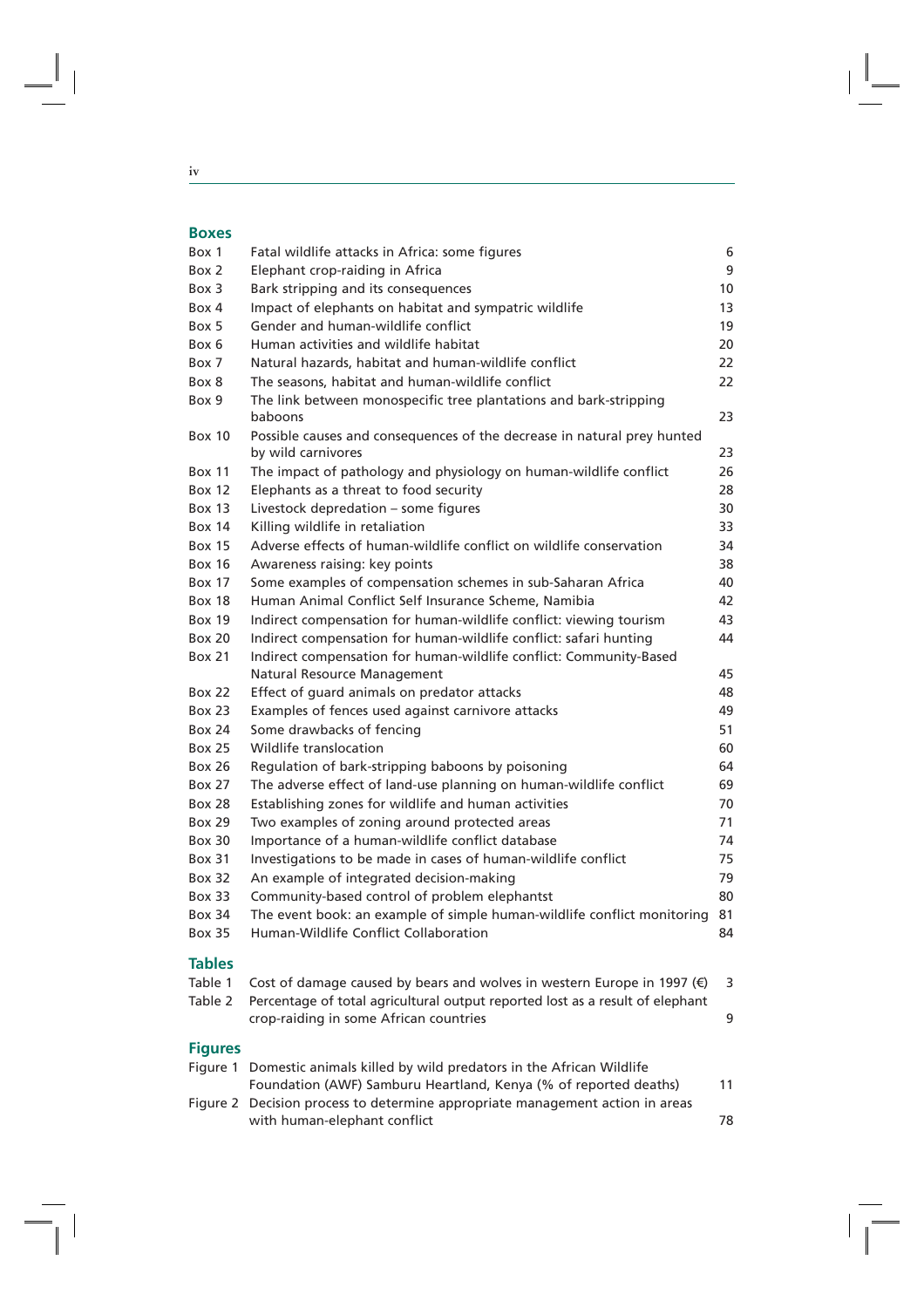### **Foreword**

Conflicts between humans and wildlife have occurred since the dawn of humanity. They occur on all continents, in developed as well as developing countries, yet the problems vary according to the particular environment and people's way of life. This publication concentrates on Africa, where problems are particularly common and pronounced. Rural and peri-urban communities are affected all over the continent.

**v**

Consequences of human-wildlife conflict can be both direct, including injury and death from encounters with dangerous animals, and indirect, including loss of crops and livestock and damaged infrastructure. Crocodiles, hippopotamuses, elephants, lions and baboons are among the main aggressors. However, not only these large animals pose threats to human beings; mass aggregations of birds, rodents or insects can devastate agricultural crops in a short time.

Human-wildlife conflicts have become more frequent and severe over recent decades as a result of human population growth, extension of transport routes and expansion of agricultural and industrial activities which together have led to increased human encroachment on previously wild and uninhabited areas. Competition for the available natural habitats and resources has increased. Moreover, the effects of climate change are exacerbating these conflicts.

In times of progressive loss and degradation of natural habitats and biodiversity, wildlife populations are declining in many areas where human-wildlife conflicts occur – sometimes as a result of indiscriminate retaliation following conflicts with humans, as well as through unregulated hunting exceeding sustainable harvest levels. A decline in populations of prey species of large predators may attract carnivores towards domestic livestock, further aggravating human-wildlife conflict. It is therefore fundamental to monitor wildlife populations and maintain them at adequate levels, and to restore natural habitats and the balance between predator and prey species.

The aim of this publication is to facilitate the coexistence of humans and wildlife and assist affected communities in applying best management practices. There is no simple solution. Different circumstances, beliefs and values are to be taken into account in evaluating which approaches are best.

The publication was developed through a writing workshop organized by FAO and the International Foundation for the Conservation of Wildlife (Fondation IGF) in Paris, France, in January 2008.

**J.A. Prado** Director, Forest Management Division FAO Forestry Department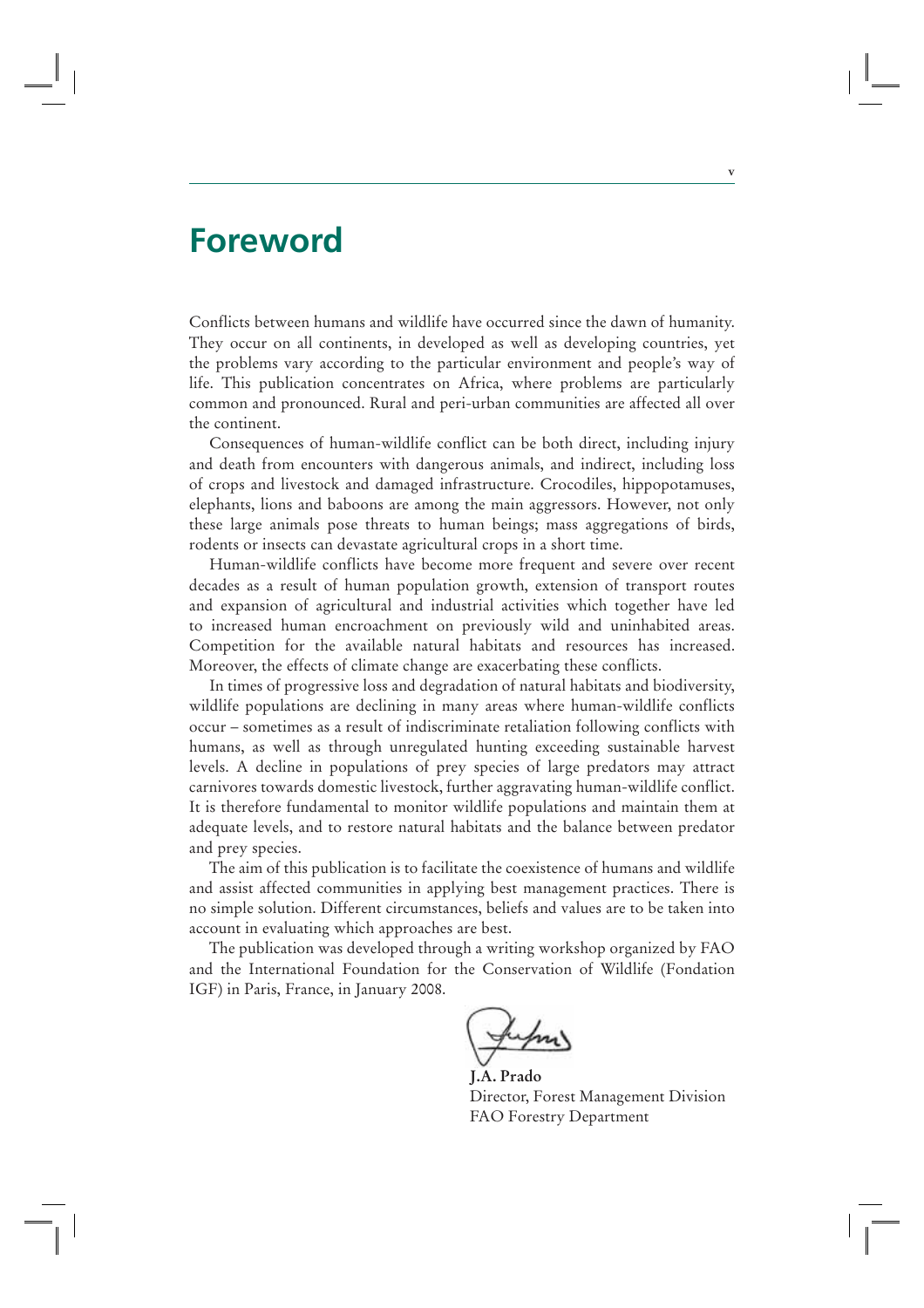### **Acknowledgements**

FAO acknowledges particularly U. Belemsobgo (Director, Direction de la Faune et de la Chasse, Burkina Faso), B. Beytell (Director , Directorate of Parks and Wildlife Management, Namibia), H. Boulet (Deputy Director, International Foundation for the Conservation of Wildlife [Fondation IGF]), P. Chardonnet (Director, Fondation IGF), B. Soto (Director, Direcção Nacional das Áreas de Conservação, Mozambique) and P. Tabi Tako-Eta (Director, Direction de la Faune et des Aires Protégées, Cameroon) for their participation in the writing workshop on human wildlife conflict, held in Paris on 17 and 18 January 2008, and their invaluable help in improving this publication.

R. Czudek and E. Kaeslin managed and refined the publication in FAO. The publication was edited by S. Morgan. Production was coordinated by A. Perlis. S. Benabed, M. Calvitti, M. Casa and L. Ferrone provided editorial assistance.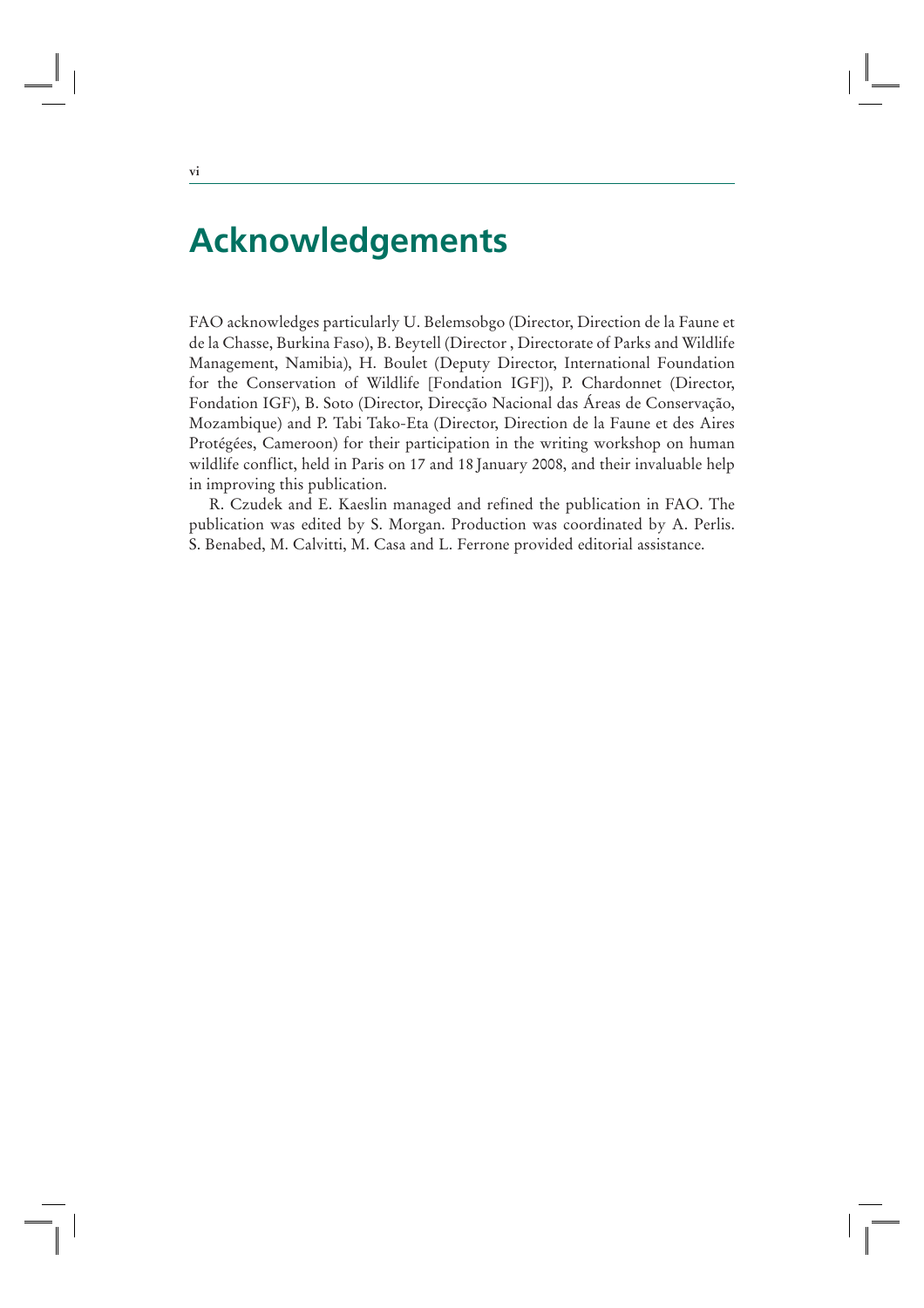## **Acronyms**

Ξ.

| <b>AWF</b>       | African Wildlife Foundation                                |
|------------------|------------------------------------------------------------|
| <b>AVIGREF</b>   | Community Associations for the Management of Wildlife      |
|                  | Services (Benin)                                           |
| <b>CBNRM</b>     | Community-Based Natural Resource Management                |
| <b>CITES</b>     | Convention on International Trade in Endangered Species of |
|                  | Wild Fauna and Flora                                       |
| <b>ECOPAS</b>    | Ecosystèmes protégés en Afrique sahélienne (European       |
|                  | project)                                                   |
| <b>GEF</b>       | Global Environment Facility                                |
| <b>HACSIS</b>    | Human Animal Conflict Self Insurance Scheme (Namibia)      |
| <b>HWCC</b>      | Human-Wildlife Conflict Collaboration                      |
| <b>IRDNC</b>     | Integrated Rural Development and Nature Conservation       |
| <b>IUCN</b>      | International Union for the Conservation of Nature         |
| <b>NGO</b>       | Non-governmental organization                              |
| PAC              | Problem animal control                                     |
| <b>WWF</b>       | World Wide Fund for Nature                                 |
| <b>WWF SARPO</b> | WWF Southern Africa Regional Programme Office              |
|                  |                                                            |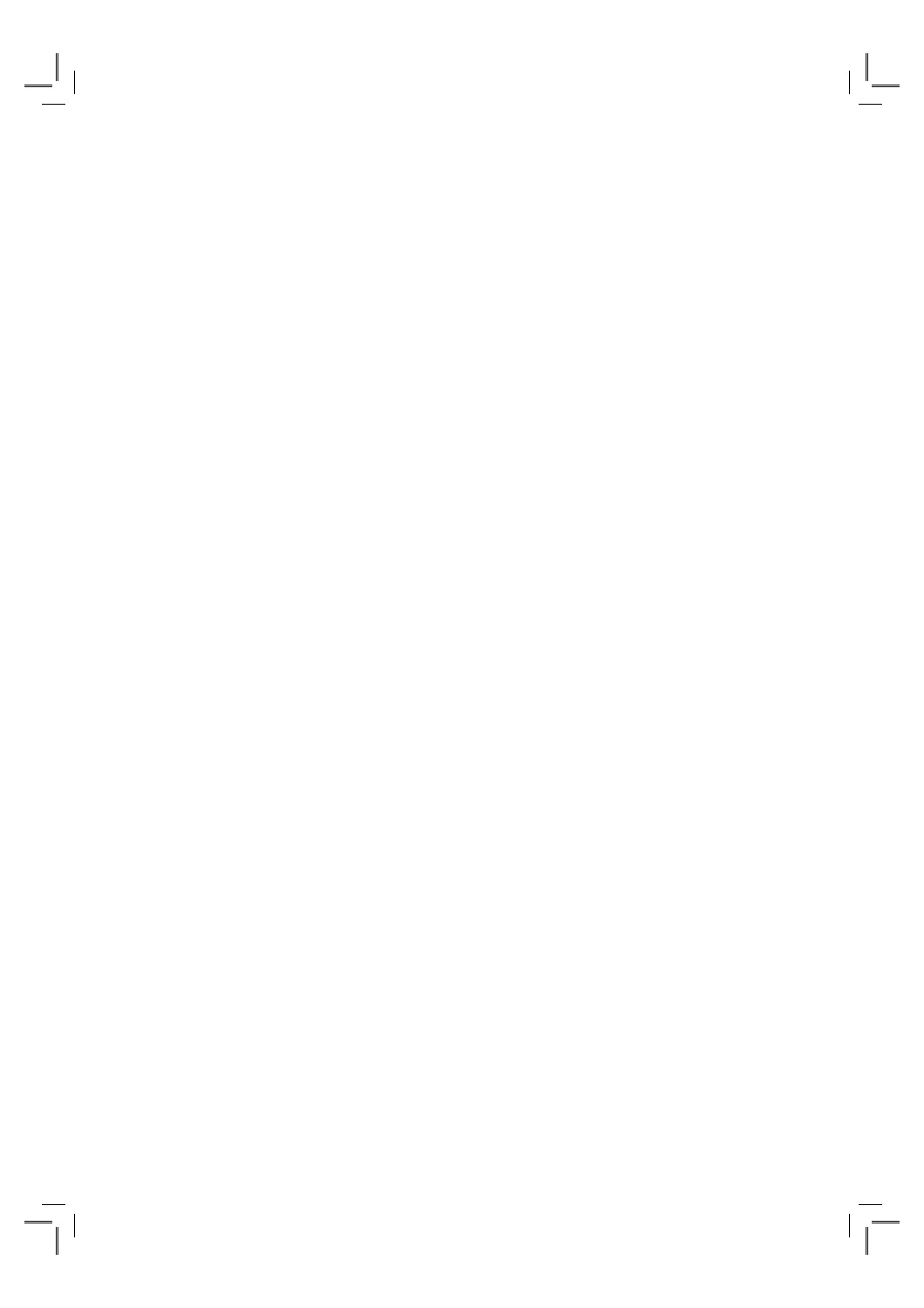### **1. Introduction**

According to the 2003 International Union for the Conservation of Nature (IUCN) World Parks Congress, human-wildlife conflict occurs when wildlife requirements encroach on those of human populations, with costs both to residents and wild animals (IUCN, 2005).

Human-wildlife conflict has been in existence for as long as humans and wild animals have shared the same landscapes and resources (see below).

Human-wildlife conflict does not occur only in Africa. Nowadays humanwildlife conflict exists in one form or another all over the world. Conflict between humans and crocodiles, for example, has been reported in 33 countries spanning the tropics and subtropics, and the problem probably exists in many more.

All continents and countries, whether developed or not, are affected by humanwildlife conflict. However there is an important distinction to be made between the level of vulnerability of agropastoralists in developing countries and that of well-off inhabitants of developed nations.

This review focuses on Africa, where human-wildlife conflict is particularly prevalent, even in countries with a higher average annual income. Crocodiles still kill people in the Lake Nasser area in Egypt and within towns in Mozambique; leopards still kill sheep within 100 km of Cape Town, South Africa, and lions kill cattle around the outskirts of Nairobi, Kenya.

In terms of the scale of their impact on humans, it is the smaller animals, occurring in vast numbers, that have the greatest impact. The red locust has been responsible for famines across vast swathes of Africa for centuries. Annual losses of cereals caused by the red-billed quelea have been estimated at US\$22 million (Bruggers and Elliott, 1989). In Gabon, the number of overall complaints about grasscutters far surpasses those relating to any other animal species, including the elephant (Lahm, 1996).

However, the larger herbivores (elephants, buffalo and hippopotamus), large mammalian carnivores (lions, leopards, cheetahs, spotted hyenas and wild dogs), and crocodiles are traditionally seen as the animals representing the greatest threat to humans and responsible for the majority of human-wildlife conflicts. This may be due to the fact that local communities often regard the large wild animals as government property, as was the case under previous colonial legislation, and therefore feel prohibited from dealing with the problem themselves (WWF SARPO, 2005). The impact of the activities of large mammals on farmers and their livelihoods is enormous and even traumatic when people are killed. These incidents are often newsworthy, and generally attract the attention of political representatives who demand action from governments.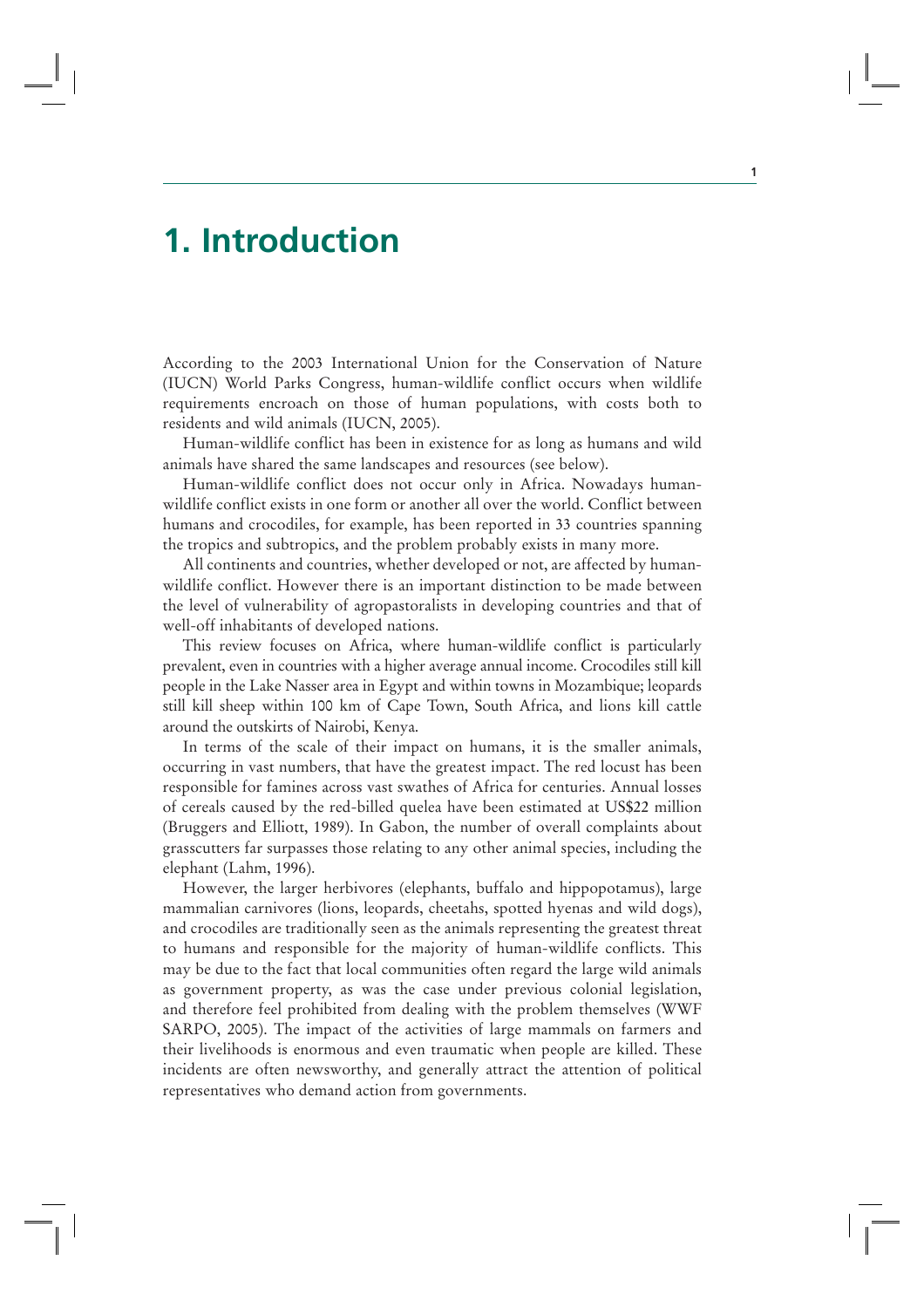Baboons can cause significant damage to timber forest plantations and are also considered a pest, notably in Southern Africa.

For these reasons this survey deals with larger herbivores and carnivores, particularly animals that have been investigated in FAO studies, i.e. elephants, lions, baboons and crocodiles.

#### **A BRIEF HISTORY OF HUMAN-WILDLIFE CONFLICT**

Fossil records show that the first hominids fell prey to the animals with which they shared their habitats and shelters. Forensic evidence has recently demonstrated that the "Taung skull", perhaps the most famous hominid fossil, which was discovered in South Africa in 1924, belonged to a child who was killed by an eagle two million years ago (Berger and Clarke, 1995; Berger, 2006).

Crocodiles have an ancient lineage dating back to the Mesozoic era, and have remained functionally unchanged for longer than the human species has been in existence. It is likely that crocodiles have attacked and eaten humans and their predecessors in Africa over the last four million years. Egyptian historical records reveal that in 2000 BC, hippopotamuses in the Nile delta in Egypt fed on cultivated crops while crocodiles ate livestock and occasionally humans. It is no coincidence that the Egyptian god of evil was depicted as the crocodile-headed deity Sobek.

Human-elephant conflict is as old as agriculture in Africa (Treves and Naughton-Treves, 1999). San or Bushman rock art in Africa frequently portrays people fleeing from predators or other large animals. Pre-colonial and early nineteenth century historians describe areas in Africa and other parts of the world where elephants invaded human cultivations, causing food shortages and leading to the displacement of settlements (Barnes, 1996). Some authors blame colonialism for ruining traditionally harmonious relations between wildlife and local people (see for example, Adams and McShane, 1992). In actual fact, from the eighteenth



*E. KAESLIN***KAESLIN** 

*Human-elephant conflict is as old as agriculture in Africa (a rural inhabitant tries to scare away elephants by throwing stones at them)*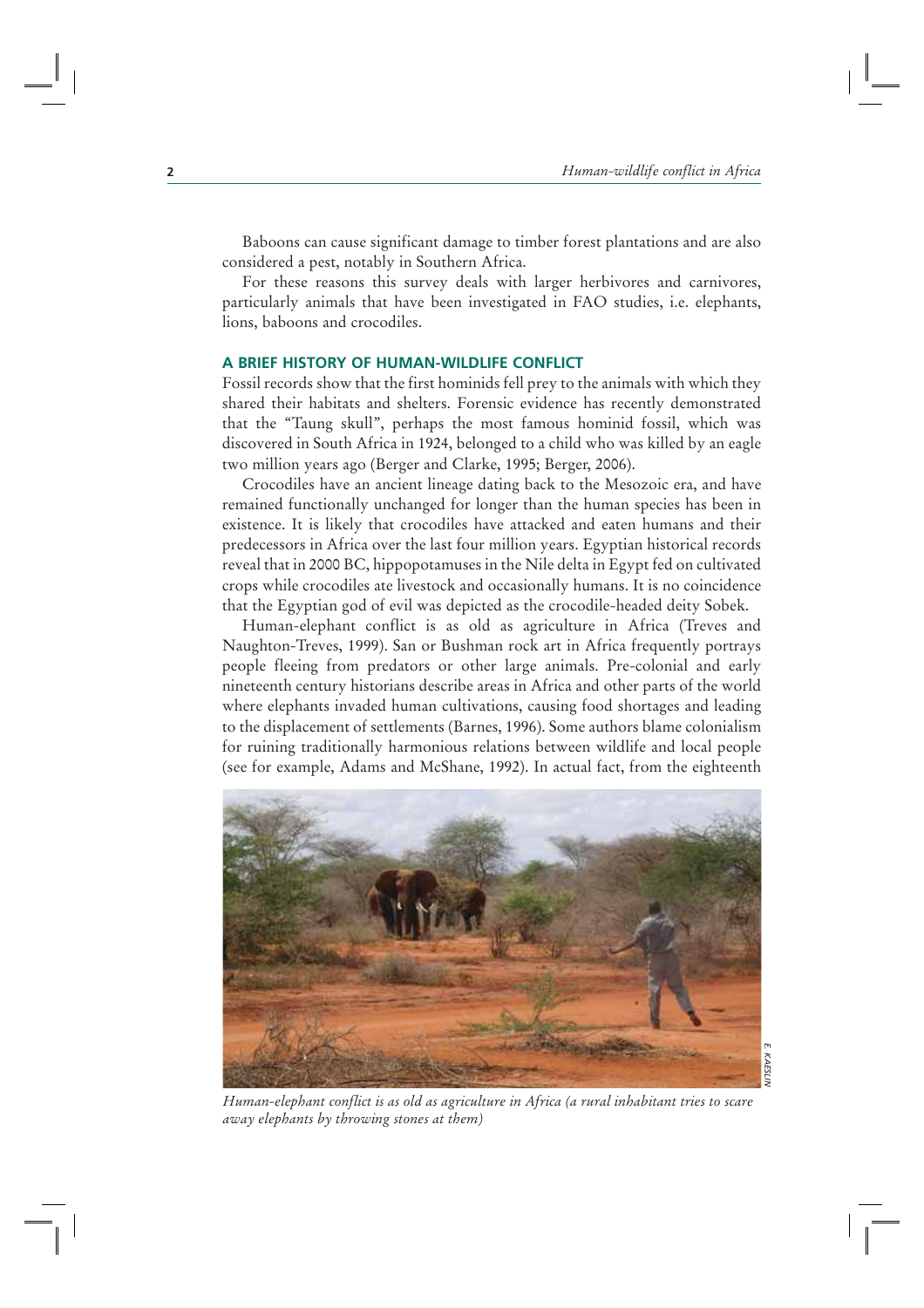to the mid-twentieth centuries, the larger African mammals were regarded more as a resource to be exploited than a major threat. Ivory formed a cornerstone of the early trade with Europe and the Orient, while meat and hides were essential products both for the African people and colonialists alike. In the twentieth century, with the expansion and development of modern agriculture, exploitation diminished and interaction with large wildlife species came to be increasingly dominated by conflict.

#### **HUMAN-WILDLIFE CONFLICT AROUND THE WORLD**

#### **North America**

In the northern United States, bears raid dustbins in the national parks and even at the edge of towns, waking up residents and creating disorder in the streets. Deer collisions with automobiles in the United States injure an average of 29 000 people annually and cause more than US\$1 billion in damages (USDA, 2006). In Alberta, Canada, over a period of 14 years (1982–1996) wolves killed 2 806 domestic animals, mainly cattle but also some dogs, horses, sheep, chickens, bison, goats, geese and turkeys. In Idaho, Montana and Wyoming in the United States, wolves killed 728 animals, mainly sheep and cattle, over a similar time period (1987–2001) (Musiani *et al*., 2003).

#### **Europe**

Several wildlife species are responsible for causing substantial damage both to crops (wild boar, wild rabbit, hare, wood pigeon) and to regenerating forests (red deer, roe deer). For this reason, some of these species are labelled as "pests" and can be killed outside of the hunting season.

The monetary losses can be high (Table 1). In France in 2007, damage caused by wild boar and deer to agricultural crops amounted to €22 million to €23 million (E. Dion, personal communication). Large predators such as bears, wolves or lynx are regularly responsible for attacks on sheep or even cattle. In Slovenia, damage caused by large predators has increased since 1993. In the period 2000–2003, 1 440 claims were made for predation damage, mostly to livestock. The compensation for damage exceeded €706 000 (Adamič, Jerina and Jonozovič, 2004).

In the United Kingdom, badgers are known to spread bovine tuberculosis to dairy cattle (Wilkinson *et al*., 2004).

| TABLE 1                                                                            |  |
|------------------------------------------------------------------------------------|--|
| Cost of damage caused by bears and wolves in western Europe in 1997 ( $\epsilon$ ) |  |

|          | <b>Bears</b>      |               | <b>Wolves</b>     |               |
|----------|-------------------|---------------|-------------------|---------------|
| Country  | <b>Total cost</b> | Cost per bear | <b>Total cost</b> | Cost per wolf |
| Austria  | 8 6 4 0           | 346           |                   |               |
| France   | 31 510            | 3 5 0 1       | 151 690           | 3792          |
| Greece   | 130 870           | 1 0 9 1       | 708 330           | 2833          |
| Italy    | 33 600            | 448           | 1 095 164         | 2 4 3 4       |
| Portugal |                   | -             | 407 010           | 1 1 6 3       |
| Spain    | 70 562            | 882           | 173 970           | 1 1 6 0       |
| $\sim$   |                   |               |                   |               |

 *Source:* After Fourli, 1999.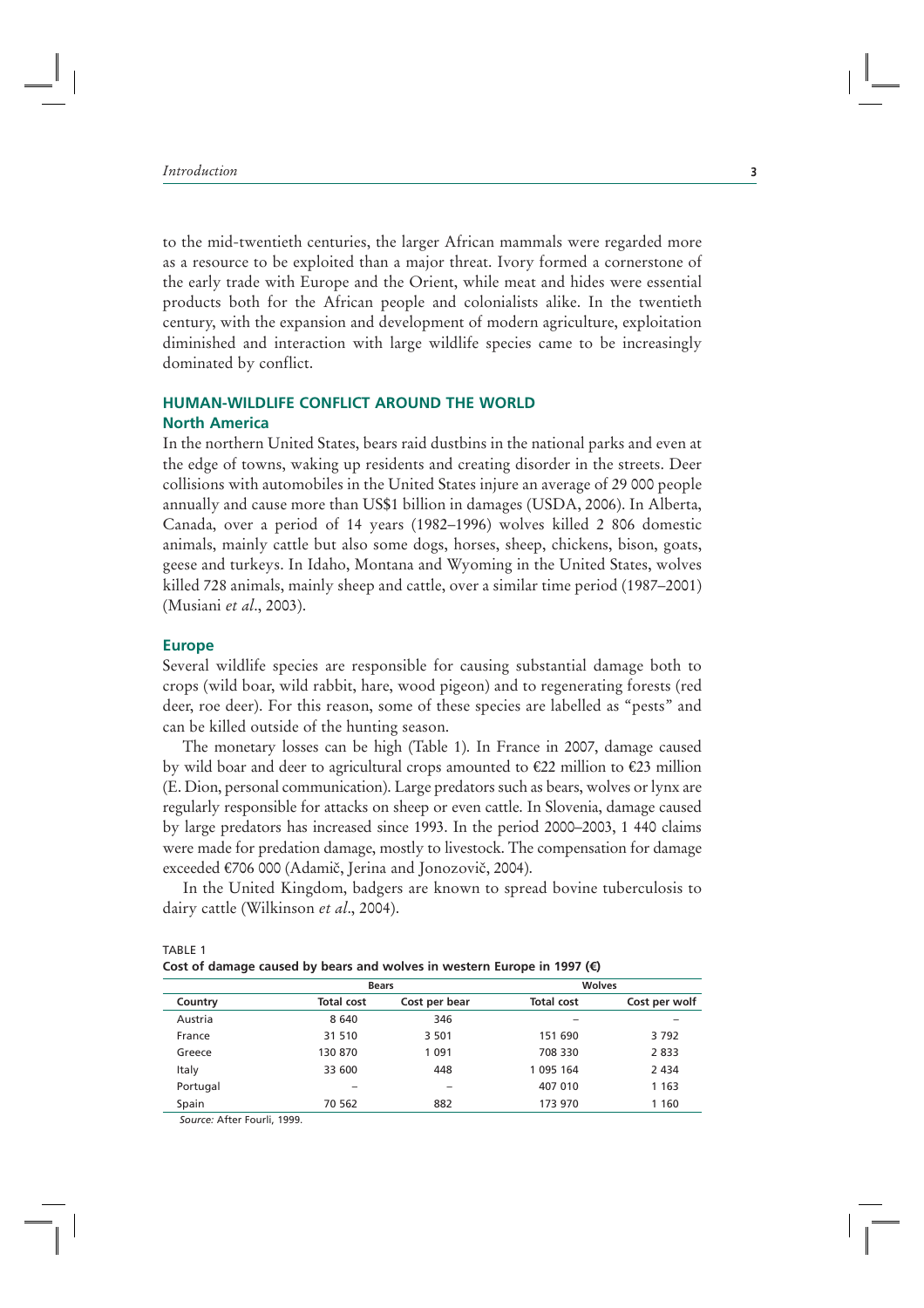#### **Australia**

The losses in productivity caused by wild rabbits eating forage are substantial: fewer livestock, lower wool clippings per sheep, lower lambing percentages, lower weight gain, lower wool quality and earlier stock deaths during periods of drought. At the end of the 1980s, the cost in production losses was estimated to be US\$20 million per year for the pastoral districts of South Australia alone, and US\$115 million per year for the wool industry over the whole of Australia (Williams *et al*., 1995).

Australian farmers have always regarded kangaroos as a pest, because they damage crops and compete with sheep for forage. Every year the federal government authorizes the culling of a certain number of kangaroos. Without taking into account the animals killed by farmers and poachers, a possible total of nine million kangaroos are eliminated each year (Therin, 2001).

#### **Asia**

Large feline predators (tigers, leopards, lions and snow leopards) and elephants are the principal sources of conflict in Asia. In India, in the state of Himachal Pradesh, near the Kibber Wildlife Sanctuary, wild carnivores – mainly snow leopards – killed 18 percent of the total livestock holdings in 1995 (Mishra, 1997). In the state of Gujarat, near the Gir National Park and Sanctuary, the Asian lion and leopard hunt prey such as buffalo, cattle, pigs and dogs (Vijayan and Pati, 2002). In the southern state of Karnatake, the overall annual damages caused by large tigers and leopards near the Bhadra Tiger Reserve, are reported to be approximately 12 percent of total family livestock holdings. In addition, elephant damage to crops accounted for an average loss of 14 percent of total annual production (Madhusudan, 2003). In China, the rural inhabitants of the mountain area of Simao, near the Xishuang Banna Nature Reserve, claimed that elephant damage reduced the community's annual income in 2000 by 28 to 48 percent, and that the total economic losses between 1996 and 1999 amounted to US\$314 600 (Zang and Wang, 2003).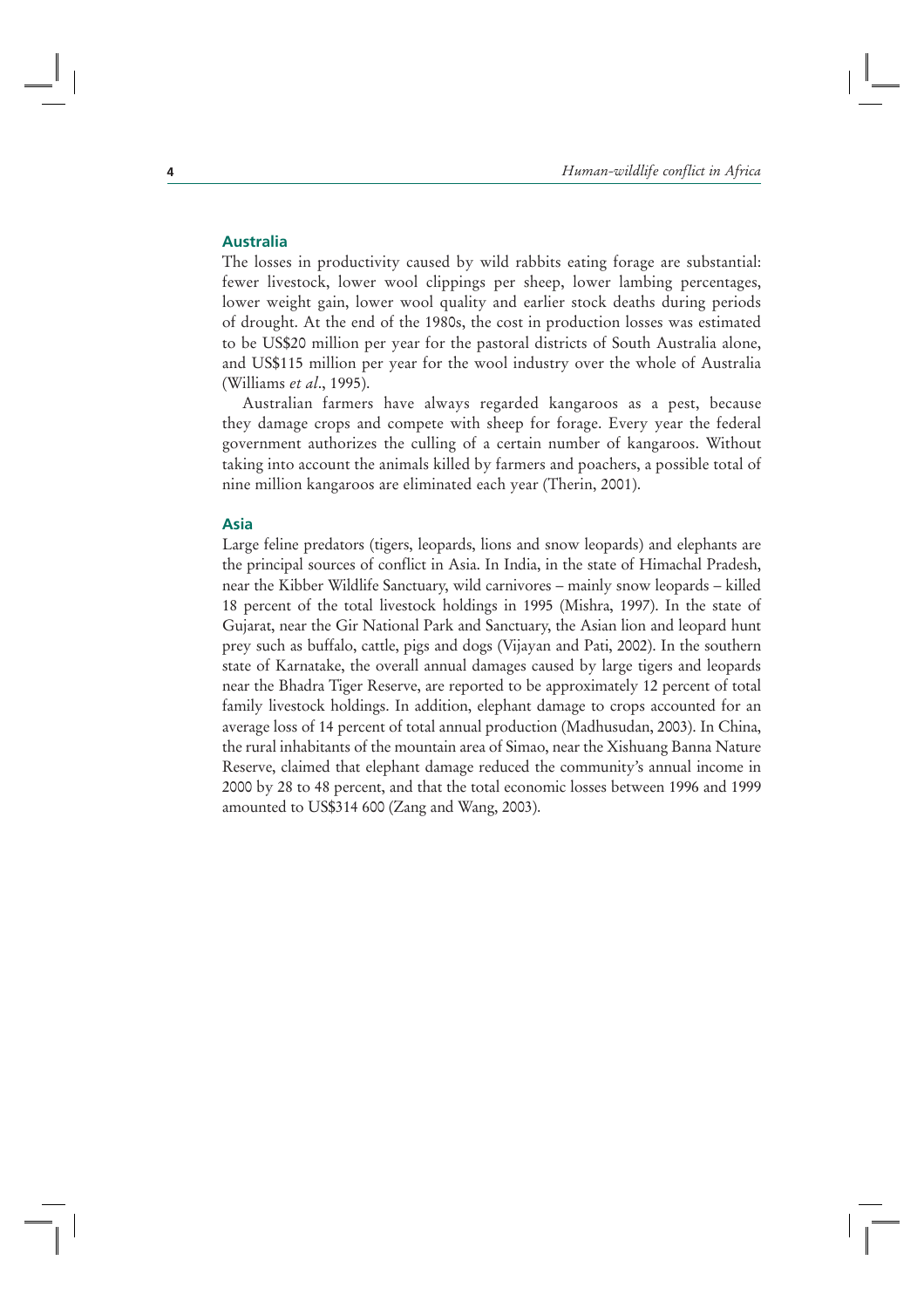## **2. Human-wildlife conflict: the issues**

#### **TYPOLOGY OF HUMAN-WILDLIFE CONFLICT Human deaths and injuries**

Human deaths and injuries, although less common than crop damage, are the most severe manifestations of human-wildlife conflict.

The hippopotamus was long considered to be responsible for more deaths than any other large animal in Africa. Nowadays, however, the crocodile seems to have superseded the hippopotamus (Box 1). Crocodile attacks are common for the following reasons.

- The numbers of large crocodiles are high, and their distribution range is wide. In addition, crocodile populations can recover relatively rapidly when afforded protection.
- Crocodiles can live in close proximity to people without being detected, while lions or elephants cannot.

In addition, the number of attacks is certainly much underestimated, for the following reasons.

- In some cases there is no evidence of a person having been taken by a crocodile, especially if that person was alone at the time of the attack.
- Many deaths due to crocodile attacks go unrecorded because human births and deaths are often not registered. In addition, attacks on humans by crocodiles are often ascribed to witchcraft (Musambachime, 1987). This may be because crocodiles often seem to be wary of humans, yet will attack without warning from an invisible position. There is a widely held belief that crocodiles that attack humans are not real crocodiles, but either creatures constructed by witches, so-called "human crocodiles", or crocodiles controlled by a spirit as a result of a curse.

Large mammalian carnivores are responsible for numerous fatal attacks on humans, and large herbivores, such as elephants, are also involved in human deaths every year, albeit more rarely. Elephants and hippopotamuses will rarely deliberately attack humans; in most cases deaths occur while people are protecting their crops against raiding animals (usually at night); when people accidentally come into close contact with the animals, especially on paths near water at night; or when people encounter injured animals whose normal sense of caution is impaired.

Baboons are seldom, if ever, dangerous to humans, though they are capable of inflicting serious wounds to dogs. But they will intimidate humans – especially women – in urban areas, when scavenging for food.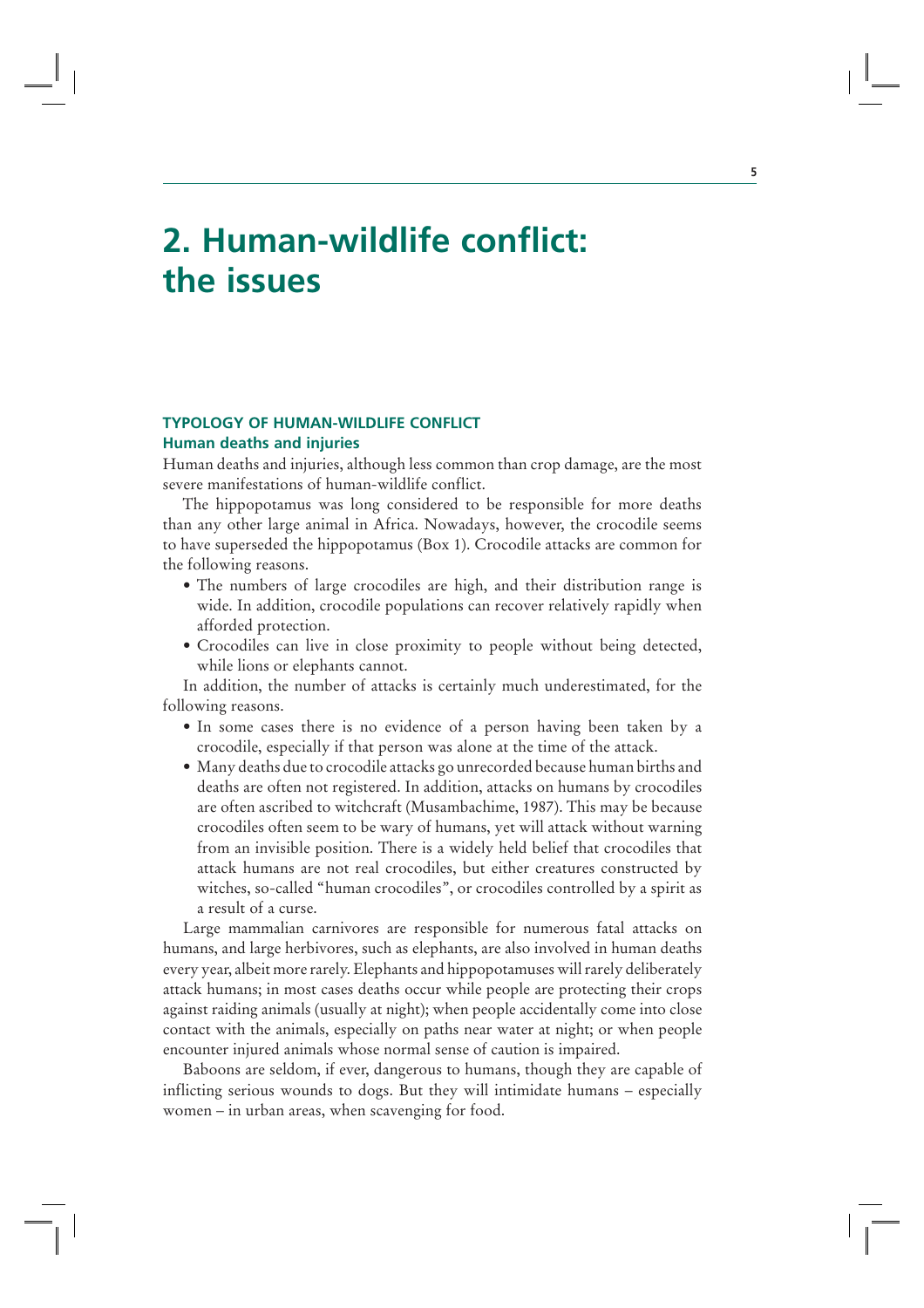#### BOX 1 **Fatal wildlife attacks in Africa: some figures**

#### **Crocodiles**

Unpublished documents from Zambia (Zambia Wildlife Authority records) and Mozambique (Magane, 2003) show that, although data collection is sparse, crocodiles are the animals causing the greatest number of deaths. In Mozambique, many deaths go unreported, simply because of the difficulty for many people of getting to a government office. A rough estimate would be around 300 people killed by crocodiles per year nationwide (FAO, 2005).

In the United Republic of Tanzania from 1999 to 2004, crocodiles killed at least 28 people and injured 57 others in the Jukumu Wildlife Management Area, an area of about 500 km² comprising 22 villages located in the northern buffer zone of the Selous Game Reserve. In one village alone 11 people were killed in a single year (Baldus, 2005).

In Namibia, 157 crocodile attacks on humans and cattle were recorded in 2005 by community rangers in registered conservancies in the Caprivi region (Murphy, 2007).

#### **Large felines**

In Mozambique, lions killed 70 people in Cabo Delgado province over a period of 18 months between 2001 and 2002. Most of these people were out at night protecting their crops from elephants (FAO, 2005).

In the United Republic of Tanzania, home to the world's largest lion population, lion attacks are widespread. Between 1990 and 2004, lions killed at least 563 people and injured more than 308. The problem has increased dramatically over the past 15 years, with the majority of cases occurring in the southern part of the country (Packer *et al.*, 2005). A few lions are known to eat humans, such as the notorious Osama which killed at least 34 people along the Rufiji River (Baldus, 2008).

In South Africa, between 1996 and 1997, at least 11 (possibly more) illegal immigrants making their way on foot from Mozambique across the Kruger National Park were reportedly killed by lions. This tragic situation may have occurred many times over the years (Frump, 2006). Information gathered from the Ugandan Game Department archives (1923–1994) reveals that leopards and lions have preyed on hundreds of humans in Uganda over the past several decades. Analyses show that lion attacks were more dangerous than leopard attacks (Treves and Naughton-Treves, 1999).

#### **Elephants**

More than 200 people were killed in Kenya over the last seven years by elephants alone (WWF, 2007a). In Ghana, ten people were killed by elephants in the last five years, in the Kakum conservation area. In the densely populated Caprivi region of Namibia, a population of 5 000 elephants – one of the largest free-ranging population of elephants – was responsible for twice as many aggressions as lions in the 1990s, and attacked over a larger area (O'Connell-Rodwell *et al.*, 2000).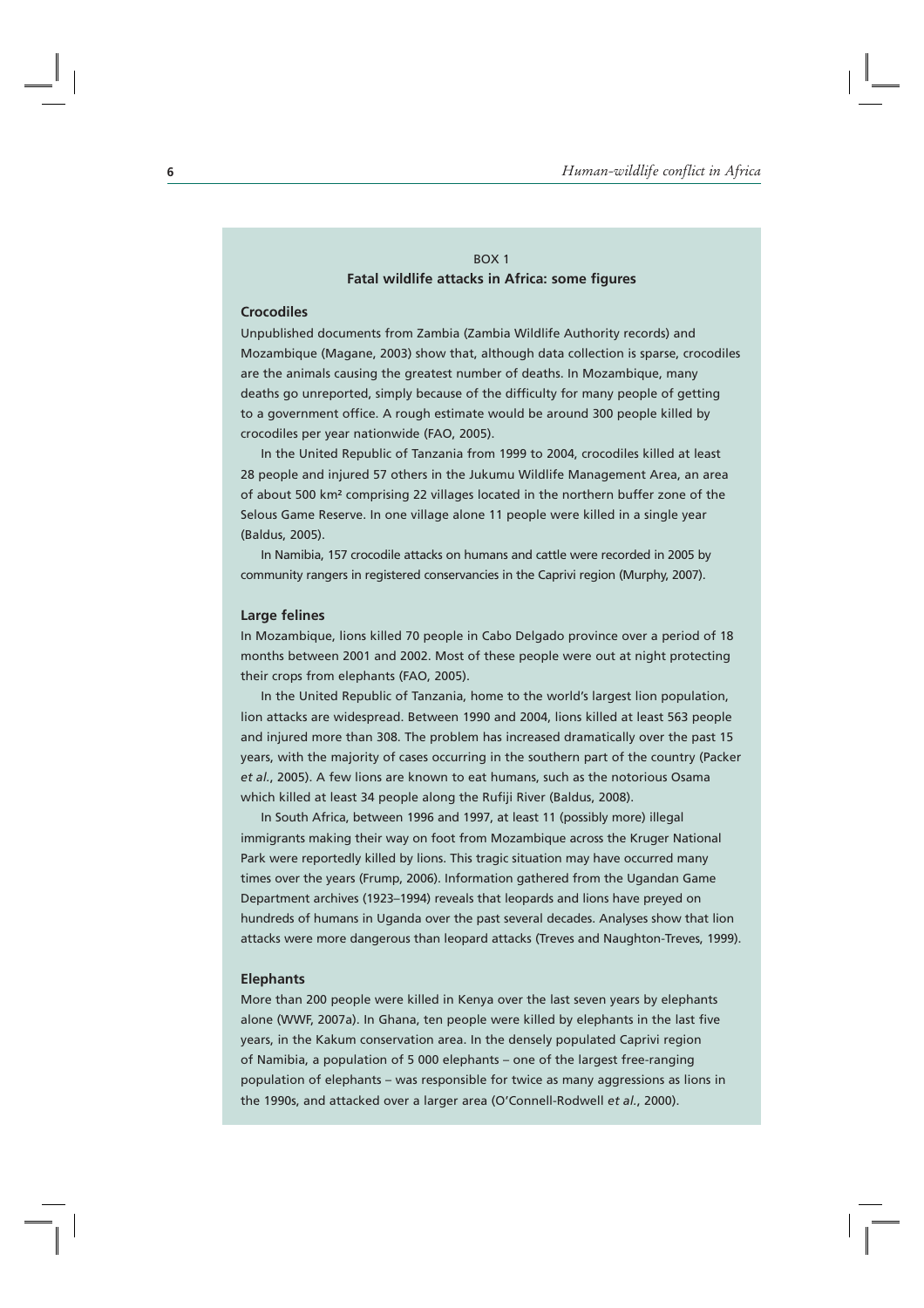

*The crocodile is the animal responsible for the most human deaths in Africa*



*Some lions are known to prey on humans regularly*

Finally, road accidents caused by wildlife can result in human death and injury. This phenomenon, well known in Europe and the United States (Mouron *et al.*, 1998; Scanlon, 1998) is also a serious problem in Namibia where vehicle collisions with greater kudus are responsible for more human deaths than attacks by both crocodiles and elephants.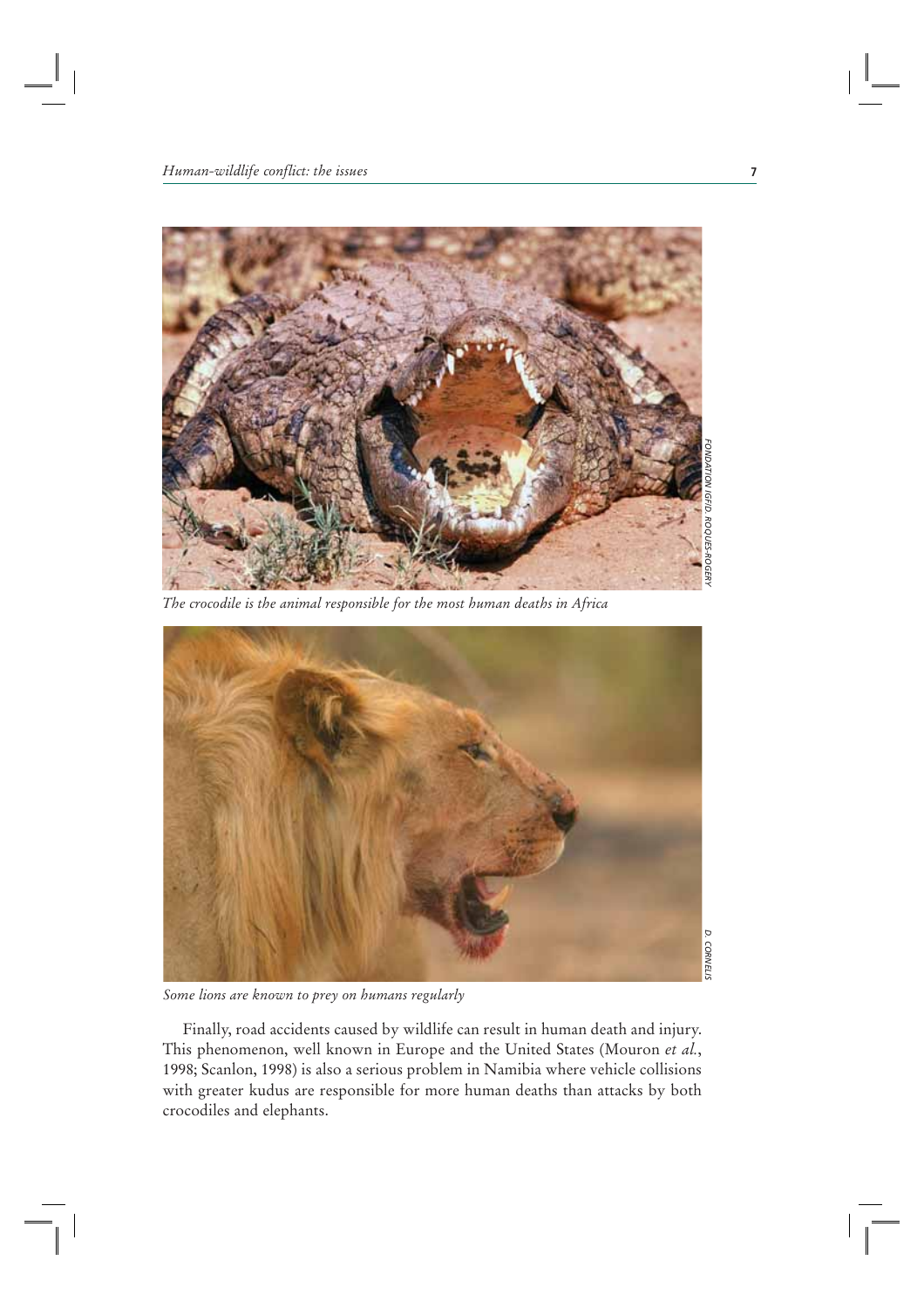#### **Destruction of crops**

Crop damage is the most prevalent form of human-wildlife conflict across the African continent. The occurrence and frequency of crop-raiding is dependent upon a multitude of conditions such as the availability, variability and type of food sources in the area, the level of human activity on a farm, and the type and maturation time of crops as compared to natural food sources.

A wide variety of vertebrates conflict with farming activities in Africa. These include birds, rodents, primates, antelopes, buffalos, hippopotamuses, bush pigs and elephants. While it is widely recognized that in most cases elephants do not inflict the most damage to subsistence agriculture, they are generally identified as the greatest threat to African farmers (Parker *et al.*, 2007). Elephants can destroy a field in a single night raid. Most peasant farmers are unable to deal with the problem of elephant damage themselves and governments rarely offer any compensation (see Box 2).

In most cases the adult male elephants carry out crop-raiding, while the female herds prefer to keep away from areas inhabited by humans. It is worth noting that during dry seasons elephants can also break into storage bins and steal grain. When they do so the consequences for food security are even more serious.

Hippopotamuses can cause substantial damage to fields while feeding at night. Cultivations at risk are those close to rivers or lakes such as rice, vegetables and other crops grown on river banks during a drop in the water level, or crops grown directly in the water such as bourgou (*Echinochloa stagnina*), which is cultivated in the Niger river.

Primates cause widespread damage to plantations of exotic trees by stripping away bark (Box 3). Baboons and vervet monkeys are also highly skilled at raiding

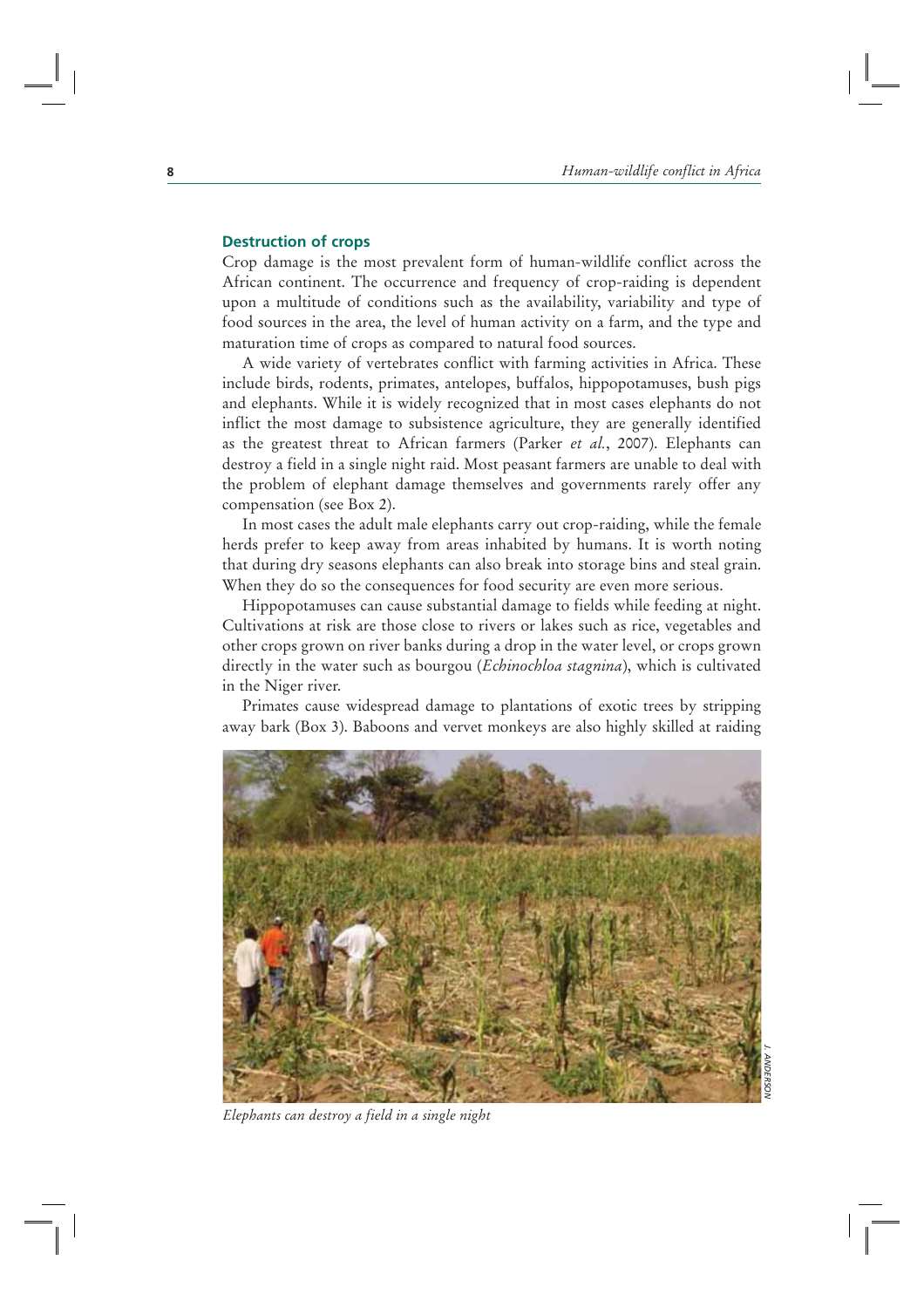#### BOX 2 **Elephant crop-raiding in Africa**

Within the Zimbabwean portion of the AWF Zambezi Heartland, elephants are estimated to be responsible for up to three-quarters of all crop damage caused by wildlife (Muruthi, 2005). In the area around the Kakum National Park in Ghana, approximately 80 to 90 percent of crop-raiding is attributed to elephants (Osborn and Parker, 2002). Every year the 500 households living close to the Kakum Conservation Area lose about 70 percent of their food crops to elephant raids alone (Barnes *et al*., 2003).

In the Djona hunting zone in North Benin, 34 percent of surface crops were destroyed by elephants during the agricultural season from 2001 to 2002. A survey carried out in the area revealed that 80 percent of those interrogated had lost crops to elephant raids every year over the previous four years (Alfa Gambari Imorou *et al.*, 2004). Table 2 shows the actual agricultural losses caused by elephants to crops in selected regions.

| Country         | Zone      | Year of study | $%$ lost    |
|-----------------|-----------|---------------|-------------|
| Gabon           | Gamba     | 1996          | 0.75        |
|                 |           | 1998          | $0.3 - 6.2$ |
| Ghana           | Red Volta | 1996          | 8.6         |
| Malawi          | Kasungu   | 1981          | 6.3         |
|                 | Liwonde   | 1997          | 8.8         |
| Mozambique      | Maputo    | 1996          | 10.2        |
| Uganda          | Kibale    | 1996          | 21          |
| <b>Zimbabwe</b> | Binga     | 1994          | 11.7        |
|                 | Sengwa    |               | 5.4         |

food crops. They will even chew on young tobacco or wheat stems to extract the juice and then spit out the fibre, in the same way that humans chew on sugar cane.

Finally, this study assesses the competition between humans and crocodile over fish. This competition can take various forms: the theft of live fish from fishing nets and associated damage to fishing gear; and crocodiles encroaching on and diminishing fish catches. Two species are particularly implicated: the Nile crocodile (*Crocodylus niloticus*) and the African slender-snouted crocodile (*Crocodylus cataphractus*), a smaller species of fish-eater with limited distribution, which is also capable of taking fish from nets and destroying fishing gear. The third African species of crocodile (*Osteolaemus tetraspis*), is small, docile, and not in any way a threat to humans.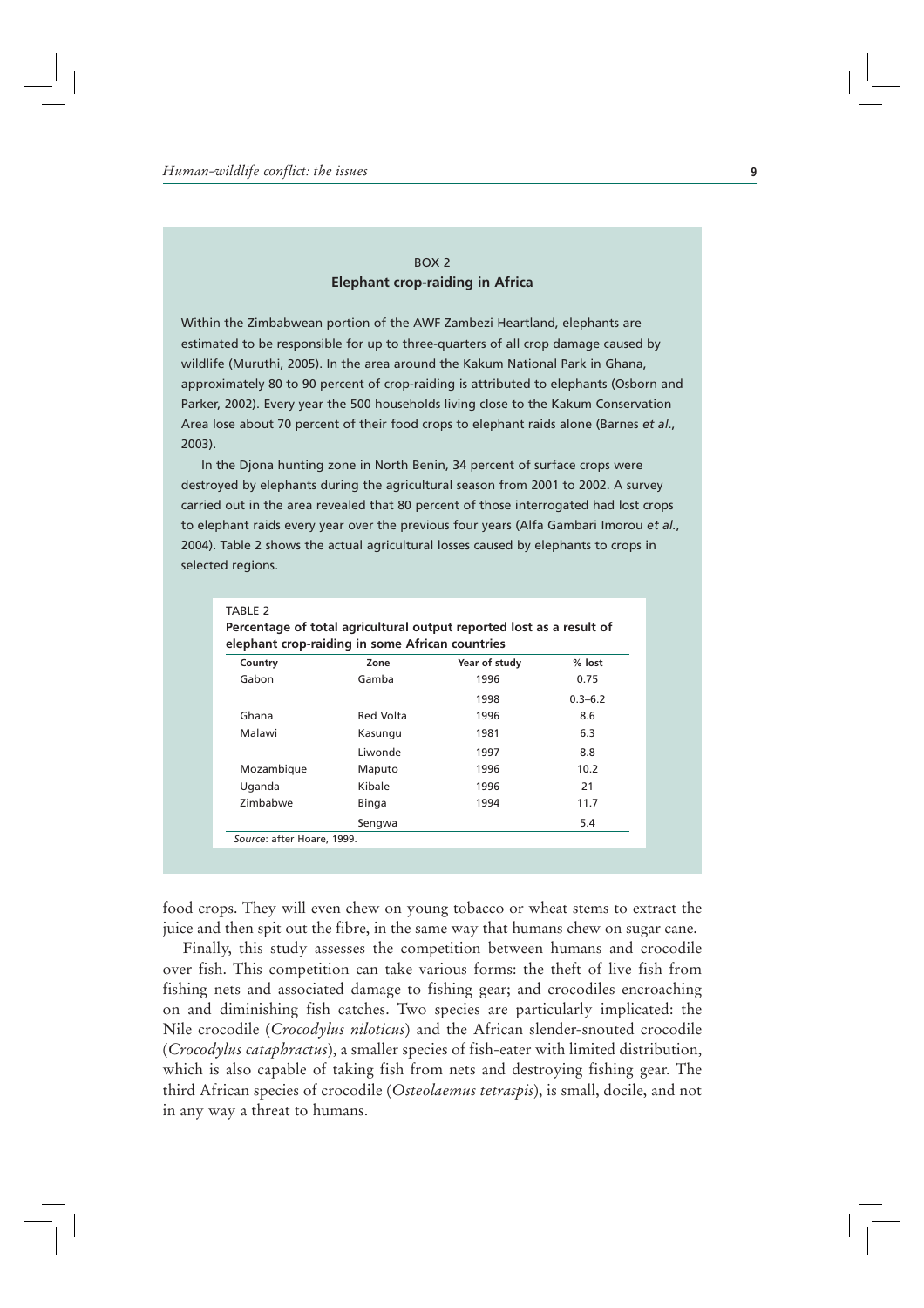

*Storage bins damaged by elephants*

#### BOX 3 **Bark stripping and its consequences**

In southern and eastern Africa three species of baboon are responsible for stripping bark from trees: the chacma baboon, the yellow baboon and the olive baboon. In the same region, at least three species of monkey are also known to be bark strippers: samango monkey (*Cercopithecus mitis labiatus*), blue monkey (*Cercopithecus mitis*) and Syke's monkey (*Cercopithecus mitis albogularis*).

These animals raid timber plantations for the inner bark of several species in the genera *Pinus, Eucalyptus, Acacia* and *Cupressus*. The areas most affected by the problem are in South Africa and Zimbabwe. Between 2002 and 2006, baboons damaged 5 percent of the total area of pine plantations in South Africa, and 8 percent of the total pine planatation area in Zimbabwe. Initially the animals targeted young pine trees, selecting species that were lower in tannin. However, over the following five years they went on to strip all the species of pine grown, as well as eucalyptus, and to some extent even wattle. Eventually they targeted all the trees in the plantations, including the mature pine trees. Damage in all cases was similar; the baboons bite into the bark, lifting and pulling it from the tree. Then they use their front teeth to scrape off and eat the soft inner layer of cambium. If the pine tree is not killed by ring barking, fungal and borer damage make the attacked parts unmarketable. More importantly, stripping of the bark forces the tree to coppice, and it no longer produces the straight grain timber for which it was selected. The baboons attacked the base of gum trees, in a similar way to porcupines. They also pulled newly planted wattle seedlings from the ground. The motivation for this behaviour is unknown and a range of hypotheses have been raised. Bark stripping may simply be a bad habit, or else the fulfilment of some dietary or medical requirement, or other non-food stimuli.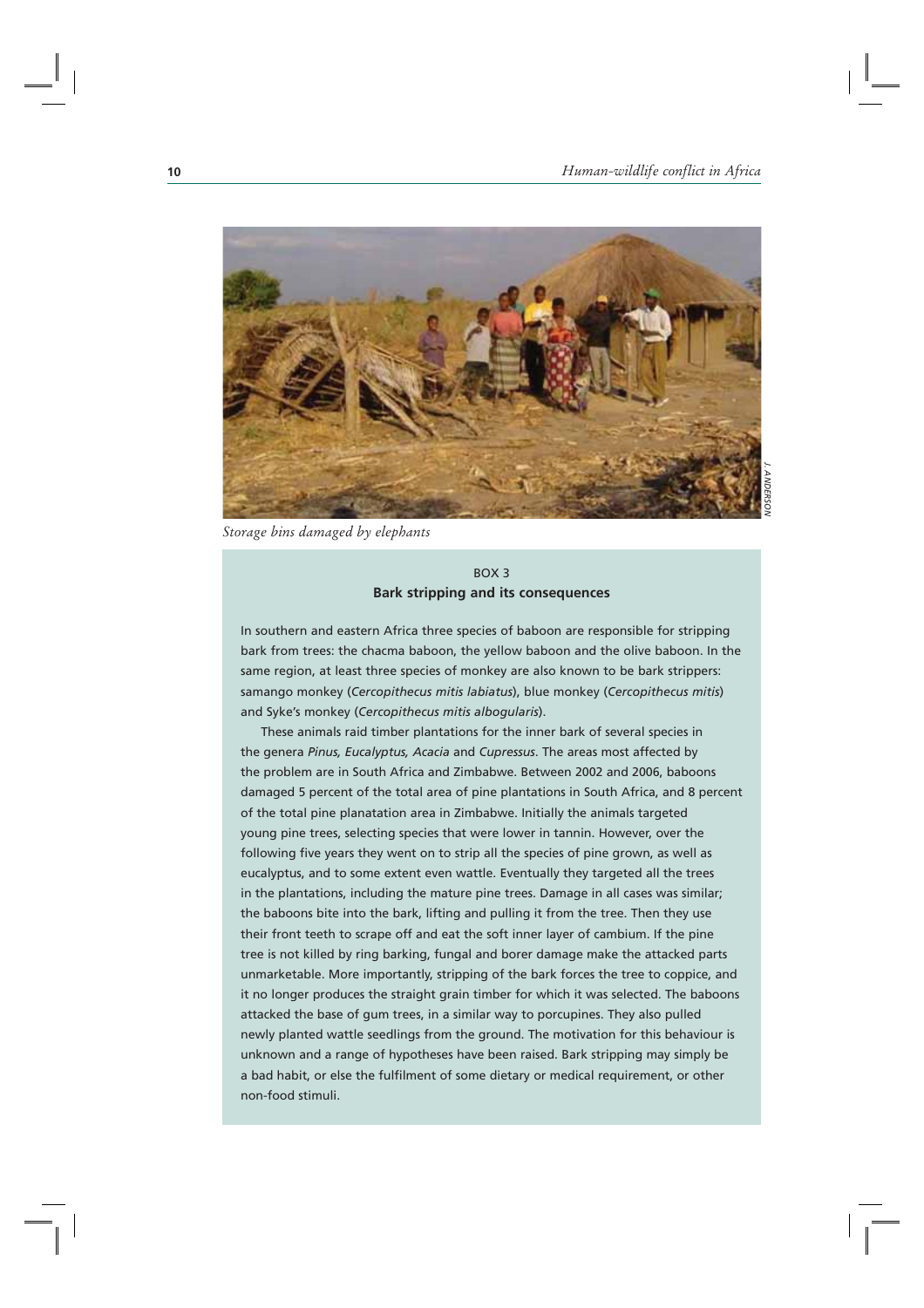#### **Attacks on domestic animals**

Another adverse effect of the human-wildlife conflict is the killing of domestic animals by predators. The number and type of domestic animals killed by wildlife varies according to the species, the time of year, and the availability of natural prey. In the savannah and grasslands where pastoralism remains the main source of livelihood for many people, attacks on livestock are an issue. On a national level the losses are hardly significant, but for the individual stock owner, they can be catastrophic. For a small-scale herder, losses to wildlife can mean the difference between economic independence and dire poverty.

Large carnivores are the principal culprits. Patterson *et al*. (2004), for example, analysed 312 attacks claiming 433 heads of livestock over a four-year period on two neighbouring arid-land ranches adjoining Tsavo East National Park in Kenya. Lions were responsible for 86 percent of the attacks while the rest were carried out by hyenas and cheetahs. Lions and hyenas attacked mainly cattle and at night, whereas cheetahs nearly always took smaller sheep and goats. Some other smaller carnivores are also responsible for attacks on livestock. In Bénoué National Park in Cameroon, the civet is the main predator, causing losses to livestock income of about 18 percent (Weladji and Tchamba, 2003). Nevertheless, mammalian carnivores are not the only group involved (Figure 1).

On the Gokwe communal land, situated next to the Sengwa Wildlife Research Area in Zimbabwe, 241 livestock were killed by baboons, lions and leopards between January 1993 and June 1996 over a study area of 33 km2, which contributed respectively to 52, 34 and 12 percent of their kill. Their predation techniques are different; baboons attack by day and usually kill small stock such as goats and sheep, while lions and leopards attack at night, and lions kill larger prey such as cattle and donkeys (Butler, 2000).

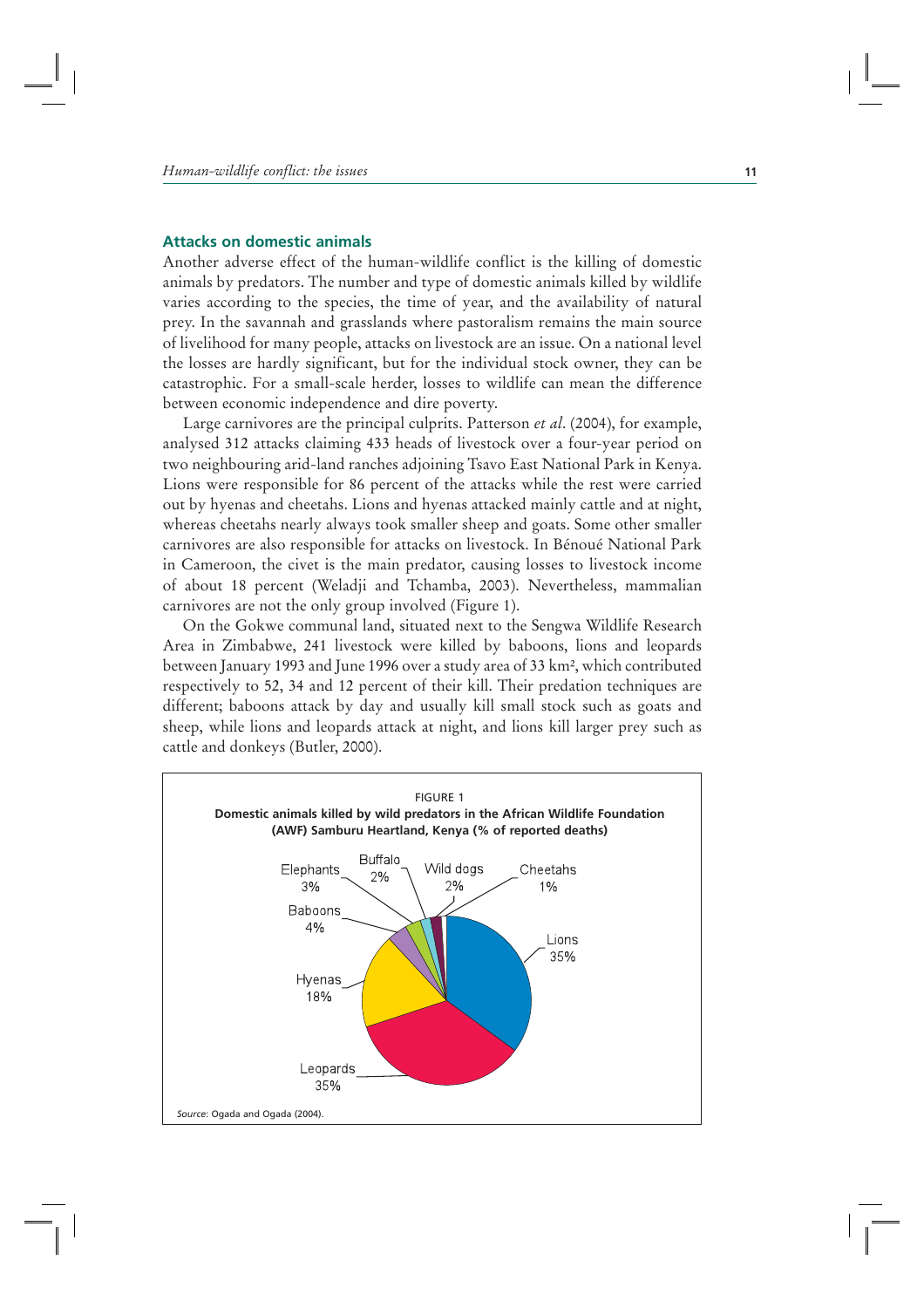Of the three species of crocodiles in sub-Saharan Africa, the Nile crocodile is the most common, and the main culprit in attacks on livestock. This large species (with a mass of up to 1 000 kg) lives off aquatic and terrestrial prey species. In the Jukumu Wildlife Management Area in the United Republic of Tanzania, for example, 53 cows were killed and 41 injured by crocodiles in a single year (Baldus, 2005).

#### **Transmission of diseases to livestock and/or humans**

Serious diseases are known to be transmitted by wildlife to domestic livestock and possibly also to humans (i.e. rabies). Scavengers and predators, such as spotted hyenas, jackals, lions and vultures, also play a role in disseminating pathogens by opening up, dismembering and dispersing parts of infected carcasses. For example, predators ingest anthrax spores together with carcass tissue; the spores are then widely disseminated in the predators' faeces (Hugh-Jones and de Vos, 2002).

The key role played by the African buffalo as maintenance host of foot-andmouth disease was identified in the late 1960s. The important role played by wildebeest in the maintenance and seasonal shedding of alcelaphine herpesvirus-1 has also been established (Bengis, Kock and Fischer, 2002).

It is now generally accepted that the parasite *Theileria parva parva* is a cattleadapted variant of *Theileria parva lawrenci* borne by buffalo. Infection with this organism, which is generally silent in buffalo, causes high mortality rates in cattle (Bengis, Kock and Fischer, 2002). Cattle farming is therefore risky where buffalo and a suitable vector are present. In the Gaza Province of Mozambique, 228 cows – of which 76 were pedigree Brahmans – died from theileriosis as a result of contracting the disease from buffalo (FAO, 2005).



*Wildlife can transmit diseases to domestic livestock when they share the same grazing areas*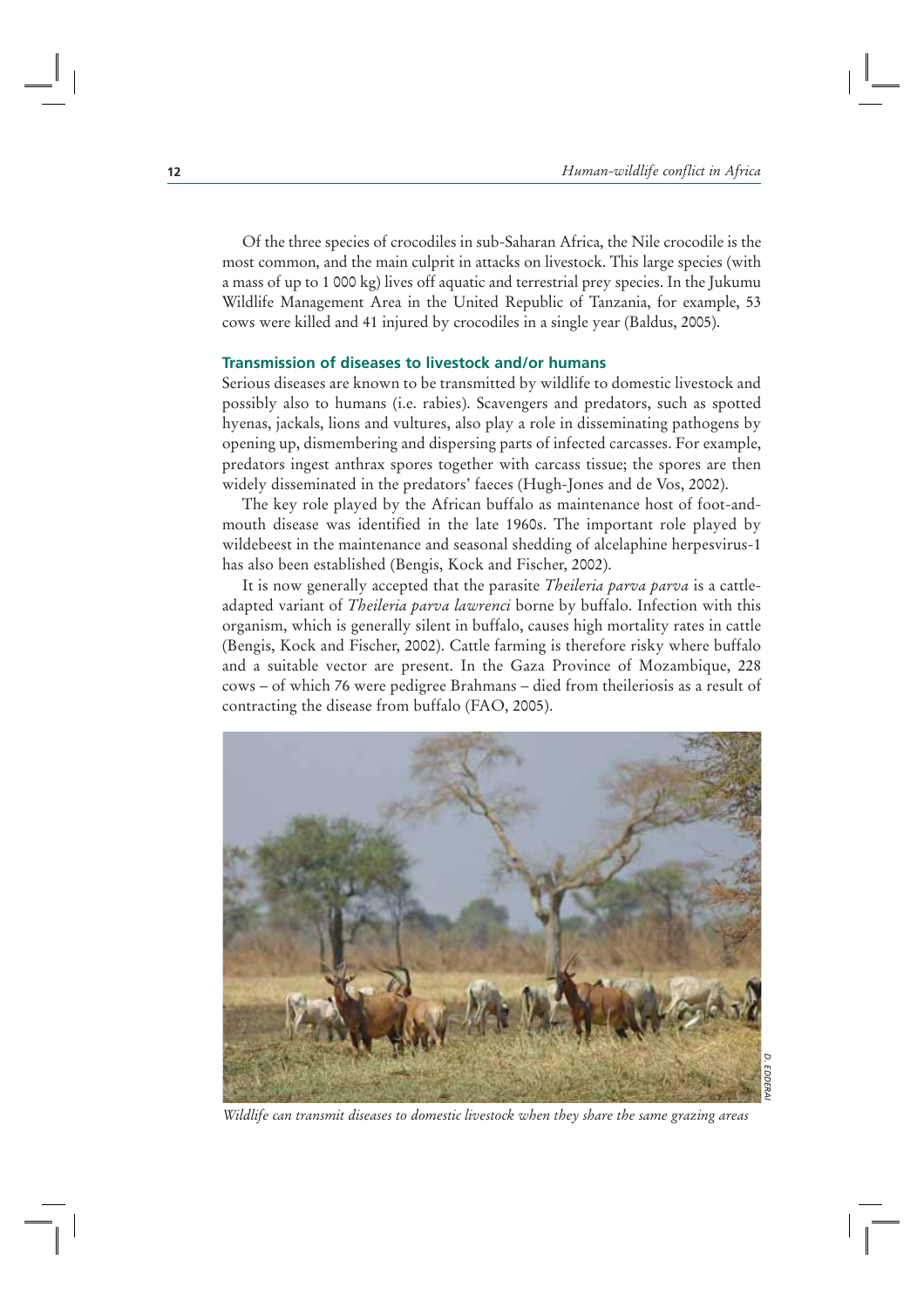In lowland areas of Africa, where the winters are mild, African horse sickness is endemic in zebra populations, which are ideal maintenance hosts.

Sylvatic rabies has been diagnosed in 33 carnivorous species and 23 herbivorous species (Bengis, Kock and Fischer, 2002). Endemic rabies has been identified in certain communal burrow-dwelling wildlife species, such as yellow mongoose, bat-eared fox and jackal.

Brucellosis, caused mainly by *Brucella abortus* biotype 1, has been observed to infect predominantly hippopotamuses and waterbuck in several free-range ecosystems (Bengis, Kock and Fischer, 2002).

#### **Adverse interaction with other species (endangered or highly valuable)**

Attacks on other wildlife species are only viewed as forms of conflict in countries – such as Botswana, Namibia and South Africa and to a lesser extent Zambia and Zimbabwe – where game ranching and game conservancies have developed populations of high value ungulates, such as sable and roan antelopes, which are managed for trophy hunting or live sale. In most cases, the landowners are wealthy and can generally resolve conflict problems themselves.

Competition between wild species occurs when habitats become degraded, especially by elephants (see Box 4).

#### BOX 4 **Impact of elephants on habitat and sympatric wildlife**

In southern Africa, where savannah animal communities tend to be dominated by a few large species such as hippopotamuses, buffalo, zebras, wildebeest and especially elephants Cumming (1982), Craig (1992) and Martin (1992) have calculated that elephant densities need to be kept below about 0.5 animals per km² in order to maintain existing woodland canopy cover intact. This level is far lower than the densities currently occurring in many of the national parks and safari areas, which were estimated to range from 0.25 to 2.12 animals per km² in 1991 (Cunliffe, 1996).

The destruction of habitats by elephants can even jeopardize the survival of sympatric wildlife species. In Waza National Park in Cameroon, the destruction of *Acacia seyal* by elephants near the ponds where they gather at the end of the dry season endangers the survival of the giraffes that feed off this tree. In Chobe National Park in Botswana, there has been concern over the survival of the indigenous Chobe bushbuck as a result of elephants altering vegetation patterns along the Chobe River (Ben-Shahar, 1999). In the Caprivi region of Namibia, the damage caused by large numbers of elephants to habitats is likely to be detrimental to the development of populations of roan, sable and tsessebe after rainfall. The same phenomenon was also observed in the Sebungwe region in Zimbabwe where all three species have been in decline for a number of years. This coincided with a period in which the elephant population has continued to grow and has brought major structural changes to habitats (Martin, 2005).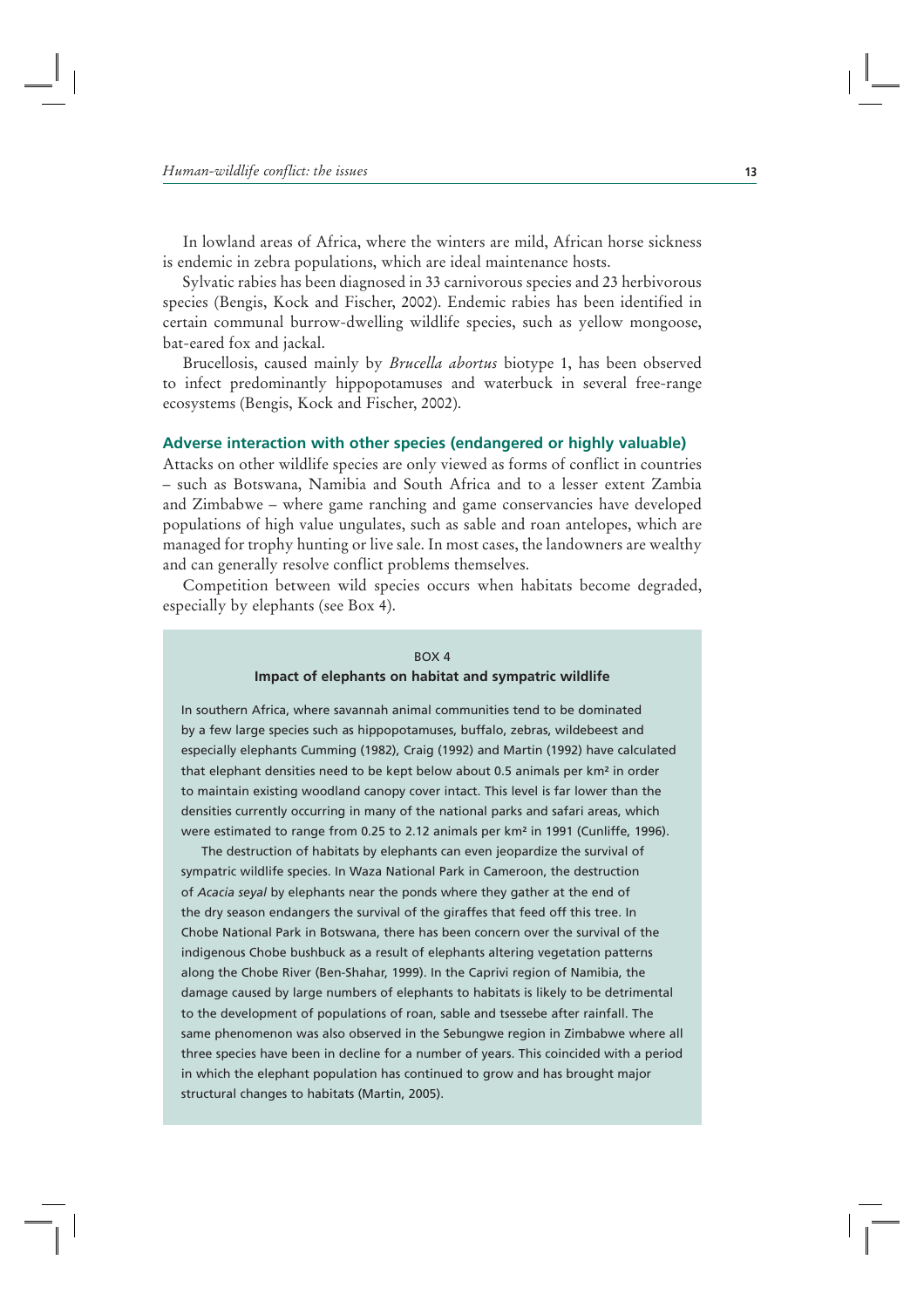Overgrazing by wildlife occurs sporadically. Leaving aside the question of enclosed areas, unfenced natural habitats may be subject to overgrazing if natural cycles are left unmanaged or if external intrusions such as human disturbances are allowed. The decline in populations of elephants and other herbivores in Tsavo National Park, Kenya, was a result of discrepancies between the park's carrying capacity, which was lowered by severe drought, and the overabundance of wildlife due to mismanagement practices (Waithaka, 1997).

#### **Other manifestations of human-wildlife conflict**

Baboons raid gardens and food in lodges and camping areas and can cause an immense nuisance in small urban settlements if left unchecked. On the Zimbabwean side of the Zambezi valley, baboons are a major menace in bush camps and small towns such as Chirundu and Victoria Falls, and in wildlife camps and lodges where they are not actively controlled. They pull thatch from thatchedroof buildings and will even intimidate wide-eyed tourists in order to steal food directly from the tables they occupy (Gaynor, 2000; Kansky, 2002).

In the Gourma region, located in sub-Saharan Mali, livestock and humans compete for water with a herd of about 500 elephants. Aside from the fatal accidents which could occur due to the close and often dangerous encounters with the elephants at the ponds, this competition can lead to loss of cattle, particularly at the end of the dry season or in times of drought.

Finally, elephants can damage infrastructures such as ponds or tracks in national parks (Alfa Gambari Imorou *et al.*, 2004) and elsewhere. In Namibia, for example, the main problem caused by elephants in the arid northwest is damage to water installations whereas, in the rest of the country, it is damage to crops (Government of Namibia, 2007).

#### **CAUSES OF HUMAN-WILDLIFE CONFLICT**

A set of global trends relating to human populations, habitat evolution and animal distribution and behaviour has contributed to the escalation of human-wildlife conflict worldwide.

#### **Human factors**

The following factors are among the main causes of human-wildlife conflict in Africa.

*The requirements of human development.* The main cause of human-wildlife conflict worldwide is the competition between growing human populations and wildlife for the same declining living spaces and resources. The transformation of forests, savannah and other ecosystems into agrarian areas or urban agglomerates as a consequence of the increasing demand for land, food production, energy and raw materials, has led to a dramatic decrease in wildlife habitats.

This is particularly true in Africa where the human population came close to tripling in the four decades from 1960 and where, in consequence, settled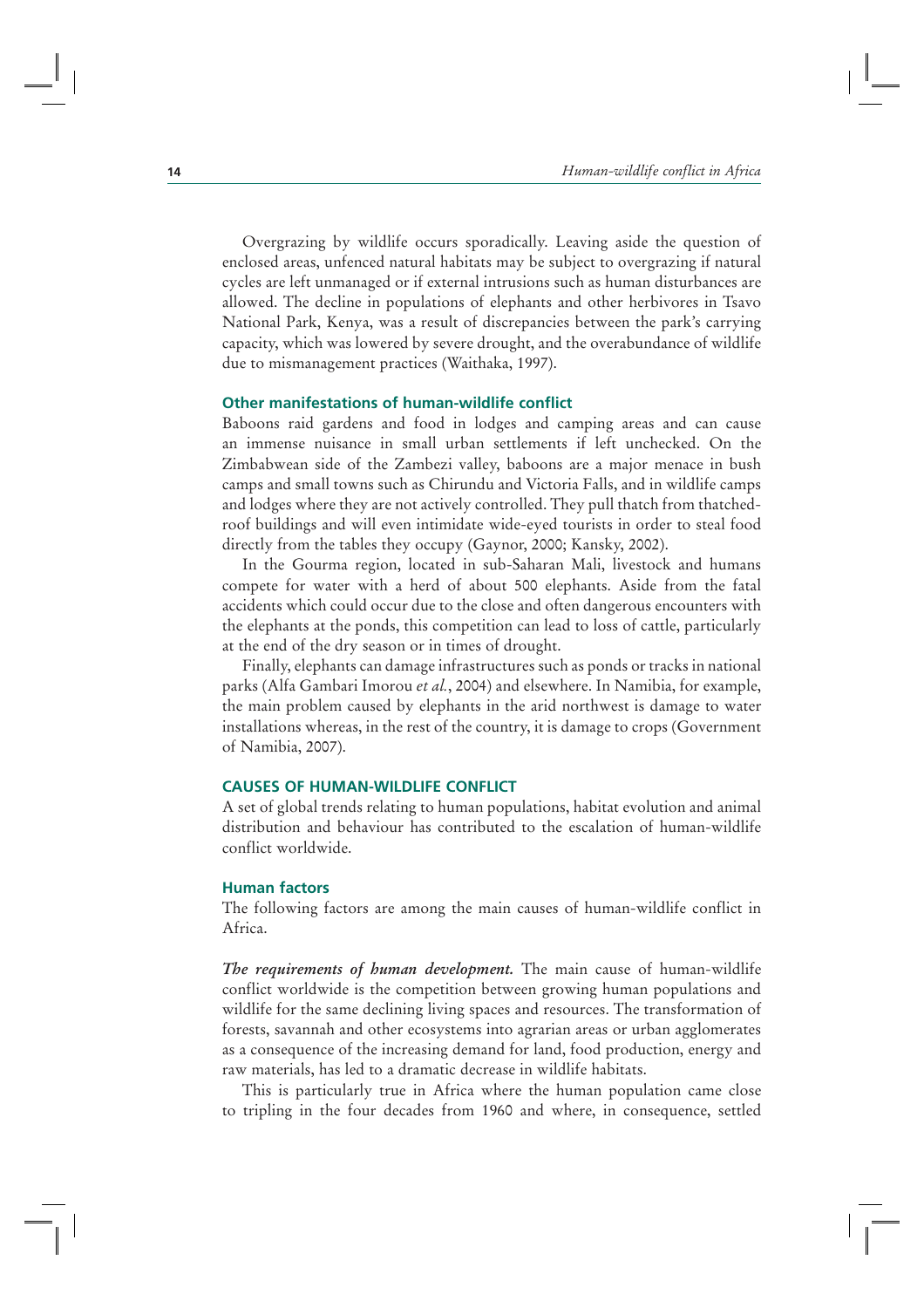agriculture has spread to more marginal rangelands leading to encroachment into wildlife habitats. Under these conditions, conflict between wildlife and local communities has inevitably increased (Siex and Struhsaker, 1999; Muruthi, 2005; Tjaronda, 2007). This is perfectly illustrated by the conflict between humans and elephants. It is estimated that about 80 percent of elephant range lies outside protected areas. This habitat is rapidly being eliminated and fragmented by intensified agriculture, and is resulting in one of the most serious human-wildlife conflicts.

Another consequence of the opening of new lands and villages into areas that were once private wildlife refuges is the creation of new bush paths between these settlements. This generates a greater traffic of pedestrians, increasing the risk of contact with wild animals. Other activities organized around the new settlements such as the daily collection of wild fruit, berries and fuelwood, fishing, and poaching further expose the inhabitants to encounters with wildlife.

Access to water is another essential human requirement. Permanent settlements are developed close to a source of water, but this prevents access to wildlife. Despite efforts to develop alternative water supplies, in rural Africa water is still most frequently drawn from natural or man-made surface waters, i.e. rivers, lakes and dams. People are dependent on access to these water bodies for their daily needs: collection of water for domestic use, washing clothes and utensils and bathing. Many of these water bodies are habitats for crocodiles and with growing human populations needing to make use of water "the scene is set for increasing human-crocodile conflict" (Fergusson, 2002).

*Migration of peoples for reasons of security or food safety***.** Drought, floods, civil unrest, natural disasters or war disrupt the normal production and distribution of food, resulting in famines. This phenomenon is on the increase; the number of food emergencies in Africa each year has almost tripled since the 1980s. Across sub-Saharan Africa, one in three people are undernourished (McCarthy, 2006). These factors spur the continuing migration of rural people into areas where resources could be obtained, and which are frequently occupied by wildlife. The resultant occupation of the habitat of wild animals by humans leads to conflict.

War and civil unrest force people to seek shelter in protected areas where they exert a strong pressure on natural resources and enter into competition with wildlife. For example, it is estimated that more than 120 000 people displaced by civil war are currently living in protected areas in Mozambique (Government of Mozambique, 2006). Political upheaval can have indirect repercussions on the human-wildlife conflict situation. Funding for the Campfire organization in Zimbabwe, which acts as custodian for wildlife in communal areas, has been seriously depleted as a result of the current crisis in the country. Rural populations are forced to take matters into their own hands. They resort to the illegal hunting of problem species with incorrect calibre weapons, with the result that they often wound the animals. They use agricultural pesticides to control lions, leopards and to some extent also baboons.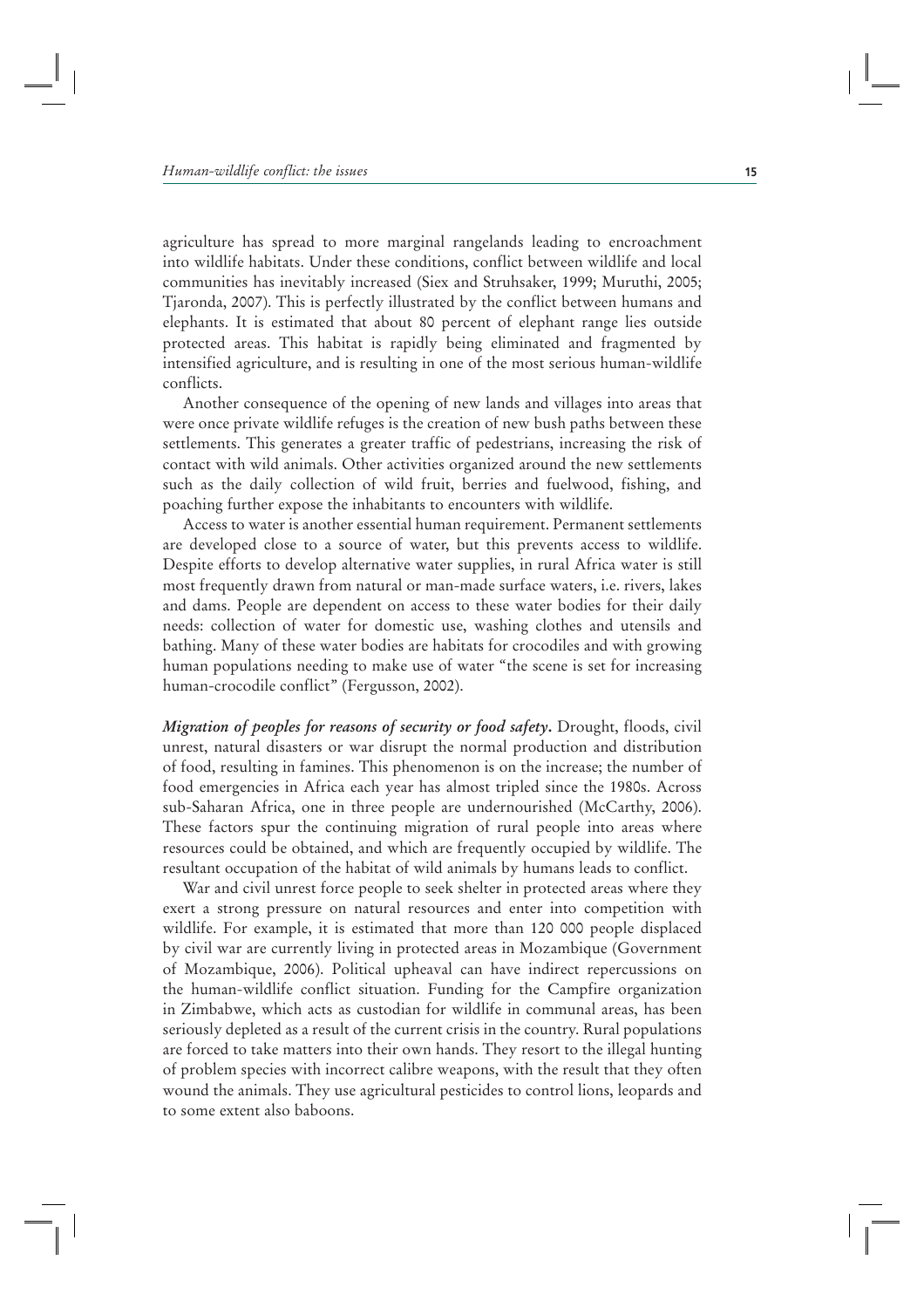The human population surrounding the Kakum Conservation Area in Ghana has increased dramatically during the past 30 years. During the 1970s farmers migrated in large numbers from other regions of the country to take advantage of the ideal cocoa-growing conditions at the edge of the forest. This has contributed directly to the increase in levels of conflict between humans and elephants.

In Africa waterside communities have grown in recent years at a rate of about 3 percent per annum (Bryant, 2005), partly as a result of migration of peoples displaced by drought conditions and by political upheavals (McGregor, 2004; Bourdillon, Cheater and Murphree, 1985). In Zimbabwe, the human population occupying fishing camps along the shore of Lake Kariba doubled during the 1991–1992 drought and subsequently increased again as people were displaced by land reforms and economic collapse. More people are exposed to the risk of attacks by crocodiles now that the numbers of residents drawing water directly from the lake, and the numbers of people informally engaged in subsistence and commercial fishing in the area, have increased.

Successive droughts and the subsequent desertification of the land have led to the substantial migration of northern populations southwards. These migrants often settle near the last pockets of natural resources within protected areas where they are particularly exposed to human-wildlife conflict. Conflict is most acute in zones in which a wide range of species coexists with high-density human populations (Ogada *et al.,* 2003). A good example is the Tsavo National Park buffer zone (about 20 000 km2) in Kenya, which supports almost 250 000 people (Patterson *et al.*, 2004).

*Attitudes and perceptions***.** In general rural Africans have little sympathy for wildlife and see animals purely in terms of their meat value. This is illustrated by the fact that, in several Bantu idioms, the word *nyama* used for wildlife also means "meat". Rural communities consider wildlife, particularly large mammals, as threats to their safety and food security. This adverse perception is particularly strong near protected areas where the presence of wildlife populations inflicts daily costs on local communities, which can erode local support and tolerance. In turn, local people can develop a negative attitude towards reserves and wildlife, exacerbating conflict and undermining conservation efforts.

Landowners, traditional land-users and even wildlife managers still sometimes deliberately kill species they consider a threat –from elephants to birds such as *Quelea* sp. – with a view to reducing the population or even exterminating species within the locality.

The continued negative attitude of communities towards wildlife emanates from losses (including human life, property, crops and even agricultural land set aside for conservation purposes) incurred by wildlife. The association of wildlife with damage is now so integrated in the minds of local populations that they will even blame beneficial species. In Zanzibar, for example, Siex and Struhsaker (1999) found that red colobus monkeys, which villagers in agricultural areas adjacent to the Jozani Forest Reserve blamed for serious losses of coconut crops,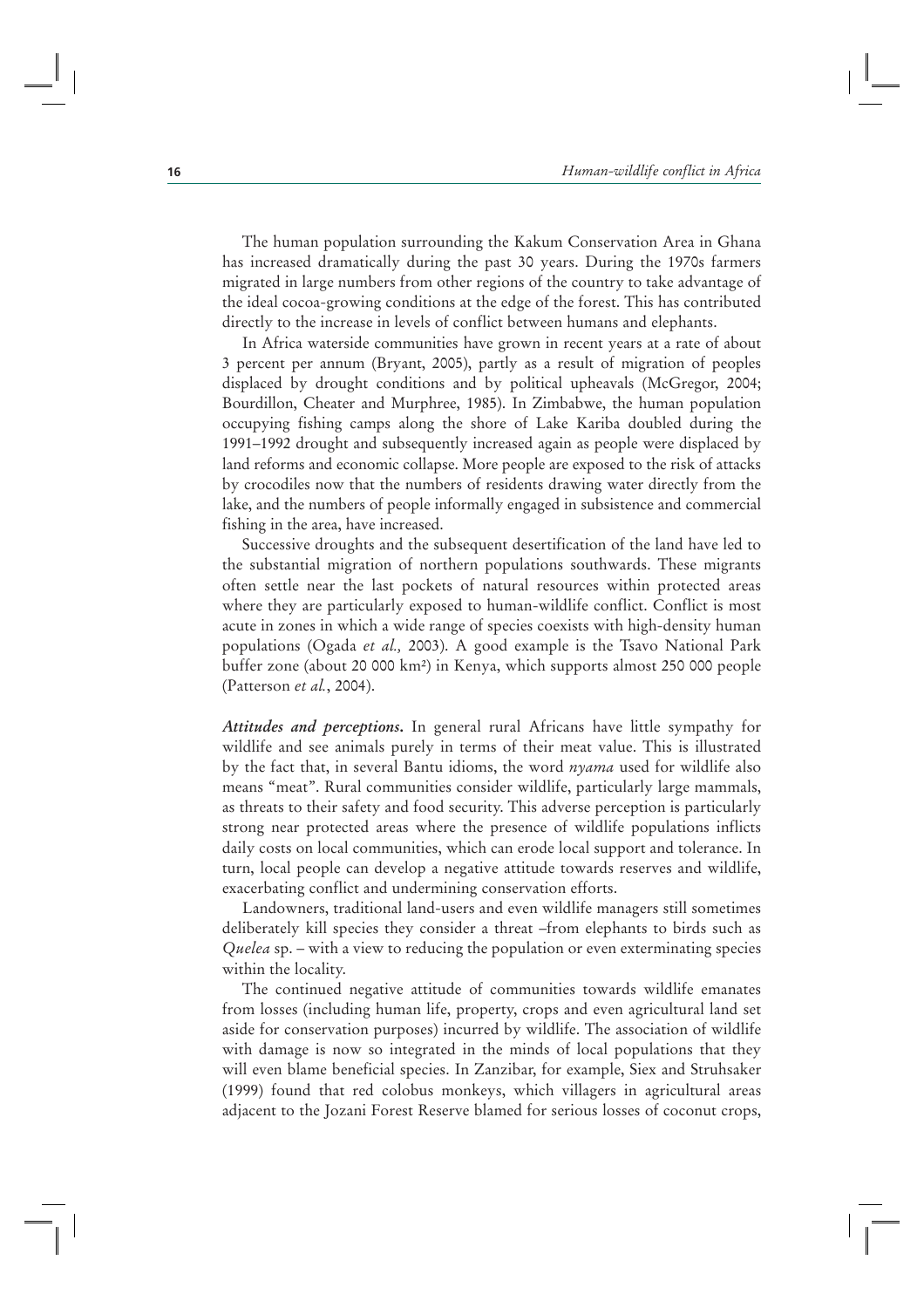actually increased final tree yields. By pruning away small, immature coconuts, they accounted for a 3 percent increase in the potential harvest. Primates are also a source of income in that they attract tourism.

Elephants seem to crystallize the hatred of rural communities. Field reports from across Africa describe local antipathy to elephants beyond that expressed for any other wildlife. People living in central African forests "fear and detest" elephants (Barnes, 1996). Farmers in Zimbabwe display "ingrained hostility" to elephants, which are the "focus of all local animosity toward wildlife" (Wunder, 1997). Rural Ugandans complain bitterly about elephants, except where they have been eradicated (Hill, 1998).

In the minds of most rural communities in Africa, lions are considered a pest that should be eliminated. In a study conducted in and around Queen Elizabeth National Park, Uganda, 37 percent of 156 respondents thought that the best way to deal with stray lions entering the village was to kill them; 35 percent said a fence should be erected around the protected area, and only 28 percent felt people should be taught how to avoid lions (Driciru, 1999). In Cameroon, of 236 herders questioned from 10 different villages along the borders of Waza National Park, 50 percent had a negative perception of lions (Bauer, 2003b). In the Niger, 81.5 percent of 154 people questioned between 2000 and 2006 in 87 villages in the peripheral zone of the W transboundary Park had a negative attitude towards predators, and 14 percent confirmed that they would kill predators (Hamissou and di Silvestre, 2008).

In some instances, the eradication of large carnivores has been linked to sports hunting and in others to systematic widespread elimination by trained agents (Treves and Naughton-Treves, 1999). Well known examples are the professional hunters who frequently kill wild dogs because they regard them as excessively cruel and efficient as predators. National veterinary services and herders will poison lions and hyenas in order to protect livestock development.

The tolerance level for human-wildlife conflict varies according to the species or the location. For example, African people have a complex but generally negative perception of crocodiles (McGregor, 2004). There seems to be almost no indigenous knowledge remaining about the role of crocodiles in the natural ecosystem, in contrast to the perceptions held by older generations concerning the roles of many terrestrial wildlife species (Musambachime, 1987). Consequently, people simply see crocodiles as a threat and as a source of hardship because they attack livestock and compete for fish. However, there are a few exceptions, mostly linked to ancestral and totemic respect. These include the sacred crocodiles at Lakes Bazoulé and Sabou in Burkina Faso and other parts of French-speaking West Africa (Kpera, Mensah and Sinsin, 2007). In these localities a human death or injury is better tolerated if it is caused by a crocodile rather than an elephant or a lion. In the first case people consider that it was the human who encroached on the habitat of the crocodile while, in the second case, the animal intruded into the human environment.

Local beliefs have an impact on the occurrence of some conflicts. As previously cited, attacks on human victims by crocodiles are often ascribed to witchcraft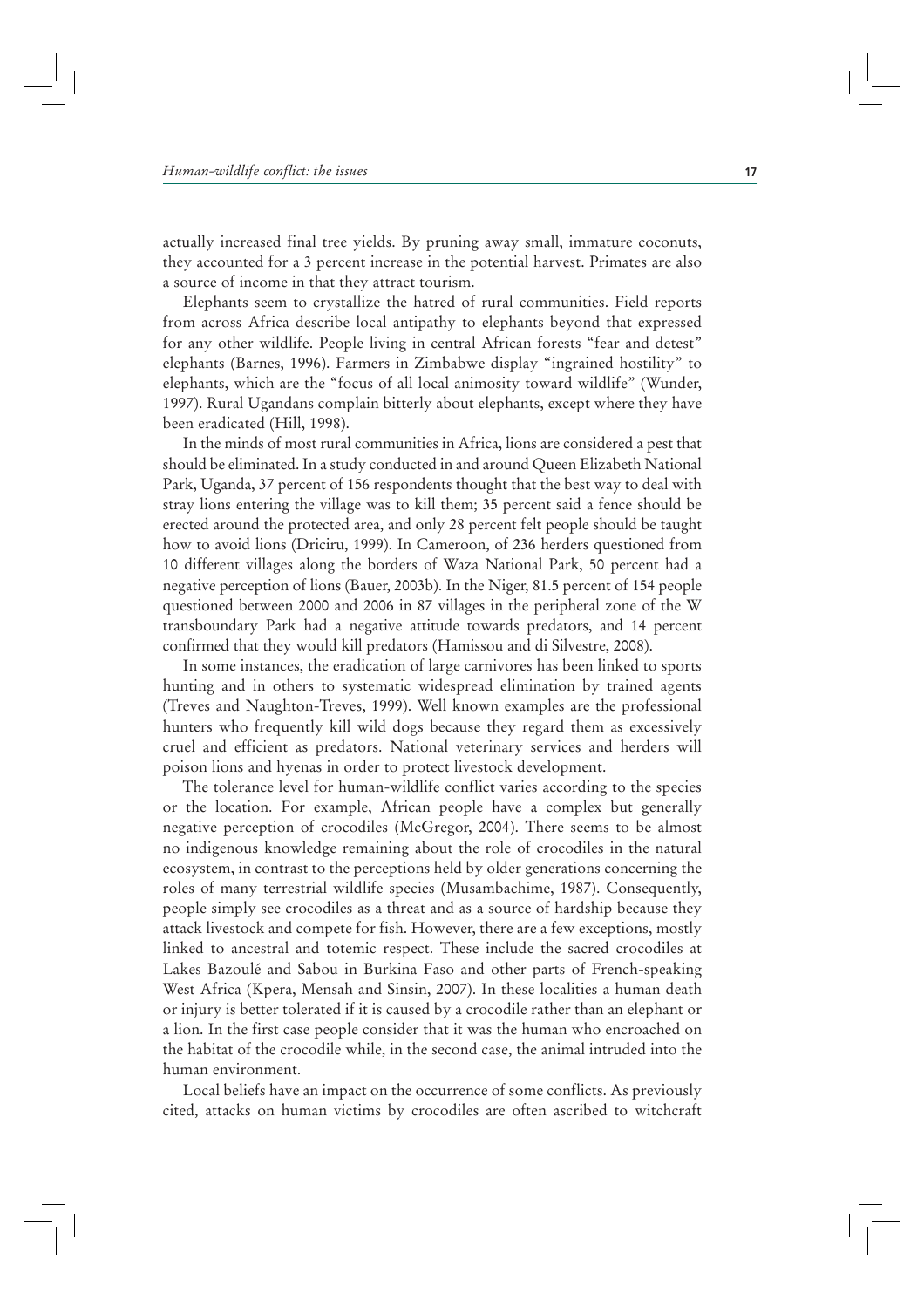(Musambachime, 1987). The fatalism associated with witchcraft may, to some extent, explain the apparent lack of concern shown by communities in their daily exposure to crocodiles. Described as "carelessness" by Sichali (2000), this lack of any attempt to take even rudimentary precautions against attack, together with the repeated and frequent exposure to risk in the face of known and often recently demonstrated risk is difficult to understand. Wanjau (2002) refers to the same phenomenon in Kenya.

In rare cases, some local populations have a favourable perception of wildlife. Rural villagers who live close to the Waza National Park in Cameroon appreciate nature's intrinsic value and agree with the need to protect forests and their wildlife inhabitants for future generations. Their positive attitude towards conservation arises from their use of natural resources, such as regulated harvesting of nontimber forest products, the use of waterholes and fishing (Bauer, 2003a). In the United Republic of Tanzania, several villagers in the Rufiji district (which has experienced 92 lion attacks on humans since 1990) reported a high tolerance for lions because the lions helped to control the bush pig population (Packer *et al.*, 2006).

*Specific activities***.** Some activities particularly expose local populations to humanwildlife conflict. Box 5 shows an obvious gender bias in this respect.

Growing interest in ecotourism and the increasing presence of humans in protected areas are exacerbating conflict between humans and wildlife. The local capacity to manage and regulate public access and large-scale use of protected areas is weak. Equally, tourists are unaware of the dangers of wild animals. Each year, tourists are killed or injured by elephants, crocodiles, lions or other wildlife species in protected areas. In 2004 an American tourist was killed by a crocodile while in a canoe at Mana Pools National Park (Zimbabwe) on the Zambezi River (United States Department of State, 2007). Two British tourists were killed and another seriously injured by a rampaging elephant in Zimbabwe's Hwange National Park on 24 March 2007 (Vasagar, 2007).

#### **Habitat factors**

The gradual loss of habitat has led to increasing conflict between humans and wildlife. As wildlife range becomes more and more fragmented and wildlife is confined into smaller pockets of suitable habitat, humans and wildlife are increasingly coming into contact and in conflict with each other. In the Kakum Conservation Area in Ghana, the forest area available to elephants has decreased by about half since the 1970s. This explains why the density of elephants (about 0.6/km2) is now higher than in most other West African forests, thereby resulting in increased crop-raiding activities (Barnes *et al*., 2003).

Nowadays, the last suitable habitats generally survive inside protected areas. This explains why conflicts are particularly common in reserve buffer zones where healthy wildlife populations stray from the protected area into adjacent cultivated fields or grazing areas.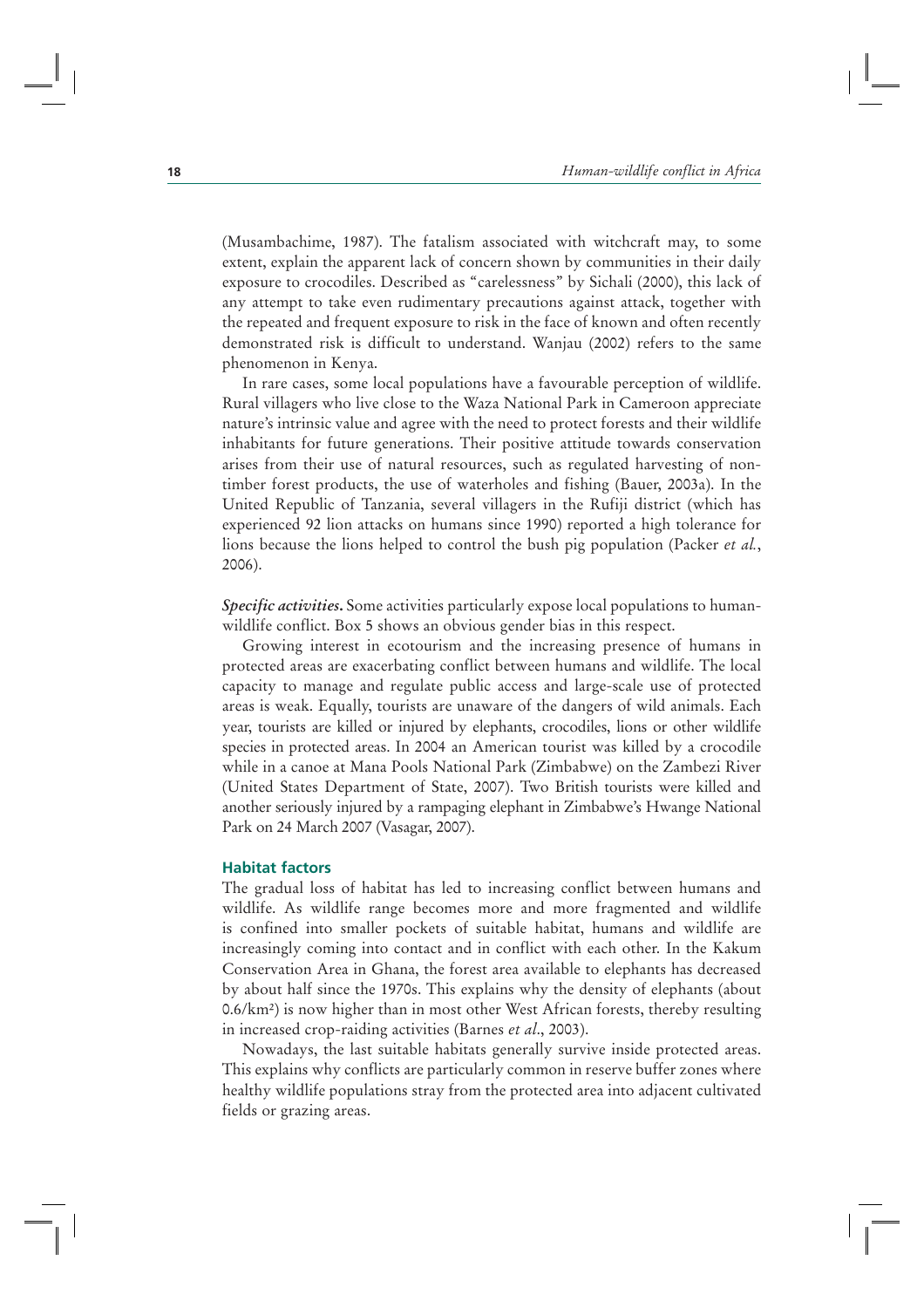#### BOX 5 **Gender and human-wildlife conflict**

Most of the people killed by large mammals are men, and many of these incidents occur at night. In Kenya, alcohol was found to be a key factor in one third of the deaths; victims were drunk and returning home from the bar. Others died protecting their crops, herding cattle, walking at night between neighbouring villages or even taking the prey of large felines. Information gathered from the Ugandan Game Department archives (1923–1994) reveals that twentieth century agropastoralists regularly tried to scavenge from leopard and lion kills (Treves and Naughton-Treves, 1999). This hazardous behaviour led to many human deaths.

An analysis of conflict with lions in the United Republic of Tanzania showed that, above ten years of age, men are at much greater risk of being attacked by a lion than women. This is because men are more likely to tend cattle or forage for bushmeat, and they are more likely to walk around alone at night. Men are also attacked when trying to retaliate against man-eating lions, often relying solely on nets and spears. Although men are more at risk overall than women, both men and women are almost equally at risk when working in fields or near their homes (Packer *et al.*, 2006). Attacks on men however were often less lethal than attacks on women and children.

On the other hand, the gender roles prevalent within traditional African society and the fact that children and adolescents perform many household tasks expose more women and children to crocodile attacks. Attacks on women and children are more frequently fatal than attacks on adult males.

A study on human-wildlife conflict carried out by AWF in the Chobe-Caprivi corridor between Botswana and Namibia has also revealed a gender disparity relating to how people are affected by wildlife conflict, which is linked in turn to the ownership of resources. Men tend to view the lion as the most problematic animal because men mostly own livestock, which are prime targets for lions. In Botswana the highest compensation rates are paid for livestock losses. On the other hand, women, who generally tend crops, rank the elephant as the most problematic animal because of its tendency to raid crops. Households headed by women are most affected by wildlife conflict, with over 85 percent reporting damage to crops and 95 percent reporting attacks on livestock. This is because in most cases these households are relatively poor and unable to invest in mitigation measures such as building strong fences and animal enclosures (Muruthi, 2005).

In this respect, border zones of protected areas may be considered population sinks; critical zones in which conflict is one of the major problems (Woodroffe and Ginsberg, 1998).

Several factors can contribute to the modification of the quantity or quality of wildlife habitats. The two most important factors are the following.

r*Impact of human activities*. Human activities such as husbandry, agriculture, fishing, the development of infrastructure or even of tourism or wildlife protection itself, can dramatically modify wildlife habitats either directly or indirectly (Box 6).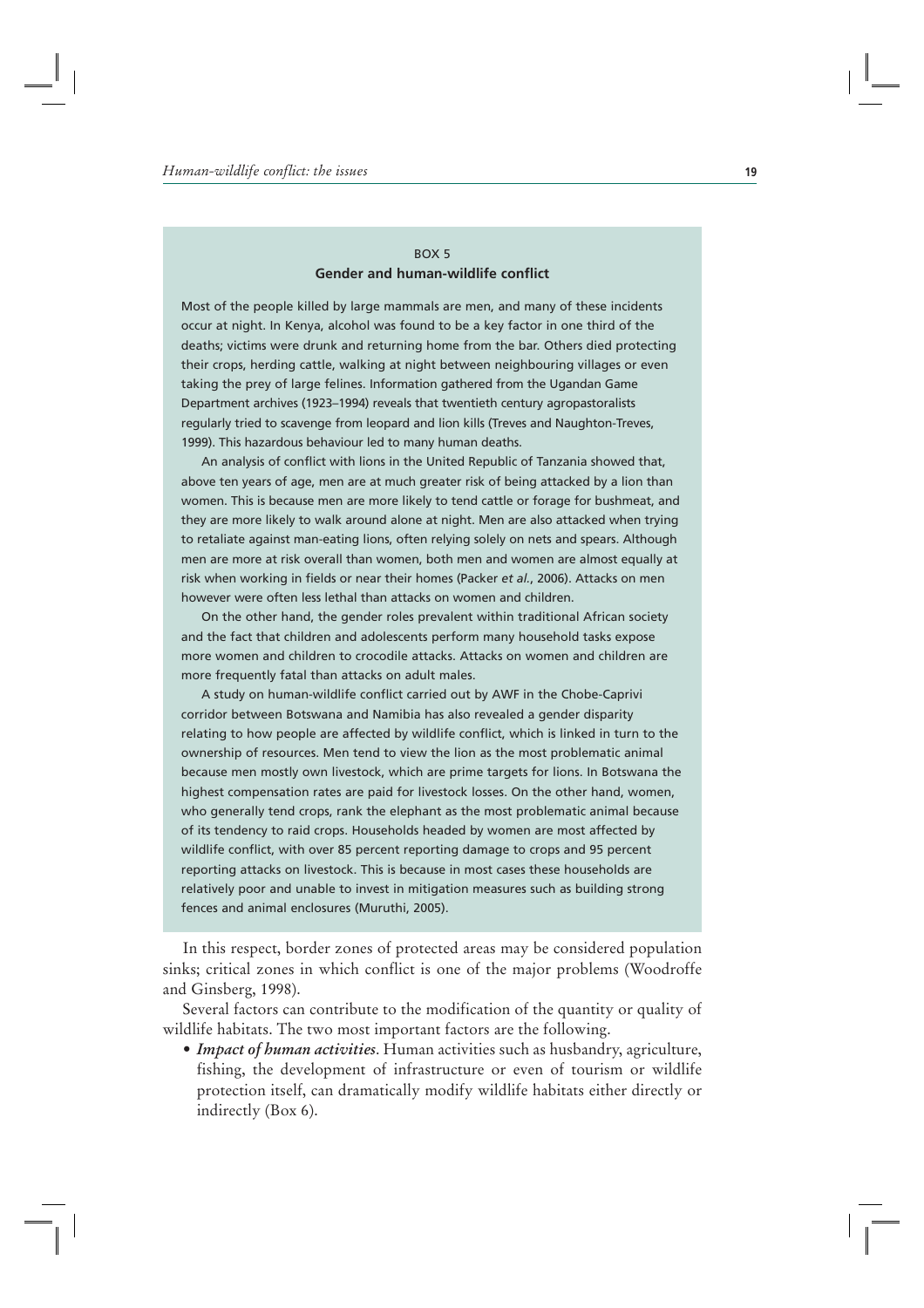#### BOX 6 **Human activities and wildlife habitat**

In Kenya, the fencing of farms to keep wild animals away has created physical barriers for migratory species. Conflicts can arise when migratory species such as zebras and wildebeest, which had previously migrated without any hindrance, destroy fences and crops in a bid to reclaim their traditional routes from dispersal areas to the parks. The subdivision of state and trust ranches, sold as smallholdings and cultivated with commercial horticultural crops, also creates a source of conflict. Land-use fragmentation resulting from the development of small-scale farming has intensified the human-wildlife conflict in many areas where wildlife is abundant, such as Samburu, Trans-Mara, Taita and Kwale in Kenya (Kenya Wildlife Service, 1996).

The San people of the communal Na Jaqna conservancy are critical of the small-scale farming project currently implemented in Namibia for the same reason (Damm, 2008).

The eradication of the tsetse fly (*Glossina* sp.) and the development of antitrypanosomiasis treatments have opened up abundant new grazing territories for cattle herders in areas that were once inhabited uniquely by wildlife. The concomitant eradication of *Simulium* sp., vector of *Onchocerca volvulus*, responsible for onchocerciasis (river-blindness), has allowed farmers to settle in new areas. With the geographical extension of human activities, especially husbandry, it is increasingly common for livestock and wild ungulates to share the same grazing fields. This is an obvious risk for the transmission of pathogens. The single most important factor contributing to the outbreak of diseases associated with wildlife is probably the direct or indirect (vector) contact of infected wild hosts or populations with susceptible domestic animals at the interface of their ranges, i.e. where mixing has occurred on common rangeland, or where other resources such as water are shared (Bengis, Kock and Fischer, 2002).

Baboons have been eradicated from some areas of South Africa and Zimbabwe, particularly where they interfered with commercial agriculture, to the extent that the current distribution range of baboons is largely restricted to areas that are not used for commercial cropping and horticulture. Baboons are now concentrated instead in areas where subsistence agriculture is practised, where they can raid crops grown by subsistence farmers.

Subsistence and commercial fishing are common in most African waters. Fishing was formerly concentrated in places where the rewards in terms of fish catch were highest and where crocodiles – being naturally wary of the presence of humans – were scarce. As a result crocodiles tended to inhabit areas that were less heavily fished, where they were less likely to be disturbed. But the growing demand for fish has meant that these areas have also become subjected to fishing pressure. The chances of contact and conflict between humans and crocodiles have increased as a result.

The surge in dam construction from the 1940s to the 1980s undoubtedly benefited wild crocodile populations inhabiting the rivers prior to closure. Damming a river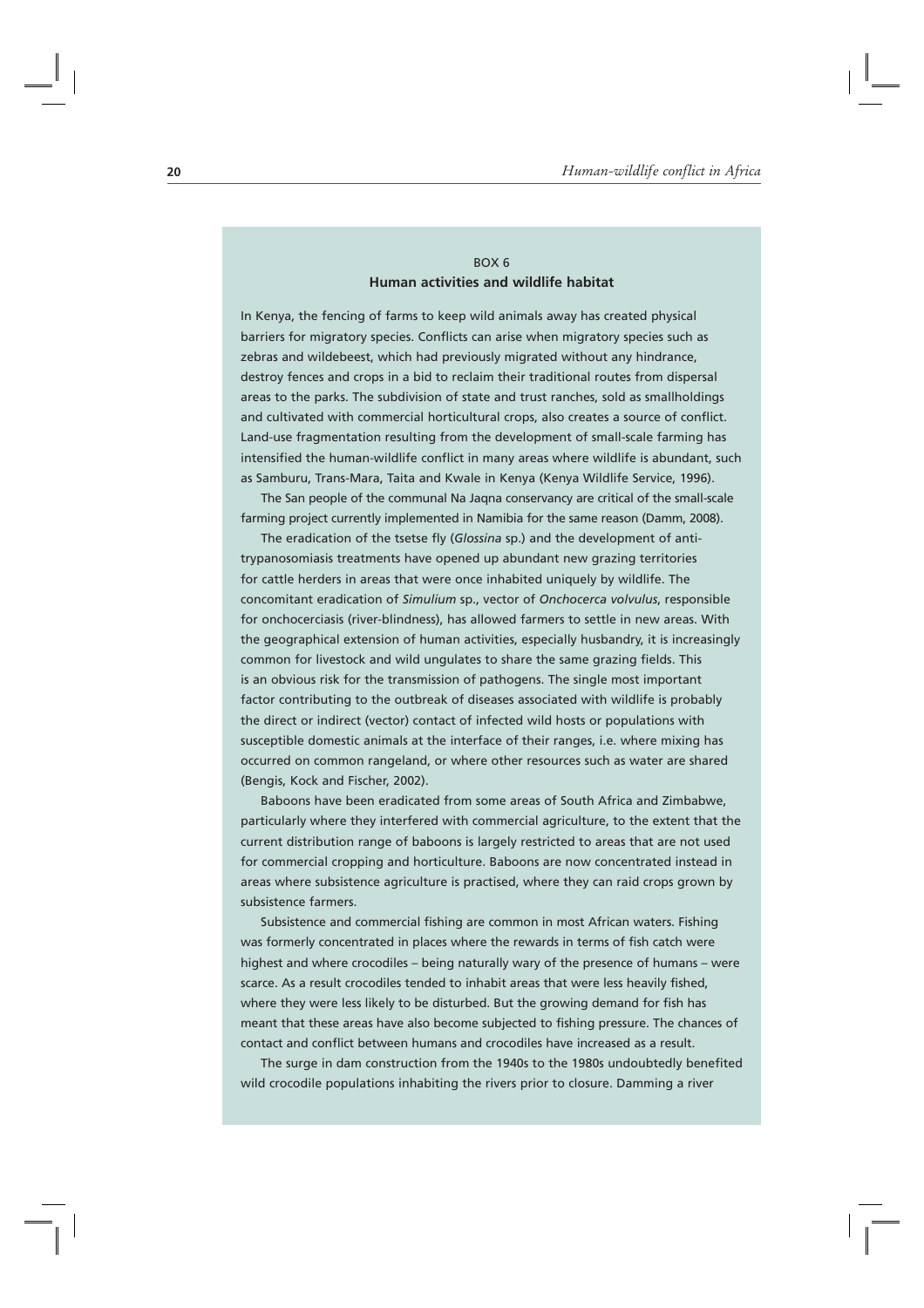vastly increases the extent of shoreline where water is relatively shallow (hence warmer), eutrophic and stable in depth. Dams create ideal habitats for the survival of juvenile crocodiles. The construction of dams also attracts human inhabitants, thus favouring potential human-wildlife conflict.

In recent years, the successful recovery of declining or near extinct species, through wildlife management and protection from poaching and overexploitation, has created new conflicts. Effective protection and habitat management within the Kakum National Park in Ghana, for example, has increased the population of the forest elephant and resulted in many elephants straying out of the reserve into local villages. Similarly, elephant conflict in Zimbabwe has largely been brought about by the overpopulation of elephants, which have totally swamped the state wildlife land provided for them, and overflowed into the adjacent communal lands. It is here that most of the elephant damage is reported; elephants compete for water and take advantage of easy food found there. As regards crocodiles, the small individuals that survived the hunting pressures of the 1950s and 60s are now large breeding animals in the size class, which feed on large mammalian prey including livestock and even humans (Fergusson, 2002).

• *Natural factors*. Droughts, bush fires, climatic changes and other unpredictable natural hazards can contribute to a decrease in suitable wildlife habitat and therefore affect the occurrence and extent of human-wildlife conflicts (Box 7). Similarly, the seasonal modification of habitats due to rainfall can also have an impact on human-wildlife conflict (see Box 8).

One of the main consequences of the loss of habitats is the decrease in natural resources available for wildlife. The destruction of natural vegetation around protected areas and in some cases the total disappearance of buffer zones force herbivore species to feed in cultivated fields. This phenomenon is on the increase because the growth rate of cultivated areas is high at the periphery of protected areas. The W-Arly-Pendjari (WAP) ecological complex (Benin, Burkina Faso, the Niger) in West Africa lost 14 percent of its natural savannah vegetation within 30 km of protected area boundaries (Clerici, Hugh and Grégoire, 2005). Likewise, species with a more diversified regime such as primates will encroach on cultivated areas when the availability of natural food diminishes, as demonstrated in the case of baboons stripping bark from trees (Box 9).

The decline in numbers of natural prey is one of the major reasons why carnivores shift their diets to livestock, which are easier to capture and have limited possibilities of escape (Mishra *et al.*, 2003; Patterson *et al.*, 2004). Indeed many authors recognize that when native prey is abundant, wild predators consume it in preference to livestock. Possible causes and consequences of the impoverishment of prey populations are given in Box 10.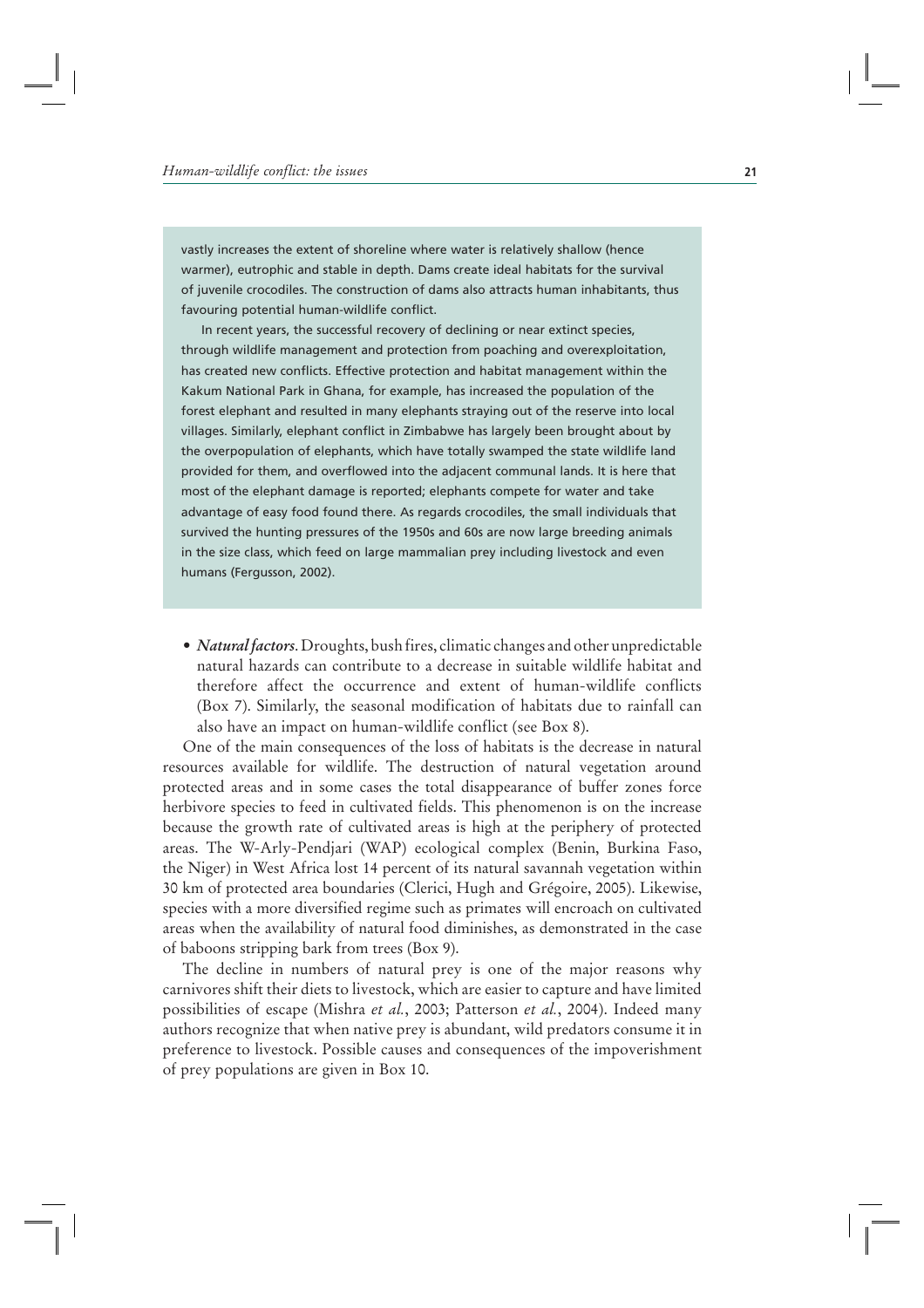#### BOX 7 **Natural hazards, habitat and human-wildlife conflict**

The severe drought that struck Zimbabwe and South Africa from 1982 to 1983 caused baboons to raid exotic timber plantations. Over the last 30 to 40 years baboons had only been known to cause damage to timber plantations in a few localized sites in the mountainous regions of these two countries. The drought forced the baboons to search out alternative marginal foods, and caused the bark-stripping problem to surface in "hot spots" several kilometres apart. Thereafter over the following 10 to 12 years the problem seemed to spread relatively slowly from these hot spots into other adjacent forest areas until the next major drought hit in 1993 and 1994, and the problem escalated again.

The rise in lion attacks observed in the United Republic of Tanzania in 1999 was largely attributed to the El Niño floods of 1997 and 1998, which caused wildlife in many parts of the country to seek higher ground. As the floods receded in 1999, the wild ungulates returned to their normal ranges, leaving the lions with insufficient prey (Packer *et al.*, 2006).

In 1983, prolonged drought in Ghana caused severe bush fires. The fires reduced the quality of most wildlife habitats and forced some animals to seek refuge in adjacent habitats and farms. In Kakum, many wild animals were spotted in cocoa farms close to the park boundary; the resultant damage, especially to cocoa pods, forced the government to take immediate action by sending the military to the communities to force wildlife back to the park.

#### BOX 8 **The seasons, habitat and human-wildlife conflict**

Seasonal changes in rainfall are directly linked to the intensity of predation. Patterson *et al.* (2004) have demonstrated that in Tsavo National Parks in Kenya, lions are more likely to attack livestock during seasonal rains. The same tendency was found in Cameroon around Waza National Park (Bauer, 2003b) and in the Niger in the peripheral zone of the W transboundary Park (Hamissou and di Silvestre, 2008). During dry seasons, ungulates are easily found and killed close to the limited number of water sources; when rain fills seasonal pools, ungulates disperse, driving lions to prey on easier targets.

Near Sengwa Wildlife Research Area in Zimbabwe, in contrast, wild predators were found to be more likely to attack domestic animals in the dry season (Butler, 2000).

Lion attacks on humans in the United Republic of Tanzania also appeared to be highly seasonal, with most cases occurring in the harvest season of March, April and May. During this period, most people were attacked while sleeping in makeshift huts to protect their crops from nocturnal crop-raiding pests such as bush pigs (Packer *et al.*, 2006).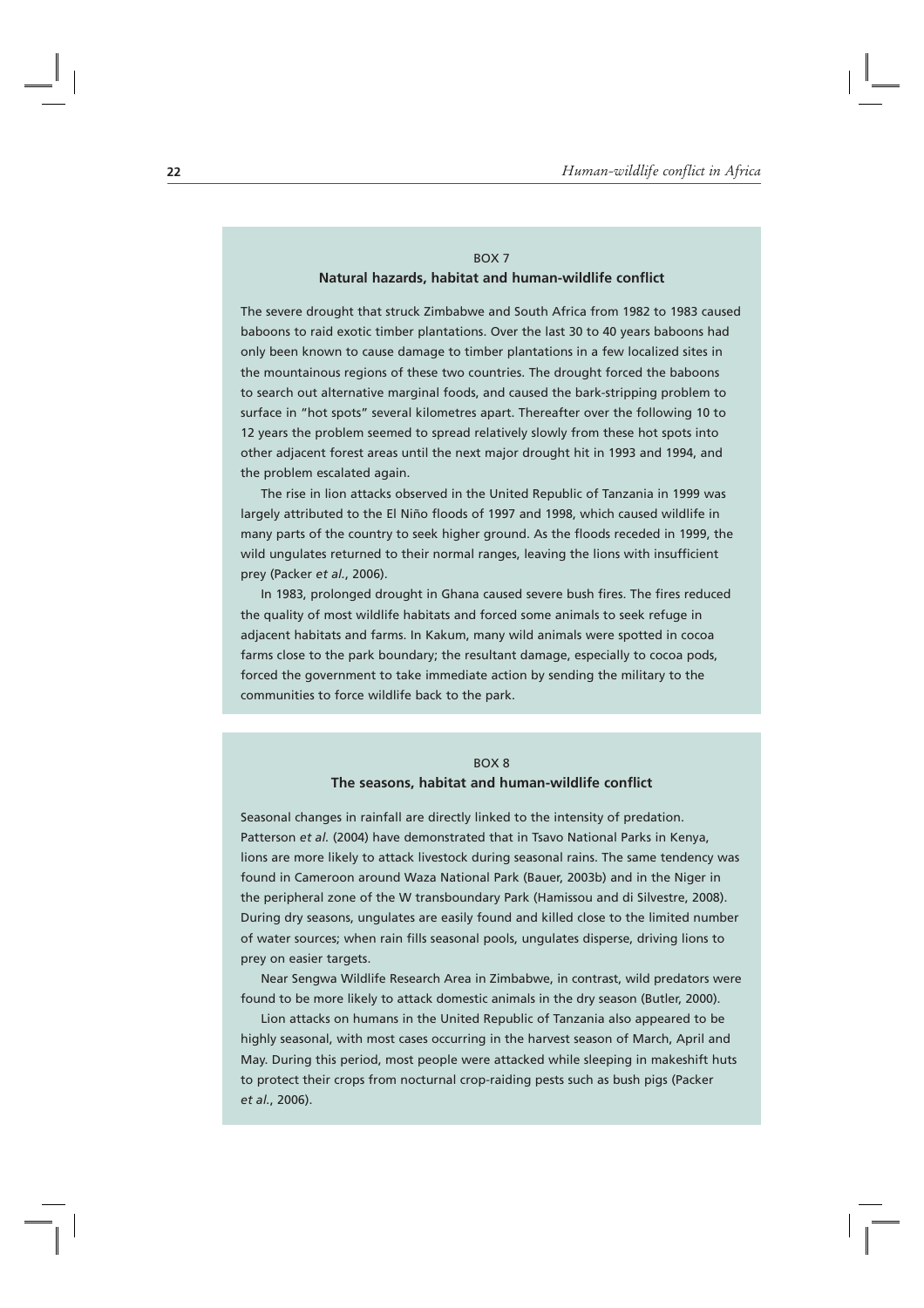In Kakum, Ghana (Barnes *et al*., 2003), the Democratic Republic of the Congo (Mubalama, 2000) and the Caprivi region of Namibia (Hanks, 2006), wildlife – particularly elephants – were observed to raid crops most frequently during the major rainy season between May and June, when the crops began to mature.

Nile crocodiles are poïkilothermic reptiles, and are most active when temperatures are highest; this often coincides with the time of year when water levels are lowest and population densities of the crocodiles and their aquatic prey sources are thus highest. Fisherfolk who prefer to fish at periods of low water because the catches are greater are thus more exposed to contact with crocodiles during the warm season. This is confirmed by the more numerous crocodile attacks observed in the warmest months.

#### BOX 9

#### **The link between monospecific tree plantations and bark-stripping baboons**

In Zimbabwe, the elimination of natural vegetation to plant large tracts of monoculture vegetation such as pine, eucalyptus and wattle (*Acacia* sp.) was instrumental in fuelling the baboon problem. Aside from wild granadillas (*Passiflora* sp.) and a few indigenous plants and insects, natural food is scarce in these afforested areas, and therefore the baboons are more likely to eat the cambium layer beneath the tree bark. Extensive single species plantations also make it difficult for the baboons to move in search of alternative foods, even though the food value in the cambium is minimal, in fact insufficient to sustain a baboon in the long term. The link between these monocultures and bark stripping by baboons is now confirmed by the fact that troops whose territory lies adjacent to indigenous forest or commercial farming land did not cause the same kind of damage, whereas those adjacent to other afforested areas did. The same phenomenon was observed in South Africa where the isolated plantations were largely unaffected and conversely those adjacent to one another suffered the most damage.

#### BOX 10

**Possible causes and consequences of the decrease in natural prey hunted by wild carnivores**

#### **Poaching, hunting and fishing**

The dramatic rise in lion attacks in the United Republic of Tanzania since 1990 is most likely due to the human population increase in the country (from 23.1 million in 1988 to 34.6 million in 2002) and an associated increase in illegal bushmeat hunting that has eradicated much of the lions' prey from outside the protected areas. This in turn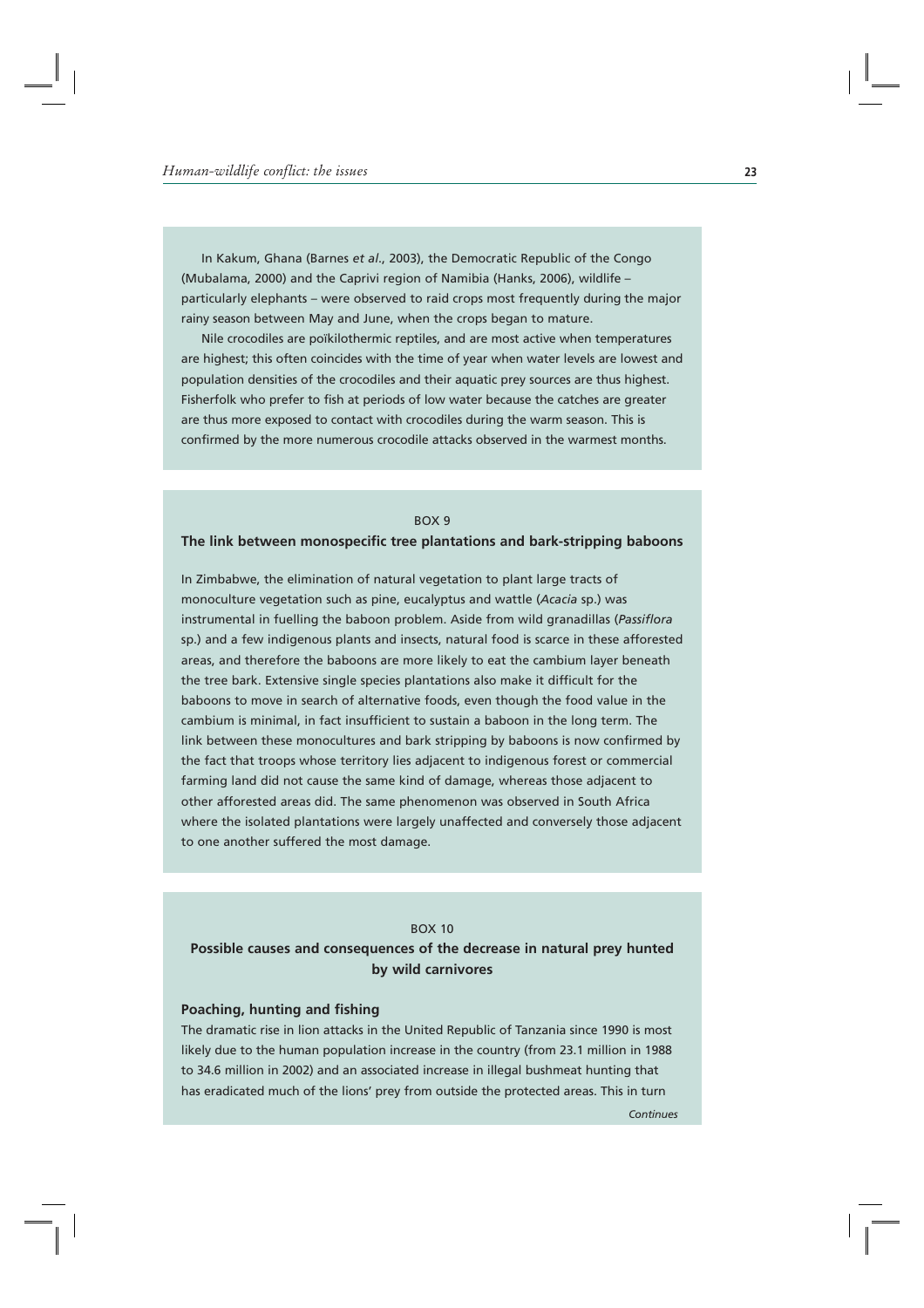#### *Box 10 continued*

has forced the lions to enter villages and feed on livestock (Barnett, 2000; Nowell and Jackson, 1996).

Similarly, in the Kakum Forest Reserve in Ghana, wildlife was frequently killed as a result of intensive logging and hunting before the area was officially gazetted as a national park in 1989. This adversely affected the number of prey, thereby forcing predators to look for food outside the reserve.

The human-crocodile conflict is sometimes attributed to the overfishing of the crocodile's primary food source, which led crocodiles to hunt other prey, including humans (FAO, 2005). However this argument oversimplifies a more complex relationship between predator and prey; fish constitute only 33 percent of the diet of adult crocodiles.

#### **Agriculture and husbandry**

The decline or local extinction of wild herbivore populations is partly linked to growing densities of livestock populations, the competition for forage and consequent overgrazing (Butler, 2000).

Diseases can cause a huge decline in the numbers of prey. In the 1890s, an outbreak of rinderpest killed millions of zebras, gazelles and other African wildlife. As a result lions had to look elsewhere for food, and attacks on humans increased across Kenya.

#### **Natural characteristics of wildlife**

The intrinsic characteristics of wildlife, such as food preferences, migration patterns, wariness or predation behaviour, can influence human-wildlife conflict.

Some particularly palatable food items can attract wildlife over rather long distances. This is the case for some crops. For instance, according to Barnes *et al*. (2003), of the crops planted outside the Kakum National Park in Ghana, maize and cassava particularly attract elephants. Maize is also the crop most frequently raided in the area around the Djona hunting zone in North Benin. It is raided twice as often as cotton, and far more often than groundnut and millet (Alfa Gambari Imorou *et al.*, 2004).

In Benin, elephants raiding maize and groundnuts were found to be attracted by mature wild fruits such as shea nuts (*Vitellaria paradoxa*) and *Parkia biglobosa* pods growing in the crop fields (Kidjo, 1992; Mama, 2000). Likewise elephants are attracted by wild fruits growing alongside cultivated fruits such as mangoes (*Mangifera* sp.) or guavas (*Psidium* sp.) in central Burkina Faso (E. Compaoré, personal communication).

The species as well as the availability of wild prey can have an impact on potential human-wildlife conflict. A study in the United Republic of Tanzania (Packer *et al.*, 2005) showed that the number of humans attacked by lions in each district was closely linked to two factors: the abundance of medium-sized prey (zebras, hartebeest, dikdik or impala) and the abundance of bush pigs. Lion attacks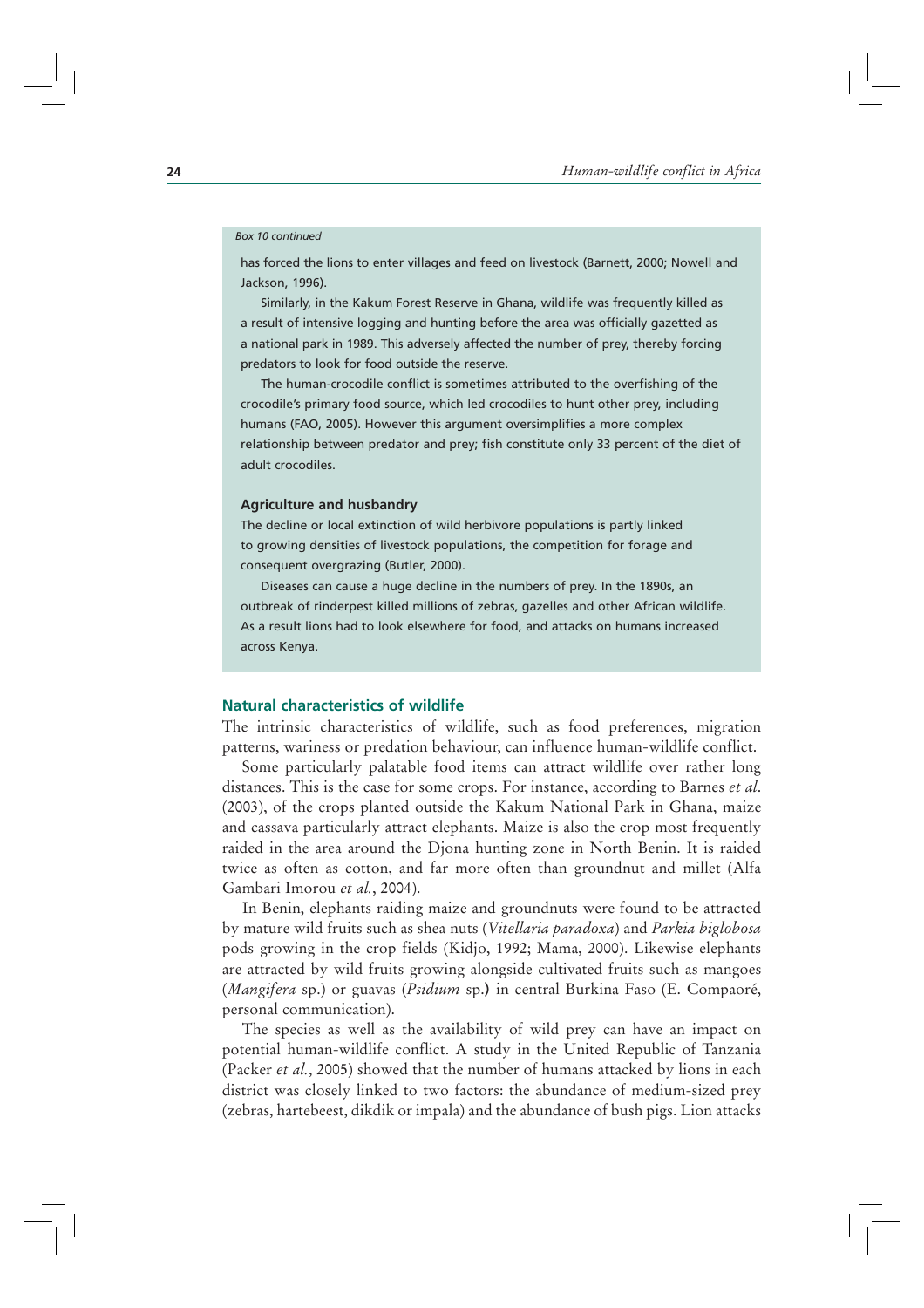were most common in areas where normal prey was scarcer and bush pigs were abundant (Packer *et al.*, 2006).

Species that migrate seasonally on a regular basis, such as elephants, are known to use the same traditional routes. Establishing cultivations along these routes exposes them to being raided. This has been observed for instance in Mali and Togo where the most serious damage occurred in villages located along the elephants' habitual paths (Maïga, 1999; Okoumassou *et al.*, 2004).

The wariness of wild species can explain why some fields are more prone to raiding than others. For example, baboons and monkeys tend to raid smaller fields surrounded by large trees and rocky hillocks, which provide cover for them. These vantage points provide them with easy escape routes and make it difficult for guards to follow them. On the other hand, when, for various reasons, wild species lose their fear of humans, this can also cause conflict. Elephant numbers have increased within many parks and reserves. Some individuals have grown accustomed to harmless contact with tourists, have lost their fear of people and will visit communities and destroy life and property. Crocodiles are naturally wary of humans, especially in places where they are frequently hunted, but they can learn that people pose no threat. Food is a strong stimulus and a reward for learning; it is certainly possible for animals to acquire the habit of eating humans.

A particular aspect of lion behaviour known as "surplus killing" certainly exacerbates human hostility towards lions and enhances conflict. Like any other large felid species, once a lion breaks into a fenced enclosure it is often tempted to kill more –sometimes many more – domestic animals than it can eat (Nowell and Jackson, 1996). In addition, some lions become specialized and are chronic livestock killers (Frank, 2006).

Behaviourally, the Nile crocodile is an opportunist ambush predator which has evolved many physical attributes to optimize its success in this role. Adult crocodiles will feed on any animal they can capture or find animals that are freshly dead ranging in size from fingerling fish to a hippopotamus. Humans are less powerful and slower in water than any similar-sized wild mammal and are therefore easy prey.

The physiological (e.g. rutting) or health (e.g. injuries, diseases and parasitism) status of a wildlife species may affect its normal behaviour and subsequently create conflict with humans (Box 11).

#### **CONSEQUENCES FOR HUMANS**

The consequences of the human-wildlife conflict are more serious in the tropics and in developing countries where livestock holdings and agriculture are an important part of rural people's livelihoods and incomes. In these regions, local people with a low standard of living are particularly at risk, as are agropastoralists who depend exclusively on production and income from their land.

#### **Safety issues**

Injuries to people mostly occur as a result of chance encounters with elephants, buffalo, hippopotamuses and lions, usually along paths between dwellings and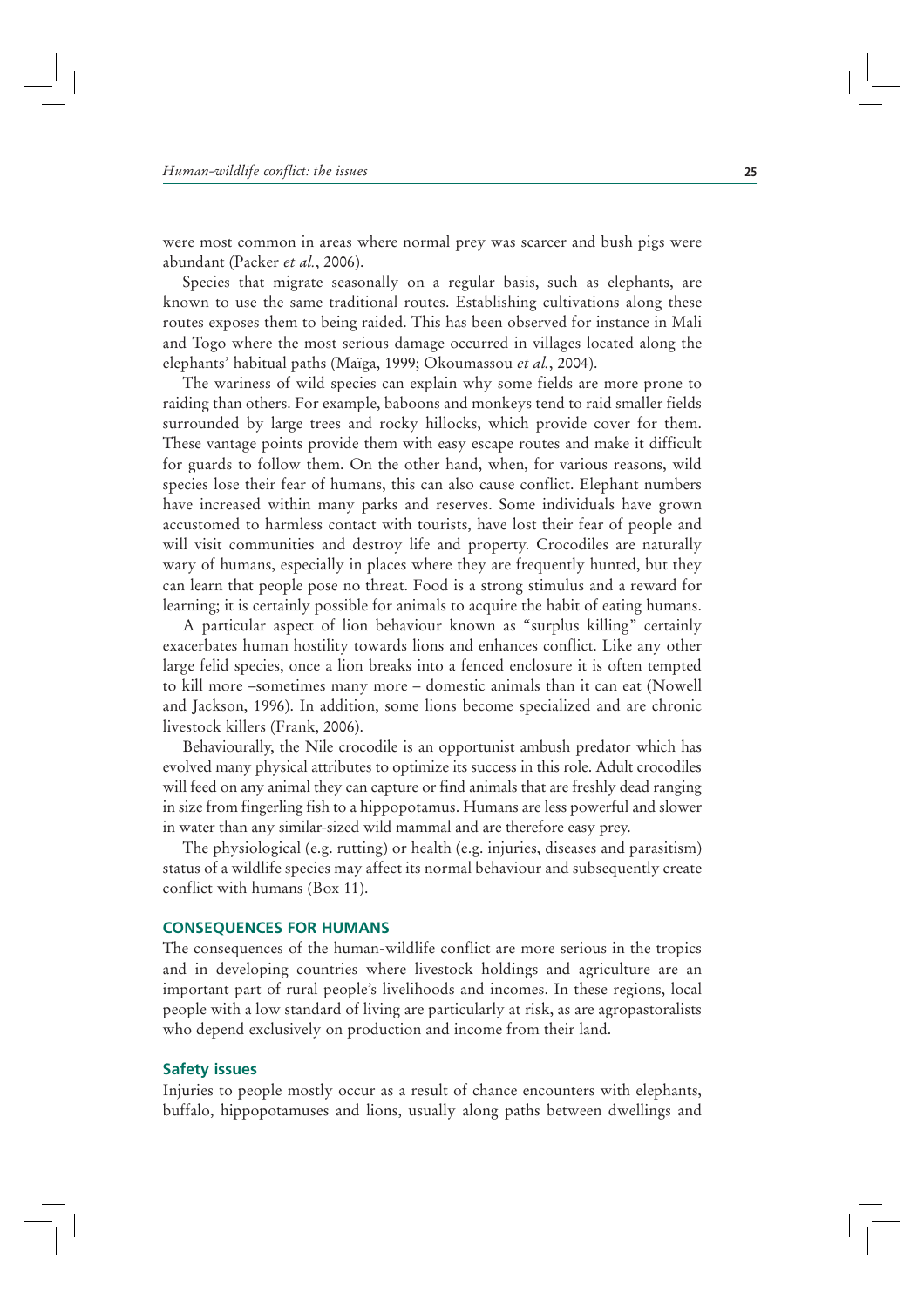#### BOX 11

#### **The impact of pathology and physiology on human-wildlife conflict**

Behavioural modifications can be generated by different phases of reproduction. In the male elephant, during the rutting or "musth" period, plasma testosterone levels increase, characterized by the enlargement of, and copious secretions from, the temporal gland, persistent dribbling urine, and also increased aggression towards other elephants and objects (Poole and Moss, 1981). Male aggressiveness during the rutting period has also been observed in lions. In the same way, females become aggressive in the presence of youngsters – particularly elephants and lions – and may even attack humans.

Numerous authors have invoked the infirmity theory (injured, sick or old lions) to explain instances of human-eating and marauding by lions (Kruuk, 1980). Patterson and Neiburger (2000) examined evidence for this hypothesis in the skulls and mandibles of the Tsavo and Mfuwe human-eaters: all the cats had sustained serious and chronic injuries to the teeth and jaws. However, although the infirmity theory used to explain human-killing is widespread, this explanation may be too simple. In Uganda only 14 percent of 275 lion attacks documented in the archives were attributed to wounded animals, suggesting that a majority of healthy animals were involved in attacks on humans.

Wounded buffalos are known to be particularly dangerous. This is not the case for crocodiles; there is no evidence to suggest that attacks by crocodiles on humans are carried out only by old, sick or otherwise challenged individuals.

Wild animals may become irritated as a result of disease or parasites. In Mozambique, lions affected by TB after a contamination from buffalos, were noted to be more prone to prey on livestock than healthy individuals. Observers report that buffaloes parasitized with *Oestrus* sp. larvae will attack humans for no apparent reason. Encephalitis and parasitic diseases affecting the brain will significantly alter the behaviour of the sick animal; the exacerbation of aggressiveness and loss of fear of humans due to rabies is a well-known example.

a water source. Contact with crocodiles when bathing or collecting water more frequently result in death than in permanent injuries, nevertheless many of these permanent injuries cause significant disability. The amputation of limbs is quite frequent, as are attacks that result in major scarring, often on the trunk.

The dramatic consequences of these attacks go well beyond the unfortunate victim, for they have a repercussion on the whole community. At national level, the loss of a human life due to human-wildlife conflict has little consequence, but at the family and village level, it can be catastrophic. The death of a family member caused by a wild animal is a traumatic experience. For a poor peasant family in a developing country, the death or injury of the bread-winner can mean the difference between a secure life for all and one of destitution where simple day-to-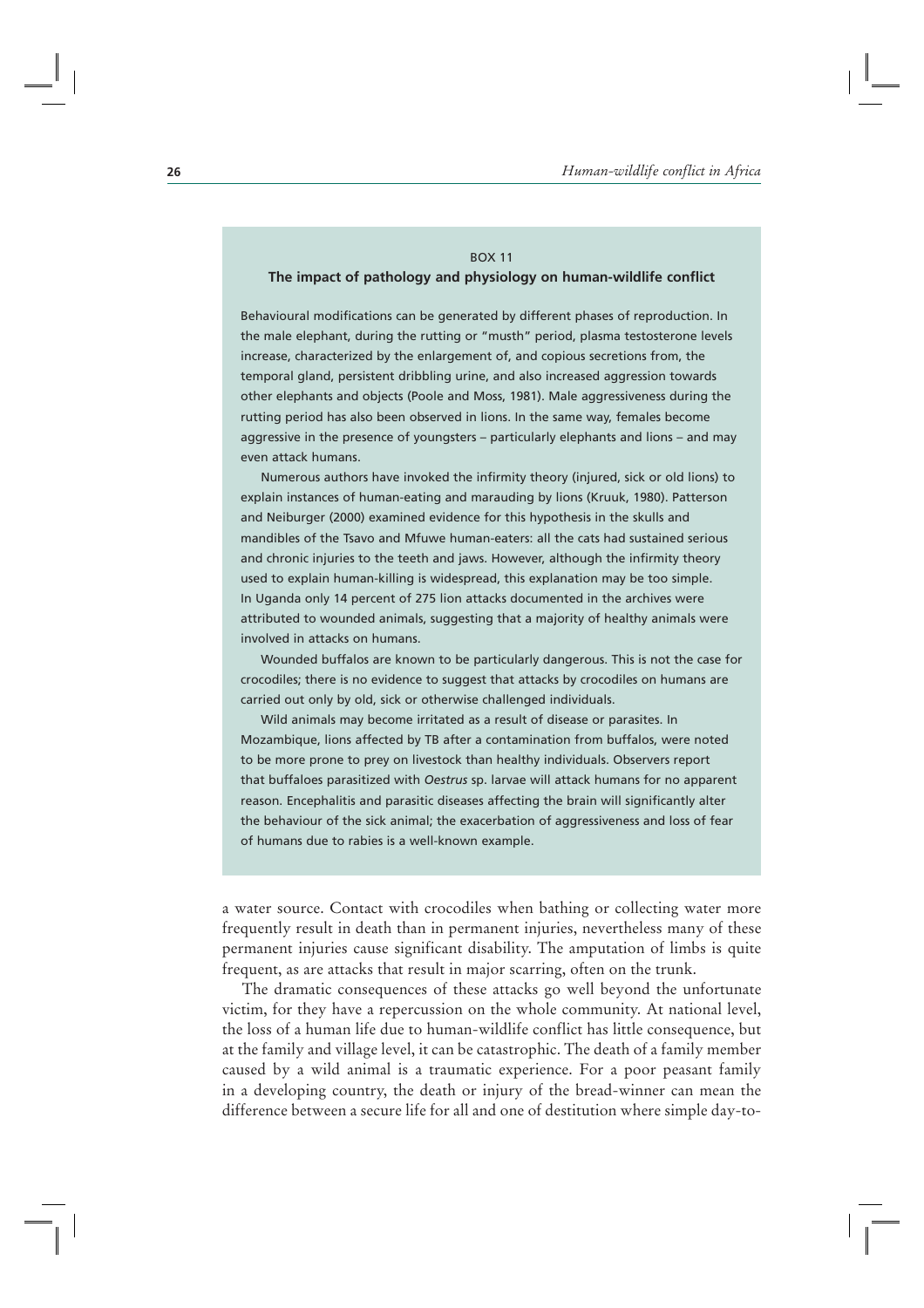

M. LA GRANGE  *LA GRANGE*

*Wildlife can be a safety concern for people in rural areas* 

day survival becomes a priority. If a mother is killed, the child has to take her place in carrying out family chores and has lost the opportunity to receive an education. In time, this will have consequences for her children and their future.

The danger of wildlife attacks restricts some activities considered "at risk" such as walking at night, guarding crops, bathing, etc. Security measures are then taken at the community level. In certain areas of Kenya, for example, such as Taita Taveta District that borders Tsavo National Park, curfews have been imposed on villagers to protect them from the uncontrollable movement of wildlife through villages and farms (Kimega, 2003).

#### **Food security**

In most of rural Africa, food security is precarious, relying intimately on the results of a single cropping season or on the sale of livestock.

Although on a national scale, the loss of two hectares of maize to elephants in a single night means nothing, to the family concerned, it can mean the loss of their food supply for the year, and the difference between self sufficiency and destitution. This consequence is particularly acute where governments do not have the capacity to pay compensation for losses. The capacity of smallholder subsistence farmers to cope with these losses can vary even within the same region. The owners of large farms situated on the edge of Kibale National Park in Uganda can employ guards or create a crop buffer zone to separate vulnerable yields from the forest edge, by cultivating less palatable plant species or using the land for pasture. These options are not available to subsistence farmers, who have less choice in their land use and cannot afford to pay for guards (Naughton-Treves, 1997).

The elephant is one of the wild species that can jeopardize the livelihoods of entire families by causing substantial damage to crops (see Box 12). The impact of elephant raids can be dramatic, but other species cause more insidious losses. In areas where subsistence agriculture is practised, baboon raids on grain crops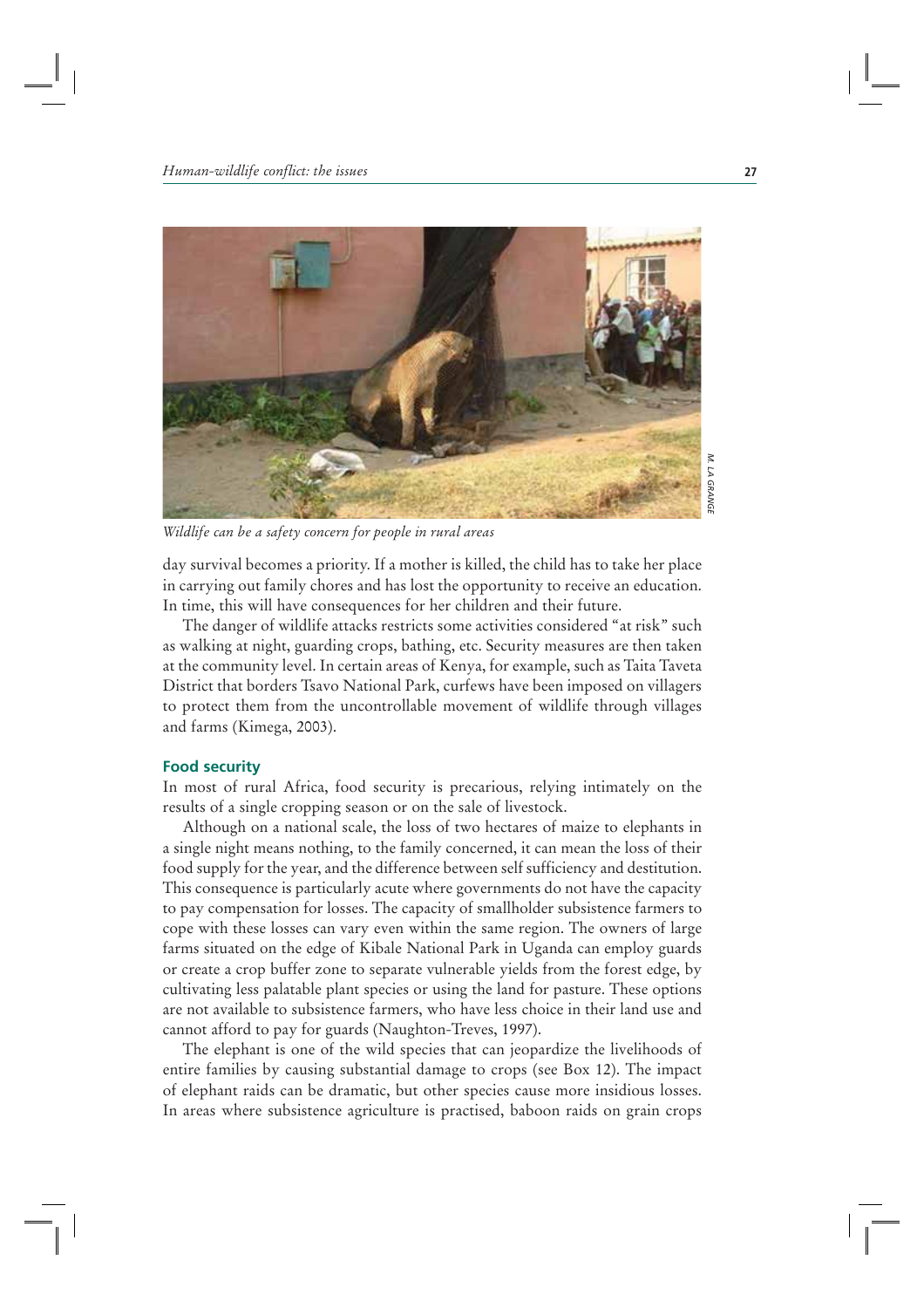# BOX 12 **Elephants as a threat to food security**

In some semi-arid rural farming areas of Zimbabwe and Kenya, elephant damage to food crops accounts for 75 to 90 percent of all damage caused by large mammals (Hoare and Mackie, 1993). In the area around the Kakum National Park in Ghana, about two-thirds of all farms that are susceptible to crop-raiding are devastated each year. It is estimated that about 300 households lose up to 60 percent of their food crops annually to elephants alone. The main crops damaged are maize, cassava, cocoyam, plantain and yam (Barnes *et al.*, 2003). At the periphery of the Djona hunting zone in North Benin, in 2002, elephants destroyed 50 ha (of an estimated total of 152 ha), representing an overall loss of 61 tonnes of crops for the villages. A survey showed that 80 percent of people questioned has registered damages each year over the last four years (Alfa Gambari Imorou *et al*., 2004).

It has been estimated that the annual cost of elephant raids to crops ranges from US\$60 (Uganda) to US\$510 (Cameroon) per affected farmer (Naughton, Rose and Treves, 1999). In the Caprivi region of Namibia between 1991 and 1995, elephant crop damage amounted to a total economic loss of US\$39 200 (O'Connell-Rodwell *et al.*, 2000). At Kakum in Ghana, crop loss caused by elephants is estimated at US\$450 per farmer.

In Mali, the average area of crops destroyed by elephants is estimated at 1 000 hectares per year, i.e. a financial loss of about US\$195 230. In some areas, these damages forced the families affected to abandon their traditionally cultivated fields (Maïga, 1999; Marchand, 1999). In Togo, around Fazao Malfakassa National Park, the area raided between 1994 and 1999 was estimated at 204 ha, and represented a loss of 252 tonnes of yam, maize, rice, sorghum and cassava, with a gross value of US\$77 730 (Alfa Gambari Imorou *et al.*, 2004). In the area around the Bénoué National Park in Cameroon, communities lost an estimated 31 percent of their annual crop income and 18 percent of their annual livestock income per household (Weladji and Tchamba, 2003).

Elephants can also damage food stores during the dryer months following the main harvest. The loss of this stored food is considered far more disruptive to farmers than the raiding of crops while they are still growing in the fields, because so much damage can be done to a concentrated food source in a short space of time. Damage to field crops can be repaired by planting replacements if the damage occurs early in the season, but food stores cannot be replaced until the following growing season.

such as maize, sorghum and millet, as well as fruits and some vegetable crops can reduce the yield by a significant percentage. Around the Bénoué National Park in Cameroon, the species inflicting most of the crop losses are elephants, baboons, green parrots and warthogs (Weladji and Tchamba, 2003).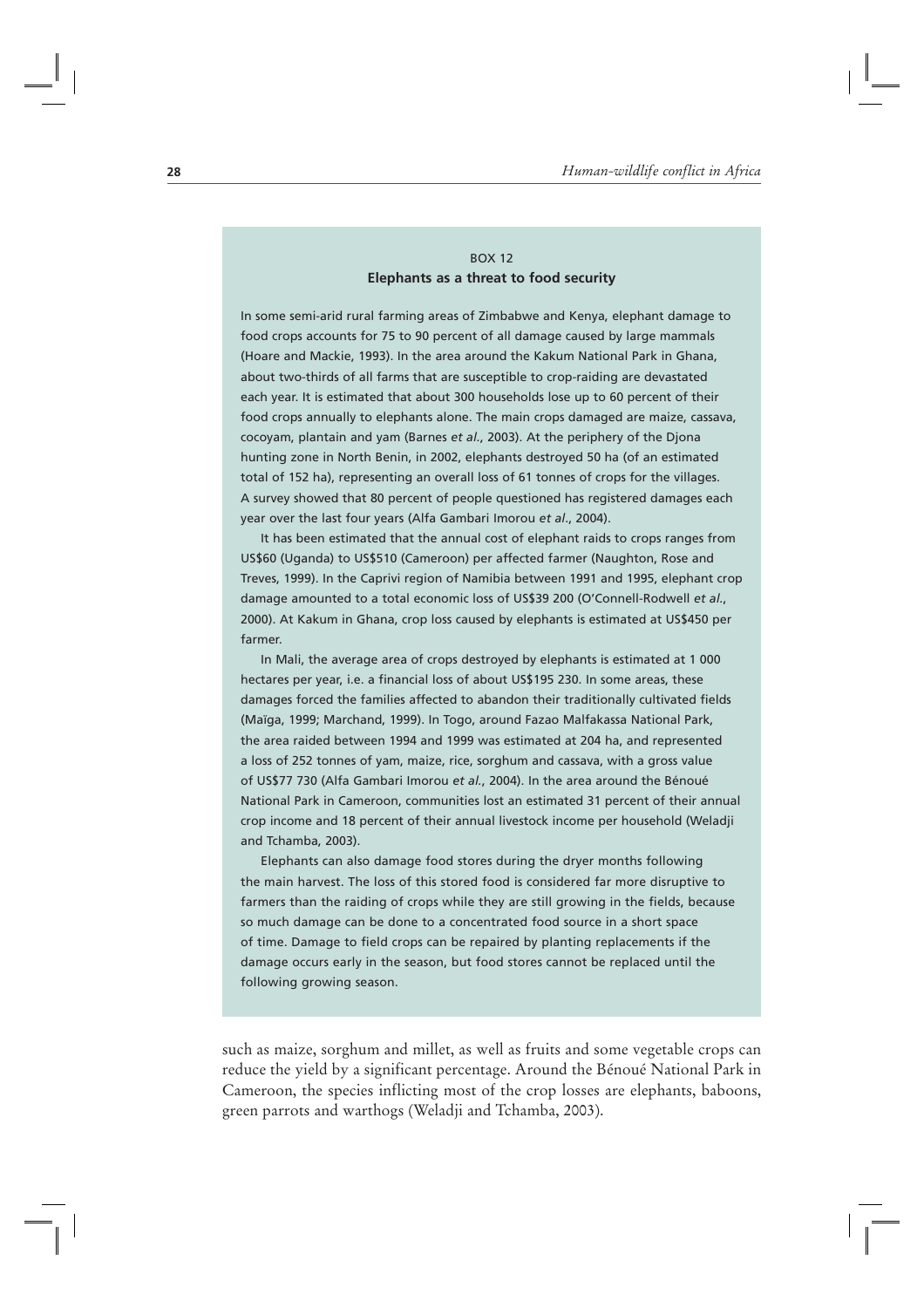Likewise, the loss of a family's small herd of cattle to lions can effectively destroy that family's wealth and way of life. For rural populations, domestic animals are not only their main resource through production of manure, milk, meat, and live sales, but are also their only source of wealth (means of saving, source of income, social role). Predators such as lions often kill numerous domestic animals such as cattle in one raid, and can devastate a household's food security. In the Kanamub area of the Namibian Sesfontein Conservancy, farmers lose as many as three to four animals a month to lions, leopards, hyenas and cheetahs (Tjaronda, 2007).

The evidence relating to the direct competition for fish between crocodiles and humans is limited (Games, 1990). Crocodiles consume about 0.5 percent of annual fish production or from 6 to 10 percent of the amount caught by artisanal fisheries. Most (about 67 percent) of these fish are scaleless non-commercial fish species avoided by subsistence and artisan fishers.

On the other hand, crocodiles threaten food security by causing damage to fishing nets, particularly the thin monofilament gill nets with small to medium mesh size frequently used by artisanal fishermen. McGregor (2004) reports that at Lake Kariba in Zimbabwe, over 80 percent of a sample of fishermen's nets was damaged by crocodiles. The holes torn in the nets are often extensive – up to several metres in diameter. This reduces the fish offtake for the fishermen, and repairing or replacing the damaged sections requires significant amounts of time, effort and resources.

## **Economic and social costs**

*Agriculture***.** As illustrated in Box 12, crop damage not only affects farmers' ability to feed their families, it also reduces cash income and has repercussions for health, nutrition, education and ultimately development. When crop damage occurs finances are diverted from these areas to cover the cost of staple foods.

*Forestry***.** Baboons stripping bark from exotic timber plantations may also have economic consequences such as:

- a decrease in the mean annual increment;
- a loss of overall productivity in the affected area which ranges from 25 to 32 percent (Van der Lingen, 2001; S. Valintine, personal communication);
- losses due to subsequent infestation by other pests (Sirex wood wasp in South Africa, and fungus such as *Lasiodiplodia* sp. responsible for "blued" timber which is more difficult to market because of its abnormal colour);
- increased cost of harvesting and log-making;
- an increase in replanting and protection/management costs;
- an increase in handling time and effort, and in the wastage off the saw;
- expenses linked to the cost of controlling the problem.

Although the loss of wood volume and value has been minor in economic terms, in Zimbabwe baboons have also damaged and raided non-timber forest products such as granadillas (passion fruit) or mushrooms which are interplanted with the pine trees and provide a significant additional income.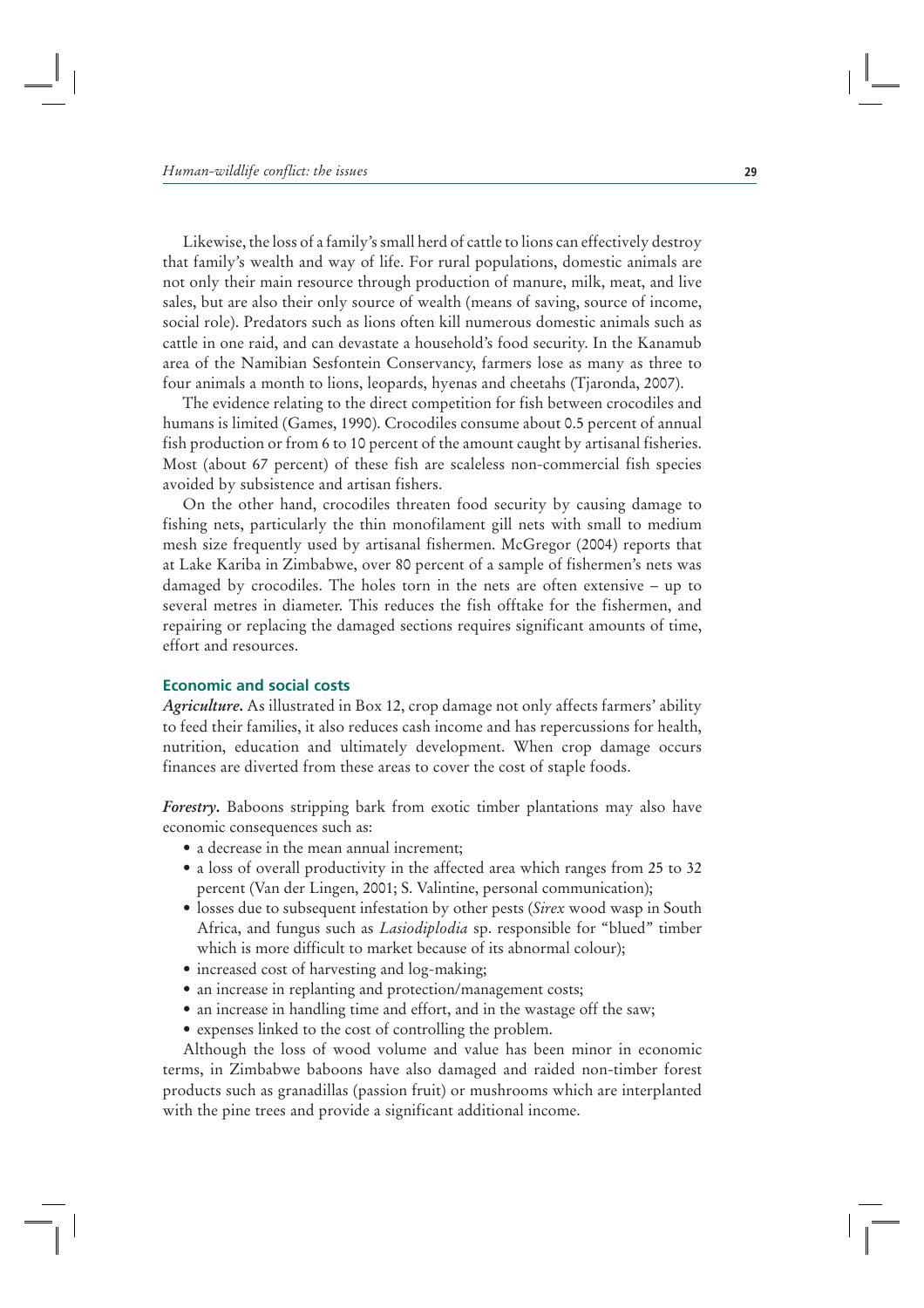## BOX 13 **Livestock depredation – some figures**

In Zimbabwe many areas of traditional agropastoralism bordering protected areas are exposed to livestock depredation. In the Gokwe communal land, neighbouring the Sengwa Wildlife Research area, the average annual loss per household, between January 1993 and June 1996, amounted to 12 percent of the total family's income. Although baboons killed more animals, lions caused the greatest economic loss because of the high value of cattle (Butler, 2000).

In the Caprivi region of Namibia, lion depredation between 1991 and 1994, totalled US\$70 570 (O'Connell-Rodwell *et al.*, 2000). In Cameroon, around Waza National Park, as many losses are due to predators as to disease (respectively US\$220 000 per year and US\$225 000 per year). Lions alone are responsible for losses of US\$130 000, primarily to cattle herds, that is approximately US\$370 per stockbreeder (Bauer *et al.*, 2001).

In the Niger, the economic losses for all those interviewed between 2000 and 2006 in the peripheral zone of the W transboundary Park are estimated at approximately US\$149 530. This loss equals an annual average of US\$138 per year per person (Hamissou and di Silvestre, 2008).

Depredation by carnivores does not only affect vulnerable rural communities, but also commercial cattle ranches. In Kenya, two commercial ranches adjoining Tsavo East National Park lost an average of 2.4 percent of the total herd per annum over a four-year study period, to lions, spotted hyenas and cheetahs. This represented 2.6 percent of the herd's economic value and amounted to losses of US\$8 749 (Patterson *et al.*, 2004).

There is little documentation of the number, type and value of domestic animals killed by crocodiles, but these indicators are significant. Small stock, such as goats and sheep, are much more frequently killed than cattle but the economic loss associated with the loss of a cow is considerable. At Kibwezi, Kenya, 478 goats, 48 sheep and 50 cows were killed by crocodiles over five years representing an economic value of US\$16 958 (Wanjau, 2000). Ducks and dogs are also frequent victims although their value is difficult to quantify. In addition, the cost of replacing fishing gear damaged by crocodiles is significant for a subsistence fisher.

*Husbandry*. Mammalian carnivores and crocodiles are responsible for the loss of a high proportion of livestock throughout Africa (see Box 13). However the number of livestock killed over a period of time is an inconsistent indicator in appraising the real impact on the livelihood of the rural population, and it would be more informative if it were related to the total family livestock holdings or total village units. The quantification of economic losses should also be related to annual household incomes or the economic value of family holdings (such as cattle or agricultural fields) (Sekhar, 1998).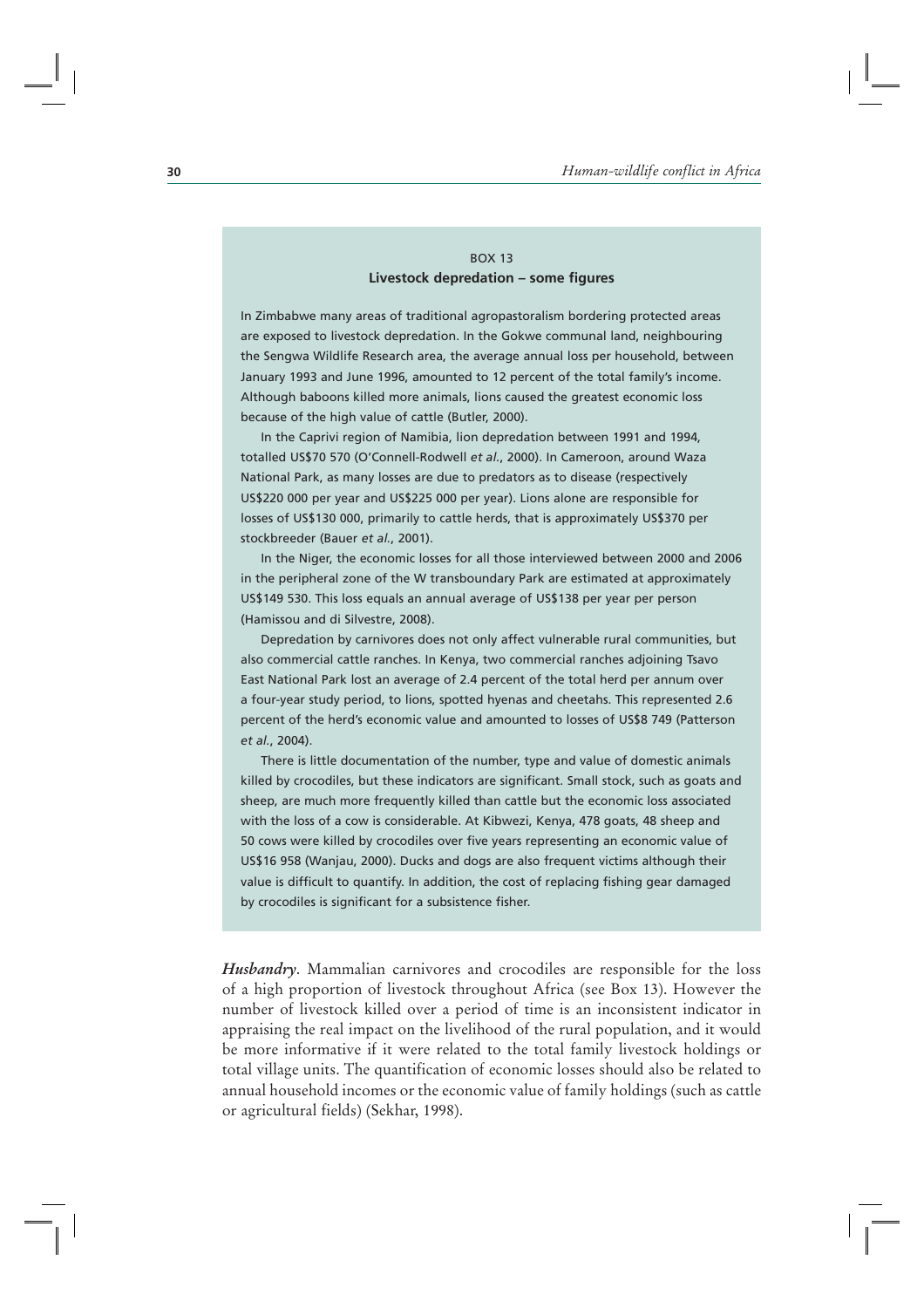The possibility of disease transmission from wildlife to livestock jeopardizes international trade. Cattle and/or meat can only be exported if they come from areas that are certified free of foot-and-mouth disease. This can only be done if the areas are free of buffalo.

*Infrastructure***.** The economic cost of the damage caused by elephants to infrastructure in the Pama National Reserve in Burkina Faso would amount to about US\$587/pond/year and US\$23/track kilometre/year (Alfa Gambari Imorou *et al.*, 2004).

*Sports hunting***.** The Department of Wildlife and National Parks in Botswana placed a new ban on lion hunting for the 2008 season, because of its concern over the number of lions killed in defence of livestock in certain areas of the country. As a precautionary measure, the Department has taken the decision not to issue any lion hunting quotas until further notice. The Department wishes to assure the public that appropriate measures are being put in place to reverse the current trends (Damm, 2007). This hunting ban represents an important economic loss for the state and the hunting operators. In 2007, the trophy fee for a lion in Botswana was US\$5 000 and the costs of a lion safari ranged from US\$60 000 to US\$92 000, depending on the duration of the safari.

*Health and employment***.** Nuisance encounters with small animals, exposure to zoonotic diseases, physical injury or even death caused by attacks by large animals have high financial costs for individuals and society in the form of medical treatments. Nocturnal surveillance of fields results in a higher exposure to malaria (WWF SARPO, 2005).

Human-wildlife conflict can have repercussions on employment. In Zimbabwe, for example, approximately 9 400 permanent staff and regular contractors are employed in forest plantations and sawmills (Timber Producers Federation, 2006) and a further 3 770 employees are engaged in urban primary processing of forest products. Any threat to their employment arising from baboon damage can adversely affect the financial viability of the companies concerned and is keenly felt in the economy of the recruiting area. In South Africa, the number of people directly employed in the plantation sector would range from 67 469 to 164 800, although not all of these people work in geographical areas currently subject to baboon damage.

Other economic costs of human-wildlife conflict include the time spent and cost of guarding crops from elephants and bush pigs at night, and from baboons and granivorous birds by day. The task of guarding crops at night generally falls to men; by day this is frequently the responsibility of children. Time that might have been spent on production is instead spent on farm patrols to ward off rampaging wildlife. Human-wildlife conflict thus has a wide-ranging negative social impact, which includes missed school and work, additional labour costs, loss of sleep, fear, and also restriction of travel or loss of pets (Hoare, 1992). The costs of altering human behaviour patterns is also significant and is suspected to have contributed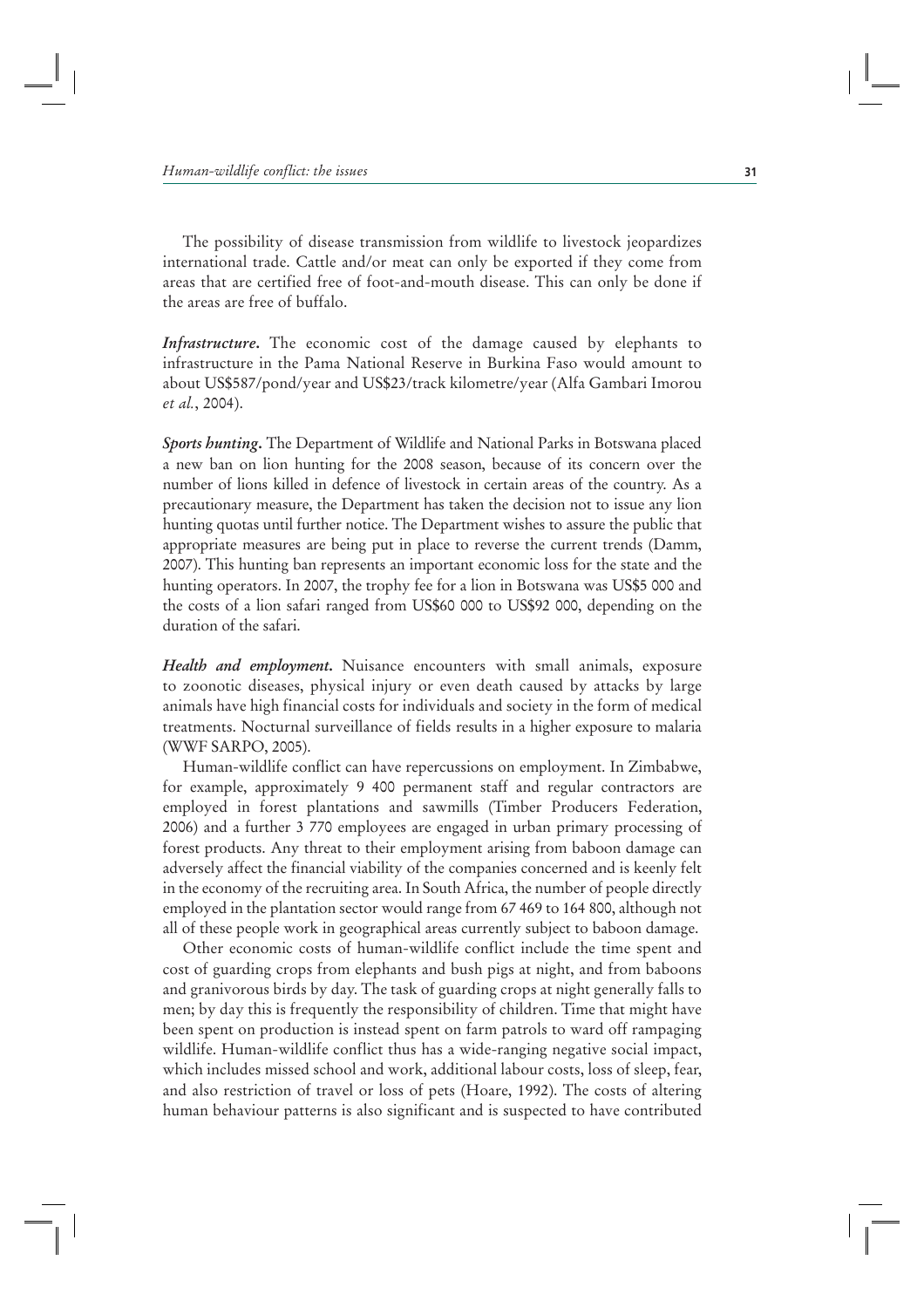to the apparent difficulty of persuading communities to reduce their exposure to crocodile risk.

In view of the socio-economic impact of human-wildlife conflict on communities living adjacent to parks, it is no wonder that most of the zones close to protected areas in Africa remain poor. Communities bear a disproportionately high cost in maintaining wildlife.

#### **Politics and media**

Human-wildlife conflict frequently has a political dimension. Incidents occurring in rural areas, particularly when the outcome is fatal and no official response is made or action taken, often lead to parliamentary questions and debate. In Mozambique and Burkina Faso, human-wildlife conflict is one of the most frequently raised issues when the president goes to the field to meet the rural population. As a result human-wildlife conflict has become an issue that receives national government attention.

Crocodile attacks on humans elicit an emotional response in the immediate family of the victim but also in the public at large, albeit from different perspectives and with different intensity. This is possibly the psychological root of the fascination that such incidents seem to hold for print, visual and electronic media, particularly when the victim is of European or American origin. For example, the fatal attack by a crocodile on an 18-year old British student in Kenya led to pages of headline coverage in the European press, while a summary of eight recent deaths of Kenyan citizens received only one paragraph on an inside page of a local newspaper.

# **CONSEQUENCES FOR WILDLIFE CONSERVATION Short-term: conservation of individuals**

The killing of wild animals in retaliation for incidents of human-wildlife conflict is a common reaction, even though the identification of the real culprit is seldom possible. This is particularly true for predators, but also for other species (Box 14).

#### **Mid-term: conservation of species**

Several species of large carnivores such as lions or hyenas have been eliminated from a large part of their former home ranges in response to human-wildlife conflict. In Mali, lion-cattle conflicts are one of the main reasons for the drastic reduction in the number of lions. Similarly, in national parks of northern Central African Republic, the decrease in lion numbers is largely due to systematic shooting by pastoralists who enter the parks with their herds during the dry season (Chardonnet, 2002). Today, illegal persecution of predators, including poisoning, shooting and trapping, is still one of the greatest threats to these species (Muruthi, 2005).

The situation for the crocodile is different. When a crocodile kills or injures a human, the human response is to kill or remove not just the individual crocodile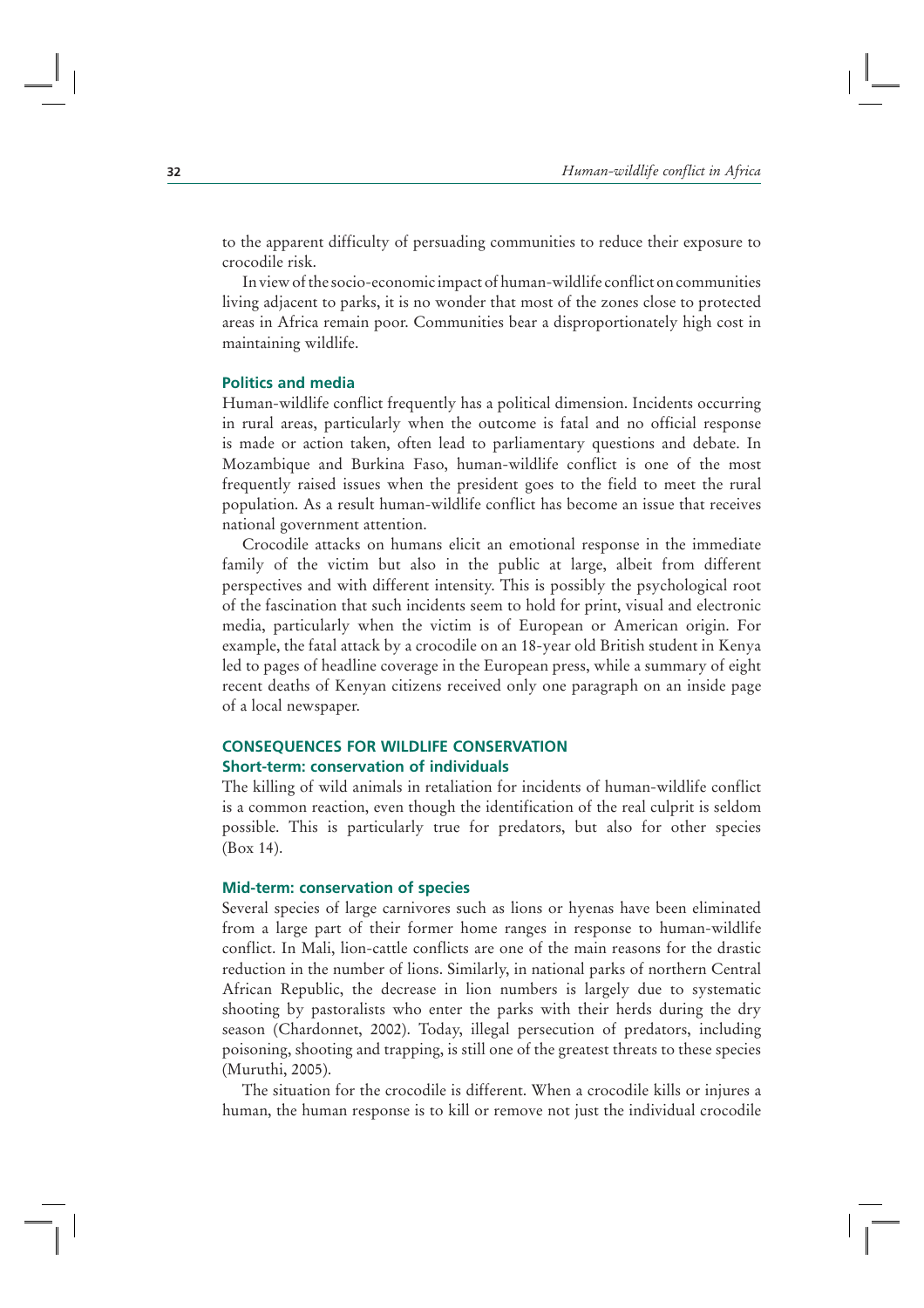## BOX 14 **Killing wildlife in retaliation**

In Northern Kenya, the number of predators killed by farmers has been reported to be equal to the number of livestock killed by lions, hyenas and leopards (Ogada *et al.*, 2003). Kenyan pastoralists poisoned all the lions in Amboseli Reserve in 1990 and speared 27 out of 40 lions in Nairobi National Park in 2003. Pastoralists in Chad and in several districts of the United Republic of Tanzania also poison lions (Packer *et al.*, 2006). In Namibia, an average of about 60 lions were killed each year outside Etosha National Park over a 20-year period, almost always by communal or commercial farmers (Government of Namibia, 2007).

Crocodiles attack from the water and retreat underwater with the victim immediately after the attack. For this reason it is unlikely that a particular individual is ever identified as being responsible for attacks. In general more crocodiles are killed in retaliation than the number of people attacked (Wanjau, 2002; M. Foloma, personal communication). Smaller crocodiles are sometimes trapped by nets if they are unable to tear away the netting which holds them beneath the water surface, and will eventually drown. Alternatively, fishermen who find live crocodiles trapped in their nets will typically dispatch the animal with a blow to the head.

Elephants are often killed in retaliation for human deaths. Kenyan Wildlife authorities shoot between 50 to 120 problem elephants each year (WWF, 2007a).

In the surroundings of Virunga National Park (Democratic Republic of the Congo), habitat destruction and human population growth mean that the mountain gorilla and other forest animals, such as elephants and buffalo, are increasingly coming into contact and conflict with people. For mountain gorillas, interactions with local people are a source of stress, can result in the transmission of human diseases, and can lead to direct physical attacks, disabilities such as loss of limbs from snares, and even death: 18 mountain gorillas were killed between 1996 and 2003 in Virunga and Bwindi (MacFie, 2003; Woodford, Butynski, and Karesh, 2002).

responsible, but the whole local population. The Nile crocodile is not endangered on a continental scale by the existence of conflict, given that significant populations are conserved in protected areas where by definition, conflict cannot occur. On the other hand, in countries such as Mozambique and Madagascar where none of the major crocodile habitats are conserved within protected areas, conflict with the human population places the crocodile populations at risk, in addition to the potential risks of habitat degradation and disturbance.

Additionally, in some countries such as Uganda, deliberate campaigns have been launched aimed at eradicating crocodiles in the belief that this would benefit the fishing industry (Graham, 1973).

Human-wildlife conflict also has several indirect consequences. The transmission of diseases from domestic animals to wildlife, competition over grazing land,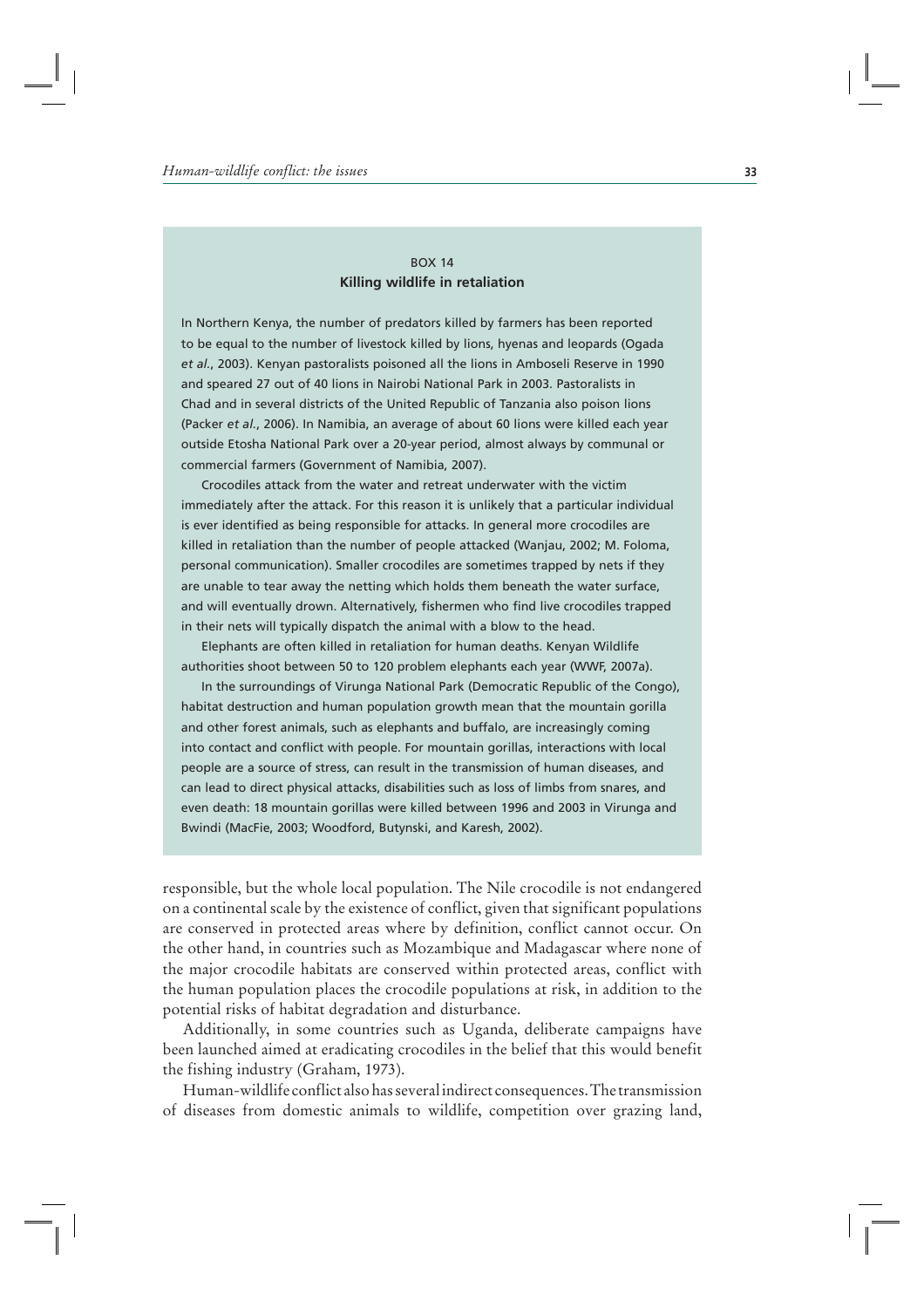# BOX 15 **Adverse effects of human-wildlife conflict on wildlife conservation**

The rinderpest pandemic of 1889–1905 in sub-Saharan Africa, reputed to have been introduced into Eritrea from India by the Italian army in 1887–1888, or by a German military expedition that brought infected cattle from Aden and Bombay to the East African coast, caused the death of countless wild artiodactyls. Buffalo, tragelaphs, wild suids and wildebeest were most severely affected and in some areas only relic populations survived. Bovine tuberculosis, probably introduced in Africa with imported dairy and beef cattle during the colonial era, has become endemic in several buffalo populations in South Africa and Uganda, as well as in a Kafue lechwe population in Zambia.

Buffalos and lechwes have become true sylvatic maintenance hosts of this mycobacterial disease, and sporadic spill-over of the infection has been documented in greater kudus, common duikers, chacmas and olive baboons, lions, cheetah, leopards, warthogs, bush pigs, spotted hyenas and common genets. The long-term effects of this chronic progressive disease on African wildlife host populations at sustained high prevalence rates is unknown, but preliminary evidence suggests that it may negatively affect population dynamics or structure in buffalos and lions.

Canine distemper virus is said to have been introduced into the African continent by domestic dogs. In the past decade, this disease has apparently crossed the species barrier in the Serengeti ecosystem, causing significant mortalities in lions. It is estimated that 30 percent of lions in the Serengeti died in this outbreak. The major population decline of the wild dog in this ecosystem may also be attributed in part to canine distemper (Bengis, Kock and Fischer, 2002).

The competition between growing human populations and declining wildlife populations for the same living space and resources has been demonstrated as being the underlying cause of the decline in the continent's elephant populations (Parker and Graham, 1989).

Veterinary fences erected to control the spread of livestock diseases in order to protect the European Union beef market have been responsible for the decline of wildlife populations either by blocking the movements of some species such as buffalos, roans, wildebeests, zebras and tsessebes, or by direct (collision, entanglements in the fence) or indirect (poaching) mortalities. This was particularly observed in Namibia (Martin, 2005) and in Botswana, especially in the Okavango delta (Mbaiwa and Mbaiwa, 2006).

Pollutants including silt can limit the distribution of crocodiles. Rivers that previously provided a habitat for crocodile populations, but which are now heavily affected by informal alluvial gold panning which releases toxic pollutants and massive amounts of silt, have resulted in the almost complete loss of habitat for crocodiles.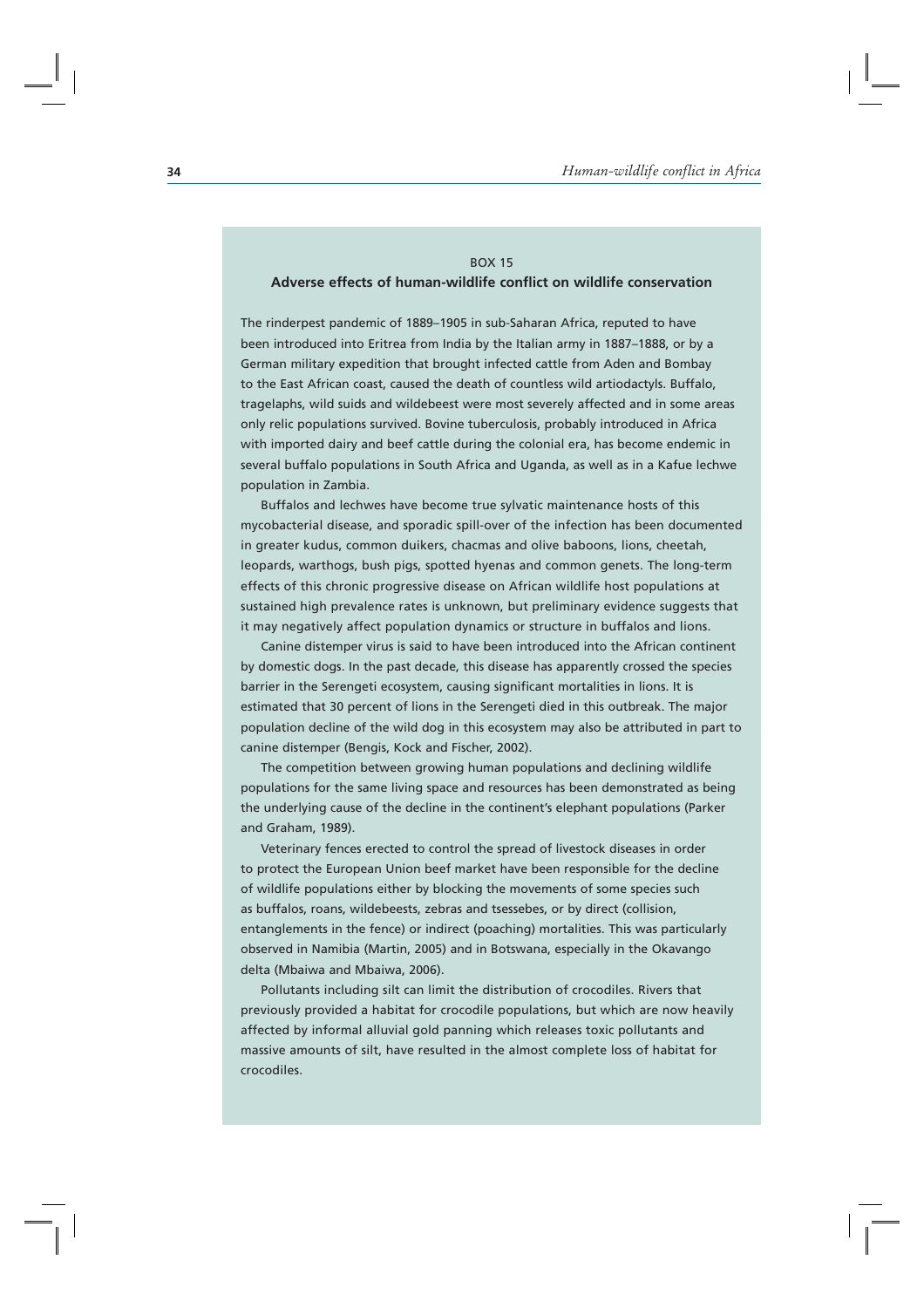habitat fragmentation or pollution; all pose threats to the survival of wildlife populations or even the species as a whole (Box 15).

## **Long-term: conservation of wildlife outside protected areas**

Human-induced wildlife mortality not only affects the population viability of some of the most endangered species, but also has a broader environmental impact on ecosystem equilibrium and biodiversity preservation.

Conflict between people and wildlife today undoubtedly ranks among the main threats to conservation in Africa – alongside habitat destruction and commercially motivated hunting of wildlife to satisfy the demand for bushmeat – and represents a real challenge to local, national and regional governments, wildlife managers, conservation and development agencies, and local communities (Kangwana, 1993; Conover, 2002; Treves and Karanth, 2003).

Conservation of wildlife outside protected areas cannot be achieved merely by protecting animals and avoiding the issues of people's needs and rights and their conflict with wildlife. Human-wildlife conflict, rural poverty and hunger, the prohibitive costs of wildlife law-enforcement arising from land use practices; all severely limit wildlife conservation outside Africa's national parks. The following example perfectly illustrates a situation that is common today. In Cameroon, in the area around Bénoué National Park, wildlife is causing major damage to crops and livestock, especially staple food crops. As a result people are attempting to



*Veterinary fences have been responsible for the decline in populations of some species of wildlife*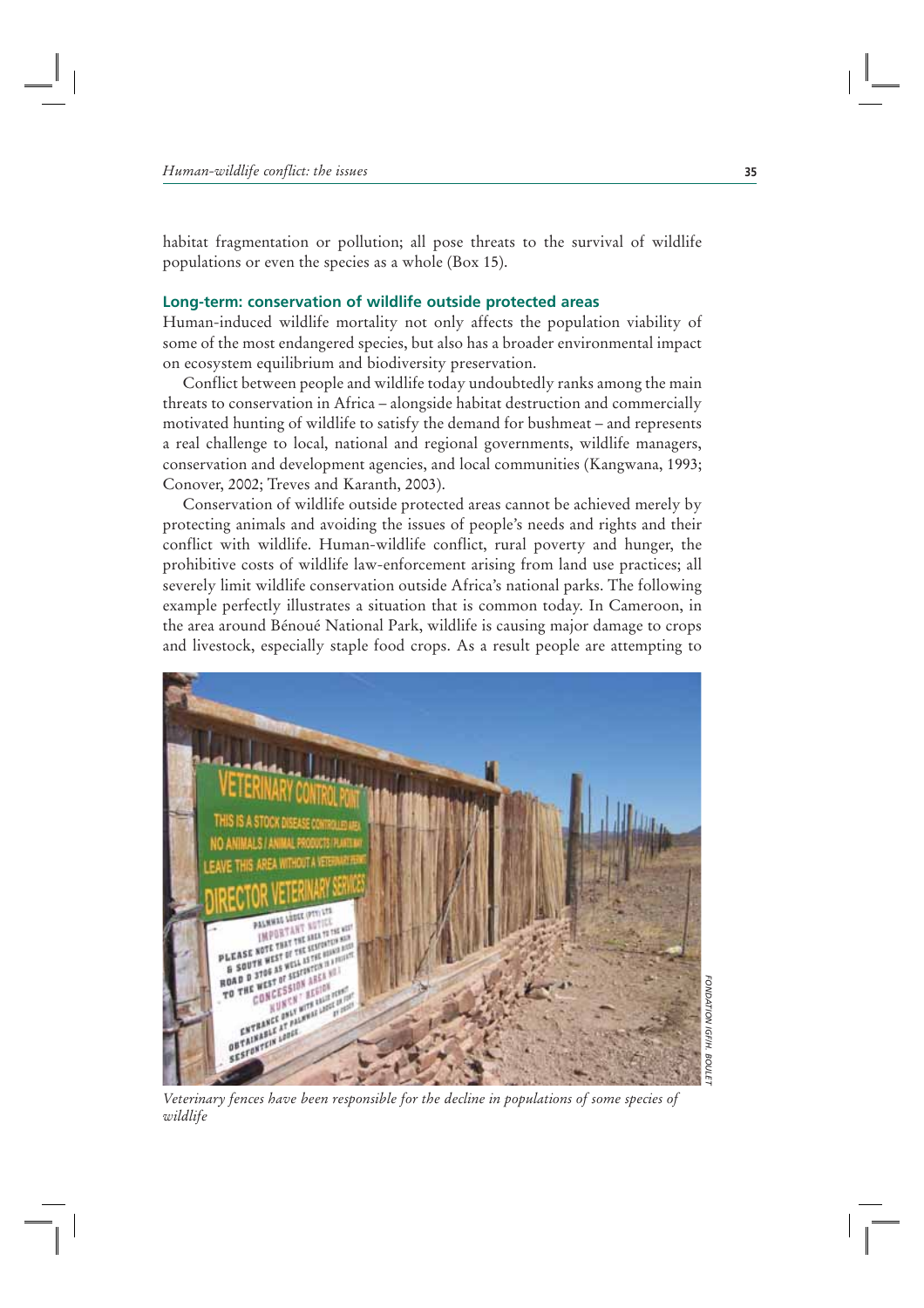secure their livelihoods through illegal encroachment of farms and poaching, to the extent that bushmeat now constitutes about 24 percent of their animal protein intake (Weladji and Tchamba, 2003).

Developing conservation approaches in response to these challenges, which are both culturally acceptable and financially and ecologically sustainable, could help solve the problem of maintaining viable large-mammal populations in Africa.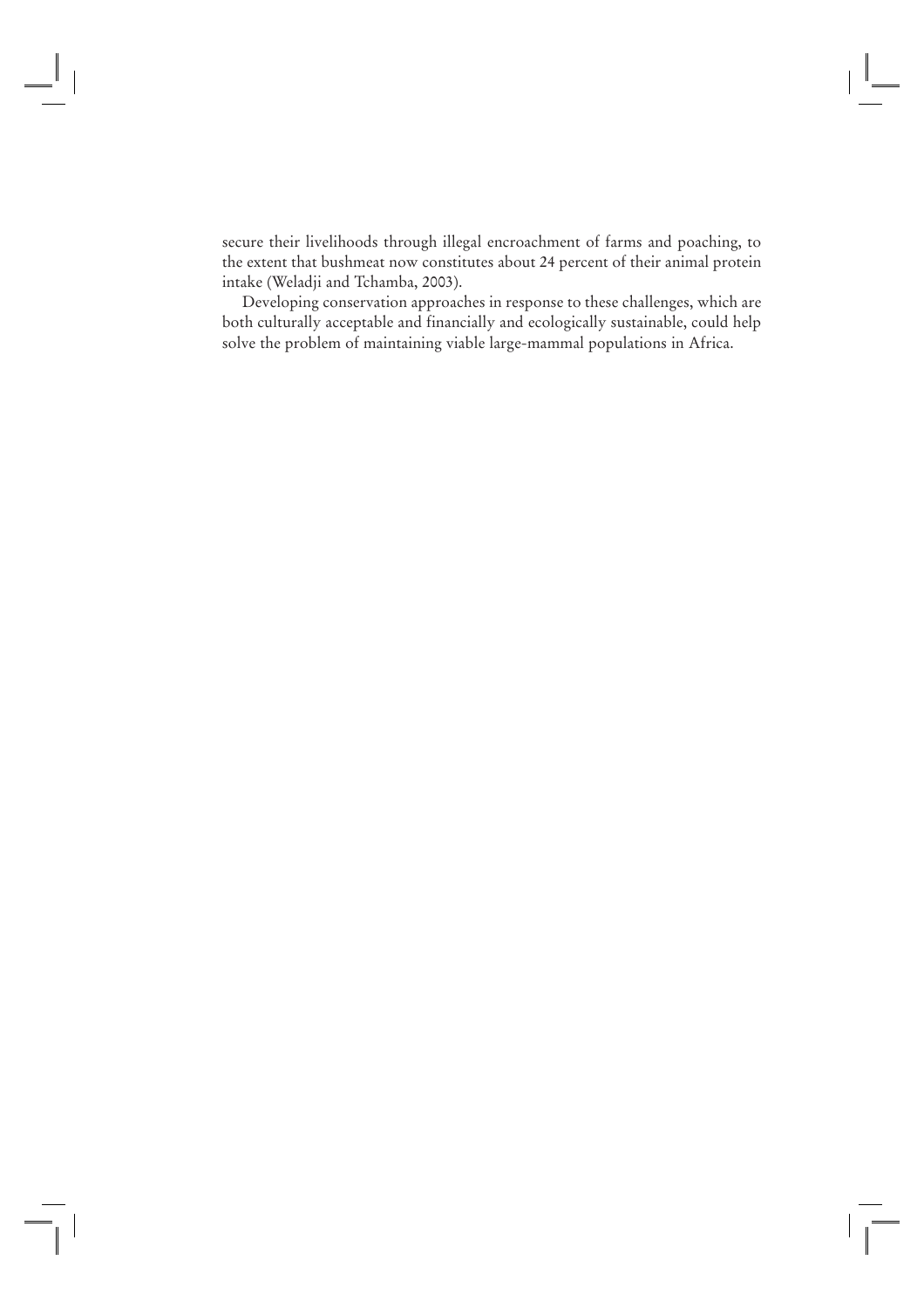# **3. Human-wildlife conflict management**

Human-wildlife conflict can be managed through a variety of approaches. Prevention strategies endeavour to avoid the conflict occurring in the first place and take action towards addressing its root causes. Protection strategies are implemented when the conflict is certain to happen or has already occurred. Mitigation strategies attempt to reduce the level of impact and lessen the problem. The main difference between the options is the moment at which the measure is implemented.

By definition management techniques are only cost-effective if the cost of implementing the technique is less than the value of the damage, taking into account the fact that a short period of active management may have a continued effect, by instating longer-term protection of crops or herds.

The various management possibilities are presented according to the characteristics of conflict (whether they relate to humans, production, animals and the environment), rather than according to their ability to prevent or mitigate damage.

## **HUMAN MANAGEMENT Community awareness**

Awareness raising can be carried out in the community at different levels, for instance in schools or in adult education arenas such as farmer field schools. Educating children, coupled with awareness raising among adults through the traditional authority of chiefs and headmen, would certainly be highly costeffective means of managing conflict.

Education and training activities could be directed towards disseminating innovative techniques, building local capacity for conflict prevention and resolution, and increasing public understanding of human-wildlife conflict. Educating rural villagers in practical skills would help them deal with dangerous wild animal species and acquire and develop new tools for defending their crops and livestock. Over time, it would result in a change of behaviour among local populations and would contribute to reduced risks, improvements in local livelihoods and a reduction in their vulnerability. In an optimistic scenario, education and training would promote commitment towards conservation, raise awareness of the essential role of wildlife in ecosystem functioning and its ethical and economic value, as well as its recreational and aesthetic importance. Box 16 provides a few examples of issues which can be developed for awareness campaigns in order to reduce human-wildlife conflict.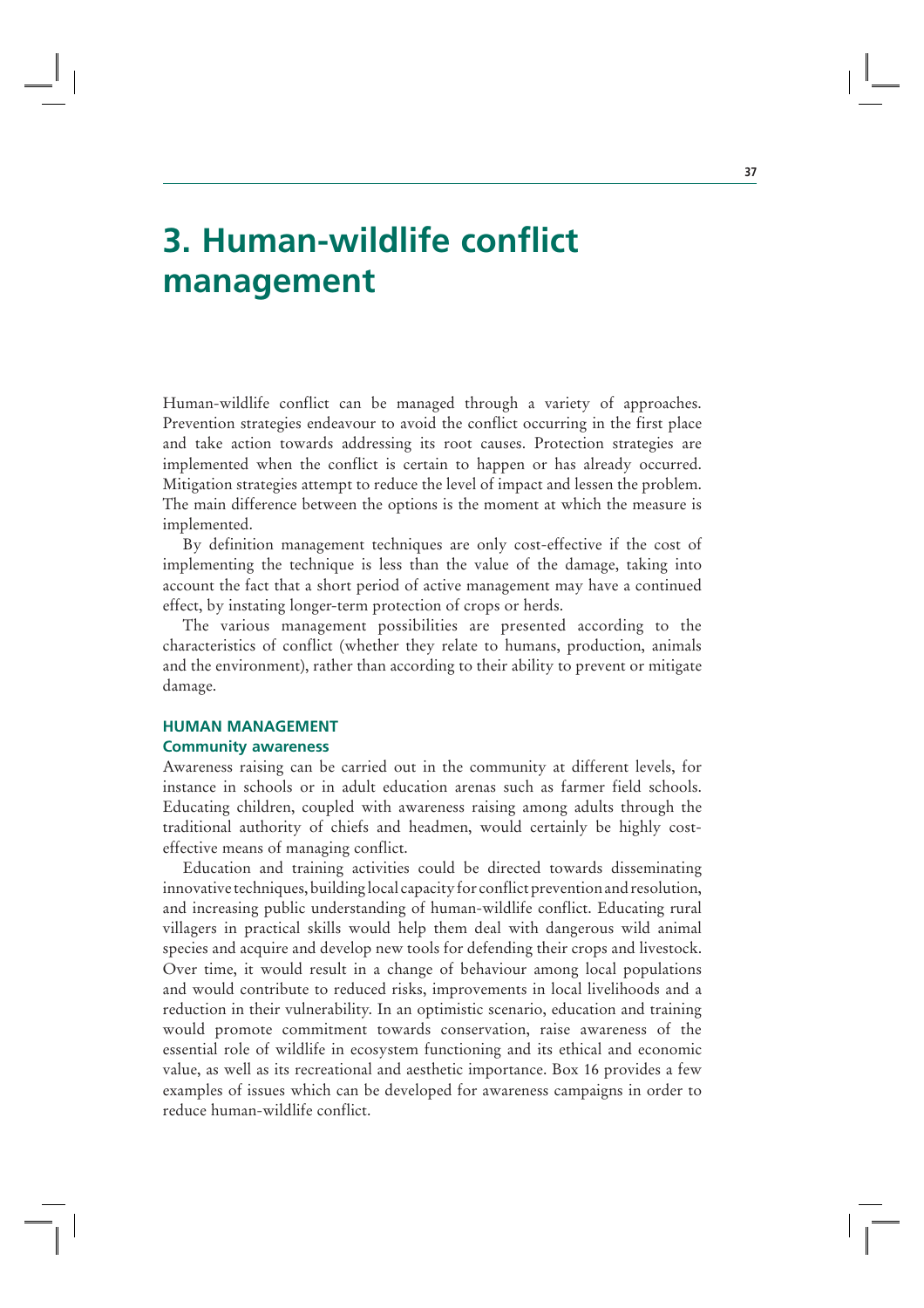## BOX 16 **Awareness raising: key points**

#### **Behavioural changes that reduce human vulnerability**

A few basic rules can be provided to decrease the risk of lion attacks such as:

- wearing bush-coloured clothes when carrying out activities in the field;
- checking the direction of the wind when approaching a risky area;
- wearing a backpack or heavy clothing to bulk out the silhouette and appear larger;
- avoiding activities at night;
- taking small children off the ground when travelling with them (Quigley and Herrero, 2005).

As regards crocodile attacks, adopting some simple behavioural habits, such as always entering the water in groups of several people together and keeping basic weapons (sticks, stones, axes and spears) close at hand, may not alter the likelihood of a crocodile attack occurring but reduces the chance of an attack being fatal. Not all attacks are immediately fatal, and it has been shown that resistance by the victim or bystanders can cut short an attack, even though this may still leave the victim injured.

Providing environmental and ecological training to villagers, fishermen and officials on the role of the crocodile and how the eradication of crocodiles as an apex predator would be likely to reduce rather than increase the volume and value of fish catch, would also be a useful means of alleviating the human-crocodile conflict. Finally, allowing community members to observe a captured animal would provide a new perspective on the risks they take on a daily basis. Rural Africans are largely unaware of the size and strength of adult crocodiles, possibly becaue these are normally seen with only their heads above the water and are not approachable in daylight.

#### **Waste management**

Every stage of waste handling should be addressed, from collection and transportation to disposal. Waste deposit systems that restrict wildlife access to garbage and good standards of waste management are important to avoid attracting wild animals to human settlements and to prevent wild populations from proliferating and becoming artificially sustained by the availability of human foods.

The following example shows that education and training can generate good results in mitigating human-wildlife conflict. In 2003, in the framework of a FAO pilot project, over 50 farmers drawn from ten communities around the Kakum National Park in Ghana, were trained as farmer trainers in deterrent techniques to prevent crop-raiding. These trainers were expected to help the majority of farmers in their respective communities to adopt the relevant techniques. After that it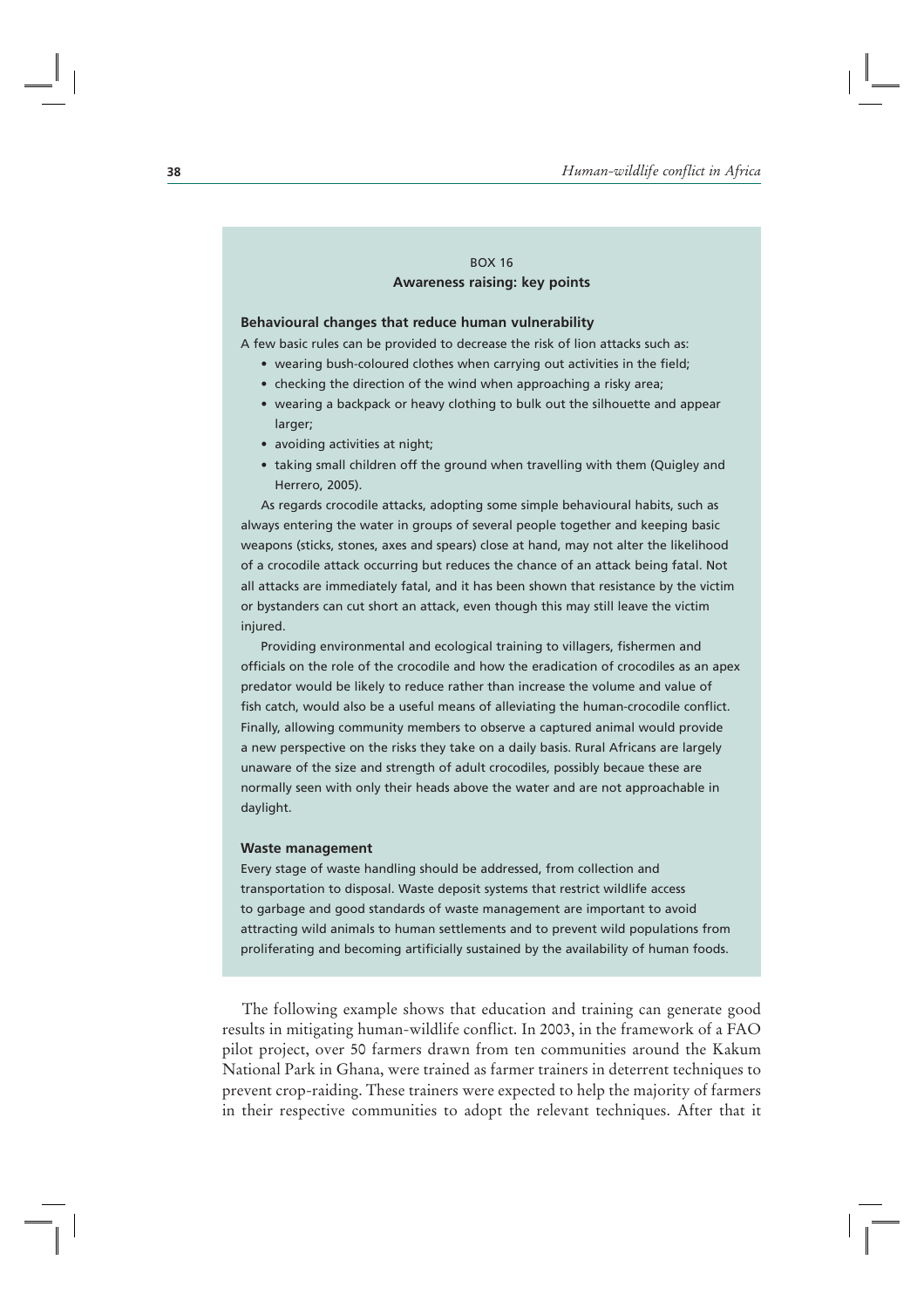was anticipated that the techniques introduced would spread through farmer-tofarmer training and by word of mouth. The success of the pilot project resulted in a reduction in crop losses around Kakum National Park of over 70 percent.

Practical manuals specifically targeting local communities such as the *Human wildlife conflict manual* edited by the Southern Africa Regional Programme Office of the World Wide Fund for Nature (WWF SARPO, 2005), a farmer's manual on protecting crops from damage by elephants prepared during the Kakum project (FAO, 2008a) or *Community-based problem animal control – livelihood security for people living in elephant range – training manual* realized by Elephant Pepper Development Trust (2006) are useful tools for raising awareness of human-wildlife conflict at local level.

## **Compensation**

*Direct compensation*. The payment of compensation in the event of loss is usually confined to a specific category of loss, such as human death or livestock killed by predators or elephants. These schemes are often funded by a conservation organization, although government schemes also exist. All are designed to increase damage tolerance levels among the affected communities and prevent them taking direct action themselves, such as hunting down and killing the elephants, lions or other species involved (Muruthi, 2005).

In sub-Saharan Africa, some compensation schemes for losses caused by wildlife exist. However, as shown in the examples of Box 17, few are effective. Most African countries do not pay compensation for damage caused by wildlife, arguing that compensation schemes can do little to reduce the human-wildlife conflict and need to be modernized in order to become less bureaucratic, more reactive and transparent (Kenya Wildlife Service, 1996).

The IUCN African Elephant Specialist Group and Human-Elephant Conflict Task Force also advise against using compensation for elephant damage and argue that it can only at best address the symptoms and not the cause of the problem.

The failure of most compensation schemes is attributed to bureaucratic inadequacies, corruption, cheating, fraudulent claims, time and costs involved, moral hazards and the practical barriers that less literate farmers must overcome to submit a compensation claim. They are also difficult to manage, requiring among other things reliable and mobile personnel, able to verify and objectively quantify damage over wide areas (Muruthi, 2005). This often leads to delays in decision-making, low rates, irregular and inadequate payments or the rejection of compensation claims. All these factors discourage farmers from submitting complaints. A study of elephant damages carried out in the region of Boromo in Burkina Faso in 2001–2002, for example, revealed that 98 percent (100 out of 133) of the damages caused by elephants were not reported to the administration because the farmers knew there would not be any form of compensation (Marchand, 2002).

Furthermore, compensation programmes increase the return to agriculture and can therefore be viewed as a subsidy towards crop and livestock production. Such subsidies can trigger agricultural expansion and habitat conversion, an inflow of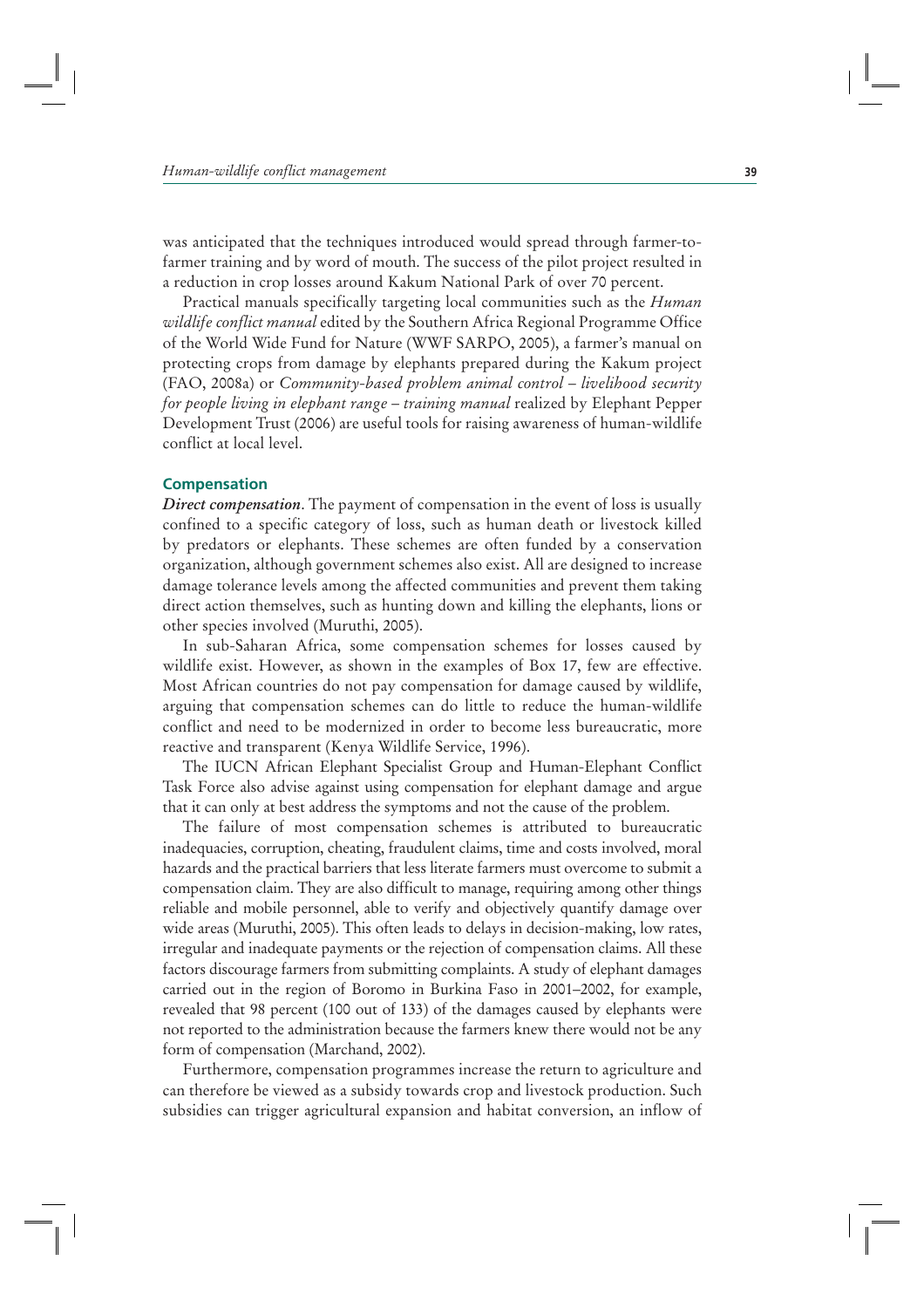## BOX 17 **Some examples of compensation schemes in sub-Saharan Africa**

A compensation scheme was piloted by one district in Zimbabwe but abandoned when the number of claims quadrupled in the second year of operation (Taylor, 1993). In 2005, the Government of Mozambique paid compensation for elephant damages in the area adjacent to Maputo Special Reserve in the form of food products (e.g. maize and dried fish). However, crop raids continued in such a way that the government had difficulty obtaining enough food for compensation. It then decided to implement a definitive solution by erecting a fence preventing elephants from entering the villages. In Kenya, a compensation scheme was implemented with promising results, but it was suspended in 1989 because the system had become unworkable. This compensation scheme however neither replaced nor repaired any of the installations that were destroyed by wild animals (Thouless, 1993).

In Kenya, a compensation scheme for livestock killed by lions has also been introduced as well as a compensation scheme for loss of human life or injury, which pays about US\$400 to the family concerned (Wanjau, 2002). This is not even sufficient to cover funeral expenses or hospital bills (Obunde, Omiti and Sirengo, 2005). Nor does the scheme take into consideration the impact of such incidents on dependent children who are often taken out of school because of lack of funds to pay their fees. During the recent ban on lion hunting in Botswana, the government made public its intention to pay compensation for any livestock killed by lions. There is no information available to indicate how successful the scheme was.

In Namibia, the Ministry of Environment and Tourism allocates a subvention of approximately US\$710 for the funeral fees of people killed by elephants, crocodiles and hippopotamuses in cases where the affected person could not reasonably have been expected to defend him or herself or to avoid the incident, and where the family has to meet funeral costs (Government of Namibia, 2007). In Burkina Faso, the damage caused by wildlife is considered a natural hazard by law and as such is likely to be indemnified after analysis by a specific committee (Government of Burkina Faso, 1993). This procedure appears to be rarely operational due to the time lag between the complaint and the scarce indemnifications.

Non-monetary compensation schemes are preferred in some countries. In Ghana, where wildlife laws forbid the payment of compensation for crop damage by wildlife, the Wildlife Division and the Ministry of Food and Agriculture help victims of crop damages around Kakum to adopt mitigation and crop improvement techniques to enhance their livelihoods. In Burkina Faso, in 1991, the victims of elephant cropraiding were preferentially contracted as workers to maintain infrastructure in the Deux Balé Reserve; this operation involved 127 farmers who received about US\$40 each, i.e. the equivalent of 3 50 kg bags of millet. This compensation scheme was much appreciated and helped to sensitize the villagers to conservation issues (Marchand *et al*., 1993).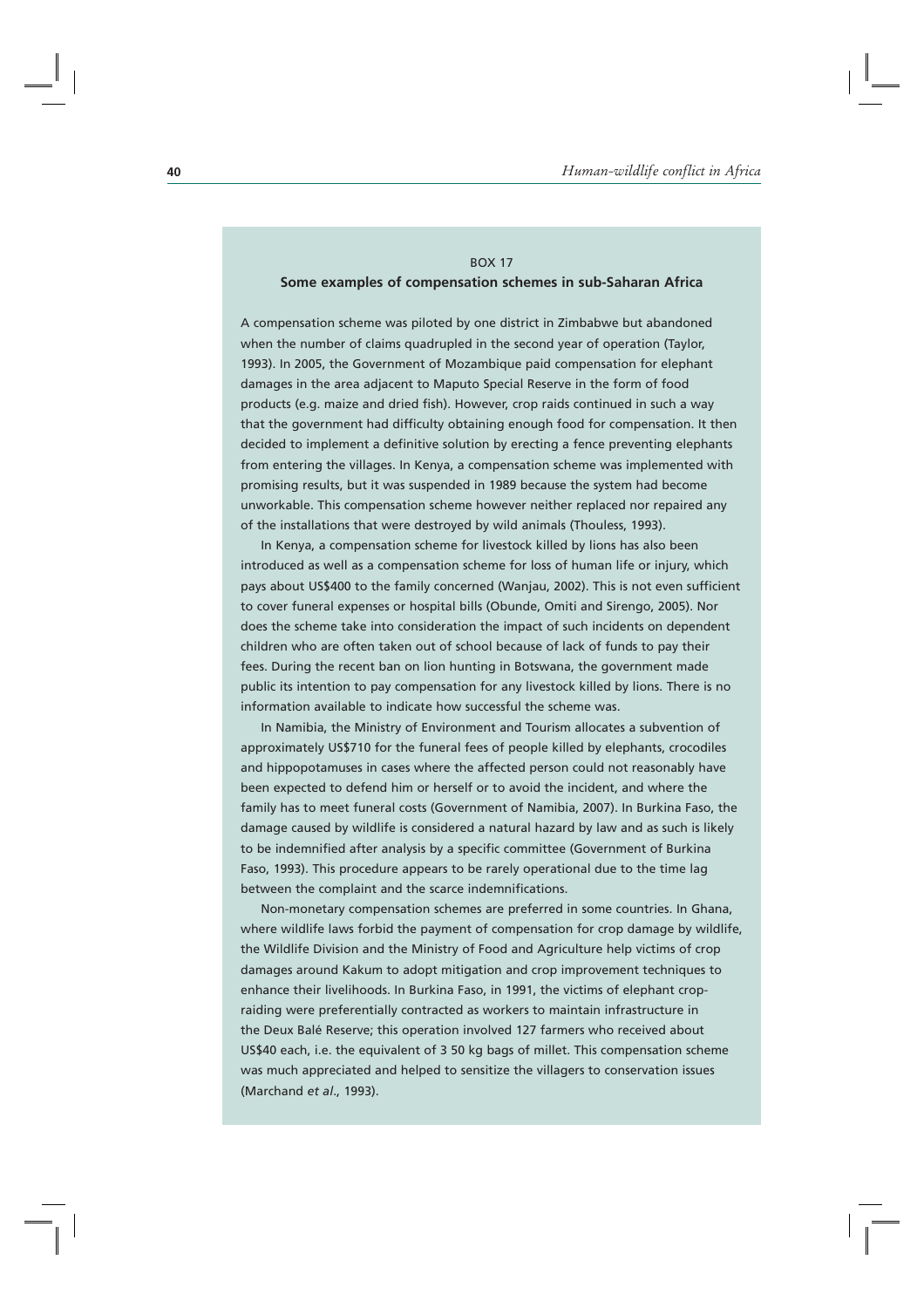agricultural producers from outside the affected areas, and ultimately, intensification of agricultural production. This system is not sustainable as it depends heavily on the budget of the local governing bodies and/or non-governmental organization (NGO) support. Finally, it does not encourage villagers to protect their holdings and to coexist with wild animals, because there are no penalties for actions that exacerbate human-wildlife conflict. All of these consequences can be shown to have potentially adverse effects on the wildlife population that compensation intends to favour. In some circumstances, the net impact on wildlife stock could even be negative (Bulte and Rondeau, 2005).

*Insurance schemes*. The insurance scheme is an innovative compensation approach where farmers pay a premium for cover against a defined risk, such as livestock depredation. The premium can be set at the true market rate or be subject to subsidy provided by conservation organizations (Muruthi, 2005). The method also requires an accurate assessment of the cause of crop damage, livestock depredation, human injury or death, but because it operates on a more local scale, reports can be more easily verified. Although the insurance scheme can impose certain practices which need to be undertaken by participating farmers to avoid human-wildlife conflict, overall the method seems promising. An example is the Human Animal Conflict Self Insurance Scheme (HACSIS) in Namibia (Box 18).

*Indirect compensation*. Alternative compensation systems rely on giving out licenses to exploit natural resources, through tourism, hunting or collecting fuelwood, timber, mushrooms, fodder, etc. This type of compensation scheme, also known as the "settlement of rights" to use natural resources, appears to be a more practical solution than monetary payment. Indeed, the benefits derived from the legitimate use of natural resources influence the attitudes and perceptions of rural residents (Sekhar, 1998).

In Zimbabwe for example, crocodile eggs are collected from the wild by communities and sold to private crocodile farms. When communities receive a financial incentive, this increases their tolerance of crocodiles in the wild (WWF SARPO, 2005).

Benefit-sharing can also be considered within this broader approach which provides tangible benefits to land owners in recognition of the role they play in hosting wildlife on their land and covering associated costs. In this way wildlife becomes a valuable resource rather than a liability. In Mozambique, for instance, the law stipulates that local communities living in areas where natural resources are exploited, should receive 20 percent of the income resulting from this exploitation, particularly through tourism in protected areas and hunting in *coutadas* (hunting blocks) (Government of Mozambique, 2005). This measure ensures that about US\$32 000 each year is distributed to the communities concerned.

Several modes of wildlife valorization can be used to provide income to compensate populations suffering human-wildlife conflict. The viewing tourism industry, for example, by creating additional job opportunities, compensates the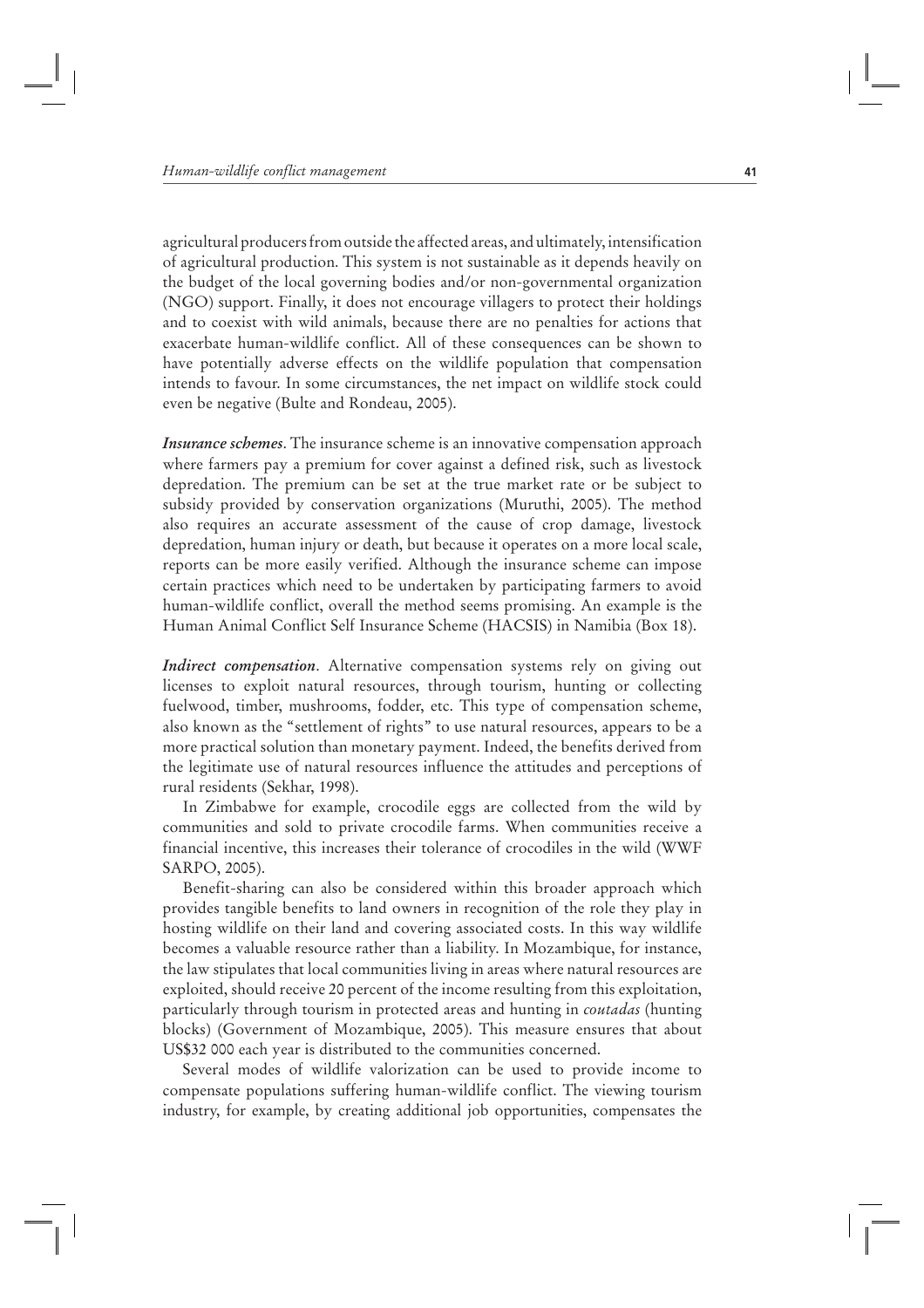## BOX 18 **Human Animal Conflict Self Insurance Scheme, Namibia**

The Human Animal Conflict Self Insurance Scheme (HACSIS) was developed in Namibia by the NGO Integrated Rural Development and Nature Conservation (IRDNC) with nine conservancies in Caprivi and Kunene regions, and is funded by the Global Environment Facility (GEF) Small Grants Programme.

HACSIS seeks to balance individual losses of conservancy members with benefits received by the conservancy, by offering payment for livestock mortalities to those members who have taken the required precautions to protect their livestock from wildlife (e.g. use of crocodile-proof fences at drinking points for cattle, careful herding during the day and kraaling cattle at night). Under this scheme, no payments are made for livestock killed in a protected area or conservancy exclusive wildlife zone, or if they are killed at night outside of a secure kraal or other enclosure duly inspected by conservancy staff and traditional leaders. Claims will not be accepted if members were warned that predators were in the area and they took no action to bring livestock to safety.

In the Kunene region, farmers are paid about US\$114 for cattle, US\$36 for goats, US\$21 for sheep and US\$43 for donkeys and horses. Sesfontein Conservancy paid out US\$3 290 in compensation in 2005, and US\$5 720 in 2006. No compensations were paid in 2007, because the conservancy management felt that livestock owners were not taking sufficient precautions to protect their animals. The Torra conservancy did the same. Meanwhile, in six conservancies in the Caprivi Region the scheme operated successfully. It covered human life, livestock deaths and crop damage. The conservancies pay between US\$17 and US\$114 for loss of cattle, horses, sheep, donkeys, goats and pigs, and for damage to maize, sorghum and millet (from US\$17 for a quarter to US\$69 for a whole field damaged by elephants). They also take into account injuries; a woman who lost her arm as a result of a crocodile attack, claimed US\$430 for her injuries through HACSIS. This amount may seem small in modern insurance terms for the loss of a limb, but it was a significant amount of money for the family and helped cover hospital visiting expenses (Murphy, 2007).

IRDNC pays half of the costs while the conservancies pay the other half. Over the past four-and-a-half years, the conservancies have paid out over US\$14 300 for 112 livestock and four human deaths and US\$1 012 for the crop insurance scheme, which started in March 2007. There were 43 claims for crop damage (Tjaronda, 2007). Payments per year would be capped at about US\$1 430 (N\$10 000). There is some indication that the scheme could become a drain on conservancy finances if total annual payments are not capped, or if conservancies are not able to increase their incomes. Some conservancies are considering establishing livestock herds which can be specifically used to replace animals lost to predators in lieu of making payments (WWF, 2007b).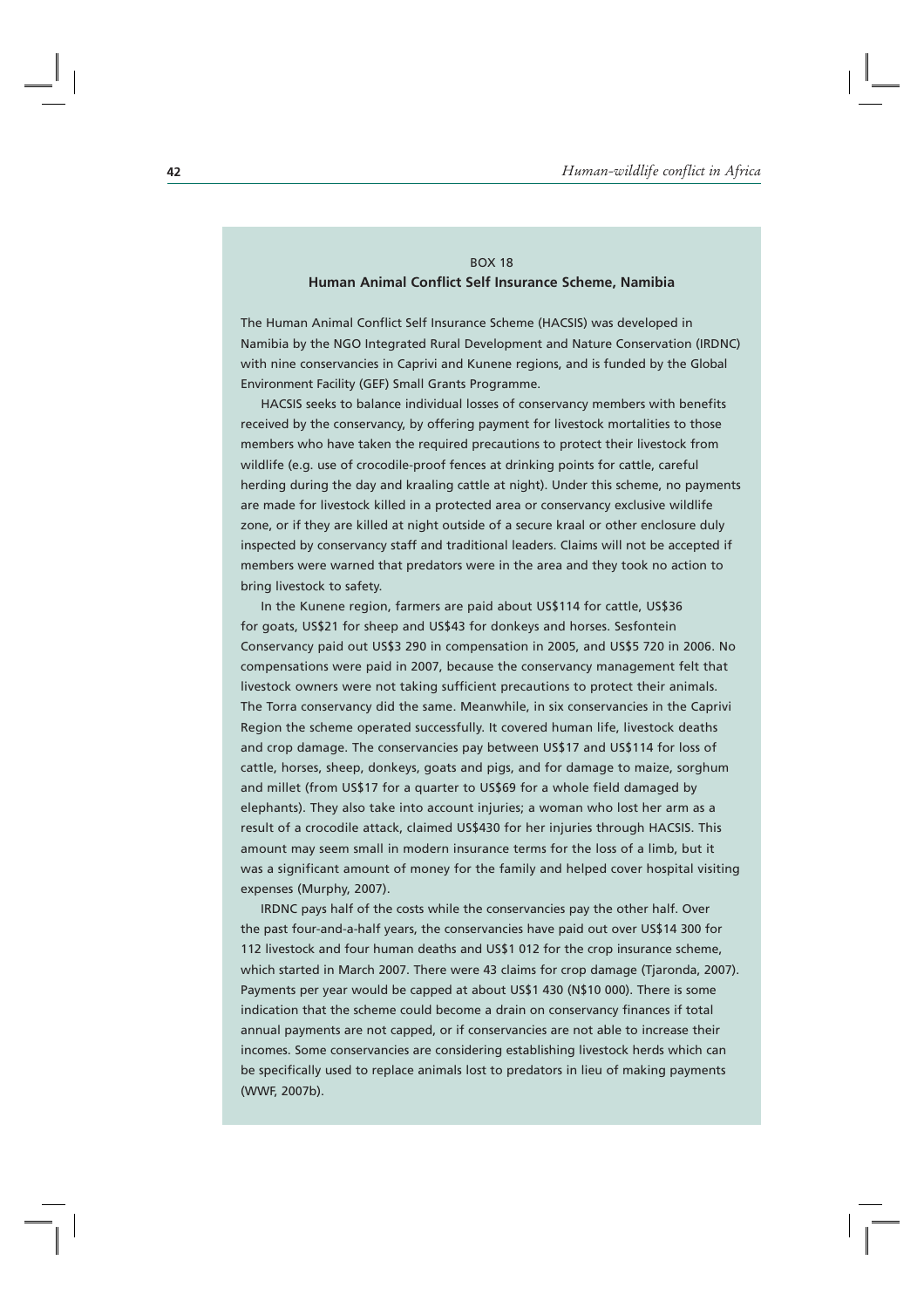cost of maintaining wildlife and helps alter local people's negative perceptions of conservation (Box 19). Where areas have little appeal for photographic tourism, safari hunting on communal land has been successful in generating a sustainable revenue stream for rural communities to be divided among participating villages within and adjacent to the hunting zones (Box 20). Community-Based Natural Resource Management (CBNRM) programmes involving local communities in several modes of wildlife valorization are a new and promising alternative to mitigating human-wildlife conflict (Box 21).

Although they are much appreciated by the communities concerned, the settlement of rights and the benefit-sharing approaches are expensive and require funds to be made available year after year in order to guarantee the sustainability of the system. Often, income is insufficient to finance the conservation activities required, let alone to share these revenues with neighbouring communities. Furthermore, the issues of ownership, participation and disbursement of income need to be universally agreed before any such venture is attempted. Other impediments are administrative arrangements; such as the formal acknowledgement of existence, setting up of a bank account and actual claiming of funds from the relevant authorities. Finally, it is worth stressing that, while the community as a whole receives the benefits,

#### BOX 19

#### **Indirect compensation for human-wildlife conflict: viewing tourism**

The managers of Kibale National Park in Uganda aim to foster positive attitudes towards the park and encourage local populations to support conservation by sharing revenues from tourism with them (Naughton-Treves, 1997). In Kakum in Ghana, the fringe communities benefit from revenues realized from conservation of the park. The community representatives serve on the board that oversee the day-to-day management of the park and therefore share the responsibility of protecting wildlife. In the Nyae Nyae Conservancy in Namibia, the sustainable use of leopards, through ecotourism, was evaluated as an option to balance the cost of living with these predators borne by the San community. A programme was developed whereby the San community linked up with ecotourism ventures to offer specialized leopard tours. Using their traditional tracking skills, the San led tourists on a four-day expedition following the tracks of leopards, reconstructing the movements and behaviour of these secretive animals and setting up hides at the sites of fresh leopard kills. These expeditions were tremendously successful, generating as much as US\$110 per adult per year, an amount which far exceeded the losses incurred by leopard raids on livestock (WWF SARPO, 2005). The development of crocodile ecotourism marketed as a "green" and eco-friendly adventure tourism sector, and relying partly on the fascination associated with the fact that crocodiles eat humans, has been considered in Zimbabwe as a means of compensating for the presence of crocodiles in Lake Kariba (McGregor, 2004).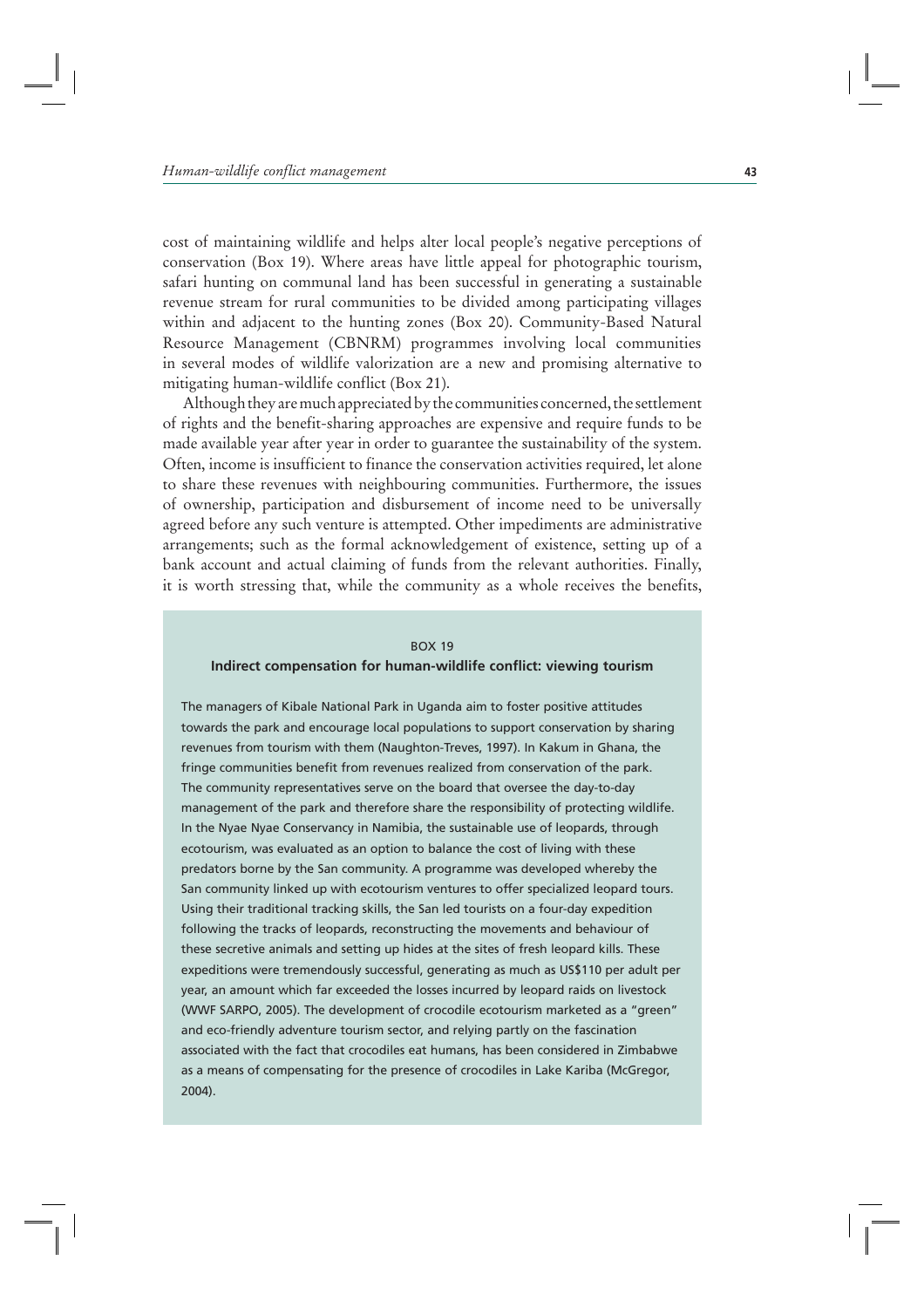## BOX 20 **Indirect compensation for human-wildlife conflict: safari hunting**

This method is being carried out in a number of countries of southern Africa including Botswana, Namibia, Zimbabwe and Zambia where, in 2003, the Zambian Wildlife Authority distributed about US\$403 000 to 49 communities living beside or in game management areas (Damm, 2004). In eastern Africa, in the United Republic of Tanzania and Uganda for instance, some local communities receive a given percentage of sport hunting income. In some countries in western Africa such as Benin, Burkina Faso and the Niger, the European project Ecosystèmes protégés en Afrique sahélienne (ECOPAS) has set up community associations to benefit from wildlife hunting (Boulet *et al.*, 2004). Income from hunting is also redistributed in central Africa: in Cameroon, local communities living near hunting areas received US\$172 000 in 2002 (K. Denis, personal communication); in the Central African Republic, in 2001, the ten acting Village Hunting Zones received an income of about US\$135 000 from hunting activities (Boulet, Mbitikon and Ouamoudjou, 2003; Mbitikon, 2004). The communities also receive other benefits such as employment opportunities related to the sports hunt. Participating communities are often expected to conduct regular "watch and ward" patrols to ensure that target species are not being illegally hunted or poached, and undertake specific measures to enhance habitat so that target populations can be increased, especially with regard to the proportion of trophy-sized males.

Selling special hunting rights to sport hunters for particularly problematic animals (see "Regulation of problem animals through trophy hunting" in Chapter 3 for the limits of this system) is a slightly different method of generating greater goodwill among communities. In that case, the trophy fee and a share of the daily service fee are generally paid to the community.

The sale of the meat, skin, ivory etc. of the animals shot can bring an additional income to the communities.

In Namibia, where this method is commonly used and has been labelled "shoot and sell", the government registered crocodiles as a protected species in 1975, but, as part of the conservancy's right to benefit from their wildlife, two crocodiles per year have recently been acquired as part of the trophy-hunting quota from the Ministry of Environment and Tourism. For example, the Kasika Conservancy Committee has chosen, through a tendering process, a professional hunter who will bring his clients to their conservancy to hunt crocodile, as well as elephants, hippopotamuses and buffalos. In addition to paying a hunting fee to the conservancy, the hunter provides employment for a few local people and supplies meat from the trophy-hunted animals to the villages (Murphy, 2007).

compensation seldom reaches the individuals who have suffered losses and who generally continue bearing the direct costs of human-wildlife conflict (WWF SARPO, 2005; Muruthi, 2005; Government of Namibia, 2007).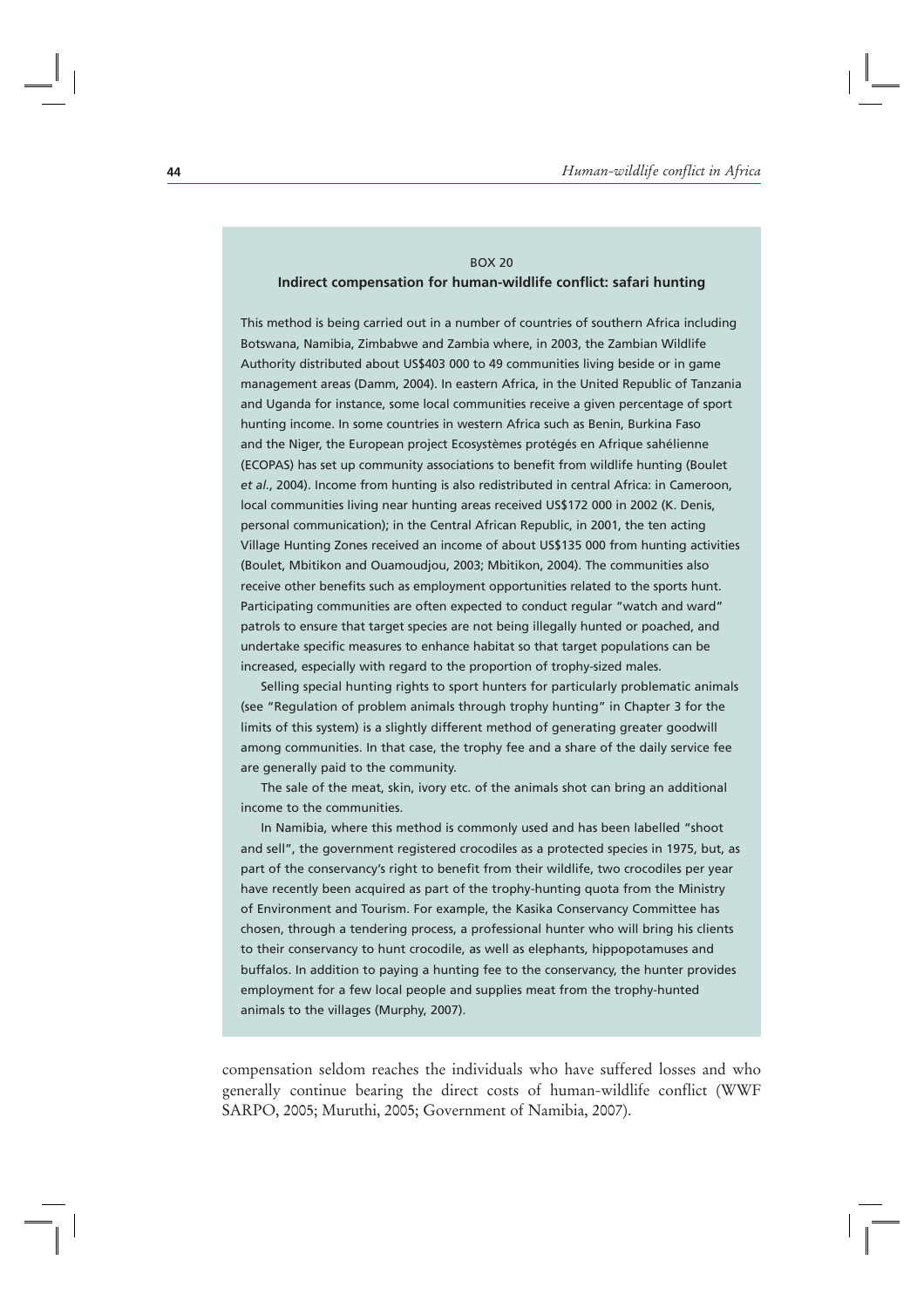#### BOX 21

# **Indirect compensation for human-wildlife conflict: Community-Based Natural Resource Management**

In Namibia, CBNRM was established in 1998 through the conservancy programme in the Caprivi region where the ecotourism industry and hunting concessions are potentially valuable tools for developing a local economy based on wildlife related revenues. The aim was to establish a system of returning benefits to rural communities in order to motivate them to protect wildlife outside protected areas and to discourage poaching (O'Connell-Rodwell *et al.*, 2000). In 2007 the conservancy programme counted 50 conservancies. It encompassed 14 percent of the national territory and involved 60 communities, representing more than 200 000 people, i.e. 10 percent of the whole Namibian population and about 20 percent of the rural population. In 2004 alone, the conservancies earned more than US\$2 335 000 by valorizing wildlife through sport hunting, subsistence hunting, viewing tourism and the sale of game meat and live animals. As an example, in 2003, the Nyae-Nyae conservancy bordering the Khaudom National Park was already economically sustainable; its income from tourism and hunting covered its running costs and allowed it to pay dividends to community members of about US\$67 per person at the end of the year (Skyer, 2004).

In Benin, the ECOPAS project set up Community Associations for the Management of Wildlife Reserves (AVIGREF) in villages neighbouring national parks. The AVIGREF of the villages bordering the Djona hunting area are associated with the management of the Alfakoara elephant tourist zone and receive an income from the site exploitations as well as from the adjacent hunting zones. A part of this income is used to compensate the victims of elephant crop-raiding (Alfa Gambari Imorou *et al.*, 2004).

In conclusion, a number of key questions should be asked of the compensation schemes (Muruthi, 2005). Do they help wildlife species in conflict with humans? Are they based on concrete information to be applied effectively? Do they pay the appropriate amount of compensation? Do they target the right culprits? And are they fair, timely, transparent and sustainable?

## **Voluntary relocation**

Where alternative land and incentives are available, the voluntary relocation of local communities to areas offering better access to natural resources and improved socio-economic opportunities can offer an adequate solution to managing humanwildlife conflict (Madhusudan, 2003). In fact, resettlement schemes aimed at preventing the overlap of wildlife and people can be successful in the long run if some essential assumptions are met: the villagers must gain substantial benefits, such as better access to resources; they should be relocated to an area where the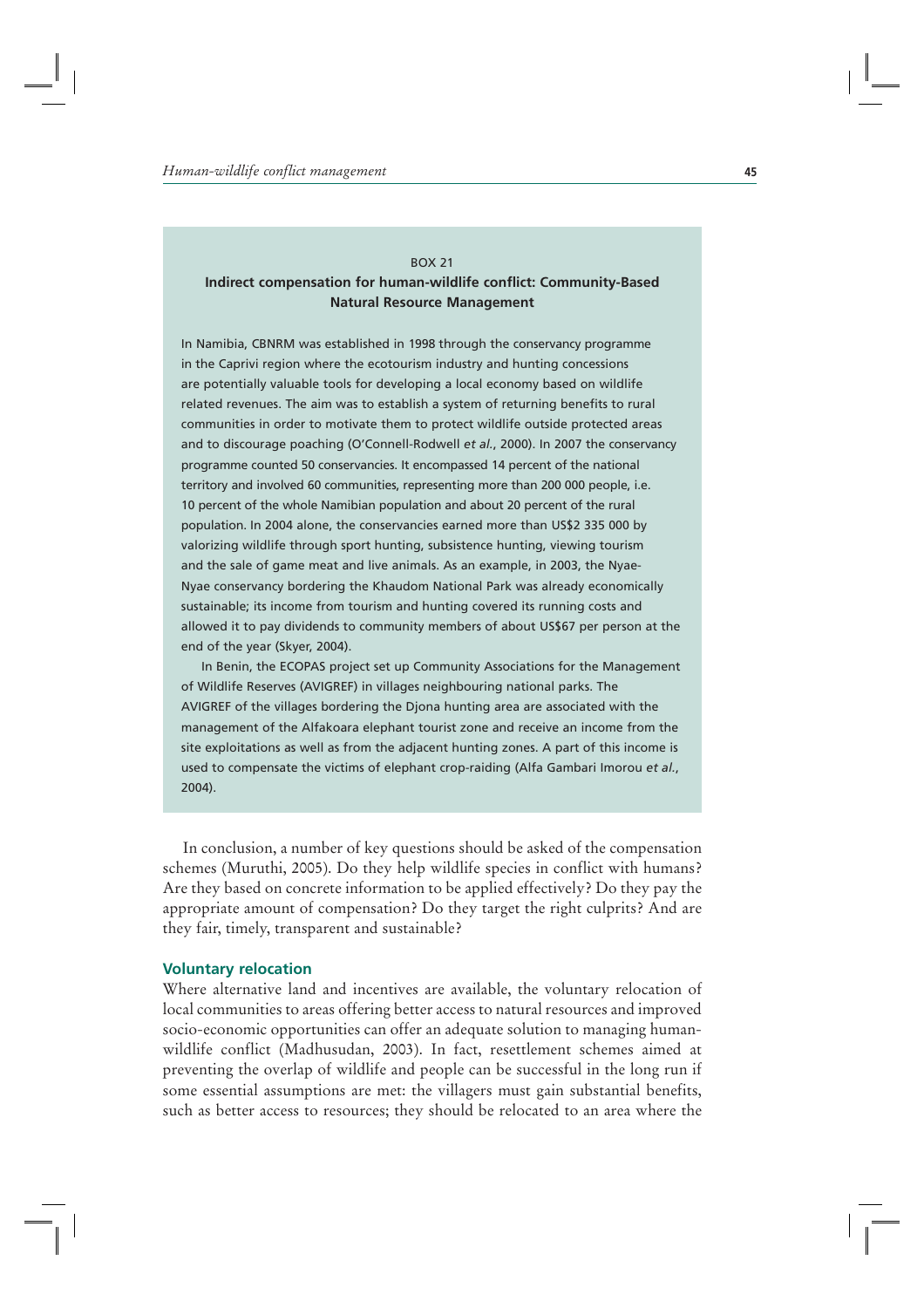

*FONDATION IGF***FONDATION IGF** 

*Safari hunting is a means of providing indirect compensation for human-wildlife conflict* 



*Community-Based Natural Resource Management programmes involving local communities in several modes of wildlife valorization are a new and promising alternative for mitigating human-wildlife conflict* 

risk of losing property is lower; and they should not face any political, social and cultural opposition (Treves and Karanth, 2003).

When socially acceptable, this option is expensive. For example, donors paid approximately US\$16 million to relocate the 6 000 people living inside the Limpopo National Park in Mozambique.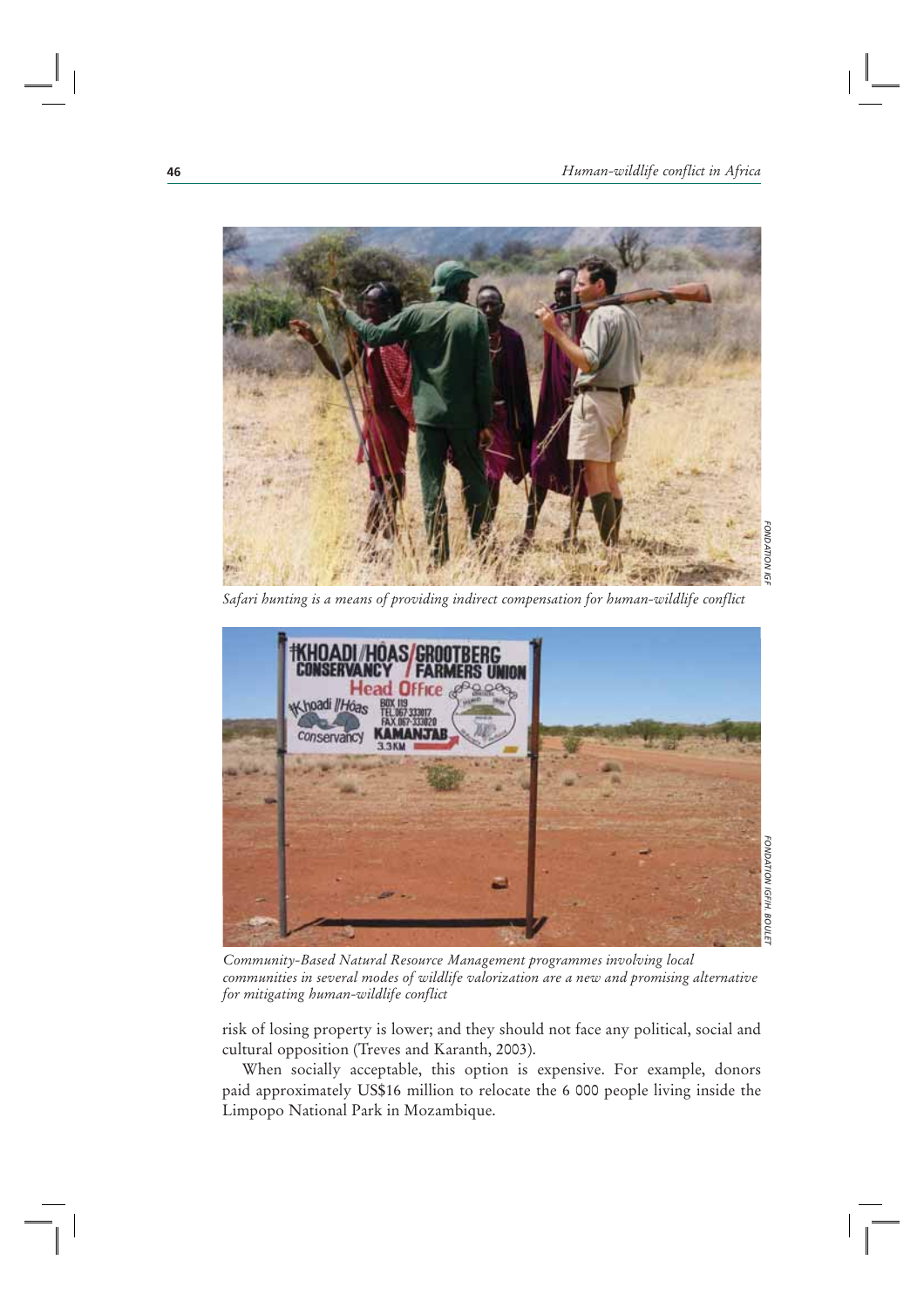## **PRODUCTION MANAGEMENT**

Different methods used to protect human production against the adverse effects of wildlife are presented below. However, given the inadequate resources of most subsistence farmers in Africa, effective protection of crops or livestock is often unaffordable, time consuming and risky.

## **Intensifying human vigilance**

Vigilance is an important component of crop or livestock protection and humanwildlife conflict management. The fear of humans normally dissuades animals from committing damage. In Kibale National Park in Uganda, elephants waited at the forest edge until farmers left the fields before they would enter (Naughton-Treves, 1998), suggesting an aversion to the presence of humans. Elephants in the area around the Kakum Conservation Area in Ghana appear to avoid farms where people are present (Barnes *et al.*, 2003).

Guarding herds and taking steps to actively defend them are essential features of animal husbandry. Where herdsmen are present, the rate of depredation is generally lower than in free-ranging herds (Kaczensky, 1996; Ogada *et al.*, 2003; Breitenmoser *et al.*, 2005). In East Africa, where human herders are effective and fearless in warding off predators, herders are reported to challenge and scare away dangerous carnivores such as lions, hyenas and cheetahs with nothing more than simple weapons such as spears, knifes or firearms (Patterson *et al.*, 2004).

On the other hand, some species such as baboons show less fear, and simple vigilance therefore gives less effective results. Determined troops of baboons can intimidate guardians, particularly women, who are often chased away. Baboons will adapt rapidly to measures taken against them and are remarkably quick to find weaknesses in the guarding of crops.

Watchtowers providing good vantage points, built around cultivated fields, can increase the farmers' chances of being alerted to the presence of potentially harmful wildlife before damage has occurred. Farmers need to cooperate among themselves to manage the watchtowers and set up duty rosters, as is widely practised in Zimbabwe, Mozambique and Zambia (WWF SARPO, 2005). Farmers can cooperate by means of a rotating system of guard duty whereby only a few of them patrol during the night. If an elephant is sighted, other farmers are woken to chase them away (Thouless, 1994). Simple alarm systems, using a network of cowbells or tins filled with stones connected along a length of twine, can also be effective and avoid the farmer having to stay alert all night long (Muruthi 2005).

Specifically constituted teams can act as guards. The FAO project in Kakum in Ghana set up a cadre of community scouts to provide vigilance and promote community-based problem animal control in an area of high human-elephant conflict. A total of 11 communities were grouped into a community scout cadre with an average membership of 5 scouts per community. Each group had a leader and a secretary who was responsible for the custody and updating of the patrol record book. This record book was available for inspection by other community members and stakeholders.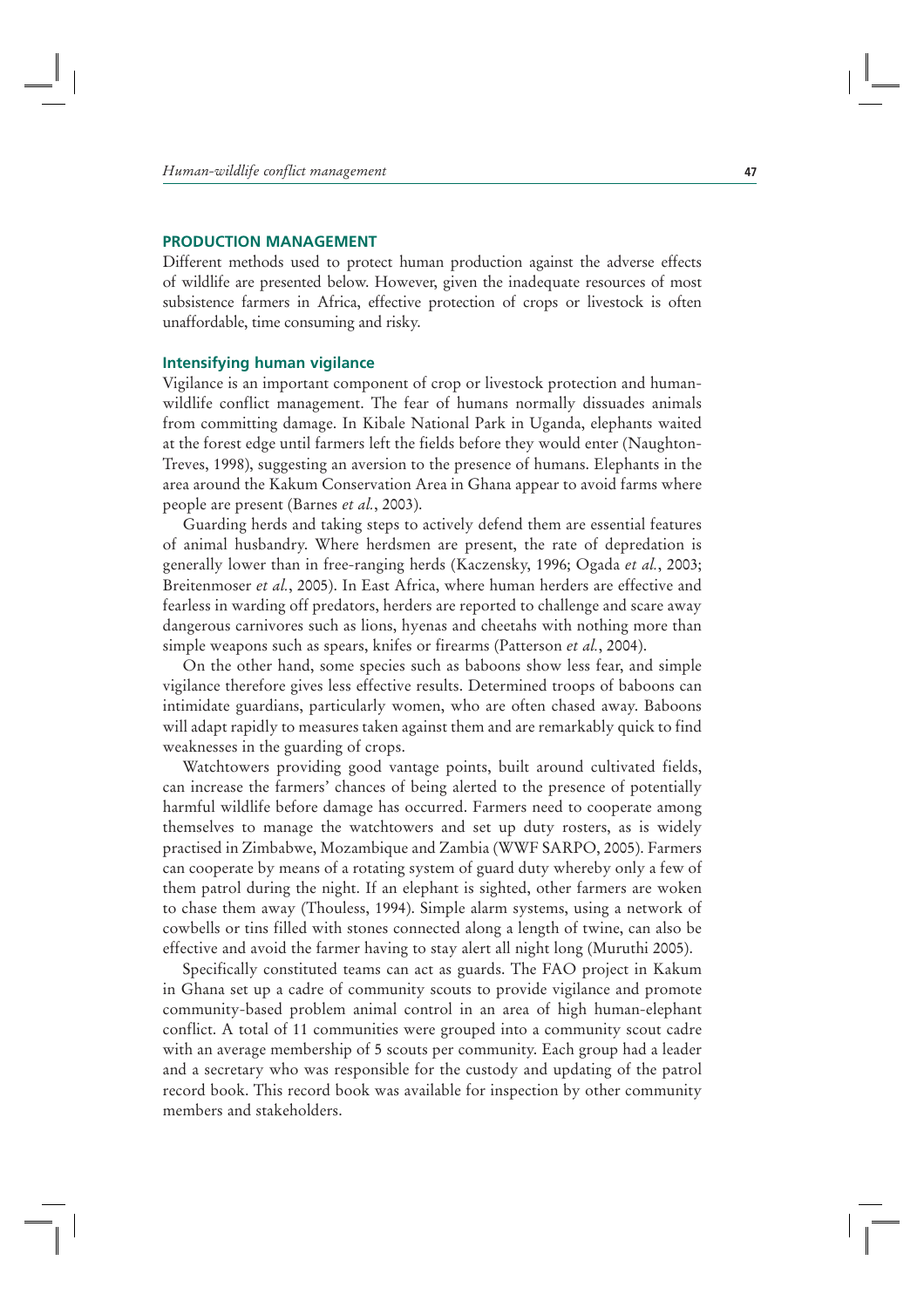## **Guard animals**

Guard animals provide an alternative to a herder monitoring a flock, which is labour-intensive, time-consuming and costly. To be successful, a guard animal must bond with the animals they are to guard. This bonding, combined with the guard animal's natural aggression toward predators, can make a guard animal an effective protector.

Dogs can be effective in protecting homesteads and livestock from attack by predators (see Box 22). The dogs are trained to alert people to the presence of predators, rather than chasing predators. These dogs are raised from puppyhood with sheep or cattle and live with the herd full-time. Several new training aids are now available to the dog handler including "shock collars" to provide stimuli to the animal in obedience training and are used in conjunction with whistles and global positioning system (GPS) collars in the event of animals becoming lost (La Grange, 2005).

Donkeys have also been used as guard animals in many parts of the world. In some areas of Kenya one or two donkeys per herd of cattle have been used to guard against lions. Donkeys appear to have a higher defence instinct than cattle and are naturally more alert and aware of predators. They make formidable opponents, they are not afraid and will find predators and chase them away, even by biting and kicking. Mares with foals are particularly protective. Foals should be raised with livestock. However, stallions tend to break fences and become aggressive during breeding (Schumann, 2004).

Both dogs and donkeys have recently been used in Namibia and Botswana to accompany livestock. This has been reasonably successful in reducing incidences of human-wildlife conflict, especially where cheetahs and spotted hyenas are concerned (WWF SARPO, 2005).

## BOX 22

#### **Effect of guard animals on predator attacks**

In Northern Kenya, the presence of shepherds, dogs and humans has been linked with lower rates of livestock attacks by large predators. However, the presence of dogs was only linked with reduced rates of lion raids on cattle, but not on sheep and goats (Ogada *et al.*, 2003). Under a specific guard dog programme in Namibia, Anatolian sheep dogs were used to protect livestock (WWF SARPO, 2005). A study carried out between January 1994 and November 2001 of domestic dogs accompanying herds in 117 Namibian farms, showed that guard dogs were successful in terms of reducing livestock losses, with 73 percent of responding farmers reporting a significant decline in losses since they acquired a dog (Marker, Dickman and MacDonald, 2005).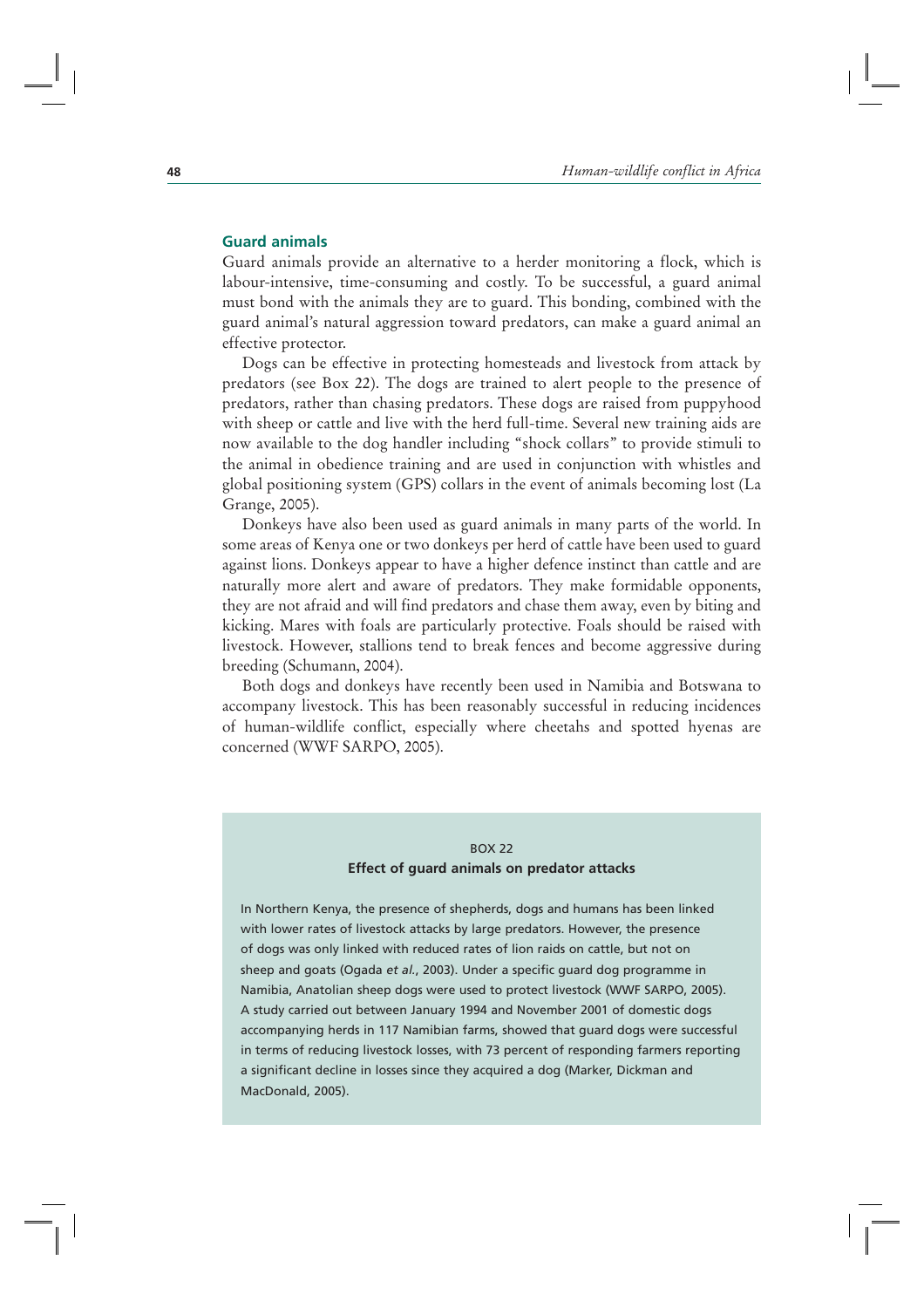## **Fencing**

If they are properly designed, constructed and maintained, fences can be almost completely effective in preventing conflict between people and wild animals. Fences are used to protect crops and to protect people and livestock (Box 23). They are also used to insulate protected areas; communities seem increasingly to opt for separation rather than integration of culture and nature in the landscape, as a result of increasing human-wildlife conflict and scarce human involvement in or direct benefit from conservation. Fenced wildlife sanctuaries enable people to benefit, yet be separated, from wildlife, so that they can practise other land uses such as pastoralism and agriculture.

#### BOX 23

## **Examples of fences used against carnivore attacks**

To prevent crocodile attacks, the Namibian Kasika conservancy used traditional thorn bushes placed in the river at cattle drinking points to offer protection from crocodiles. These were replaced with stronger materials such as wire fencing, with funds from GEF. Ten such crocodile-proof fences were constructed at village harbours for a cost of about US\$286 each (Murphy, 2007). The construction and maintenance of palisades or barriers need continued effort, and there is little evidence elsewhere of communities making that effort now to erect the kinds of protective barriers found in pre-colonial times (Musambachime, 1987), particularly at frequented spots such as watering points.

To protect their livestock, herders traditionally resort to several fencing devices. In the Laikipia District in northern Kenya, pastoralists use different traditional techniques, which are popular among Maasai and Samburu local communities. The enclosures can be made of: stone or wooden posts (solid); Acacia brush (acacia); branches woven around cedar poles (wicker) or 10 cm wire mesh (wire). A study was made of the effectiveness of different enclosures types in defending livestock from predator attacks; the depredation rate for domestic animals was lower when they were penned in corals over night, and the type of pen was a significant factor in accounting for a lower total loss of sheep and goats, whether they were kept in wire, acacia, wicker or solid enclosures (listed in order of effectiveness) (Ogada *et al*., 2003).

Farners can erect fencing that deters or keeps out large carnivores and allows livestock to graze freely. This technique is used extensively in Namibia and some parts of Botswana, to assist farmers in controlling raids on their livestock by lions, spotted hyenas, wild dogs and cheetahs. Farmers in northern Namibia sometimes erect smaller fenced camps (two to ten hectares) near their settlements, where they keep some animals, such as cows with small calves. This has been a successful option, which has reduced raids on calves during the vulnerable stage of their growth (WWF SARPO, 2005). However, these predator-proof barriers require more maintenance than normal livestock-proof ones.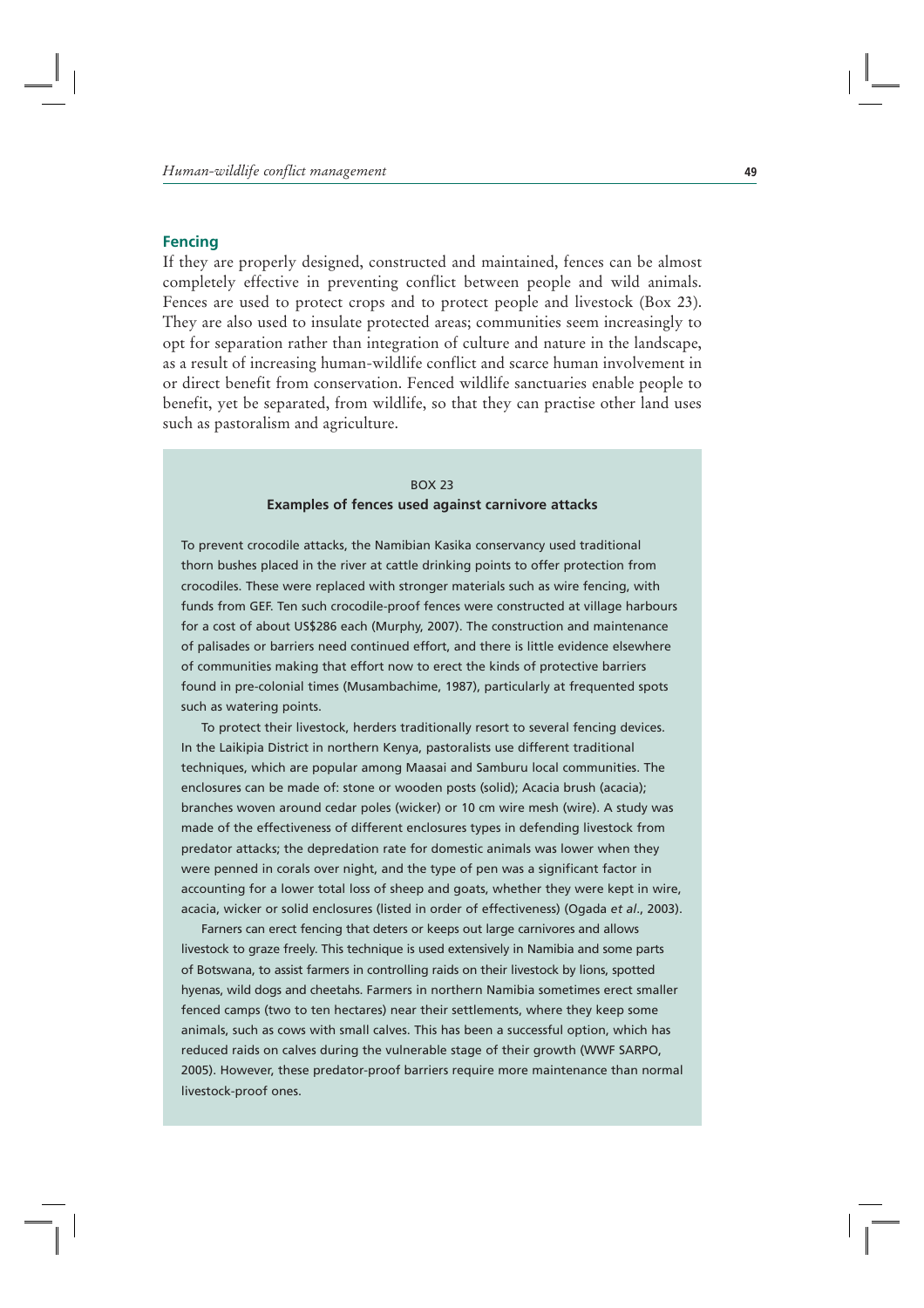Fences also help prevent the transmission of certain endemic contagious diseases such as foot-and-mouth disease, African swine fever and theileriosis. The establishment of control areas, game-proof fences, sanitary cordons and movement control to separate wildlife from domestic livestock has frequently given the best results. This method has generally been used in countries with an advanced land-use policy where nomadic pastoralism is not practised. It is less likely to succeed against endemic arthropod-borne infections such as trypanosomiasis, epizootic hemorrhagic disease, African horse sickness, and Rift Valley fever, where vaccination and vector control may be required to reduce transmission (Bengis, Kock and Fischer, 2002).

Although the introduction of fencing is a good way to manage human-wildlife conflict, it also brings a number of environmental and economic disadvantages and is never 100 percent efficient (Box 24).

Several types of fences are used throughout Africa for various purposes.



*If properly designed, constructed and maintained, fences can be almost completely effective in preventing conflict between people and wild animals*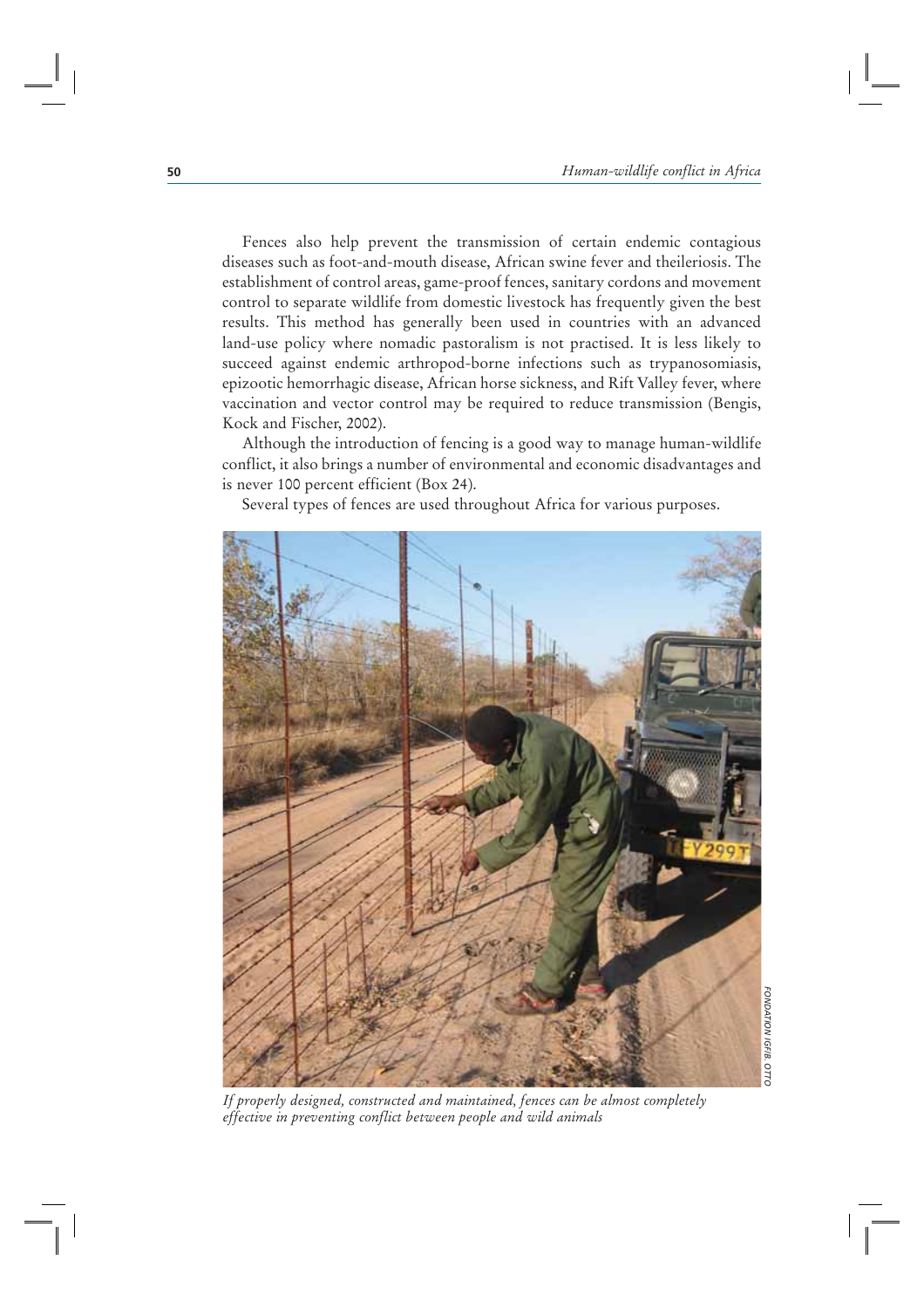## BOX 24 **Some drawbacks of fencing**

In Kenya, the fencing of farms has created physical barriers to migratory species such as zebras, topis and wildebeest, or species making seasonal displacements such as elephants. Fencing reserves may affect the dynamics of wildlife populations and hinder their natural migratory and dispersal behaviour, especially in the case of highly territorial species such as lions. It is also essential to take into consideration the different, unexpected effects that fencing may have on a wide range of non-target species (Hoare, 1992).

Physical barriers are not always an economical management practice. They frequently require additional labour from farmers and their family members and never ensure complete protection. The reason for this failure can be explained by the behaviour of different animal species. Burrowing animals for instance, will breach barriers and allow access to other species, as Hoare (1992) mentions; lions for example can use holes that have been dug by warthogs.

In Zimbabwe, in the areas neighbouring the Sengwa Wildlife Research Area, livestock are still attacked even though the reserve is fenced and livestock are penned in fortified enclosures at night. This is because baboons, lions and leopards can pass through the reserve fence and jump into the enclosures. Improving fences with the addition of a roof (chain link ceilings for instance) would substantially reduce economic losses (Butler, 2000).

*Traditional barriers*. Plant hedges of various spiny cacti (e.g. *Caesalpinia decapetala* and species of *Euphorbia*, *Opuntia* and *Agave*) have the advantage of being a low-cost solution, effective against both carnivores and ungulates. On the other hand, they are slow to establish, do not deter baboons and elephants, and are often made of exotic species which can spread uncontrollably. Although less permanent, fences made of dead thorny branches are erected as kraals for cattle but also against elephants. In the Malian Gourma they make up 32 percent of protective measures used, as against 28 percent for moats (Maïga, 1999). Trenches, either covered or uncovered, have been widely used in Africa to keep elephants from cultivated areas with considerable success. Stone walls have been used to exclude buffalo from invading cultivated areas in the AWF Virunga Heartland (Muruthi, 2005). Large, sharp rocks act as a effective elephant barrier in some parts of Namibia (Hanks, 2006).

In some areas, farmers simply run bark or sisal ropes from tree to tree or set up 3-metre long poles placed 30 metres apart and hang pieces of white cloth attached to twine at 5 metre intervals. This is done in conjunction with grease and hot pepper oil, which, when applied to the twine acts as a waterproofing media and causes irritation to any animal (such as elephants) making contact with the fence (see section on deterrents, p. 55) (WWF SARPO, 2005).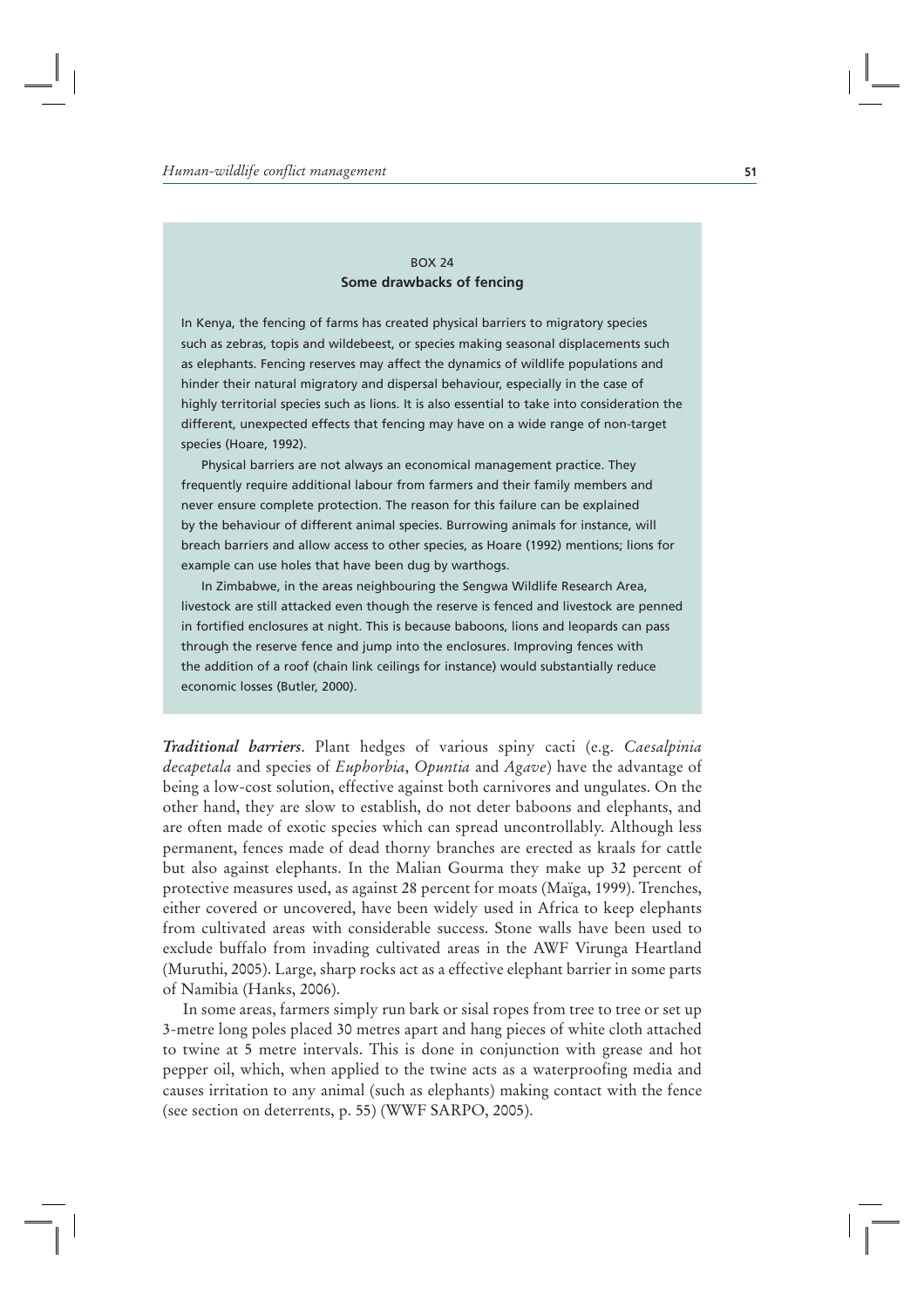*Artificial fences.* Fences constructed using strong material such as galvanized steel wire protect crops successfully against many mammals. The major factor limiting the wider use of wildlife fences is their cost, which varies depending on many factors such as topography, type of fence and the species it is designed to contain. The high maintenance cost of fencing is another limiting factor, which explains why fences are effective when managed by commercial farmers for high-value crops such as sugar cane or citrus. This option is beyond the means of emerging farmers or subsistence growers. Moreover, for some species, such as baboons, standard wire fencing is ineffective.

*Electric fencing*. Electric fencing is a more sophisticated and efficient solution. It is more durable, due to the reduced physical pressure from animals; it deters a wider range of species; and it is more aesthetically appealing. However, the cost of installation and maintenance is higher than for simple fences (Hoare, 1992). The construction of a 3.3 m high electric fence around Aberdare National Park in Kenya cost an average of US\$20 000 per kilometre (Muruthi, 2005); in Namibia, the cost per kilometre of electric fence was US\$10 000 compared to US\$600 for a non-electric wildlife fence.

In Kenya, in Endarasha and Ol Moran villages in the Nyeri and Laikipia Districts, electric fencing is successfully used to separate wildlife from human settlements and agricultural areas (Kenya Wildlife Service, 1996). The electric fencing of the cultivated areas of Kimana and Namelok in the AWF Kilimanjaro Heartland has significantly reduced the levels of elephant crop damage; however, fence maintenance and the proximity of fences to areas with a high concentration of elephants appeared to be significant determinants in the long-term performance of electric fences in mitigating elephant crop-raiding (Kioko *et al*., 2008). In Namibia, in the East Caprivi region, electric fencing is an effective strategy in reducing the human-elephant conflict on a large-scale. Electric fencing has proved to be the only long-term deterrent to elephants. Despite the high cost of maintenance and installation, electric fencing is demonstrably cost-effective to the community because it reduces elephant attacks, and thus allows crop increases and increased income for farmers. It is anticipated that it will take four years for a return on investment to be realized (O'Connell-Rodwell *et al.*, 2000).

Electric fencing can be adapted to rural conditions. For example, it is possible to construct a fence with just a single live strand at 1.5 metres above the ground in order to stop elephants, while allowing other species to pass through. This cuts costs considerably; in Mozambique, for instance, the cost per kilometre of a single strand of electric fence is US\$900 to \$1 000 compared to \$9 000 for a classic elephant-proof fence. Another means of cutting costs is to hang this single strand fence from bush poles instead of metal stanchions. Nevertheless, the theft of the solar panels, batteries and energizers used to power television sets, noted for instance in Botswana and Mozambique, means that electric fences can only be considered where the security to guard them is adequate.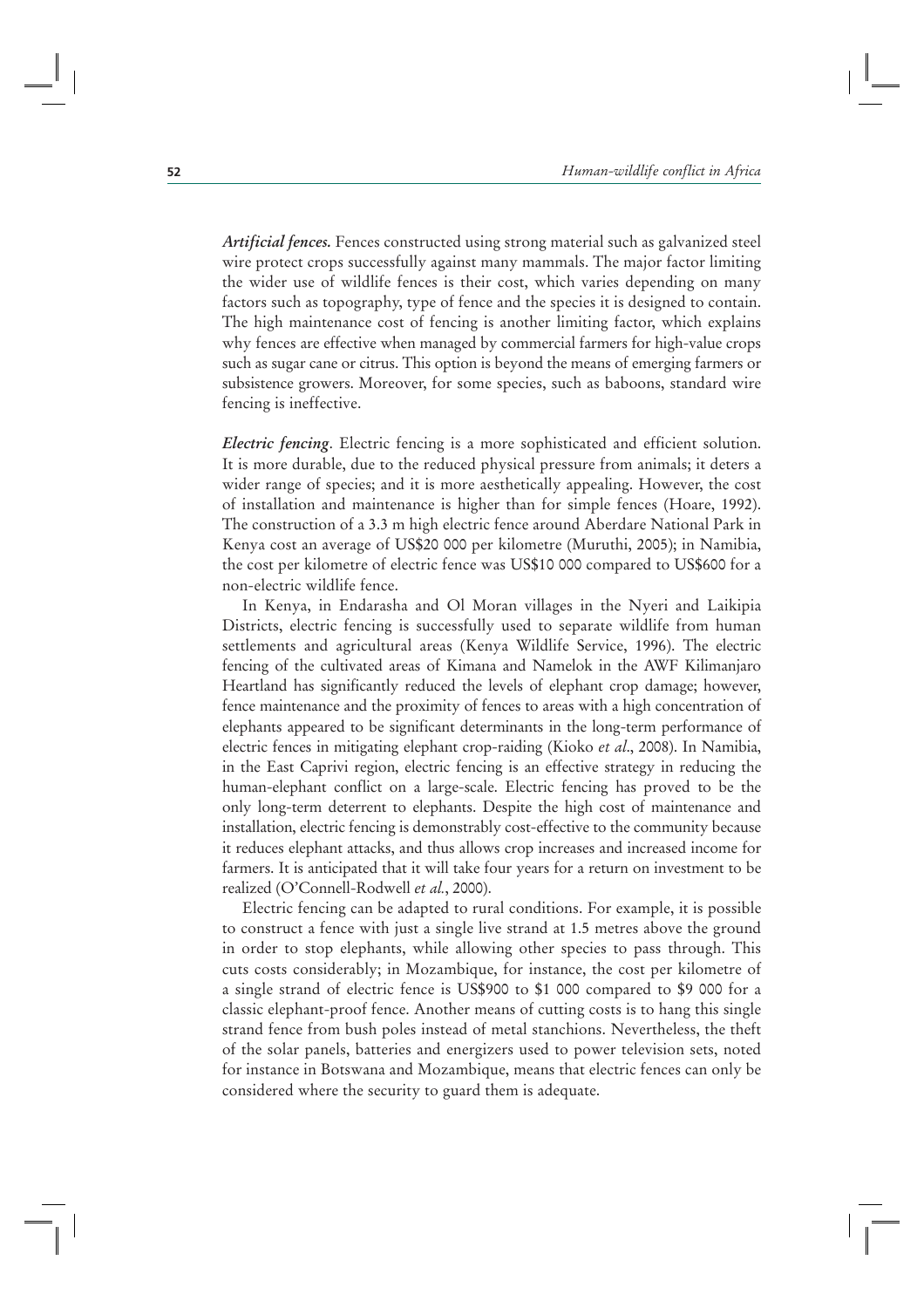## **CROP OR HERD MANAGEMENT**

Human-wildlife conflict can be reduced, and in some cases totally prevented, by implementing changes to the resource or production that causes the conflict. This can be achieved by altering the resource itself, or the way it is managed or making changes to the surrounding landscape so that the problem-causing animal is more vulnerable, easier to spot by people and dogs, and generally less at ease in the area (Muruthi, 2005).

These possibilities can be applied to the different productions affected by human-wildlife conflict.

#### **Agriculture**

Little research exists on wildlife preferences for particular crops, but some crops are less palatable to wildlife. There are some crops that elephants appear not to eat. For this reason alternative crops such as ginger and chilli have been encouraged around Kakum National Park in Ghana. Several farmers who were considered to be in high-conflict areas have shifted from cultivating food crops to growing other crops such as cocoa and ginger to sell at the local market in Foso. It is possible to harvest 30 or so baskets of ginger from an acre of land. Each basket is worth a minimum of 60 000 cedis  $(\phi)$ ; an acre of land can produce a total of ¢1 800 000 (US\$205). These prices can double towards the end of the season. Growing chilli peppers around the land has been encouraged in Namibia, in the Salambala Conservancy in Caprivi, where the first two sales of chillies in 2006 brought a total of US\$925 to about 50 farmers (Hanks, 2006), and in Zimbabwe where a programme to grow this crop for export was set up to raise income for farmers while also repelling elephants.

Other agricultural practices such as changing the time a crop is planted or harvested can also result in a decrease in crop-raiding. This can be done by using special varieties such as open pollinated maize varieties which can be harvested earlier than other food crops and consequently are less vulnerable to crop damage, which tends to occur late in the growing season. (WWF SARPO, 2005). By intensifying agriculture, increasing inputs and boosting yields, farmers are able to maximize their returns from smaller plots of land which are also much easier to defend against crop-raiding elephants. Intensification can be facilitated through the introduction of practical, environmentally sensitive practices such as mulching, and the use of organic fertilizers and liquid dung.

Small islands of crops scattered across a landscape inhabited by wildlife are more vulnerable to destruction than those that are clustered together. A landscape approach to reducing human-wildlife conflict might therefore involve growing crops in large communal fields with straight edges, fences or thorny or spiny hedges, and also removing nearby cover and habitat for wildlife (Muruthi, 2005). In that respect, a cleared margin of about 50 metres around crops does help as a preventive measure, since both baboons and bush pigs are wary of crossing these open areas (La Grange, 1984).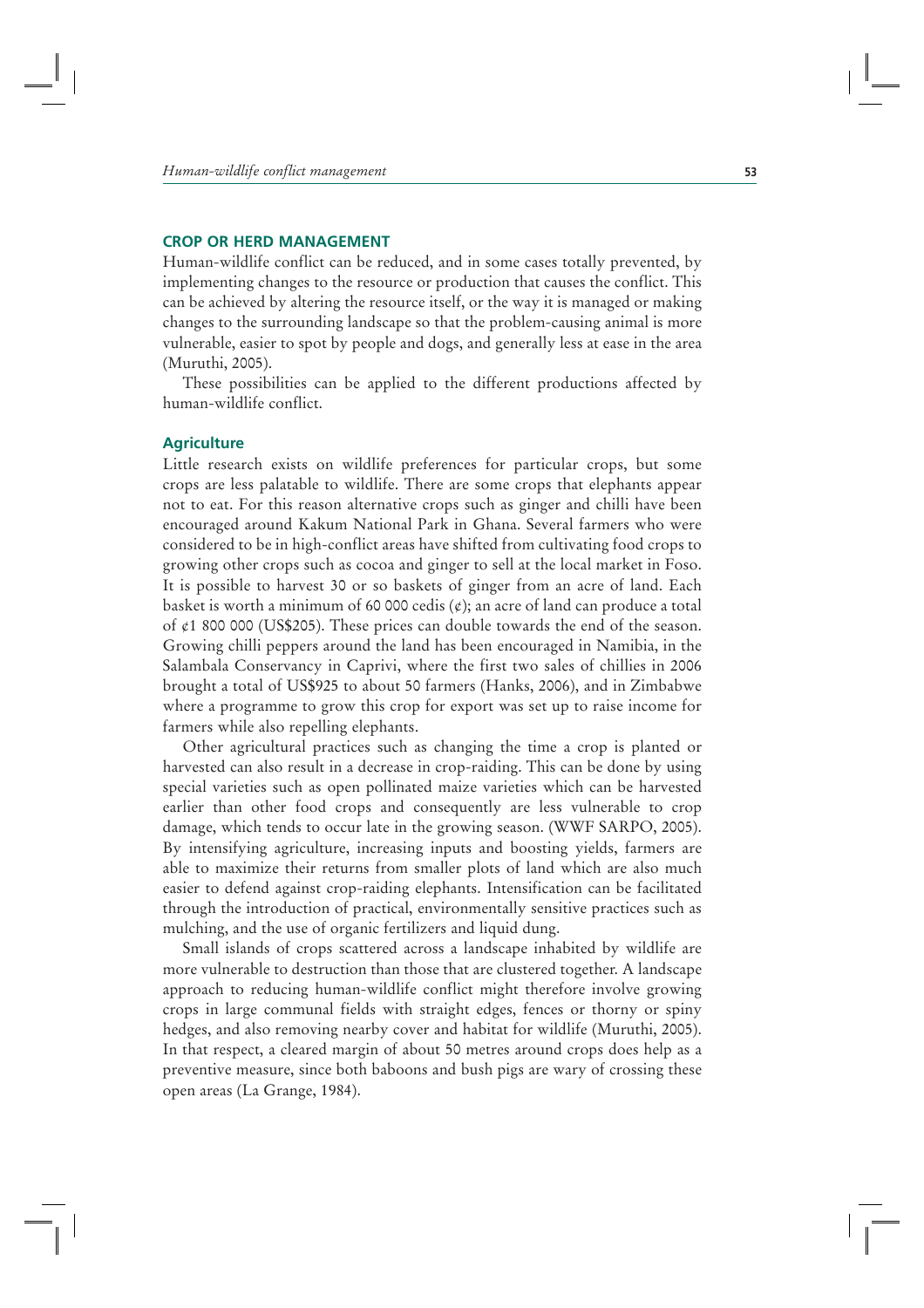## **Forestry**

The wealthy owners of commercial afforested areas are not greatly interested in management options to alleviate damage caused by baboons in the long term. However, several silvicultural methods could be employed to mitigate damage caused by baboons in timber plantations, such as:

- eliminating damaged trees by thinning;
- reducing pruning and weeding;
- limiting branches big enough to support baboons;
- planting other species;
- clearing and replanting;
- planting larger compartments;
- integrating natural vegetation.

All these methods can help alleviate the damage but can also have important disadvantages in terms of yield and productivity.

#### **Husbandry**

Livestock raids can be minimized through good husbandry practices, such as herding during the day, keeping livestock in a predator-proof enclosure at night or avoiding predators' home territory. Additionally, a livestock keeper can remove thick cover from near animal holding areas. Equally herders should systematically avoid taking livestock to water points which are known to be inhabited by large crocodiles. Good husbandry also requires vigilance and a willingness on the part of the owner to confront predators when the need arises. This is a daunting task when the farmer is not properly equipped for it, especially since confrontations usually occur at night.

Farmers can actively manage their herds to protect them against depredation by controlling breeding times. By directing the movement of the bull, the farmer can plan and synchronize calving. This helps protect cows and their calves against carnivores during the days and months in which they are most vulnerable to depredation, and means that animal protection can be seasonally managed (WWF SARPO, 2005).

With regard to diseases that threaten wildlife populations, such as bovine tuberculosis, rinderpest and canine distemper, containment and control is best effected by addressing the disease in the domestic compartment through test-andslaughter methods and mass vaccination. Rinderpest control, for example, has been based on vaccination (Bengis, Kock and Fischer, 2002).

## **NON-LETHAL CONTROL**

With diminishing wildlife populations and criticism in the media of the killing of species such as elephants, baboons and lions, non-lethal methods for managing problem animals are preferred provided they can solve or mitigate humanwildlife conflict problems and not simply shift them elsewhere; and provided they represent a permanent solution.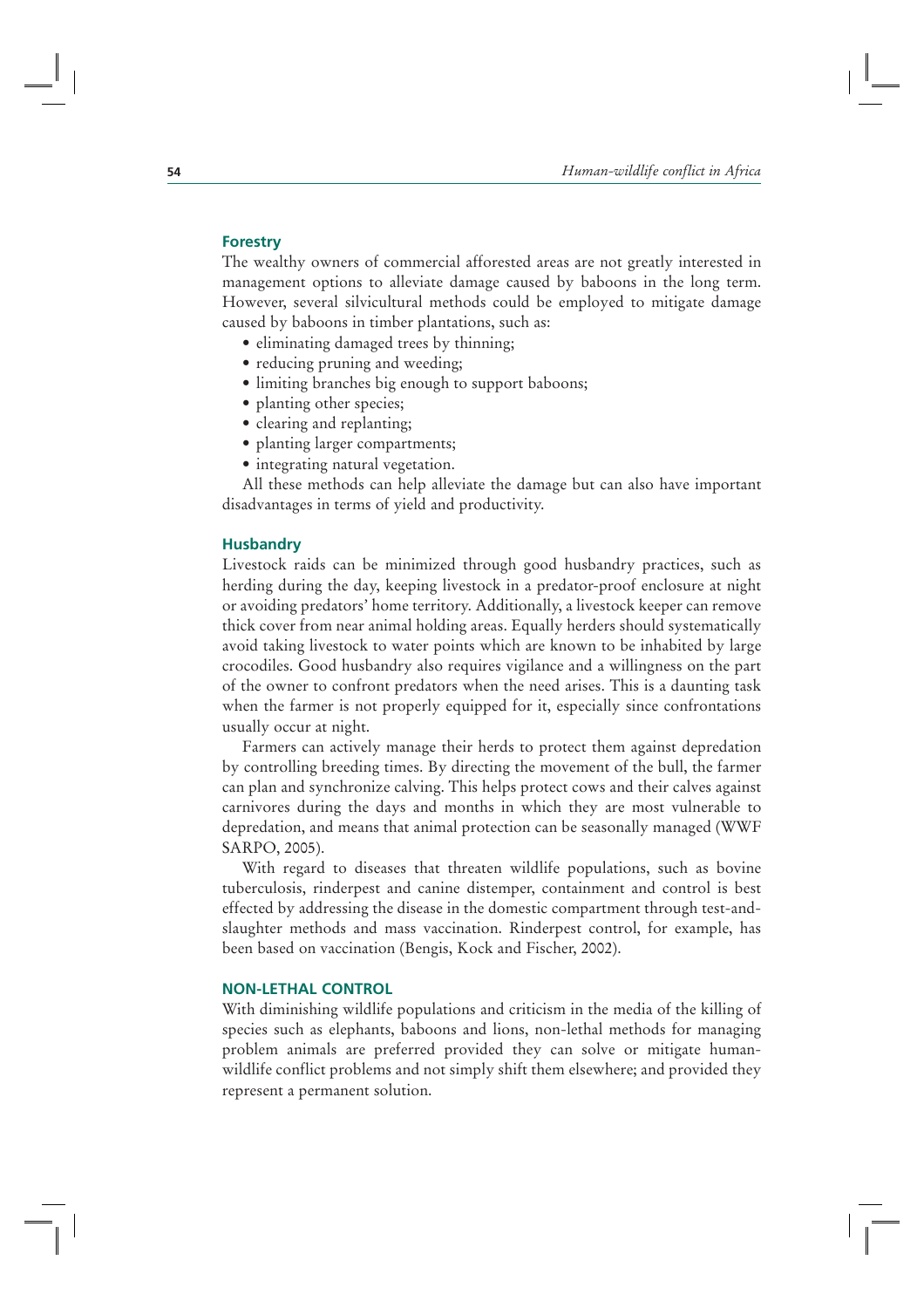The non-lethal methods described below can be effective if rural people living around reserve areas are involved in their implementation and are also involved in the conservation and sustainable utilization of wildlife resources.

#### **Deterrents**

Deterrent methods are designed to repel animals from the targeted resource. They can be grouped into several categories according to the sense they target: hearing, sight, smell, taste and touch (see below).

*Acoustic deterrents*. Acoustic deterrents are those that shock wildlife away by emitting an unexpected loud noise or specific sounds known to scare wildlife.

Traditional acoustic methods are widely used by farmers throughout Africa, mainly against elephants: such as beating drums, tins and trees; using whips in addition to shouting, yelling and whistling; and setting off explosive devices such as "bamboo blasters" using calcium carbide or fertilizers, pipe bombs (in Zimbabwe), and homemade gunpowder (in Zambia).

Disturbance shooting (firing gunshot over the heads of crop-raiding elephants) has been a long-standing deterrent, but it needs the intervention of problem animal control units or administration representatives. People have used shotgun blasts to scare off lions in commercial ranches in Laikipia, Kenya. Cracker shells are 12 bore cartridges which launch a small charge that explodes near the predator, presumably providing greater shock value than gunshot coming from a boma (Frank and Woodroffe, 2002).

To scare baboons, the use of shots, cannon noise or predator sounds can be used. Sound aversion barriers generating a frequency that causes pain have also been considered but this technique is impractical for large areas, and has several other disadvantages: it is difficult to trigger; the signal generation is expensive; and it can potentially cause auditory damage to non-target species. Disturbance shooting at roost sites is a method easy to implement once all roost sites are known. However, baboons may return to their roost sites once the disturbance ends. The destruction of roosts is a more permanent solution, but as in the case of disturbance shooting, it may cause major changes to range use and transfer the problem to a new area.

Alarm systems established at the boundary of farms and set off by a tripwire (e.g. electric sirens in Namibia) or set up directly on fences (e.g. cowbells in Zimbabwe) alert farmers to the presence of elephants, but also have some deterrent effect.

Some more sophisticated techniques using tape recordings are currently being tested in Kenya, where play-back of Massaï cattle noise to elephants in Amboseli National Park scared off elephants which are periodically hunted or injured by the local Massaï tribesman. Researchers in Namibia have recorded elephant warning calls and played these back to elephants in order to scare them away.

*Visual deterrents.* Visual deterrents are a traditional method. Brightly coloured cloths and plastic may be hung from a simple fence at the edge of fields. Scarecrows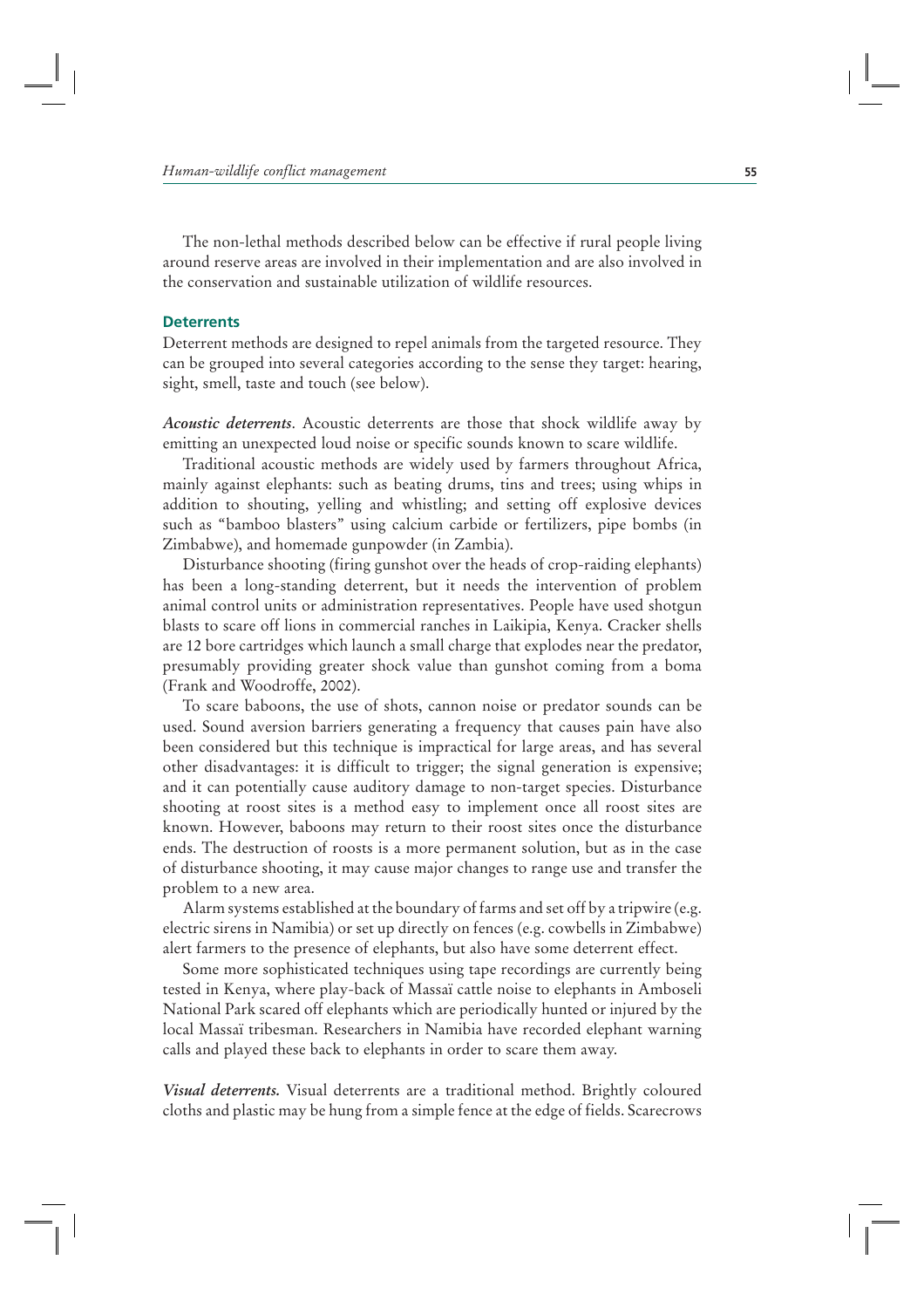could have a potentially deterrent effect, but they are not as successful against lions as they are against leopards (Woodroffe *et al.*, 2007). The flames and smoke of fires lit on the boundaries of fields or burning sticks carried by farmers can deter wildlife. Burning tyres produce a lasting and noxious smoke which affects both visual and olfactory senses, and increases the deterrent effect.

*Olfactory deterrents.* Some chemical compounds deter elephants effectively either by generating an unpleasant or painful smell or by simulating a targeted compound such as a hormone that triggers fear.

In the first group, capsaicin resin extracted from chilli peppers (*Capsicum* sp.), which causes an extremely unpleasant irritation and burning, is the most effective and widespread. Repellents based on this resin have been used to alter behaviour in a variety of species, including bears, ungulates, dogs, and humans (Bullard, 1985).

Capsicum deterrent is employed under different forms.

- chilli-impregnated twine (grease and extract of hot chillies mixed together and applied to string);
- chilli-dung bricks (made of dried chilli mixed with elephant or cattle dung and compressed into bricks which are then sun-dried and burnt slowly at the edge of fields producing a strong smelling cloud of chilli smoke);
- pepper spray (capsaicin mixed with soybean oil and inserted into an aerosol can with a modified spray nozzle);
- chilli "bombs" which are shot at elephants and burst upon impact, delivering the capsicum to the skin (this delivery system is under development in Zimbabwe).

Chilli-impregnated twine and burning balls of elephant dung containing chillies registered some success in Zimbabwe (Osborn and Parker, 2002, Parker and Osborn, 2006). In 2003, farms close to the eastern wing of Kakum National Park in Ghana, where elephant activities had been highest, harvested up to seven bags of maize per hectare after chilli-based deterrents were put in place to scare off wildlife – as compared with only 0.5 bags or less per hectare in 2001. The chilli-dung brick designed by the Kakum project is easy for farmers to make; the method is described in a farmer's manual (FAO, 2008a).

The effectiveness of olfactory deterrents on primates is limited. Trial results suggest that chilli-based olfactory deterrents may have a short-term effect on baboons, but the delivery system has not yet been fully developed.

Tobacco is also efficient as a deterrent either in conjunction with chilli or alone. Trials funded by WWF in Mozambique and in Kenya's Trans-Mara District have shown that a concoction of used vehicle oil, ground chilli and tobacco, smeared on ropes surrounding fields, barred elephants from raiding crops. Similar results have been observed in Zimbabwe. (Kiiru, Kioko, and Granli, 2006). In the United Republic of Tanzania, it was shown that when the supply of chillies, used as an olfactory deterrent for elephants, was insufficient, tobacco dust obtained from a local cigarette factory proved as effective (Hoare, 2007).

Field trials carried out in a number of areas in the Namibian Caprivi Region, have shown that granules of REVIRA®, a compound made of citronella and used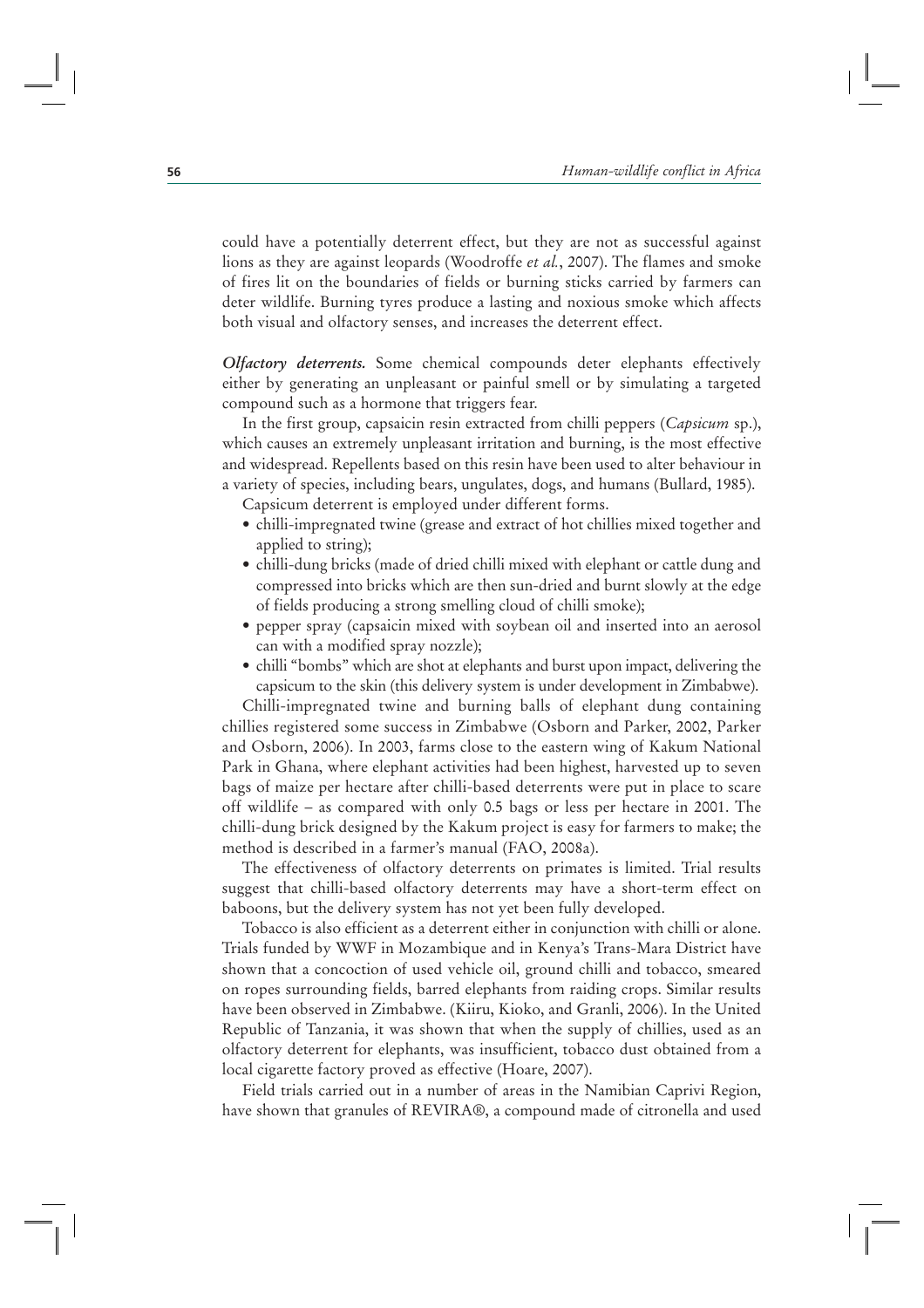

*Y. OSEI-OWUSU*

*Capsaicin resin extracted from chilli peppers, which causes an extremely unpleasant irritation and burning, is the most effective and widespread repellent for elephants*

as a game repellent in Scandinavia, had a certain deterrent effect on elephants. Tests show that elephants failed to cross a line of REVIRA granules placed around a field. This chemical barrier could work for up to a month or more (Hanks, 2006).

Compounds from musth secretions seem to have some potential as an olfactory deterrent. In recent trials, elephants would not consume food items encircled by rings of dilute concentrations of one natural ketone in particular. This method may have great potential, but at present it is not applied in practice.

Some empirical methods based on olfaction have also been tested. Some experimentation was carried out for example in the eastern highlands of Zimbabwe in dealing with baboons, using a method developed by a traditional healer. This involved taking soil where baboons had urinated and then making up a solution (water mix) and spraying it along the edge of the field. On sniffing the ground the baboons retreated. This method has yet to be scientifically proven (WWF SARPO, 2005).

*Taste deterrents*. The existence of crops that are unpalatable to wildlife has already been mentioned. These crops, which include sisal, chilli, tea, ginger or oilseed, may not necessarily deter elephants. The experimental use of conditioned taste aversion on carnivores at Loisaba Ranch in Samburu Heartland (Kenya) failed to reduce livestock depredation (Muruthi, 2005). More research into chemical repellents effective against African carnivores is needed. Lithium chloride, for example, though effective against coyotes in the United States, has not proved to be effective in Africa (Forthman Quick, Gustavson and Rusiniak, 1985). Conditioned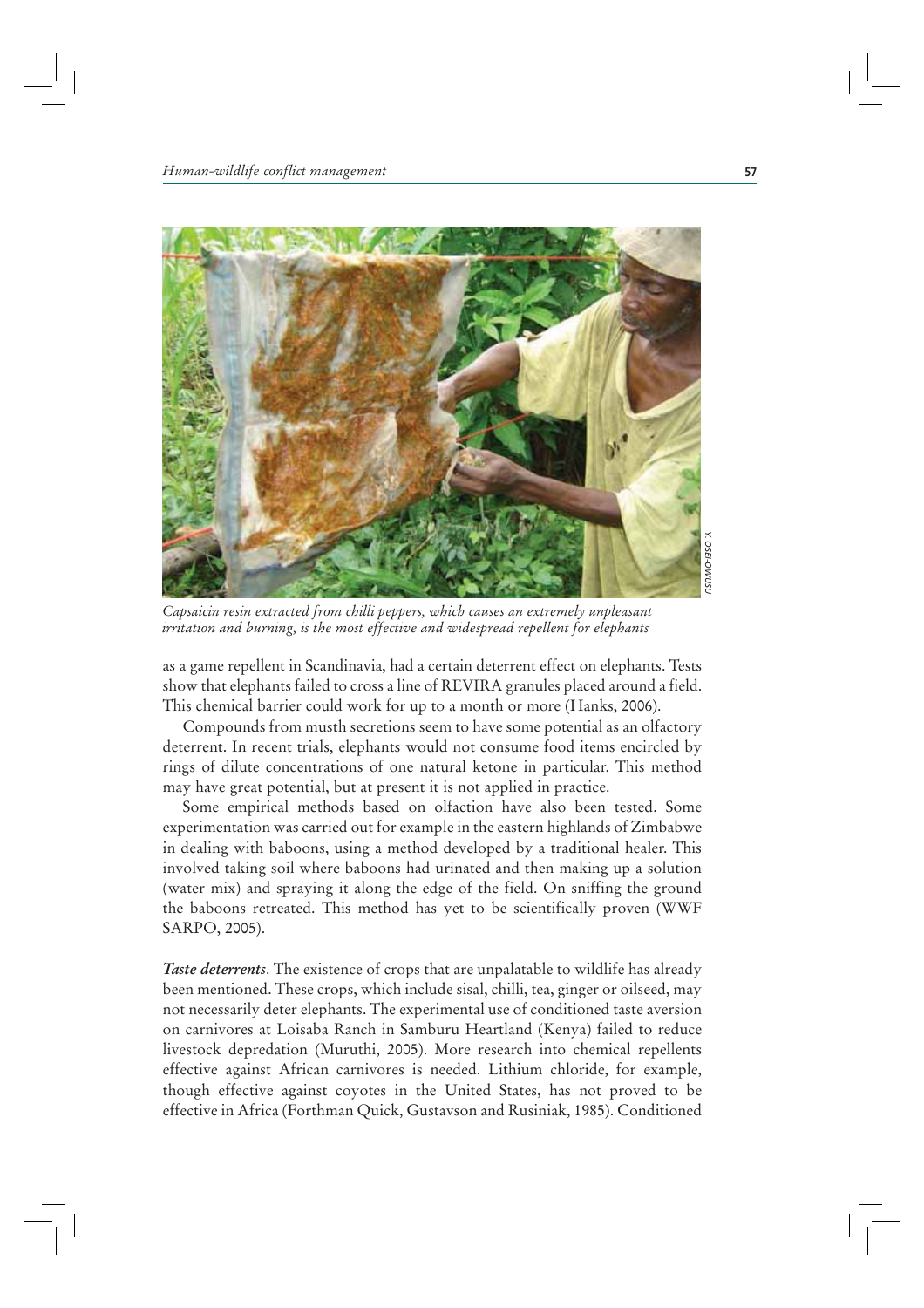taste aversion using lithium chloride or cyclophosphamide would be effective on baboons, given that they are physiologically close to humans. Repeated exposure or large initial doses would be needed to cause and maintain aversion. Compounds that are extremely bitter, such as Bitrex, or irritating such as chilli (see above), could also have a possible short-term deterrent effect on baboons.

*Contact deterrents*. Many traditional methods fall into in this category, which targets the sense of touch. Farmers throw rocks, burning sticks and, occasionally, spears at crop-raiding elephants. East-African herders challenge and scare away dangerous carnivores (see section on intensifing human vigilance). This usually involves getting close to the animals, and therefore the danger level is high. Experiments have been carried out in Kenya on the use of bees in problem-causing animal control. Beehives are placed on the edge of the fields and the bees are conditioned to react to approaching animals. This can be used not only for the big herbivores such as elephants which are scared of bees, but even for smaller problem animals (WWF SARPO, 2005).

*Challenges to the use of deterrents*. There are no known and proven deterrent methods for some species such as crocodiles. This is not because deterrence is impossible but simply because it has been simpler to remove the crocodile rather than to investigate possible methods. Crocodilians have acute senses and perceive sounds, smells and tastes in the water at low volumes or concentrations. They also sense and respond to pressure, electrical impulses and salinity using integumentary sense organs in the skin. In South Africa, electric fields have been used with some success to deter shark attacks (Dudley *et al.*, 2006) and the same principles could potentially be applied to crocodiles, although these species are behaviourally quite different.

While deterrent techniques are widely used, they are not effective in the long term. Animals soon learn that they pose no real threat and then ignore them. Both modern and traditional methods face this problem and become less effective over time (Muruthi, 2005). It is recommended that a combination of techniques be employed to minimize the risk of wildlife becoming used to any single method.

Finally, deterrent techniques present several disadvantages that could limit their successful application. They can generate adverse effects by displacing the problem to other areas. Some methods require close contact with the animal and expose the operator to danger. In many cases, government or NGO support is required to maintain the deterrent. Over most of the more remote areas where human-elephant conflict occurs, this support is difficult to provide. In northern Mozambique, for instance, in a region where chilli-pepper has been used, villagers rapidly lost confidence in its efficacy once NGO support ceased (FAO, 2005). External factors can lessen the efficiency of deterrents as shown by the following example: in Zimbabwe, wildlife is the natural resource that becomes targeted in an economic decline and as more and more people are unable to cultivate crops, they turn to wildlife, including the problem species, for bushmeat. Even projects to deter animals from crops using repellents then become jeopardized, because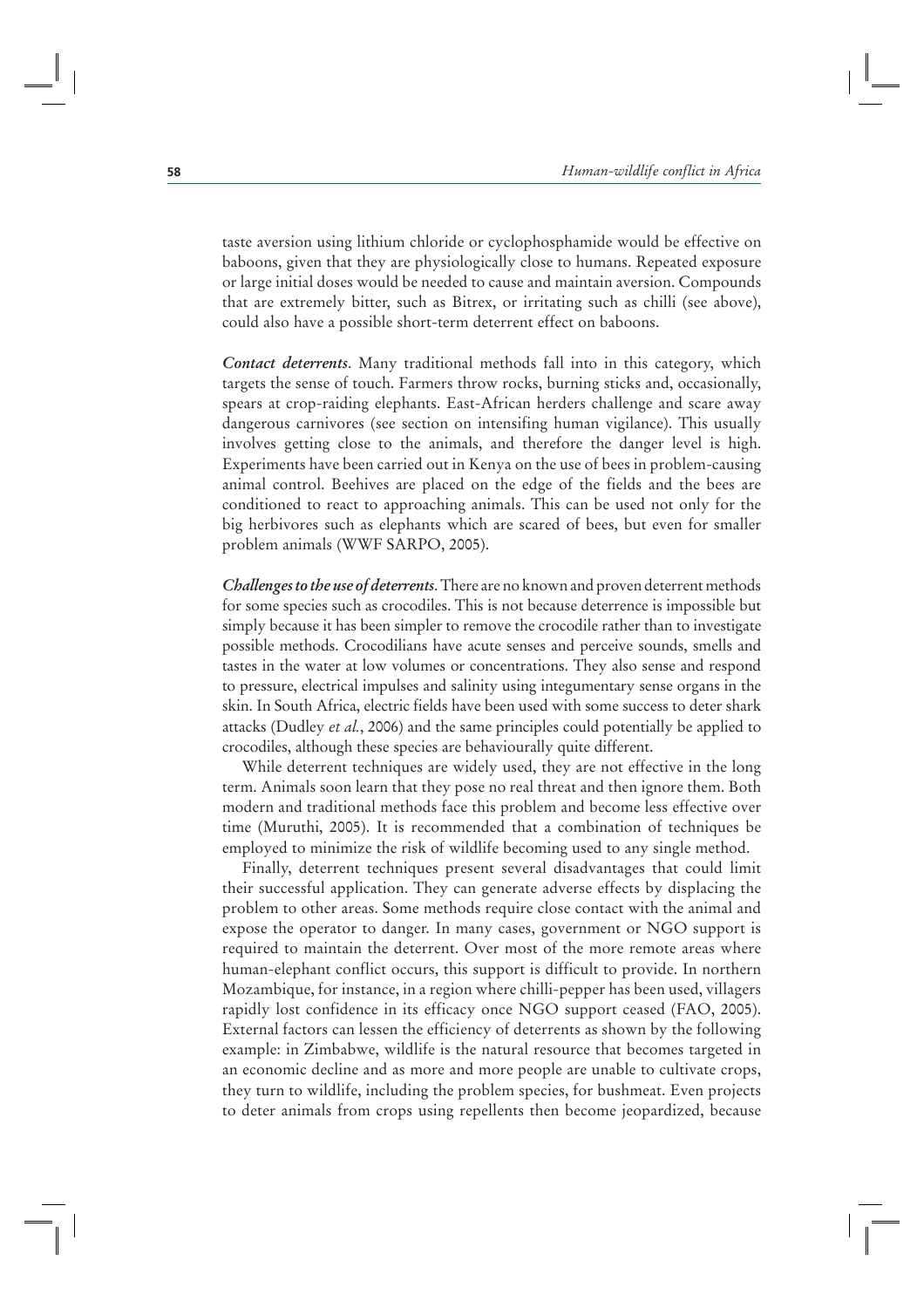people are more intent on obtaining meat from an elephant rather than scaring it off their crops.

## **Translocation**

Translocation consists of moving a certain number of animals from a problematic zone to a new site. In spite of the risk of exporting the problem to another site, it may be a practical and politically correct approach in some cases, especially where suitable habitats with territorial vacancies are available.

In some situations, translocation can be a pre-emptive action before humanwildlife conflict occurs. For instance, the presence of a lion in a cattle ranching area or large crocodiles in water bodies close to human habitation can often be detected before the animals have caused a problem. These potential problemcausing animals can then be removed and translocated before they kill livestock or people. In addition, the sale of live animals to private reserves or crocodile farms can provide additional income.

This technique has been used more or less successfully with elephants, crocodiles and other carnivores (Box 25). Trapping and translocating baboons is feasible and can potentially provide an immediate solution to the bark-stripping problem within the troops range. However because baboons are abundant and widespread, there are few interested recipients. On the other hand, removing the problem troop potentially leaves an empty range that may be occupied by another bark-stripping troop.

Translocation is a controversial means of resolving human-wildlife conflict, as it can bring a number of problems, as shown by the examples in Box 25 (see also Conover, 2002).

- The animal causing the problem must be identified with certainty prior to capture; this is at best difficult and often impossible to achieve.
- Translocated animals commonly return to the site where they were originally captured.
- The problem is likely to persist, especially in the case of baboons. New animals are likely to immigrate to empty territories once translocation has taken place.
- The translocated animals can cause similar problems at their release site.
- Translocation is a risky procedure. Often a proportion of translocated animals dies, either because of the stress of capture or soon after release (see Omondi *et al*., 2002).
- Translocated individuals can endanger a resident animal population by introducing disease or destabilizing that population through increased competition for territory (as in the case of carnivores) or food (in the case of elephants).
- In order for the strategy to work, species such as large carnivores and elephants need to be translocated to a large area, up to hundreds or thousands of square kilometres, lacking potential for conflict with humans (Stander, 1990).
- The cost-effectiveness of translocation is in question; it is extremely expensive and involves specialist equipment and skills.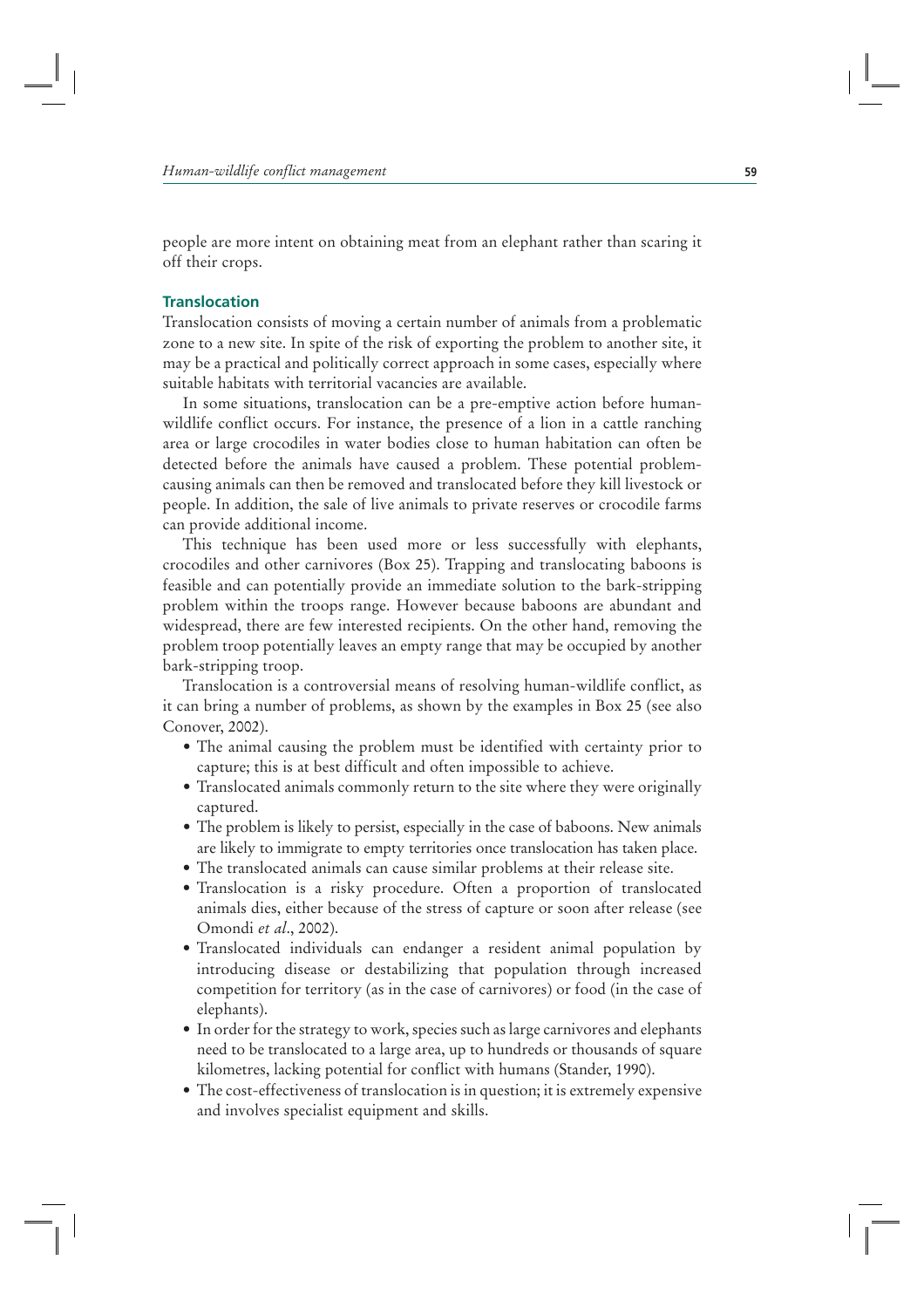## $ROX 25$ **Wildlife translocation**

## **Elephants**

Elephant translocation methods used to be unsuccessful, but improved significantly at the beginning of the 1990s when it was shown that only family groups or solitary males should be moved (Coetsee, 1996). Since then, more than 1 000 elephants have been successfully translocated to 58 reserves in South Africa (up to 2004); and 141 individuals were translocated in Kenya between 1996 and 2002, with a mortality rate of 9 percent (Omondi *et al.*, 2002). However in some cases elephant translocations are still unsuccessful. Out of the first three family groups translocated in September 2001 from the northern parts of Kruger to the Limpopo National Park in Mozambique, each group was composed of seven animals and four bulls of different ages. Three of the four bulls returned to Kruger within four weeks to three months of being released in Mozambique. All three family groups remained in Mozambique for at least nine months, when one family group returned to Kruger. The other two groups remained for almost another year in Limpopo, and then both returned to Kruger in early 2003 (Hofmeyr, 2004).

#### **Mammalian carnivores**

The translocation of carnivores, although technically feasible, is generally unsuccessful. Only the translocation of leopards in South Africa has met with some success. Of over 38 translocations of male lions carried out between 1997 and 2001 in the Kgalagadi Transfrontier Park (South Africa and Botswana), 14 males were translocated more than once during the four-year period study. The territorial males were translocated to areas about 50 km away from their territory, but always returned to their original range (FAO*,* 2008b). In Namibia 16 leopards and 22 lions were relocated, marked with radio collars and then followed, in a study to test the success of relocations. All the leopards, and many of the lions, returned to the area where they were captured (WWF SARPO, 2005).

Furthermore, the translocation of carnivores can cause numerous problems, notably because most species are territorial. The following example illustrates the effects of territoriality: during a ban on lion hunting in Botswana, a cattle-killing male was captured and translocated seven times (I. Khama, personal communication) presumably because on each occasion it was being evicted from the area it had been moved to. Translocation into areas already occupied by individuals of the same species can lead to aggression and infanticide and a much higher death rate (Treves and Karanth, 2003).

#### **Crocodiles**

The capture of live wild adult crocodilians is possible using a variety of methods (boma traps, cage traps, rope traps, whip traps, nooses, harpoons, baited snares, etc.)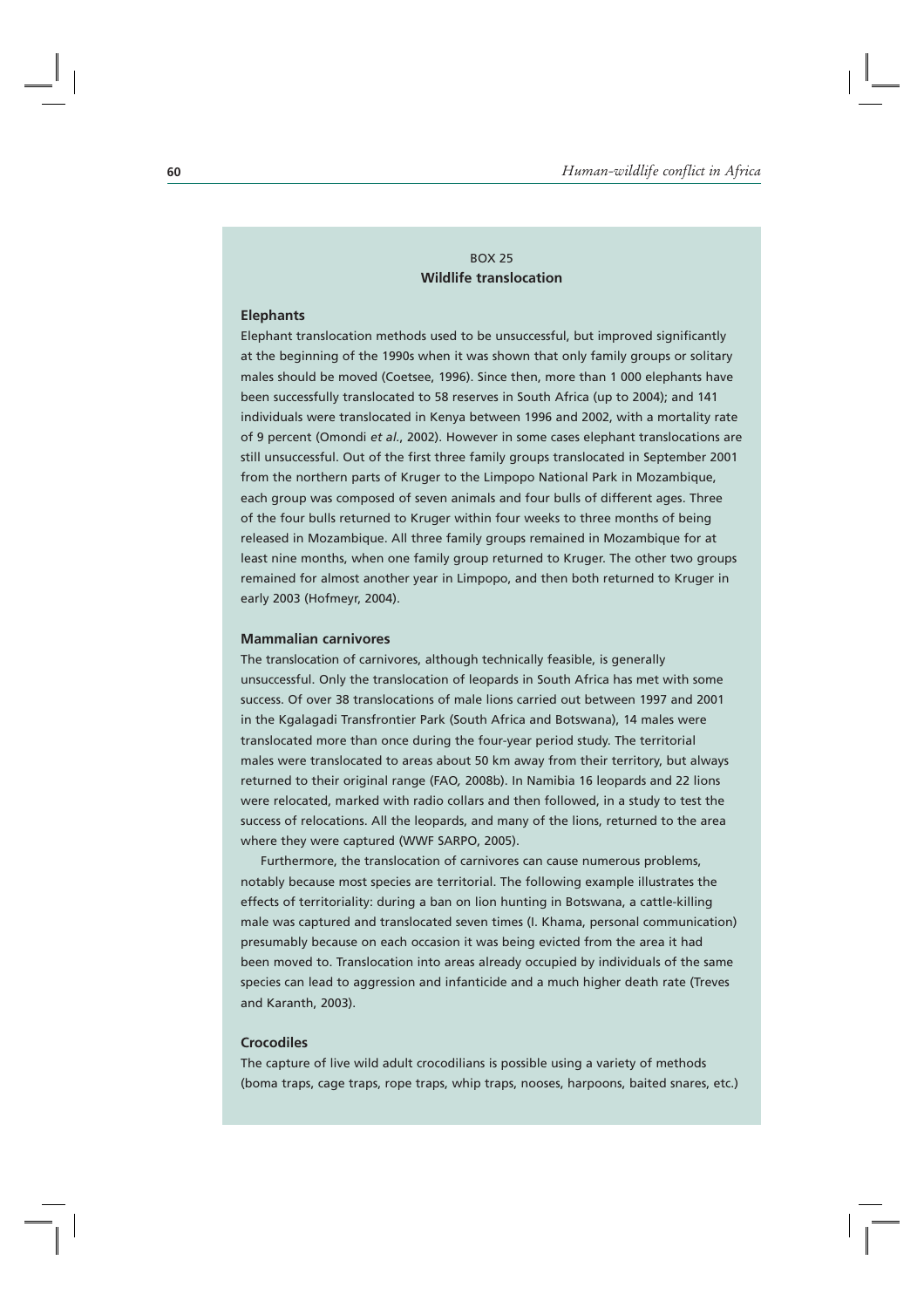and is routinely carried out for research and commercial purposes, albeit with some difficulty and danger. Translocation of adult and juvenile Nile crocodiles from one wild population to another has been tested for academic and management purposes (Fergusson, 2000). This species has demonstrated that it is highly motivated and able to return to its original habitat. Given that wild crocodiles are relatively widespread, it is unlikely that any conservation benefit can be achieved from translocation; on the contrary, potentially significant damage could be done by introducing animals to a locally adapted gene pool in the wild. Translocation from the wild to captivity is a more potentially useful solution. Although captive crocodiles do little for the conservation of the species in the wild, this has the advantage of permanently removing crocodiles that are believed to be problem animals. In captivity adult female crocodiles, together with a smaller number of males are a biological asset and they continue to produce eggs which are one of the key inputs for the crocodile production industry. As such, crocodile producers are prepared to cover the costs of capture and removal of problem crocodiles

#### **Contraception**

The fertility of wild animals can, at least in theory, be controlled by using a variety of mechanical, surgical, endocrine-disruptive or immuno-contraceptive methods. One problem limiting many of these methods is the difficulty of administering drugs to, or capturing, free-ranging animals. Moreover, several health-related issues need to be resolved before fertility control becomes acceptable. The contraceptive used must not have harmful effects on the target animals, non-target wildlife, or on humans who might consume the meat.

The first attempts to use immuno-contraceptive methods in elephants were made in Kruger National Park in 1996 (Butler, 1998) using a contraceptive vaccine elaborated with antigens from pork zona pellucida. To date this vaccine has been largely unsuccessful. The procedure was difficult (requiring several repeat injections, as well as mandatory monitoring of the vaccinated females) and seemed to generate aggressive behaviour both in treated females and in rutting males, which were chased off by the females (Delsink *et al*., 2003).

A second solution explored was that of chemical castration by selectively destroying the pituitary gland cells that produce gonadotrophin. This system would stop spermatogenesis in males and ovulation in females, and inhibit sexual behaviour. Chemical castration, which is still in the experimental phase, would require a single injection. Its side effects are unknown.

A third theoretical solution considered is that of surgical vasectomy in dominant males (Bokhout, Nabuurs and De Jong, 2005).

Controlling the fertility of wild crocodiles is technically possible but impractical in the wild. Essentially this is futile in a species that has evolved to survive the loss of more than 97 percent of its offspring before reaching reproductive age/size.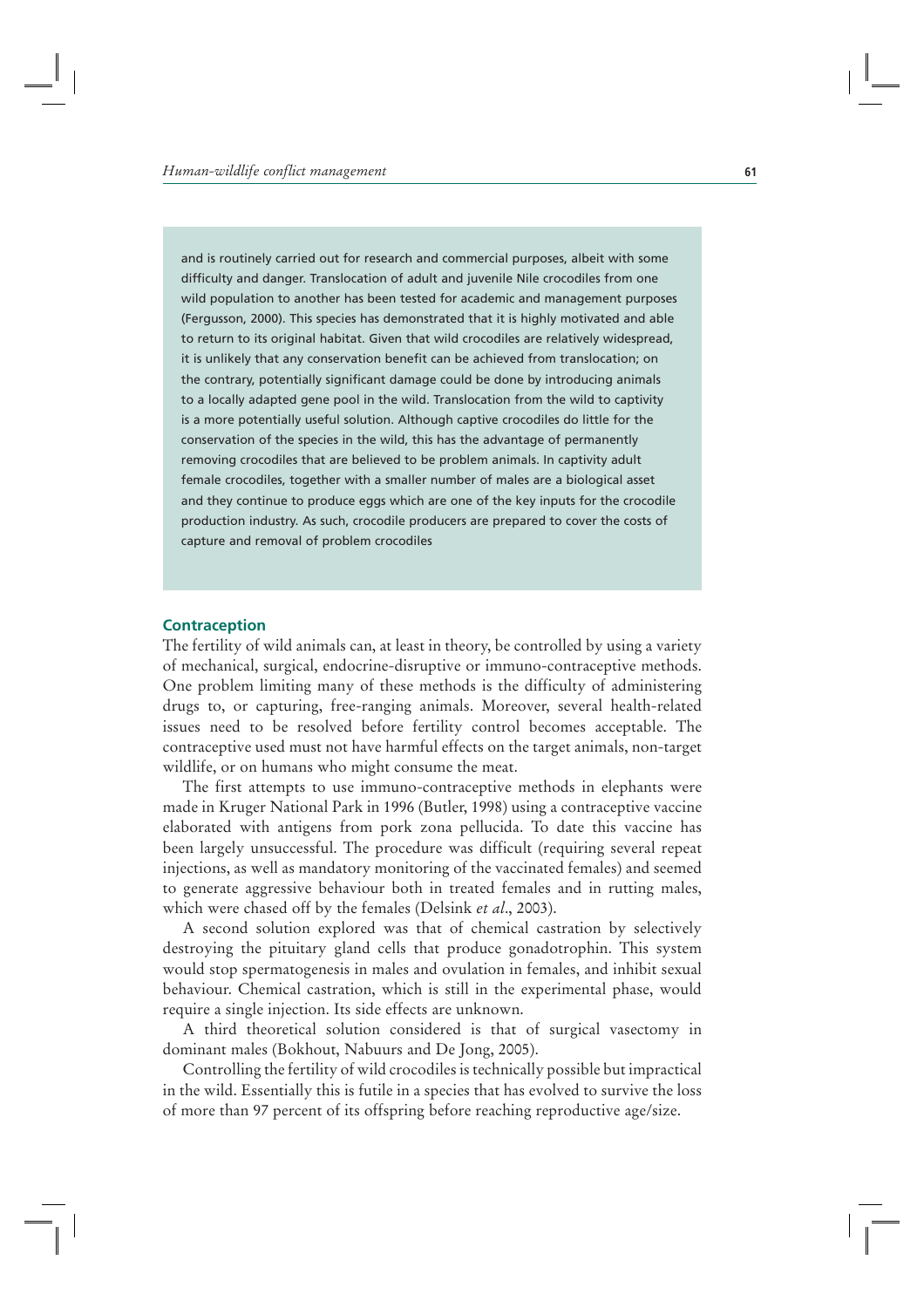Contraception or surgical or chemical sterilization would theoretically be feasible for baboons, since it was successful in Brazil with capuchin monkeys engaged in bark stripping of commercial timber species (Rocha, 2000). However, there would be a lag period before damage to timber would be reduced, and the socio-ecological effects are unknown. The procedure would affect the whole population and not just individuals or troops.

Contraception as a wildlife management tool is still largely in the experimental stage and, to date, cannot be considered as an available option in managing humanwildlife conflict.

#### **LETHAL CONTROL**

Lethal control means killing the animals concerned. This strategy is still widely used in Africa, but rather with the purpose of maintaining social peace than resolving the human-wildlife conflict problem definitively.

In general, shooting a problem-causing animal is believed to be the best way of warning the others away. With lethal control it is obviously desirable to focus on those individuals actually causing the problem, or at least to target the group of animals whose home range includes the site where the problem is occurring. In reality, it is often difficult for wildlife managers to obtain permission to shoot an animal quickly, thus making killing the culprit virtually impossible. Any individual is then killed to satisfy the demand for action and revenge by the aggrieved community, especially in the case of loss of human life or the killing of livestock.

The killing of some animals often has only a short-term effect. This was noted in Ghana, where crop damage ceased for three to five years after raiding elephants were eliminated, but then recommenced. After 55 baboons, mainly immature animals, were shot dead in Malawi in 1977, and guards were employed to deter the baboons from entering the forest, the baboon damage returned by 1978.

The reduction of the wildlife population can have adverse effects on the species killed, on sympatric species or even on the environment. It often results in an increase in birth rate, a decrease in other causes of mortality and an increase in the immigration of naïve animals into the area. The possible consequences of eradicating certain species from a locality include upsetting ecosystem function and dramatic changes in the populations of other species. A phenomenon called "mesopredator release" can arise, for example, when small to medium-sized carnivores proliferate following the removal of large carnivores (Crooks, 2002). Similarly, profound changes to the local flora and landscape can occur as a result of the eliminatation of elephants.

Finally, this method is increasingly criticized by the public. For this reason, there has been no lethal control of baboon populations in South Africa since the voluntary moratorium in May 2006 which followed a public and media outcry against implementation of the "trap-and-shoot" protocol. Elephant culling has been abandoned in favour of non-lethal techniques. On the other hand, in Zimbabwe, discussions are under way between the Parks Management and Wildlife Authority, the Centre de coopération internationale en recherche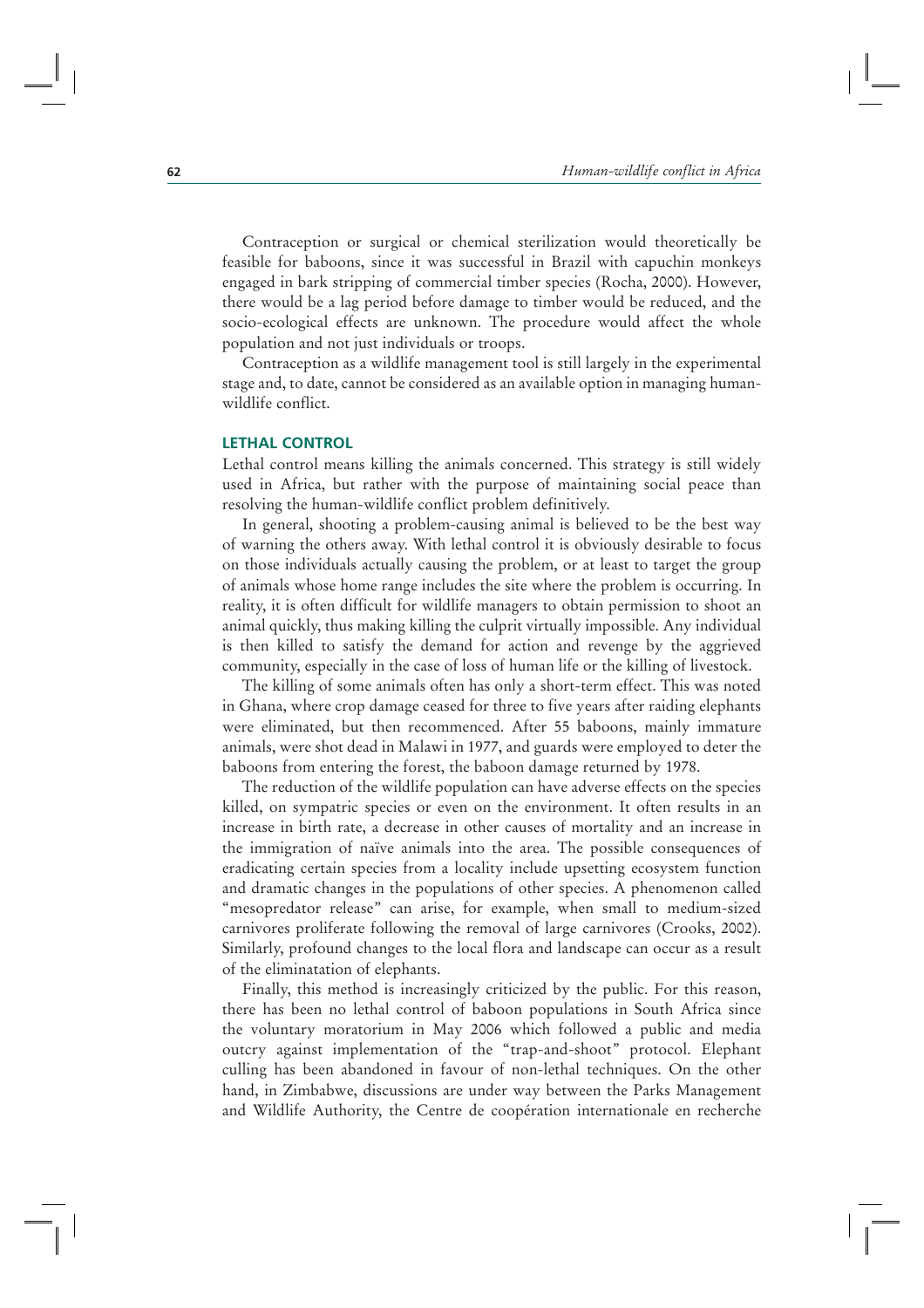agronomique pour le développement (CIRAD) and private enterprise to introduce mini elephant cropping campaigns to the areas surrounding state-owned wildlife areas to reduce the conflict there and provide cheap meat for rural inhabitants.

In general, problem-causing animals are shot, but poisoning has been used with baboons (see Box 26). The diffusion of diseases or parasitic infestations could be used to eliminate problem-causing animals as in Australia, where an attempt was made to eliminate rabbits with myxomatosis. Although biological control using diseases and predators has been considered as an option for reducing elephant overpopulation in South Africa (Mabunda, 2005), it has never been carried out because of the danger of unintentional crossover to non-target species or even humans.

The killing of problem-causing animals can be carried out by three main groups of actors: public services, local populations and trophy hunters.

## **Lethal control of problem animals by public services**

Generally, the department in charge of wildlife management is most involved in the killing of problem-causing animals. With some species such as crocodiles, wildlife departments can delegate implementation to private operators. Other government departments, namely animal husbandry, generally only use lethal control for predators.

On a few occasions, the national army has been required to kill problemcausing animals. For example, in Ghana in the early 1970s, it was a common practice for rampaging elephants to be killed by a team of military personnel, in order to reduce crop damage within the Kakum conservation area. The meat of these elephants was often shared among community members as a way of compensating them for their crop losses.

*Wildlife departments***.** Killing is carried out directly by wildlife officers, specialist problem animal control (PAC) units or honorary conservation officers, experienced individuals who can assume responsibility for problem animal control when needed.

PAC units have all the required clearances and the necessary material available to solve human-wildlife conflict. They are supposed to be able to respond rapidly to reports of human-wildlife conflict occurrence. Unfortunately, their effective deployment is often jeopardized by a lack of material and capacity.

PAC units are particularly used for large carnivores such as lions. In Namibia, around Etosha National Park, more than 30 lions are killed every year by PAC units (Stander, 2000). In Botswana, in the period from 1999 to 2000, an average of 25 lions per year was eliminated by Problem Animal Control in the Okavango Delta, and an average of 7 lions per year in the Pan region (V. Booth, personal communication).

Culling has been used in South Africa to avoid damage to the biodiversity of national parks and problems associated with elephants wandering outside of the park to surrounding communities in search of food. Between 1967 and 1994 a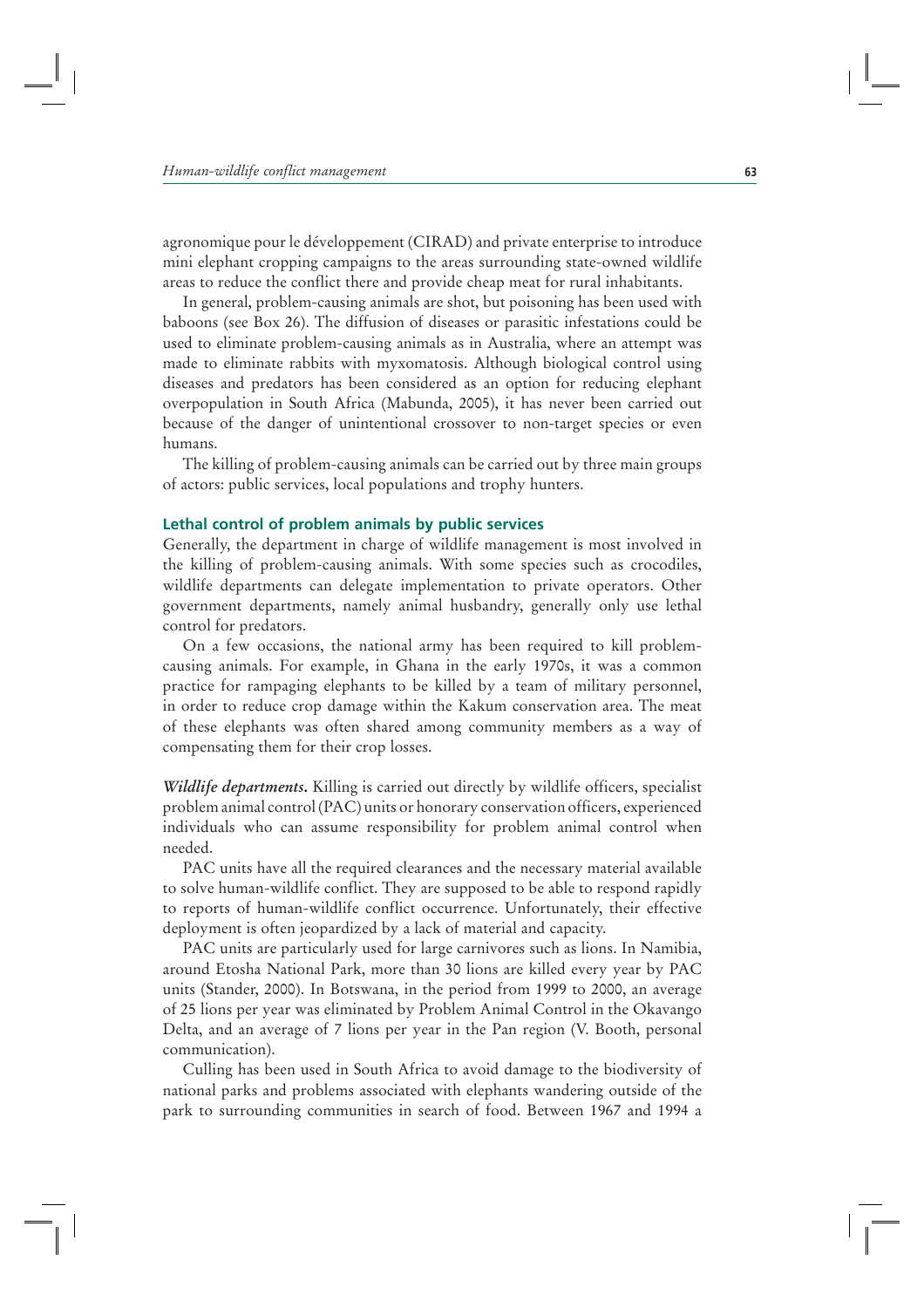# BOX 26 **Regulation of bark-stripping baboons by poisoning**

The sporadic control of bark-stripping baboons by poisoning was introduced in Zimbabwe from 1982 to 1983 using ™Telodrin (an organochlorine insecticide) and later ™Papiol (brodifacoum, a highly toxic anticoagulant).

A disciplined protocol was developed through trials and adhered to subsequently, concentrating on careful pre-baiting to habituate the baboon troops before applying the toxicant. In order to minimize the effect on non-target species, the toxicant was delivered in closed boxes which can only be opened by baboons. Approximately 5 000 baboon carcasses were recovered over the derogation period, and the problem was considerably reduced.

An important ethological study was made alongside the poisoning, to gain better understanding of troop behaviour. The study showed that some troops damaged trees, while others did not. It was also discovered that, due to the social organization of the troops, the success of the control operation is dependent not on capturing first the dominant troop males, nor the favoured females in oestrus, but rather concentrating on the less important individuals. Finally, the study concluded that in order to solve the problem, the whole bark-stripping troop and the groups of bachelors had to be removed. The conclusions of this study were used to control baboon populations further by trapping.

This system was carried out from 1997 to December 2004 when the derogation permit to use the toxicant granted by the Forest Stewardship Council (FSC) expired. Thereafter, its use was prohibited, and was replaced by other lethal mechanical devices, mainly trapping using baited cages. Since early 2007, one of the companies has employed a full time baboon control officer with responsibility for baiting and controlling baboons in selected areas of the plantations (S. Van der Lingen, personal communication).

In South Africa, the trap-and-shoot method has been employed with some success for several years. After considering previous attempts at poisoning, shooting and trapping in a detailed written protocol, this method was selected (R.A. Fergusson, personal communication) and was considered to be the most effective and humane way of reducing or eliminating entire troops of bark-stripping baboons.

total of 14 562 elephants were killed during culls in South Africa. A moratorium on culling was set up in 1994. In 2005, the Kruger National Park was thought to have a population of 12 467 elephants. Had the culling not taken place there would now be 80 000 elephants (SAPA, 2005).

The off-take of either individual crocodiles or larger numbers of adult crocodiles in a prescribed area can be carried out by officials from relevant government departments, but is more frequently contracted out to the private sector. Ideally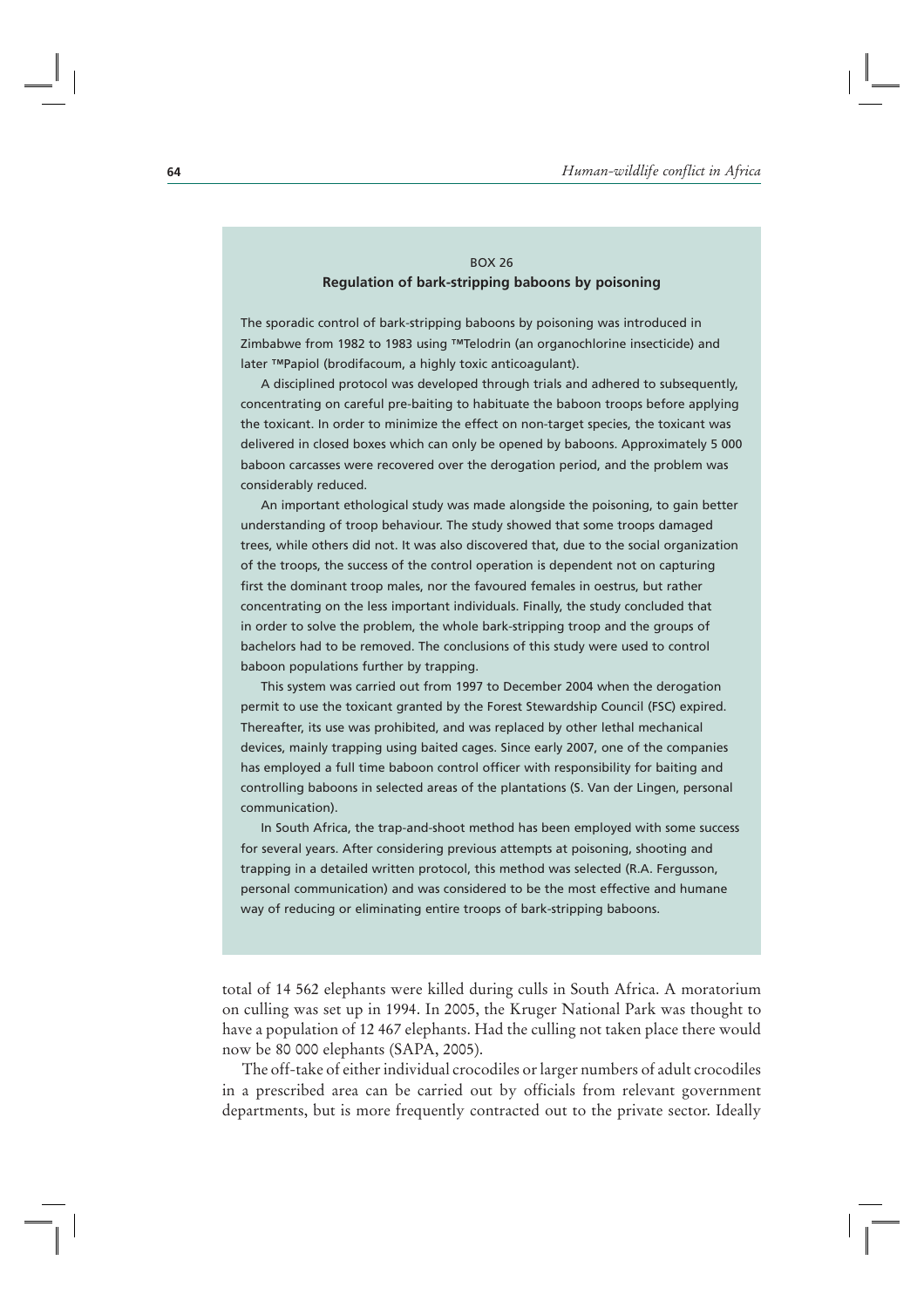surveys of the population in the wild are first carried out to determine the number of crocodiles present and the age/size structure of the population. When delegated to private operators, the field implementation of the killing should be observed and controlled by wildlife officials. Without this, when the product is the skins, the incentive is to shoot many animals, but only recover or process those that will provide the best return.

*Husbandry service.* In Kenya, on Galana Ranch, between 1968 and 1988, roughly one lion was shot for every 10 cows killed, i.e. approximately 25 lions per year out of a stable population of 150. In West and Central Africa, not long ago, strychnine poisoning campaigns were organized annually by the administration in charge of livestock development. Between 1970 and 1972 in what was then known as Upper Volta (Burkina Faso), 55 lions were poisoned with strychnine (Chardonnet *et al.*, 2005). Poisoning is frequently used throughout Africa to kill lions that have been stock raiding. Until recently, the Kenya Wildlife Service and the Kenya Veterinary Department made widespread use of poisons to eliminate hyenas, which certainly affected other scavengers such as lions.

## **Lethal control of problem animals by local populations**

Farmers and herders are regularly involved in the elimination of problem-causing animals. Sometimes local hunters may be involved. For instance, traditional hunters with dogs and/or traditional guns have been used to help reduce baboon populations in southern Africa.

Animal species killed or injured by local farmers or herders can be divided into two main groups; species that are killed or injured in protection of crops (this group includes African elephants, buffalo, hippopotamuses, bush pigs, yellow baboons, vervet monkeys, warthogs and rats); and species that are killed or injured in protection of domestic animals and human life. This latter group includes lions, leopards, crocodiles, and spotted hyenas. Some species fall into both categories, in that they cause crop damage and loss of human life.

These killings may be carried out legally. In most African countries wildlife laws address the issue of the protection of people from wildlife in at least one law article related to the defence of human life and property from wildlife attack. Generally, the principle of self defence is considered legitimate and legal, whatever category the animal belongs to, whether a protected or non-protected species.

However, in some countries it is illegal to kill protected species, even in self-defence. This is the case in Namibia for elephants, rhinoceroses and hippopotamuses, for example. On the other hand, every farmer is legally bound to control populations of baboons, hyraxes, black-backed jackals and caracals on his or her farm. If a farmer fails to control these pest animals he or she is liable to a fine of about US\$30 per animal. In addition, the Namibian government may, under certain conditions, delegate authority to specific conservancies to destroy problem-causing animals and use the products derived from the animals (Government of Namibia, 2007).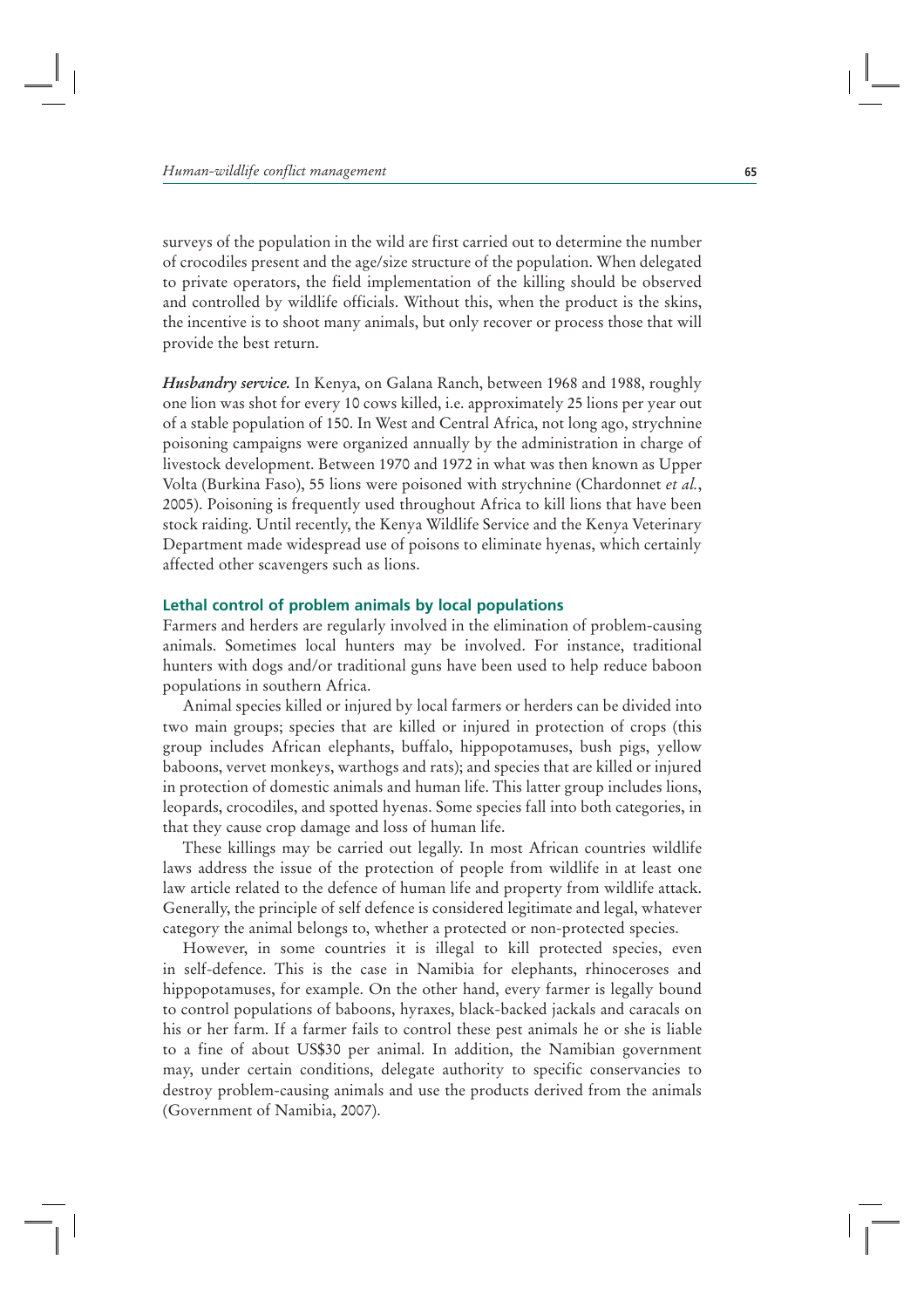In any case, the law stipulates that when a culprit animal is killed it must be reported to the wildlife authority. Countries differ however concerning the time of report and who benefits from the killing of the animal. This is intended to avoid local populations revenging themselves by eliminating wildlife by poisoning (e.g. with soil insecticides that are cheaper than strychnine) or poaching.

In actual fact, illegal practices are common and widespread particularly when the human population affected knows perfectly well that, for various reasons, those officially entitled to kill the problem-causing animal will be unable to do so promptly, if at all.

This legal authorization, which is more relevant for predators than for elephants, may be seen from two perspectives. Firstly, given that local communities are the most exposed to damage caused by lions, it would seem appropriate to recognize that the killing of a culprit animal by the offending stakeholder is not an offence. Local communities are often the quickest stakeholders to react to lion attacks and frequently have the highest chance of targetting the culprit. Secondly, allowing the stakeholder to solve the problem autonomously raises concern over potential abuses such as biased evaluation of damage, or overreaction by killing non-culprit lions.

Finally, it must be stressed that wild animals are dangerous and many farmers in Botswana, Mozambique, Namibia and Zambia, who decided to take matters into their own hands, have been mauled and even killed by lions, leopards and crocodiles (WWF SARPO, 2005).

#### **Regulation of problem animals through trophy hunting**

Offering problem-causing animals to trophy hunters is a low-cost technique that has the potential to raise public tolerance towards wildlife, if sport hunting involves (or is managed by) local people (Muruthi, 2005). The money provided by the sale of licences or trophy fees can fund conservation activities and the protection of human settlements (Treves and Karanth, 2003) or bring direct income to communities.

In Namibia's Kunene and Caprivi regions, for example, a substantial part of the trophy fee is paid to the community and distributed through the Conservancy Committee to those who have suffered losses. In one area of the Kunene region, lions killed approximately 8 cows, 12 donkeys and 16 goats over a three-year period, causing losses estimated at about US\$1 700; during the same period two male lions were shot by trophy hunters and the community received about US\$4 200 from the fees paid. The same system is used in Zimbabwe and Zambia (WWF SARPO, 2005).

With valuable species such as crocodiles, the option of using trophy hunters to kill specific problem-causing animals could be relevant if permits to cull large numbers are issued by the administration to private-sector operators in order to make the hunting or capture economically viable. The existence of a market for the skins of wild crocodiles provides an incentive for harvesting wild crocodile populations in the short term. However, Nile crocodiles are listed in Appendix I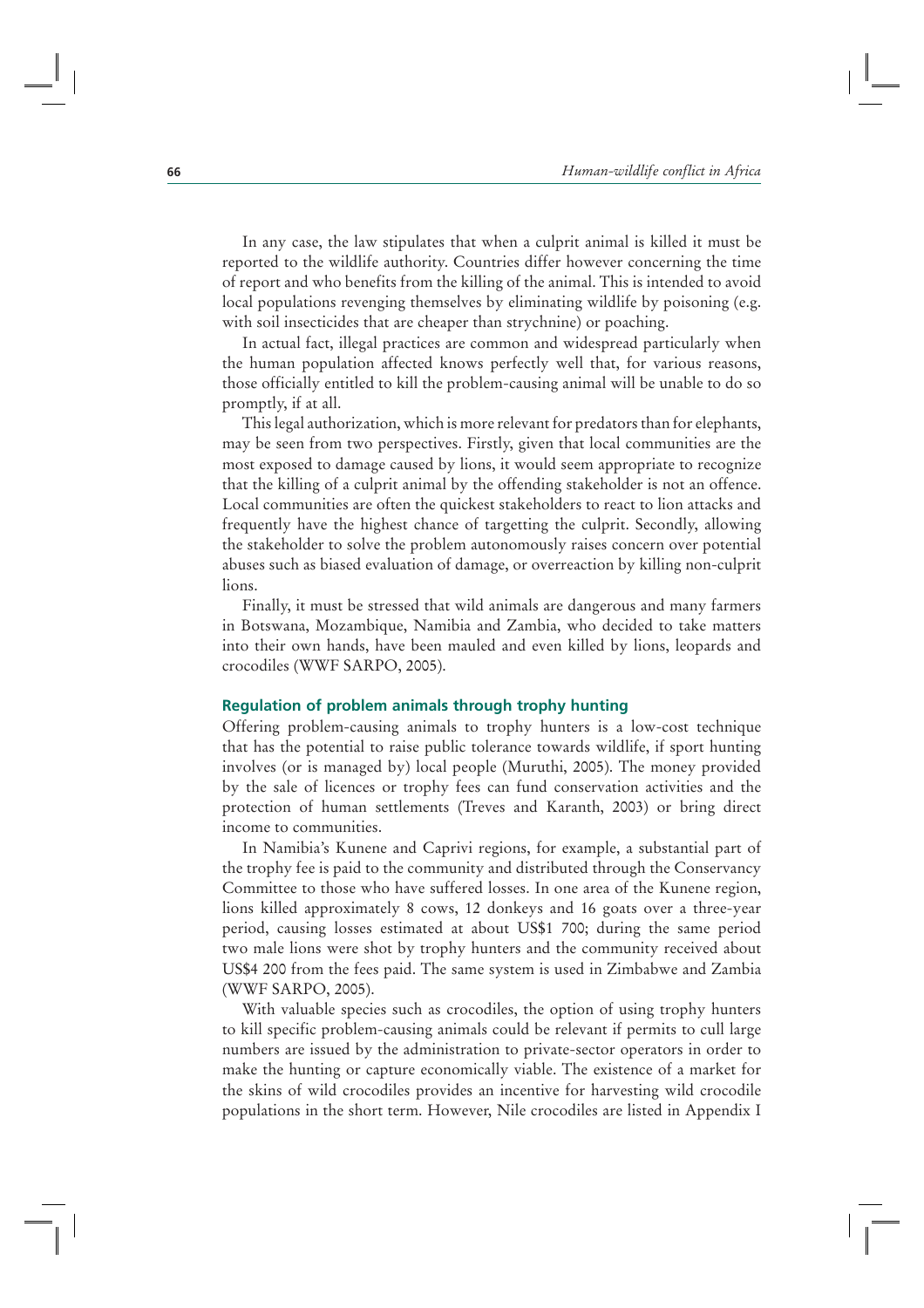of the Convention on International Trade in Endangered Species of Wild Fauna and Flora (CITES), with a derogation for eight ranching countries (Botswana, Ethiopia, Madagascar, Malawi, Mozambique, the United Republic of Tanzania, Zambia and Zimbabwe) which have effectively unlimited quotas for specimens produced through ranching and an additional quota for the control of problemcausing wildlife and for trophy hunting.

In practice, the culling of problem animals has several limits. It is often difficult to identify specific animals causing problems to be shot by sport hunters. Most incidents require a rapid response, and it make take some time for the sport hunter to reach the location. Trophy hunters will generally seek the largest animals, while the culprit in human-wildlife conflict incidents may not fit this description.

Furthermore, in order to be viewed as a legitimate management practice, hunting needs to be based on scientific monitoring to ensure sustainable harvests, and needs to be controlled by policies and regulations which address the timing, location and methods of hunting, as well as the distribution of benefits, including meat, to all stakeholders.

The regulated culling of animals through hunting is not always effective in reducing crop and livestock losses since the method does not ensure that the culprit is removed. It may even increase the risk of further losses, when dangerous carnivores are wounded instead of killed (Treves and Karanth, 2003).

Finally, many regrettable illegal off-takes of elephants, lions, hippopotamuses, crocodiles and buffalos have been carried out by emergent safari outfitters operating under the guise of PAC services with an apparently unlimited quota system bought from the respective authorities. To avoid creating incentives to hunt animals other than those that are causing problems, the Ministry of Environment and Tourism of Namibia is establishing a guideline price for the trophy hunting of problem-causing animals which makes provision for variation in the quality of trophies (Government of Namibia, 2007).

# **ENVIRONMENTAL MANAGEMENT**

# **Increasing alternative crops, prey or water points**

The use of diversionary tactics, i.e. providing an alternative source of food or water, in an attempt to lessen competition of wildlife with people for crops or water is a less commonly used management approach.

Diversionary fields have reportedly been used successfully to reduce crop damage in the United States (Conover, 2002) and in Europe (Granval*,* Arnauduc and Havet, 1999). This strategy does not seem pertinent to Africa, where a part of the population is undernourished. However the improvement of habitats in protected areas and their buffer zones could retain wildlife longer and thus decrease the intensity of crop-raiding. Similarly, providing food sources for baboons as a means of reducing damage to timber plantations could attract other troops, increase the number of baboons and by extension the damage they cause in the short or long term. In addition, the cost of this solution could be high depending on the food provided.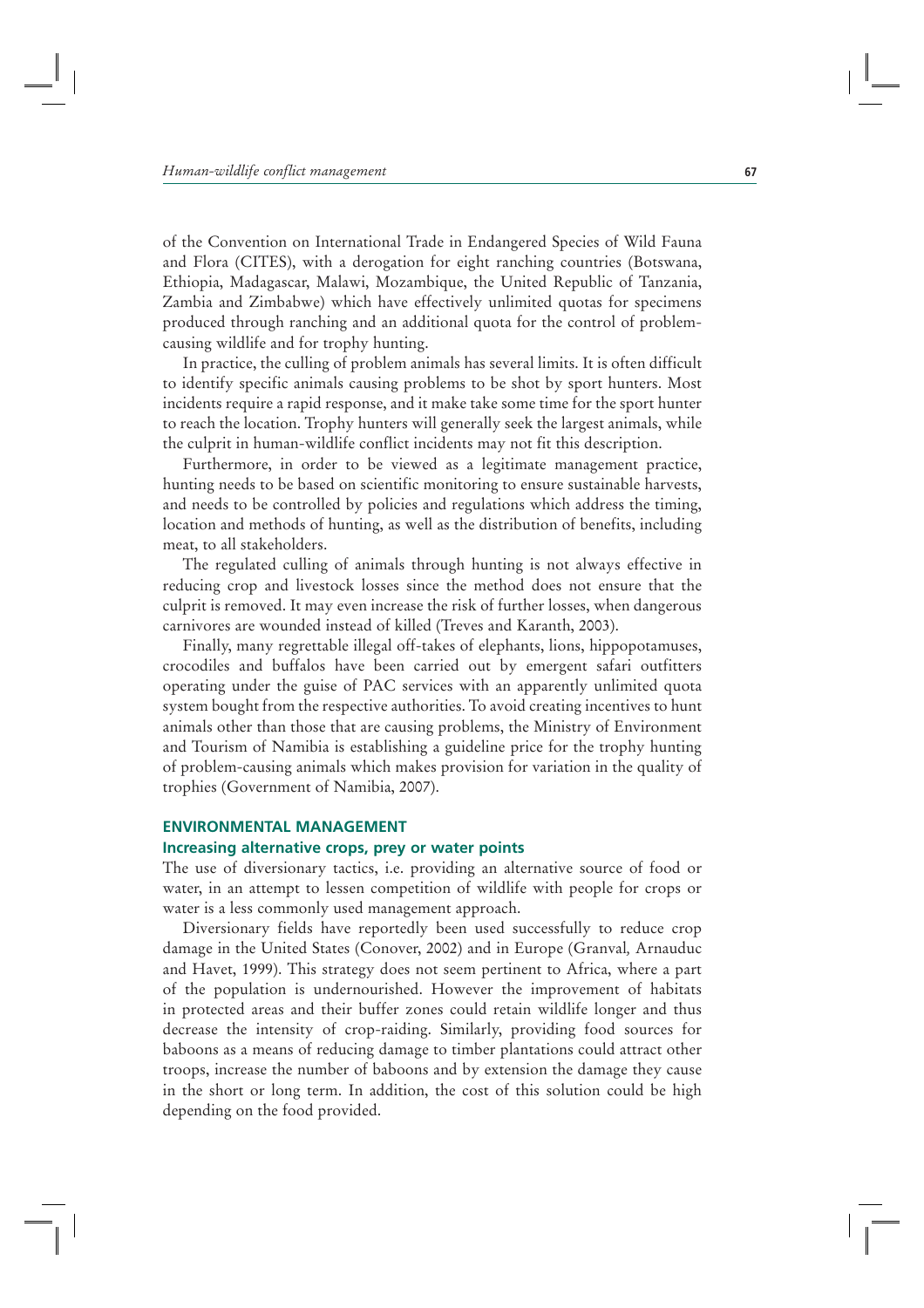The most promising solutions appear therefore to be protecting the prey that wild carnivores depend on for food, and providing alternative water sources for both herbivores and carnivores, in order to reduce sources of conflict with people.

*Protecting the prey of wild carnivores***.** Preventing poaching and the commercial harvest of natural prey would maintain adequate populations and restore the natural balance between predator and prey, thus preventing carnivores from relying on a diverse diet that includes domestic livestock (Polisar *et al.*, 2003). In the United Republic of Tanzania, the bush pig is the most likely maintenance diet for lions in highly disturbed agricultural areas. Farmers sleep in their fields to guard their crops from pigs, and this seems the most likely scenario in which lions learn to eat people. Strategies to control pig populations close to village farmlands could help prevent lions from being attracted to populated areas in the first place (Packer *et al.*, 2006).

As far as crocodiles are concerned, any environmental management that improves the availability of fish would have a beneficial effect on reducing human-wildlife conflict. Fishers would have less incentive to move into new areas that are less heavily exploited and thus inhabited by higher concentrations of crocodiles.

*Alternative water sources for wildlife species***.** In Kilimanjaro Heartland, AWF rehabilitated the water supply at Imbaringoi in 2004 to serve the livestock and people living in the Kitirua Concession Area and prevent livestock from wandering into the Amboseli National Park in search of water. This has had the immediate effect of reducing encounters between livestock and wildlife in the park, and has consequently reduced the level of conflict in the area. In the same year, a water point was also rehabilitated in the Samburu Heartland to supply water to community areas, create separate drinking points for wildlife and livestock and help boost the tourism potential of the community areas (Muruthi, 2005).

The creation of new water points was also proposed by local populations of the Gourma region in Mali who wished to conserve local elephants while improving cohabitation with them (Alfa Gambari Imorou *et al*., 2004). The provision of water points is also under consideration in Mozambique to encourage those living in Gorongosa National Park to move to the periphery, while making natural water available for wildlife in the park.

The development of alternative water supplies from boreholes and wells would also reduce the number of activities exposing people to hazardous encounters with crocodiles (e.g. while bathing, washing and collecting water) while reducing the risk of disease through the provision of drinking groundwater.

Finally, water management can be a good means of reducing wildlife populations when increasing numbers generate human-wildlife conflict. The closure of water points in protected areas on a temporary or permanent basis has been suggested as a possible means of decreasing the number of elephants by obliging the elephants to make longer journeys to feed and drink while increasing mortality in younger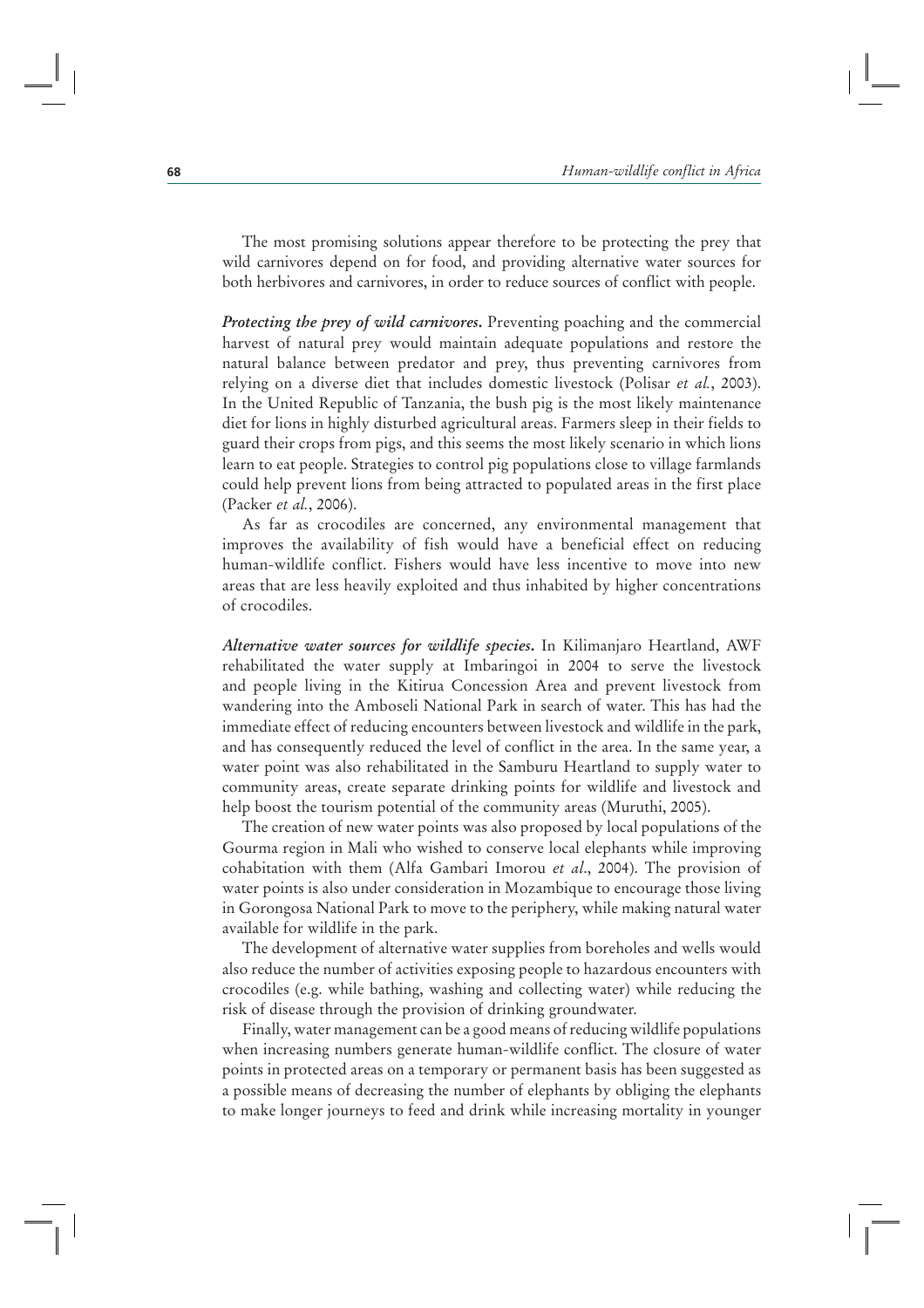# BOX 27 **The adverse effect of land-use planning on human-wildlife conflict**

In Botswana, veterinary zoning regulations placed a ban on keeping cattle to the north of the Southern Buffalo Fence erected to separate buffalo and other wildlife from cattle herds to the south. This seriously affected the livelihoods of local populations; in an area where agriculture had been made difficult due to the threat of crop-raiding elephants, cattle-farming had become a major source of income (AWF, 2005).

In Namibia, the Green Scheme was established in 2002 under the Ministry of Agriculture, Water and Rural Development with the aim of enhancing socio-economic development for the country's rural communities, notably by supporting the development of a sustainable and competitive agricultural sector and facilitating the empowerment of small-scale irrigation farmers (Botschaft von Namibia, 2008). The resulting land-use plans were based on the analysis of the quality of the soils. Where the analysis results meet established standards, the area is devoted to agriculture, leading to potential conflict between wildlife and newly settled farmers.

individuals (Mabunda, 2005). Baboon populations could also be controlled by restricting their access to water.

#### **Land-use planning**

Land-use planning is a basic human-wildlife conflict management strategy which offers possibly the best chance of overall and long-term success. Unlike strategies of protection and mitigation, it tackles the root of the problem. It is therefore a preventive approach designed to alleviate human-wildlife conflict by creating landscapes in which people and wildlife can co-exist and have as little negative impact on each other as possible (Muruthi, 2005).

Land-use planning is typically a long-term process that requires government support, legislation and policy changes. It can be extremely expensive to implement, for this reason land-use plans are rarely implemented on a large scale in Africa. On the other hand, land-use plans designed to reduce wildlife losses can be usefully developed and implemented at local level (Muruthi, 2005).

National land-use planning should be designed through a coordinated approach involving all government departments, especially those dedicated to wildlife and national parks, and relevant development projects. Uncoordinated planning could only increase the human-wildlife conflict instead of mitigating it (Box 27).

The following are two possible options for using land-use planning to prevent and/or mitigate human-wildlife conflict.

*Planning and manipulating the distribution of human activities*. Where cropraiding occurs, the underlying problem is that farmers are growing food crops close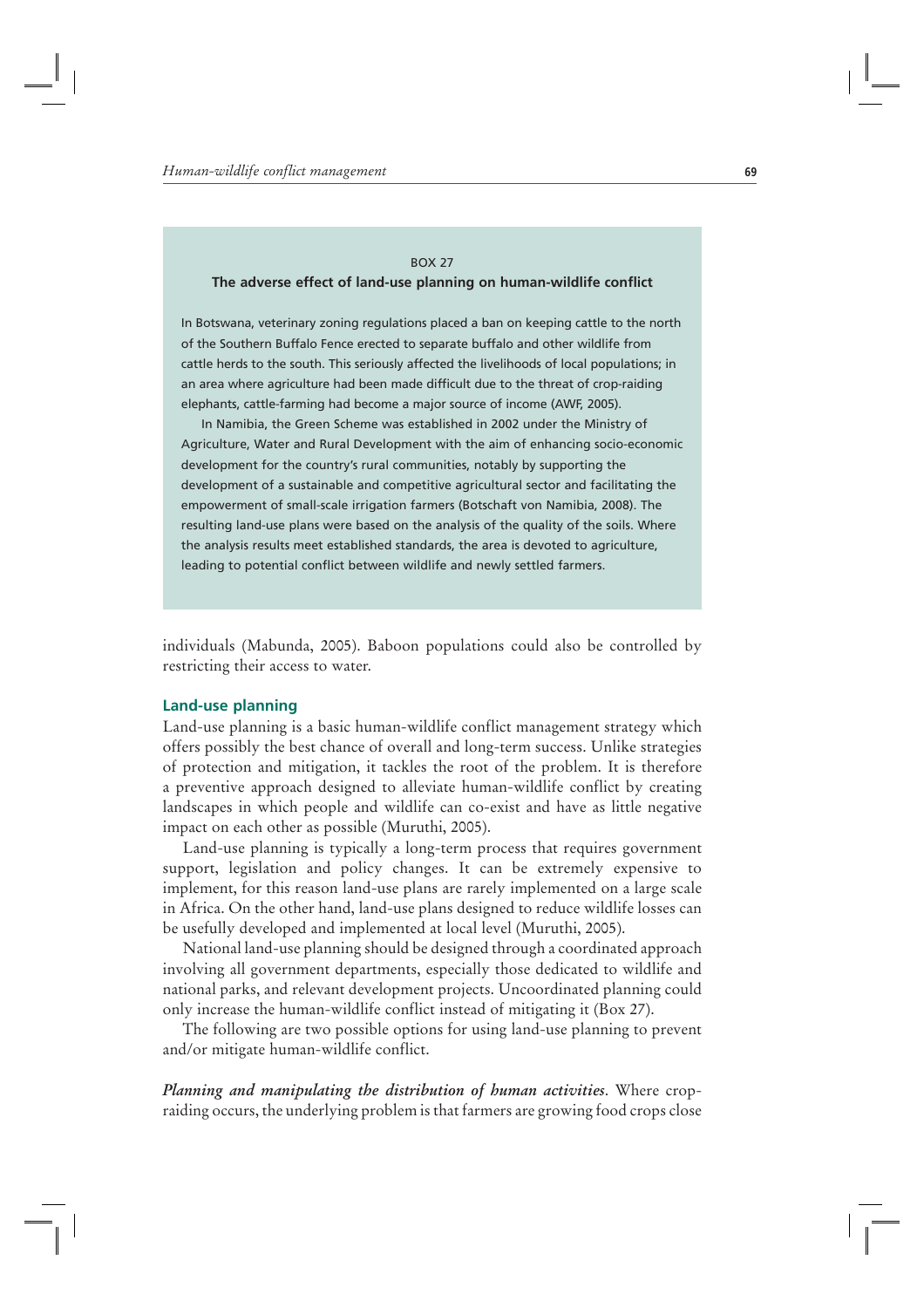to areas inhabited by wildlife. The most practical land-use planning techniques for managing human-wildlife conflicts with farming communities are therefore:

- relocating agricultural activity out of wildlife range;
- moving crop fields from the forest edge closer to dwellings;
- reducing human settlement encroachment into wildlife range, by repositioning the boundaries of protected areas or creating buffer zones (WWF SARPO, 2005).

Likewise, in order to avoid livestock raids and reduce carnivore-human conflict, carnivore attacks and the long-term costs of carnivore conflict and management, new human settlements should avoid those areas where lions are likely to be present (Quigley and Herrero, 2005).

Obviously, areas that are important for cattle or agriculture rather than wildlife should be devoted to animal husbandry or crops, while areas of particular wildlife importance such as strongholds, corridors, and economically viable wildlife-use areas, should be dedicated to wildlife conservation.

The clear designation of areas suitable for human activities and areas exclusively devoted to wildlife certainly helps mitigate human-wildlife conflicts while contributing towards resolving them in the long term. An example of such a policy is described in Box 28.

The creation of wildlife corridors linking wildlife areas, where human activities are forbidden and wildlife are free to move between human settlements, has been considered for elephants whose seasonal movements are a major cause of human-wildlife conflict (Alfa Gambari Imorou *et al*., 2004; Mabunda, 2005; WWF SARPO, 2005), as well as for carnivores (Quigley and Herrero, 2005). This strategy can help alleviate human-wildlife conflict, but also carries major consequences for people living in and near these corridors where human-wildlife conflict is likely to escalate.

#### BOX 28

#### **Establishing zones for wildlife and human activities**

In Namibia, within the framework of the new policy on human-wildlife conflict management, the Ministry of Environment and Tourism will declare areas with chronic problems as human-wildlife conflict zones. Specific regulations will be developed for these zones, ensuring appropriate assessments are carried out and management plans are in place before new developments – such as new water points or agricultural schemes – are introduced. In addition, the Ministry of Environment and Tourism will advise and assist the Ministry of Land and Resettlement to ensure that land-use planning and the planning of resettlement schemes at local, regional and national levels take human-wildlife conflict into account. For example, land-use planning should consider agricultural schemes and the distribution of cultivations so as to leave corridors for the movement of wildlife (Government of Namibia, 2007).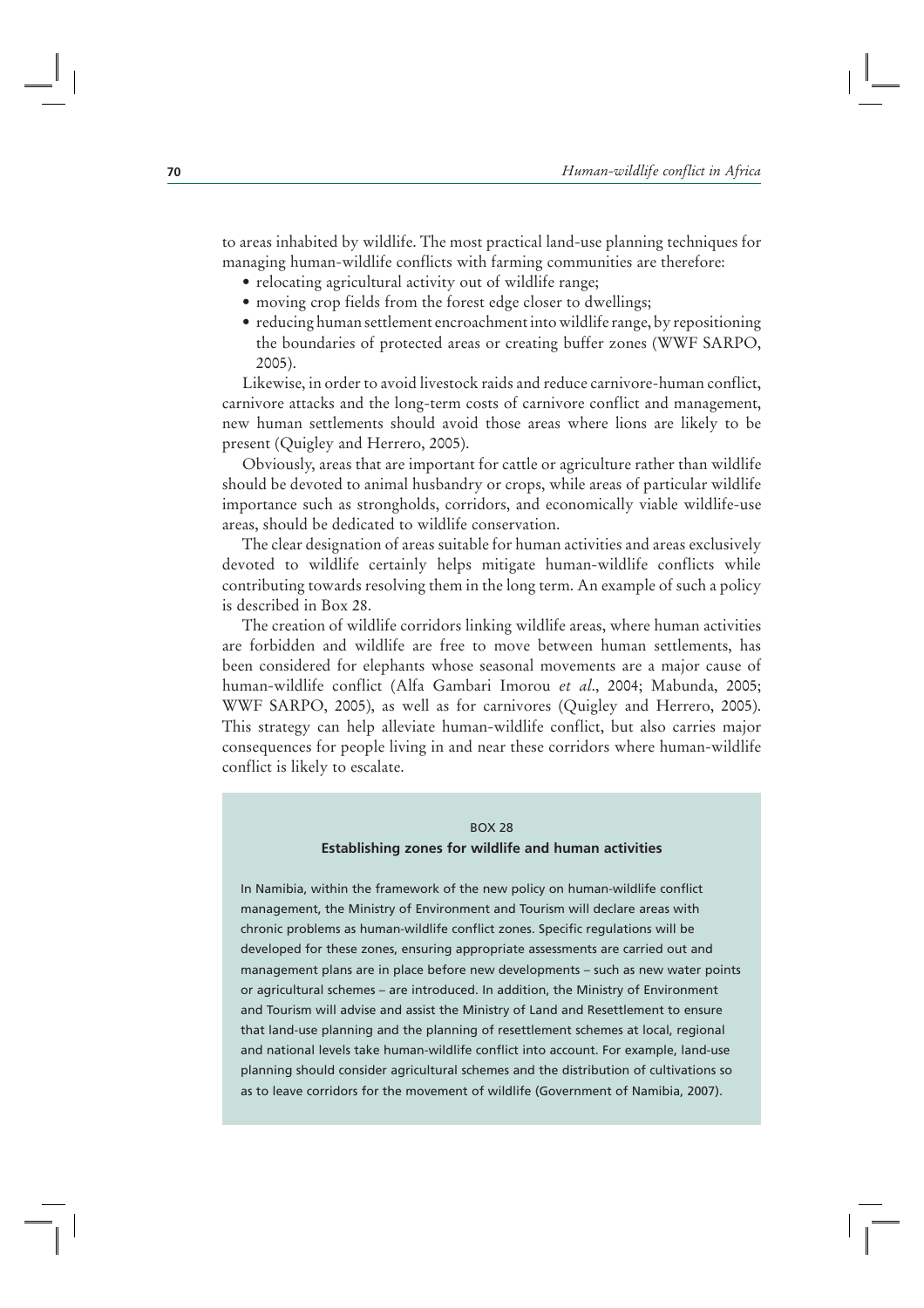Similarly, by zoning lakes and dams into areas designated for fishing and others closed to fishing to ensure successful spawning and recruitment of juvenile fish, as well as effectively policing and controlling gill net fisheries as a whole, it should be possible to reduce the frequency of conflict with crocodiles considerably. This however, requires skill and resources beyond the means of most African fisheries or wildlife authorities.

The development of improved transport options could also reduce the risk of fatal encounters with wildlife, such as those that currently take place when humans circulate on foot or on bicycles at night in areas frequented by dangerous animals such as lions, hippopotamuses or elephants, or when they cross rivers by wading or with dugout canoes. Similarly, in places inhabited by dangerous animals, toilets must be situated close to houses and should not be used at night.

*Zoning around protected areas***.** Zoning has been widely used in biodiversity conservation and the creation of national parks, natural reserves and other protected areas (Box 29). It refers to any form of geographically differentiated land management where different forms of potentially conflicting land use are given priority in different areas. If a zoning approach is chosen, it is vital to scale management zones to the size of the biological process they are designed to manage. For instance, carnivores must be allotted bigger land areas than other terrestrial species groups (Linnell *et al.*, 2005).

# BOX 29 **Two examples of zoning around protected areas**

In order to reduce conflict between humans and elephants in Ghana, a proposal to zone farming land has been put forward, whereby farmers with land within 1 km of a park boundary are discouraged from growing food crops over time, and are encouraged instead to cultivate crops that are unpalatable to elephants (Barnes *et al.*, 2003). This would make the land immediately adjacent to the park boundary less attractive to elephants. In the second zone, more than 2 km from the park boundary, farmers would be able to cultivate subsistence food crops.

The creation of hunting blocks or wildlife or game management areas at the boundaries of protected areas, on either state-owned or private land, is a form of zoning widely used in Africa. One advantage is that the interface of human-wildlife conflict is displaced from the park boundaries to the boundaries of the blocks which act as a buffer zone (Loveridge, 2002). Another advantage is that wildlife management in these zones whether for consumptive and, to a lesser extent, non-consumptive purposes, reduces human-wildlife conflict by controlling wildlife populations and generating income.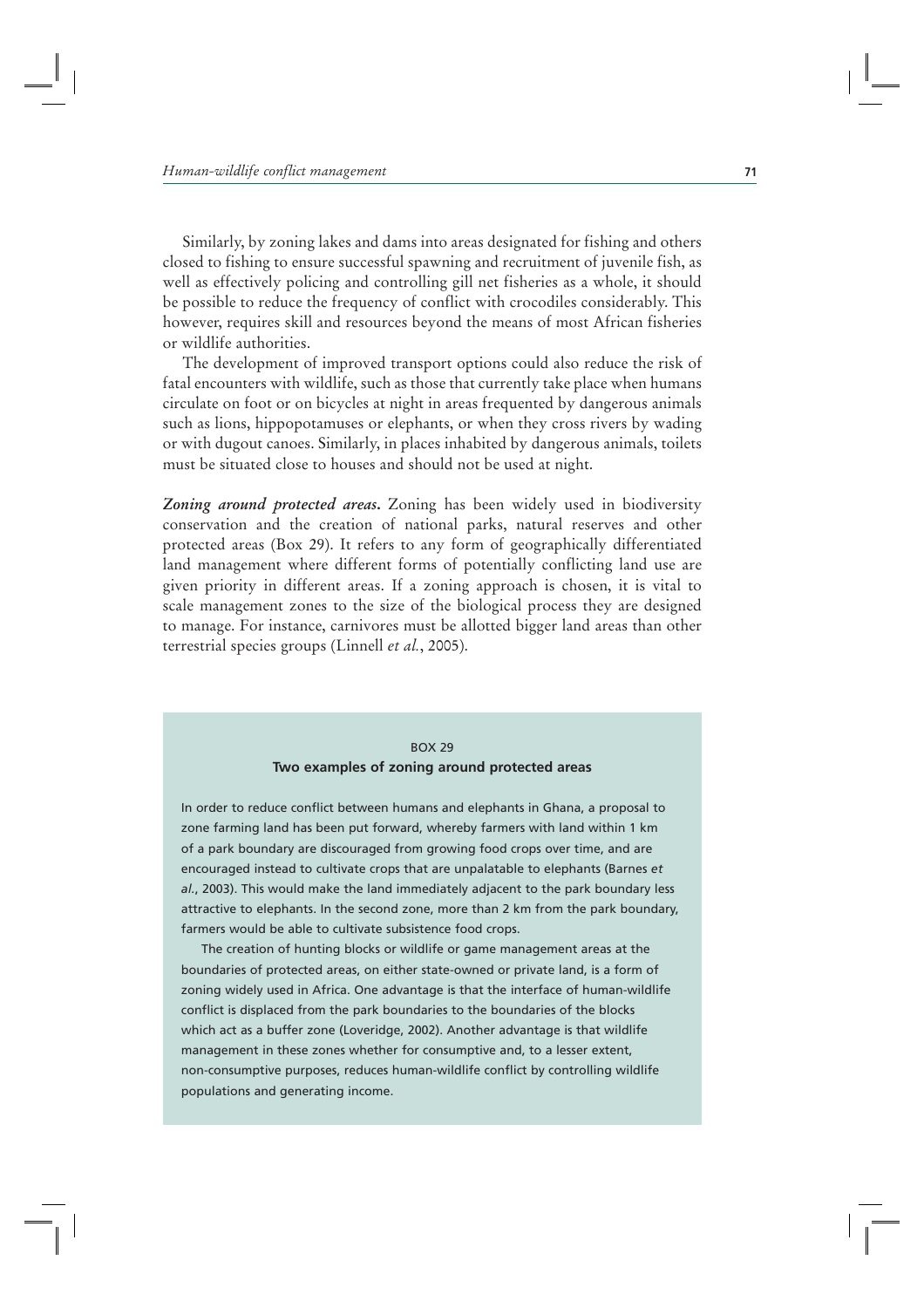Zoning sets up areas with different:

- degrees of protection;
- thresholds for the initiation of control activities;
- hunting regimes;
- implementation of compensation;
- economic incentives to mitigate conflicts.

Zoning offers many advantages in terms of mitigating human-wildlife conflict. It focuses resources for costly conflict reduction and intensive conservation measures on limited areas. It simplifies management procedures which can be initiated without time-consuming investigation when responses depend on specific locations of conflict. Zoning allows for a degree of predictability, so that people can make long-term plans and economic investments knowing to what extent wildlife will be part of their future, and it may even allow people to become accustomed to the presence of wild animals, and thereby reduce levels of fear.

However, a number of sociological, political and ethical disadvantages to zoning must be considered (Linnell *et al.*, 2005). For instance, a disadvantage of zoning is that it may decrease people's tolerance of wildlife, especially for those living outside the area where wildlife damages are compensated. This situation could be alleviated by integrating these people/areas into CBNRM programmes (see Box 21) as a form of land-use planning (WWF SARPO, 2005).

Legal and institutional development is necessary in order to achieve an integrated landscape, and should be faced and tackled upfront, given that any agreement on land-use changes will take several years (WWF SARPO, 2005).

The design of a specific policy dealing with human-wildlife conflict management could be a useful tool in this respect. This has been demonstrated in Namibia, where the recently adopted policy considers the following priorities as part of its strategic approach to managing human-wildlife conflict: giving preference in allocating concessions to those living close to protected areas such as conservancies to help offset livestock and crop losses as a result of human-wildlife conflict, and promoting the adoption of compatible land uses such as wildlife and tourism on land adjoining protected areas in order to reduce human-wildlife conflict (Government of Namibia, 2007).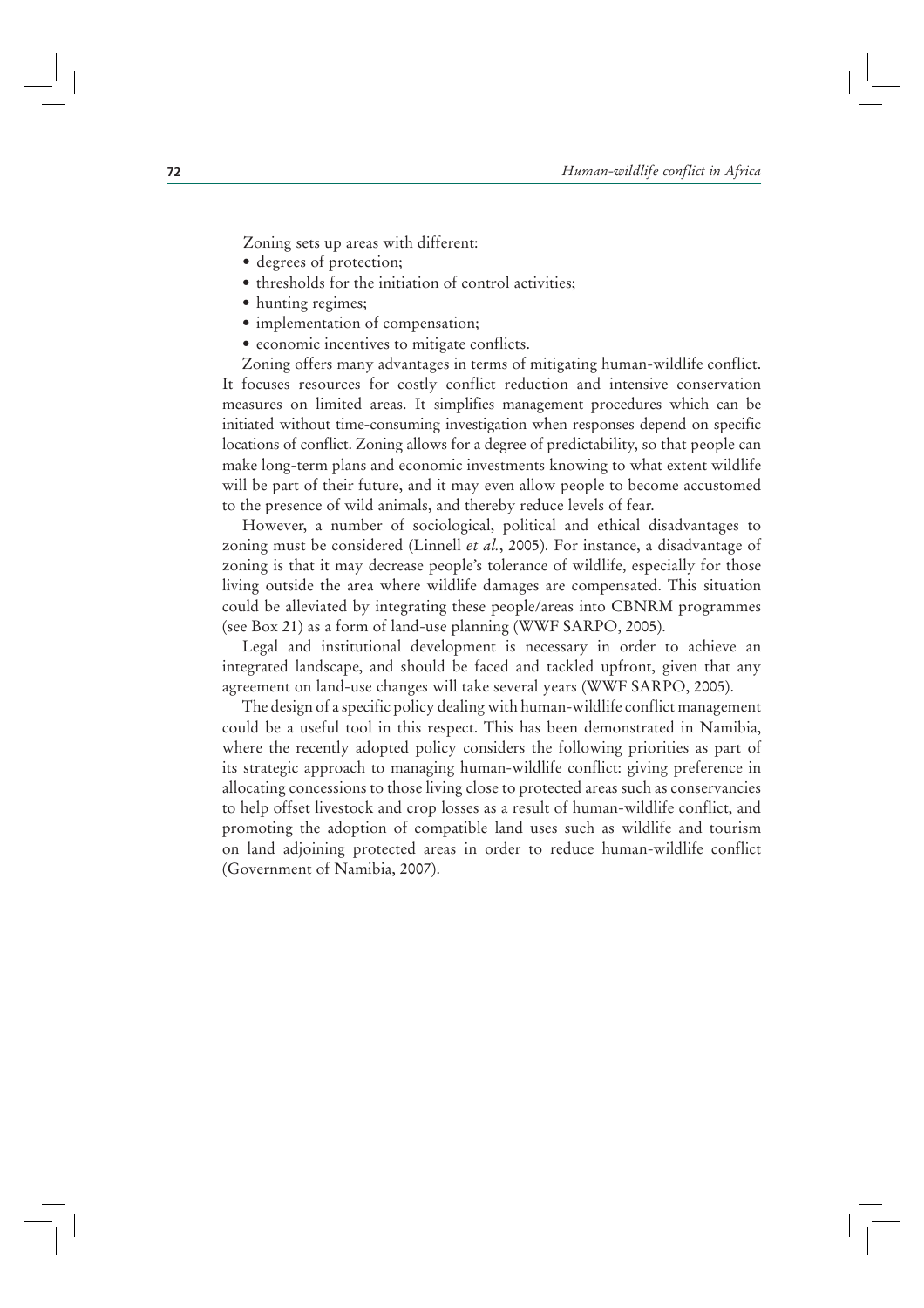# **4. Decisional framework**

Clear policies dealing with human-wildlife conflict help to establish options that can be implemented either by the administrations (national or local), the wildlife authorities, the farmers and communities and/or the private sector.

In order to be effective, policies need to include:

- a clear definition of the roles of the various stakeholders listed above;
- a distinct definition of a "problem-causing animal";
- guidelines on human-wildlife conflict, on methods of measuring the extent and nature of conflict, and on management methods available and authorized (WWF SARPO, 2005).

Policies should be designed through a bottom-up approach involving all stakeholders and particularly local communities. They should be supported by the appropriate government departments, i.e. those concerned with wildlife but also with agriculture, water, infrastructures, etc. This is the best approach in designing transparent and workable policies to manage human-wildlife conflict. These policies can then lead the way to sound legislation and contribute to the success of human-wildlife conflict management.

To date, a few African countries have designed national policies on humanwildlife conflict. The national policy on human-wildlife conflict management adopted by the Government of Namibia in December 2007, is a good example which could be fruitfully used as a starting point by other countries.

From a practical point of view, in order to carry out informed and cost-effective management decisions, a three-phase approach should be implemented:

- collection of information on human-wildlife conflict;
- analysis of information and decision-making;
- choice and implementation of management options.

## **PHASE 1: INVESTIGATION**

To report incidents and react quickly, an efficient information system is an obvious requirement. A centralized database to identify hot spots, recurrent animal problems, etc. is also a key tool. The long-term success of an information system will depend on the proper selection and training of those collecting the basic information. In addition, the methodology and format for the collection of information must be agreed on by all parties involved (WWF SARPO, 2005).

The systematic and objective gathering of information enables the responsible authorities to place the problems and threats caused by human-wildlife conflict in context, alongside other problems faced by local communities. It also ensures that resources are correctly directed, i.e. towards solving real issues rather than perceived problems.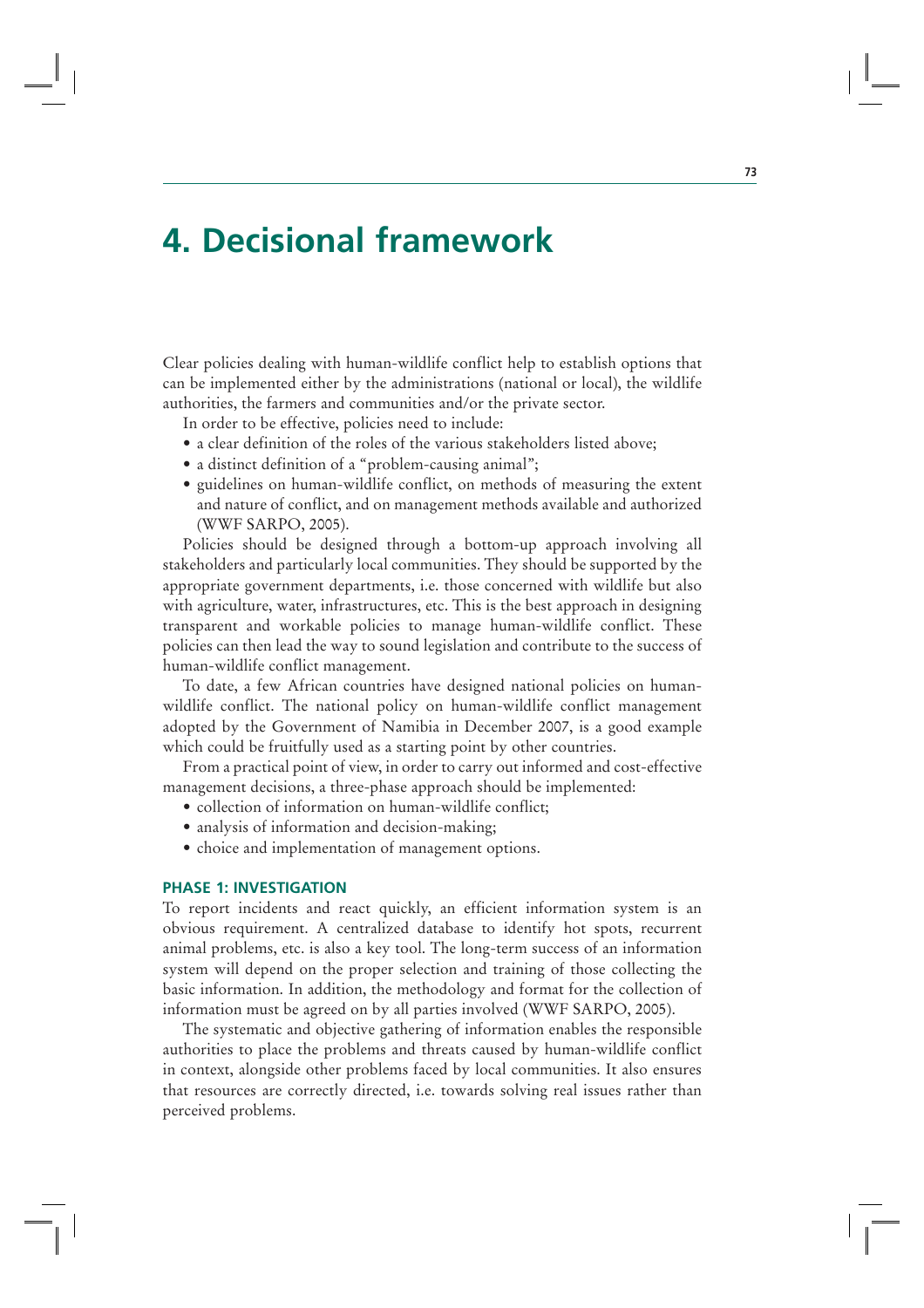## BOX 30 **Importance of a human-wildlife conflict database**

A human-wildlife conflict database would both provide a detailed overview of the impact of conflict on local populations, and help identify which geographical zones are more vulnerable to human-wildlife conflict and which species are commonly involved in conflict. As a result, it would ensure adequate use of resources, help identify high-risk areas and the most relevant species, and encourage effective responses to emergencies (Nyhus and Tilson, 2004).

This database could even be used to prevent, or at least anticipate, humanwildlife conflict. Results of past research (Sitati *et al.*, 2003) suggest that spatial correlates of conflict can be identified, and areas of vulnerability mapped, to enable the development and deployment of appropriate conflict management measures. Innovative methods employing participatory Geographic Information Systems to design maps have been developed using local landmarks and features; these are being used to produce predictor variables for conflict and to develop options with communities for wildlife conflict mitigation by documenting distribution and types of conflict, species involved, the severity and causal factors of conflict (Muruthi, 2005). This information will be useful to local farmers, who often feel powerless to combat the problem, as well as the authorities who wish to help but have inadequate information to carry out prompt targeted action.

In the absence of reliable information, the scale and nature of human-wildlife conflict becomes a matter of personal opinion. Conflict between people and wildlife is an emotional issue and, as a result, reports and opinions can be biased, creating a false impression of the size of the problem (WWF SARPO, 2005).

The collection of reliable data is complicated by the fact that the real extent of the conflict is often obscured by the agendas of many interested parties. Several factors may affect the accuracy of the information collected. For example, agropastoralists are not always able to determine the exact cause of death of an animal (diseases, poor nutrition, poisonous bites) and may blame predators instead; the local government may underestimate the problem whilst failing to take account of isolated and unreported attacks (Polisar *et al.*, 2003); and farmers may intentionally exaggerate information for various reasons (e.g. in several countries, human-wildlife conflict are often used as a pretext to slaughter an elephant for meat). This issue of broad concern is quite common but can be easily overcome by verifying suspicious declarations against the local knowledge of field assistants or through field quadrant sampling surveys (Sekhar, 1998).

There is no simple universal reporting system in place to capture and collate information relating to human-wildlife conflict. Problems sometimes occur in remote places and are never reported at all. Incidents may be reported to a number of different institutions – traditional tribal leadership, police and/or army or security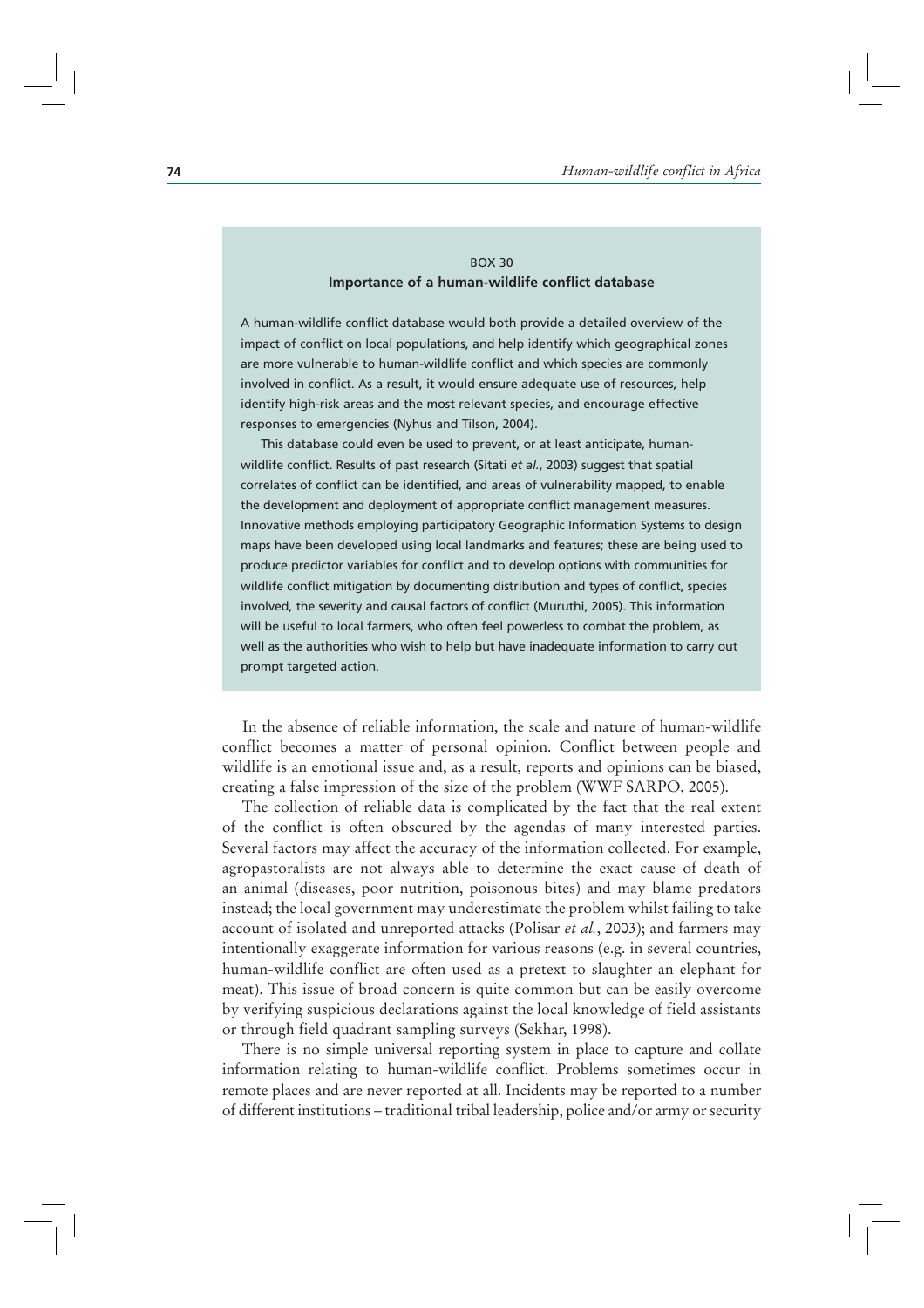organizations, hospitals, mission stations, local government, wildlife authority etc, or any combination of these. Details of incidents taken at the time will vary between organizations and from one incident to another.

A universal reporting format introduced and circulated to all entities likely to receive such reports has proved useful in some cases in obtaining information retrospectively. Local enumerators are employed to canvas all of the above sources and record information gathered according to the universal format. This reporting form also provides information that can be used to analyse the data for biological, spatial, temporal, cultural and other patterns and determinants. In the case of conflict with crocodiles, for instance, this is done from an existing database currently holding over 500 records of attacks worldwide; an increasingly valuable research and management tool.

As a general rule, good-quality and high-value information should be gathered to develop and maintain an updated database containing the broadest array of records documenting the type and location of the incidents (Box 30).

When an incident of human-wildlife conflict is confirmed, the details of the conflict should be investigated before any management measures can be considered (Box 31). This is not easy; on the one hand, it is often difficult for the relevant authorities to get to the field, on the other, the victims sometimes tend to exaggerate deliberately or not, the importance of the conflict.

### BOX 31

#### **Investigations to be made in cases of human-wildlife conflict**

In the case of a livestock raid, the first step before choosing any of the possible management methods is to identify the killer. Is it a lion or some other animal? Here, a five-step investigation procedure developed for caracal, brown hyenas, cheetahs, leopards, black-backed jackals and domestic dogs (Bowland, Mills and Lawson, 1994) could be adapted:

- determine if the prey animal was killed by a predator or died from other causes;
- define the size of the prey, i.e. small, medium or large (only the lion will prey on very large species);
- examine the various parts of the carcass carefully and systematically;
- look for specific behavioural traits of predators such as claw marks on the carcass, bites on the throat, etc.;
- search clues in the area surrounding the carcass (tracks, droppings, hair, etc.) or observe the behaviour of the herd (e.g. obvious signs of nervousness among the remaining animals on the morning after attack).

In addition, an understanding of the ecological, social and cultural context of conflict situations is useful. Some aspects that may be relevant in identifying appropriate solutions, such as human population density, the proportion of urban and rural populations and religious beliefs, are often overlooked.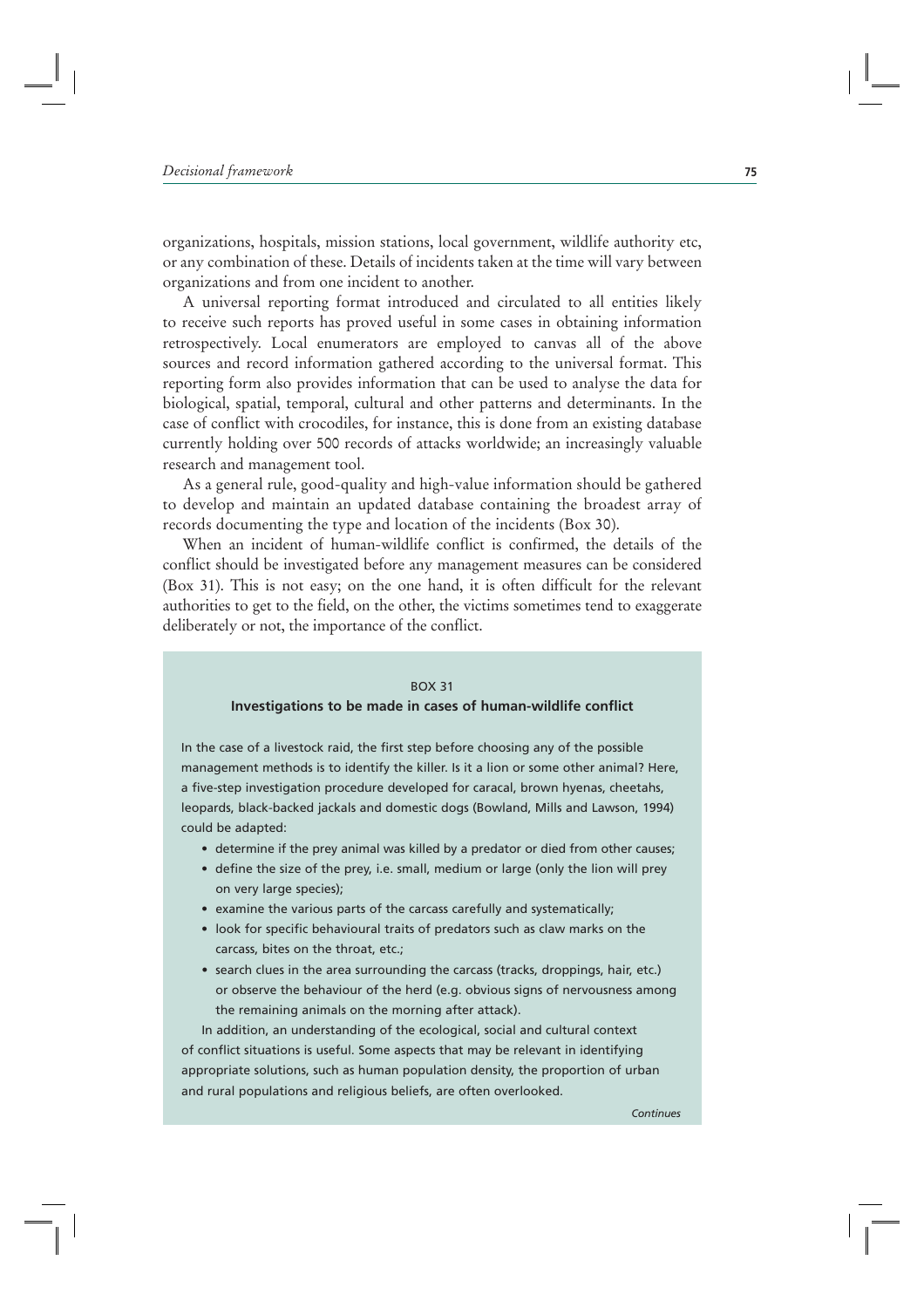#### *Box 31 continued*

It is useful to explore local perceptions of the severity of damage; how and whether people use particular strategies to minimize the level of crop damage occurring; who actually makes formal complaints about crop-raiding by elephants; and whether crop damage *per se* is the important issue or whether it is obscuring another issue. This information would help identify which methods are best suited to the community and which groups should be targeted in any intervention programme.

Another key point to be investigated is how local populations assess the effectiveness of different human-wildlife conflict management measures. This knowledge can be helpful in educating farmers and promoting the adoption of the most effective techniques. An assessment conducted under the FAO Kakum project in Ghana, for example, showed that farmers ranked elephant deterrent techniques as follows (from best to worst):

- $\bullet\,$  disturbance shooting and burning fibres (ranked equally);
- shouting;
- beating drums;
- burning tyres;
- detonating bamboo bombs.

Further investigation is useful in guiding management decisions. The status of the wild population, for instance, is instrumental in choosing between lethal or non-lethal techniques. For some species such as crocodiles, the status of the population is not difficult to obtain through a programme of aerial surveys coupled with nocturnal spotlight surveys from a boat, as well as the use of data from ranching operations where these exist. The methodologies and analyses of these data are well established. However, determing the status of species such as baboons, which are more widespread and less linked to a specific habitat, could be more complicated.

In investigating the behaviour of baboons, the most pertinent strategy is to improve understanding of why there was a conflict, how it started and how it could be managed in the future to sustain the viability of exotic timber plantations without removing baboon populations in large numbers. This strategy of inquiry helped reverse the problem on three border timber estates in Zimbabwe.

## **PHASE 2: PROBLEM ANALYSIS AND DECISION-MAKING**

In addition to providing a list of management methods, a human-wildlife conflict policy should also provide the authorities, managers and local populations with a decisional framework. This framework would help people identify and implement appropriate management strategies which may differ depending on prevailing conditions (ecological, socio-economic, etc.).

It is also necessary for the policy to establish a threshold level of damage which may be designated at zero or some higher level. Mitigation is then only considered when this level is exceeded.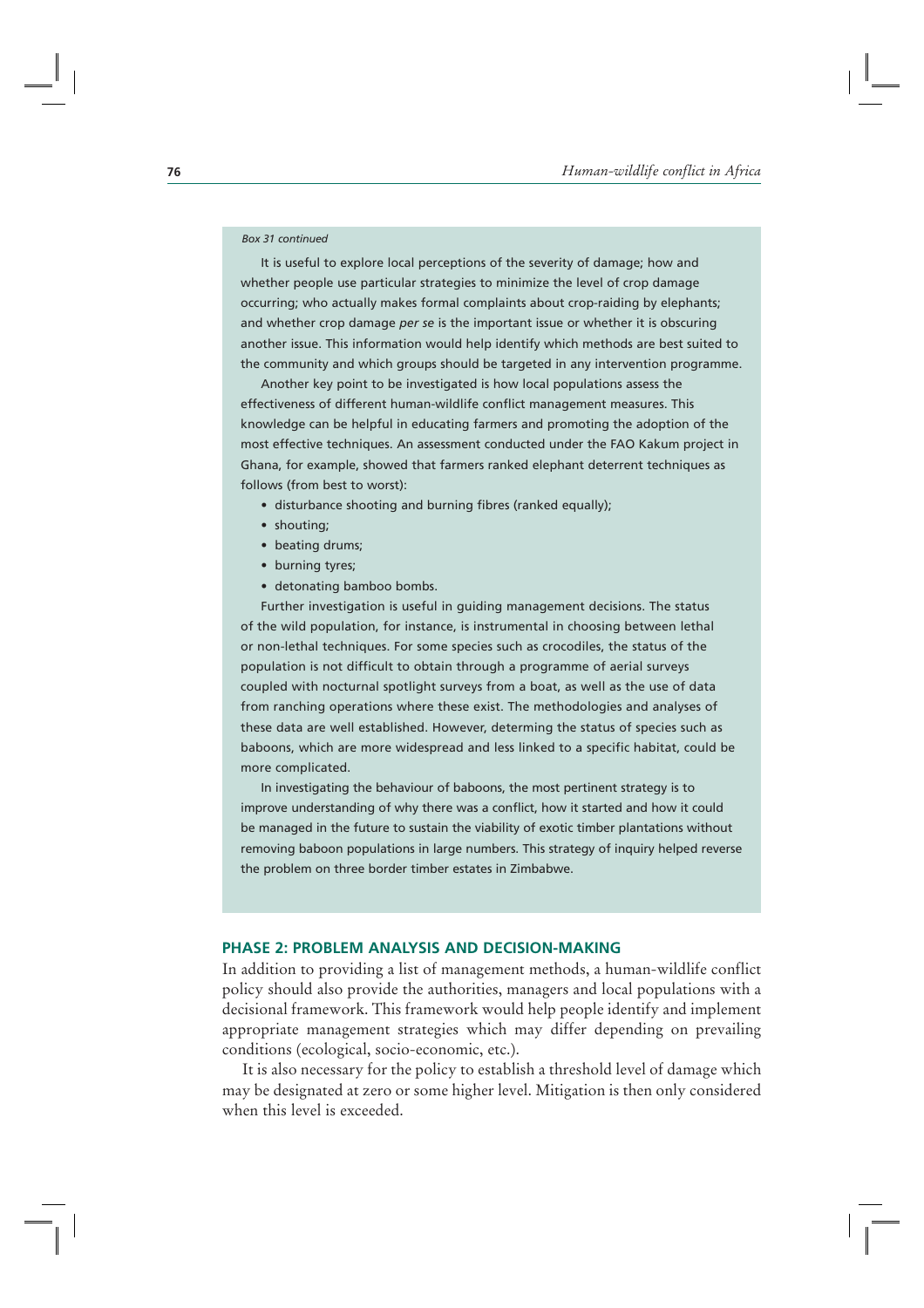A decision-tree process has been proposed to help decision-makers to make up their mind and determine which actions to pursue in mitigating human-wildlife conflict (FAO, 2005). This is made up of simple flow charts which cover likely eventualities and can help towards taking the correct decision as well as giving staff confidence in carrying out their task. A decision tree has been designed for each problem-causing animal species. As an example, the model for elephants is shown in Figure 2.

Decisions in response to a human-wildlife conflict situation are most often made at the central level, but can be delegated to the lowest appropriate institutional level to ensure that they are made quickly, efficiently and based on the best available information. This procedure has been adopted in Mozambique where decisions are made at the district level, or in Namibia where decisionmaking has been transferred to the Chief Control Wardens of the Directorate of Parks and Wildlife Managements at regional level. This allows for better reporting and monitoring as well as for a very quick response, so that the identified problem animal can be speedily dealt with.

At the same time, safeguards need to be set up to ensure that the elimination of wildlife is necessary. In Namibia for instance, the national policy on humanwildlife conflict has established guidelines relating to the delegation of authority (to determine when to eliminate a problem-causing animal), the elimination of a problem animal by an authorized conservancy, and the framework for deciding when a problem animal should be destroyed (Government of Namibia, 2007).

Ideally, a decision should be taken in collaboration with all stakeholders involved: primarily the local populations, possibly through a communitybased organization; local government representatives; any private-sector tourism operators involved within the areas where conflict occurs (wildlife viewing and hunting); and scientists. The same stakeholders should also agree on mechanisms for reporting and implementing action (see Box 32).

Finally, decision-making may deal both with cause and effect. For example, to lessen the damage caused by baboons in forested areas, it may be decided to address the problem by managing both the damage and the agent causing the damage (identified baboon troops or individuals). At each level thereafter, the choice of possible management activities may be constrained by their economic or practical feasibility, as well as by constraints imposed by lack of knowledge, legislation, certification programmes and/or public opinion.

# **PHASE 3: CHOICE AND IMPLEMENTATION OF MANAGEMENT OPTIONS**

The choice and implementation of management options lies with the state, which is generally regarded as the owner of wildlife. As mentioned above these responsibilities may be delegated to local entities.

Ideally measures for human-wildlife conflict management and implementation should be chosen based on the following criteria.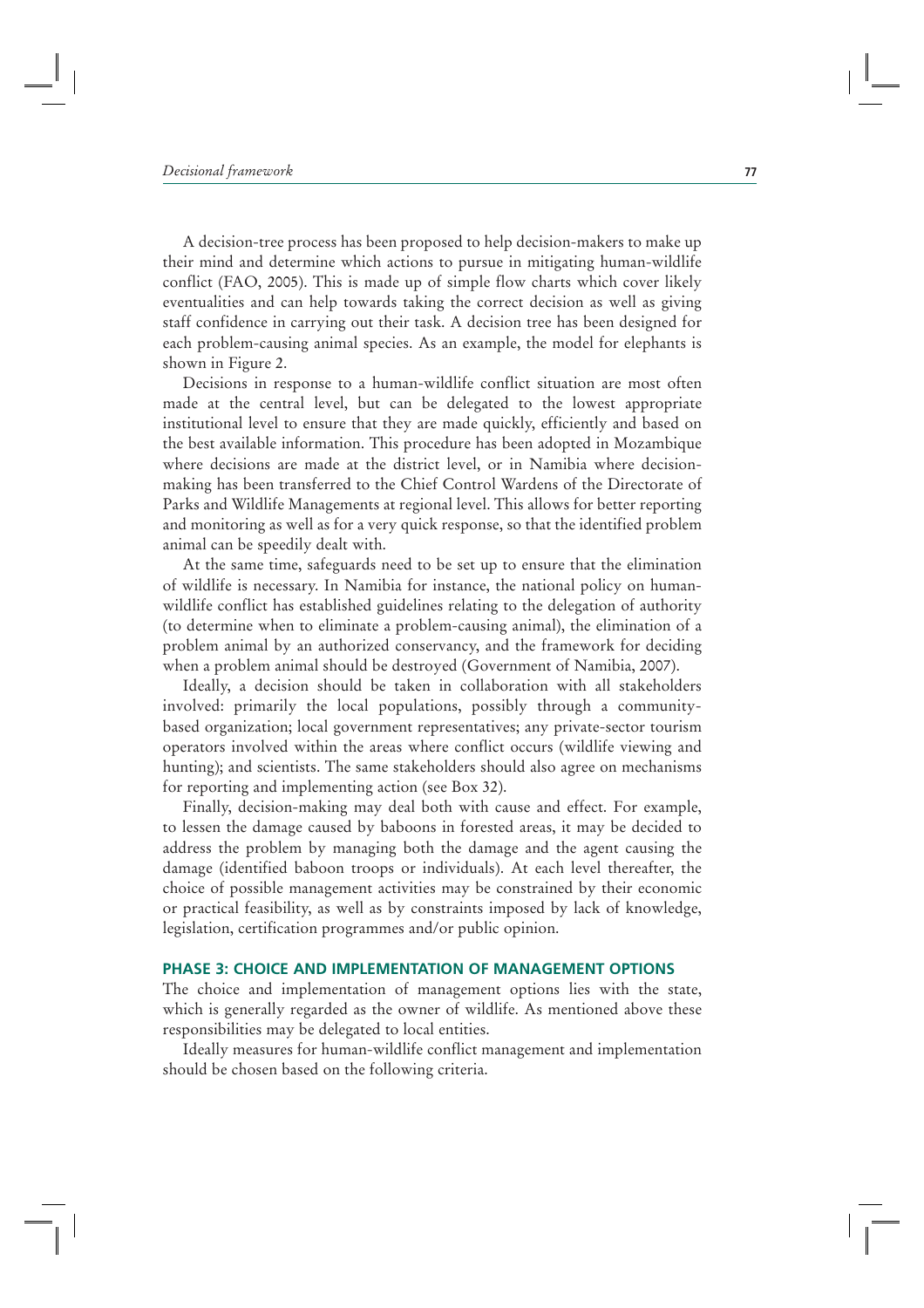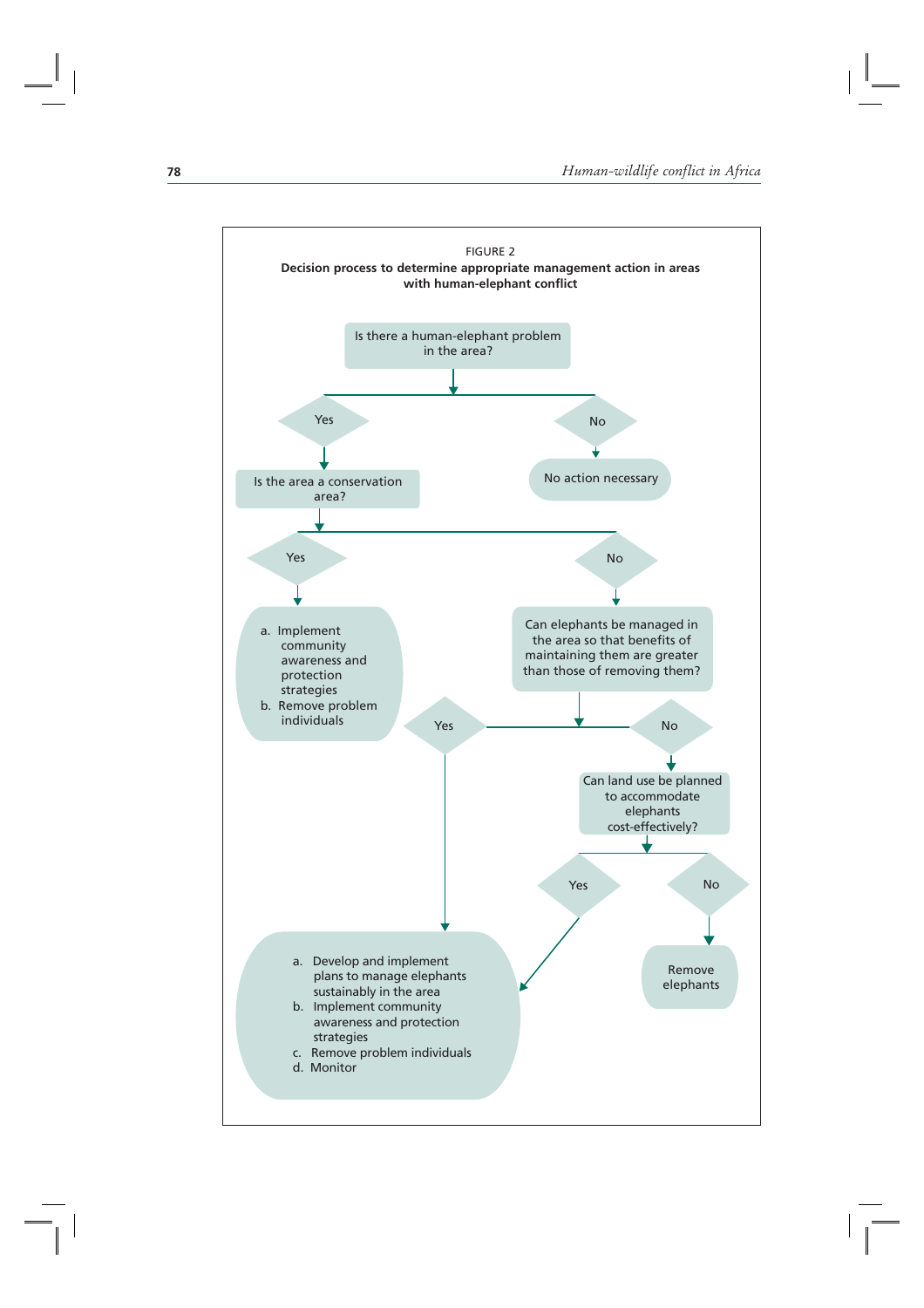## BOX 32 **An example of integrated decision-making**

The decision to remove individual crocodile(s) or to authorize a mass operation is linked to decisions on how this operation should be carried out:

- $\bullet\,$  how many animals will be killed (a quota)?
- are there any age/size limitations?
- $\bullet\,$  who will carry out the operation (government, private sector or other)?
- $\bullet\,$  when (immediate, at next optimal seasonal opportunity, delayed)?
- $\bullet\,$  how lethal (i.e. slaughter and recover skins) or non-lethal (capture/captivity)? Management action may need to be provided for in legislation and regulations to

control such operations. The disposal of any products (skins or live animals) may need to be approved, subject to the constraints of national or international obligations (e.g. CITES). The decision to select and implement other relevant management activities such as education or awareness raising, the development of alternative water supplies and transport or communications interventions must be made at this time. This will require negotiation and agreement at the national and regional levels and involve partnerships with the developed world.

### **Rapidity and effectiveness**

Management response should be swift and should generate effective and permanent results, without simply displacing the problem elsewhere. Any efforts at management that are not implemented in an absolutely rigorous and committed manner could result in failure, and possibly in an exacerbation of the problem. In the case of baboons for example, this could happen by inadvertently teaching the baboons how to avoid the controls, or by disrupting the social structure of the target troops which could result in greater reproduction and/or damage.

## **Socio-cultural appropriateness**

Management options should be compatible with current legislation and local culture, and politically acceptable.

In many situations, strategies or methods for addressing the human-wildlife conflict issue are constrained by local, national or international regulations, laws or treaties. The effectiveness of certain management practices is directly dependent on the establishment and application of policies and guidelines over a wide range of human activities. In various countries, existing wildlife policies are outdated, contradictory and require clarification, in particular those regarding land development planning and its impact on wildlife habitats. As mentioned before, policies on land tenure, controlled utilization of wildlife through hunting and the trade of wildlife products, game farming, tourism development and compensation schemes should be strengthened and made to conform to the current national context and population requirements (Hoare, 1992).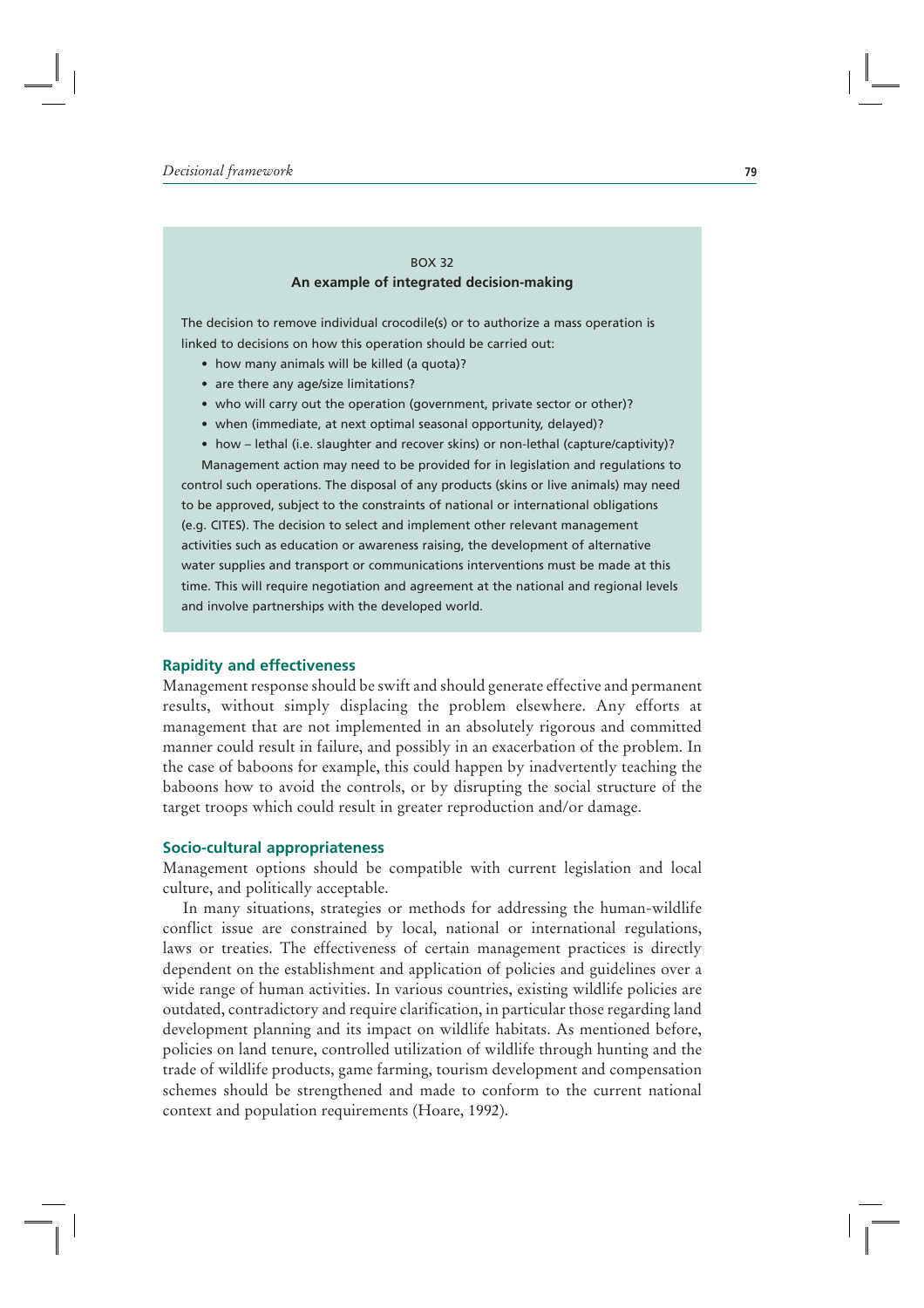Local culture and religious and traditional beliefs should be taken into account, given that these can interfere with the implementation of some management techniques. For instance, the Muslim prohibition against the consumption of pork and related species, or the fact that some species – such as crocodiles in Burkina Faso – are regarded as taboo (see Box 9), affect the use of lethal methods in some parts of Africa.

The whole mitigation process must be properly documented in a manner that will satisfy international scrutiny and public opinion, which is often sensitive to animal welfare issues. The South African moratorium on the lethal control of baboon populations since May 2006 illustrates the weight of public and media concern.

# **Cost-effectiveness and stakeholder involvement**

Human-wildlife conflict management measures should be cost-effective, should be implemented at the appropriate level (family, village, national and regional) and should involve the relevant stakeholders. A transboundary natural resource management approach may sometimes be necessary. In the case of damage caused by baboons, for example, mitigation strategies should address both the range of the baboons and the occurrence of the problem. It is ineffective for a single forest plantation to implement mitigation strategies if neighbouring stakeholders are pursuing different strategies or none at all.

It is of fundamental importance that those who are most affected by the problem be included in the solution. This is best achieved by transferring ownership of the management strategies to local communities affected (Box 33).

# BOX 33 **Community-based control of problem elephants**

The Mid-Zambezi Elephant Project in Zimbabwe developed a system for communitybased control in response to the understanding that current problem-elephant control techniques did not effectively assist communities living alongside elephants (Osborn and Parker, 2002). The system provides farmers with the necessary skills, resources and confidence to defend their crops. It was successfully implemented around Kakum Conservation Area in Ghana as a result of a three-year FAO Technical Cooperation Programme (TCP) project implemented by Conservation International.

Community-based control of problem elephants helps alleviate crop damage when used in combination with other methods, but it does not necessarily offer a complete solution. Based on the findings of the Kakum project FAO recommends the adoption a multi-stage approach to implement management measures, beginning with low-input, low-cost methods for which farmers can take full responsibility. If these methods do not succeed after a period of time, then higher-input methods should be implemented.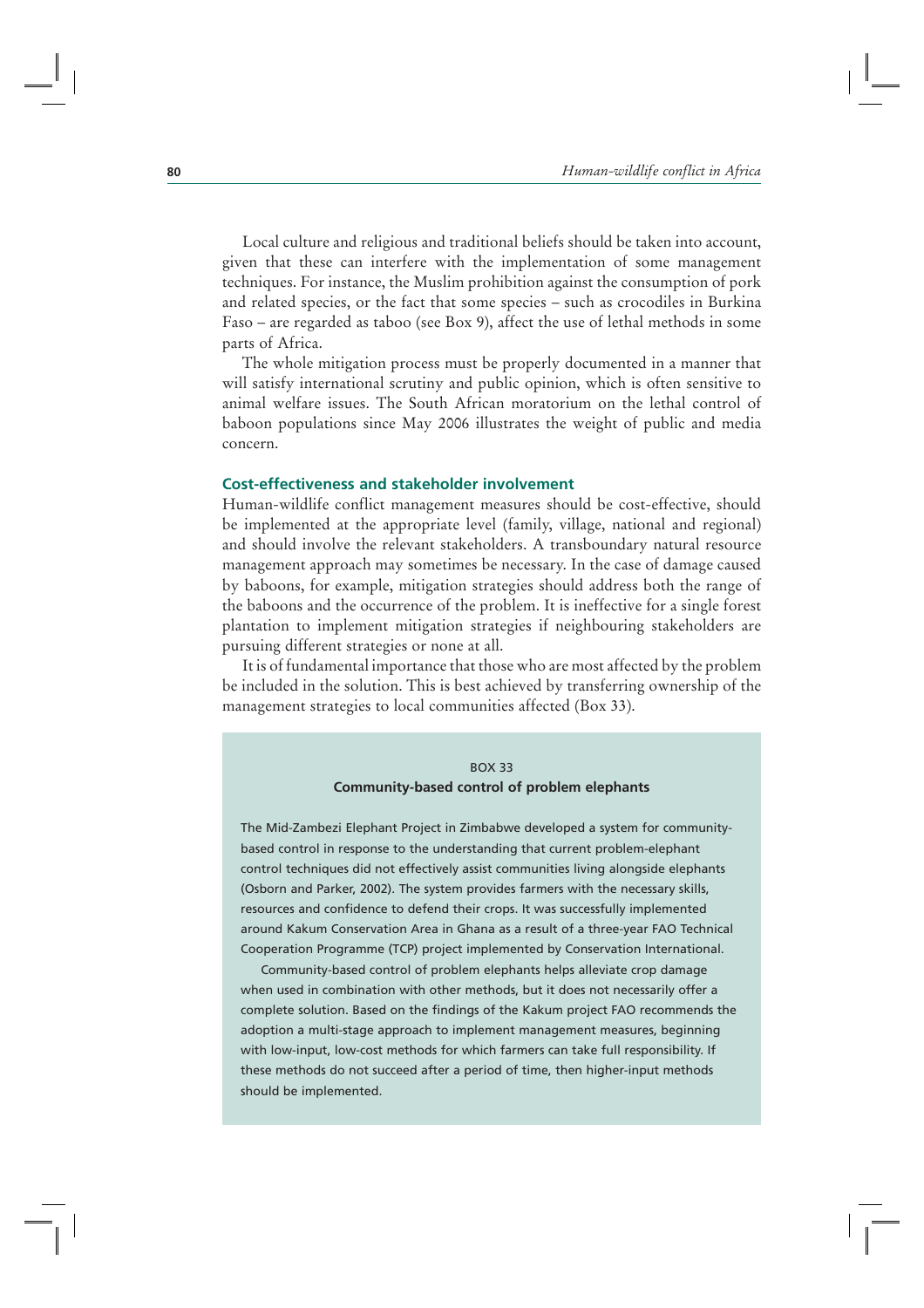## **Simple and reliable monitoring procedures**

The results of each wildlife problem management initiative should be monitored to determine its effectiveness and consolidate or modify the mitigation process if necessary (Box 34). Monitoring should also take into account any possible side effects on wildlife, such as the restriction of animal requirements, effects on non-target species and the environment as a whole, and cost-effectiveness. This is particularly important for timber plantations where the harvestable product takes more than one season or year to reach a suitable size for harvesting, and the product is therefore repeatedly exposed to damage.

## **AN ADAPTIVE PROCESS**

To summarize, human-wildlife conflict management is an adaptive process which includes the following phases:

- determining human-wildlife conflict status (information gathering);
- setting objectives (policy/options to reduce conflict);
- implementing human-wildlife conflict management (policy/options);
- establishing whether objectives have been achieved (information gathering: has reduction of human-wildlife conflict been achieved? what is the impact?);
- modifying the objective if necessary (policy/options).

#### BOX 34

## **The event book: an example of simple human-wildlife conflict monitoring**

The "event book" approach developed in Namibia by WWF, Namibia Nature Foundation and the Ministry of Environment and Tourism is a simple human-wildlife conflict monitoring system that can be used by communities. The community decides what it wishes to monitor. Technicians develop the monitoring structure accordingly, and the entire process, including analysis, is carried out locally. The approach concentrates on measuring effort and is based on the use of icons and visual displays which allow non-literate people to participate. For each incident of human-wildlife conflict, one cell is marked. This simple approach soon displays valuable information that is directly usable by communities (WWF SARPO, 2005). The approach has already gained wide acceptance in Namibia and Mozambique and is now being introduced in Botswana and Zambia.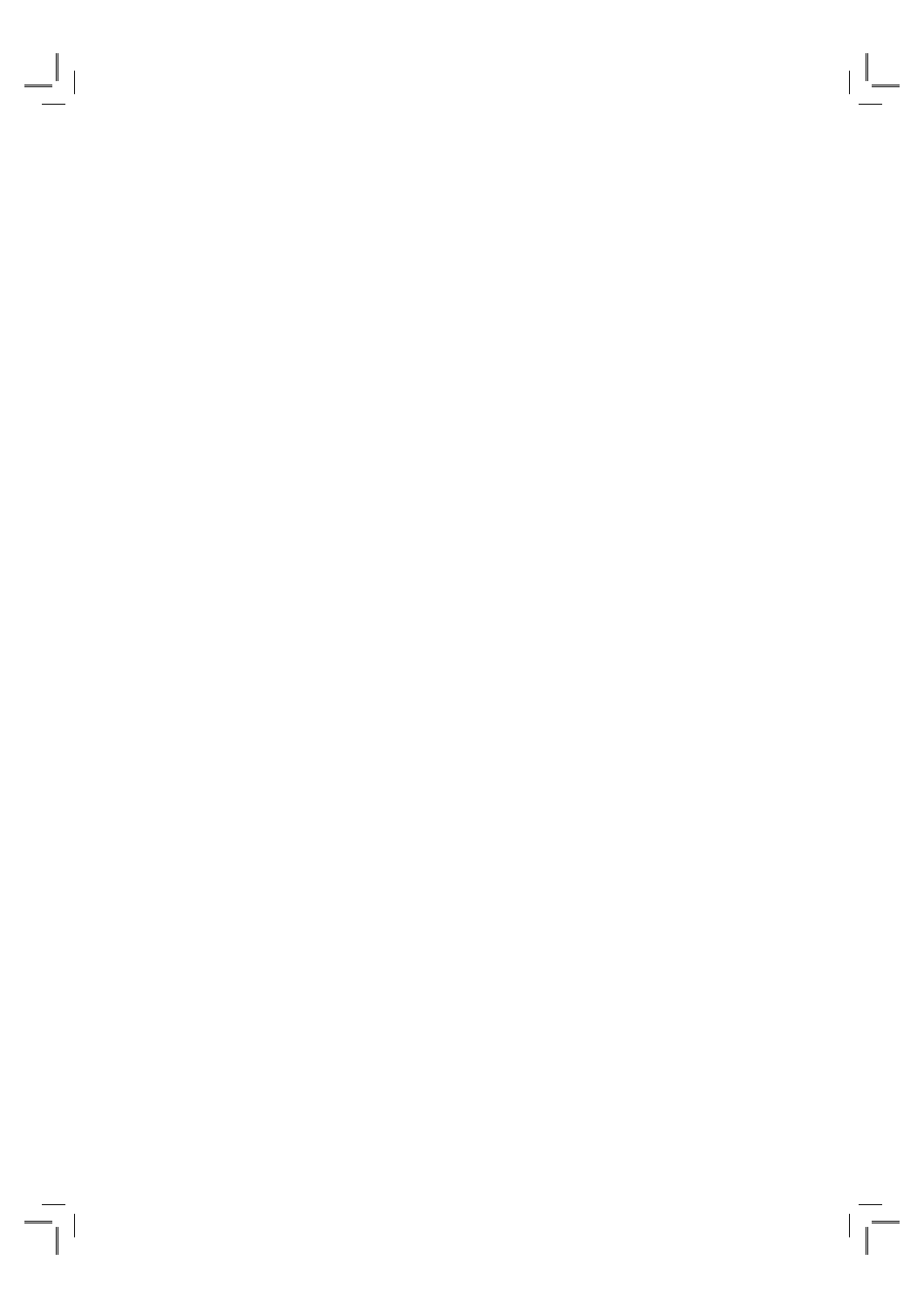# **5. Conclusion**

Human-wildlife conflict is a significant problem in Africa. The conflict has important consequences for local populations in terms of food security, safety and well-being, for the micro and macro economy, and also for wildlife conservation.

Considering the current human population growth rate, the increasing demand for natural resources and the growing pressure for access to land, it is clear that the human-wildlife conflict will not be eradicated in the near future. On the contrary, it will continue to grow as African economies continue to be driven by the production of resources for supply to more industrialized nations (Friedman, 2007). This is particularly true in African countries where subsistence agriculture will continue to play a dominant role in supporting the continent's burgeoning populations. But it is also true for countries that have developed a modern agricultural sector, such as Zimbabwe and South Africa, and where recent government policies have favoured a switch from modern commercial agricultural practices to a return to subsistence agriculture.

A series of measures are available to prevent or mitigate human-wildlife conflict. Well-designed human-wildlife conflict management plans which integrate different techniques and are adapted to the nature of the problem can be successful. Potential solutions can be selected based on their effectiveness, cost and human and social acceptability.

The most sensible approach in addressing human-wildlife conflict is to implement a combination of short-term mitigation tools alongside long-term preventive strategies. In this way immediate problems are addressed while the rapid development of innovative approaches is fostered to address future issues and eradicate the problem in the long term. When low environmental impact strategies and traditional low-cost deterrents are not successful, some invasive approaches, such as regulated harvesting, wildlife translocation or human relocation may need to be implemented. Of the various strategies available, settlement of rights, benefit sharing, CBNRM, insurance programmes and land-use planning seem to be the most sustainable.

Conflict alleviation is a two-sided equation. Both wildlife and people are in conflict. The goal is thus to enable coexistence and sharing of resources at some level. This is best achieved by addressing both sides of the equation and finding a balance between conservation priorities and the needs of people who live alongside wildlife. Increasing tolerance levels of local communities for wildlife and adapting the human landscape are essential goals, but will always be the most difficult.

It is of paramount importance that an international forum be set up to promote information sharing on human-wildlife conflict issues (Box 35) and that a Web-based portal be developed to provide conflict databases, remediation technologies, good management practices, and innovative solutions and their outcomes. The portal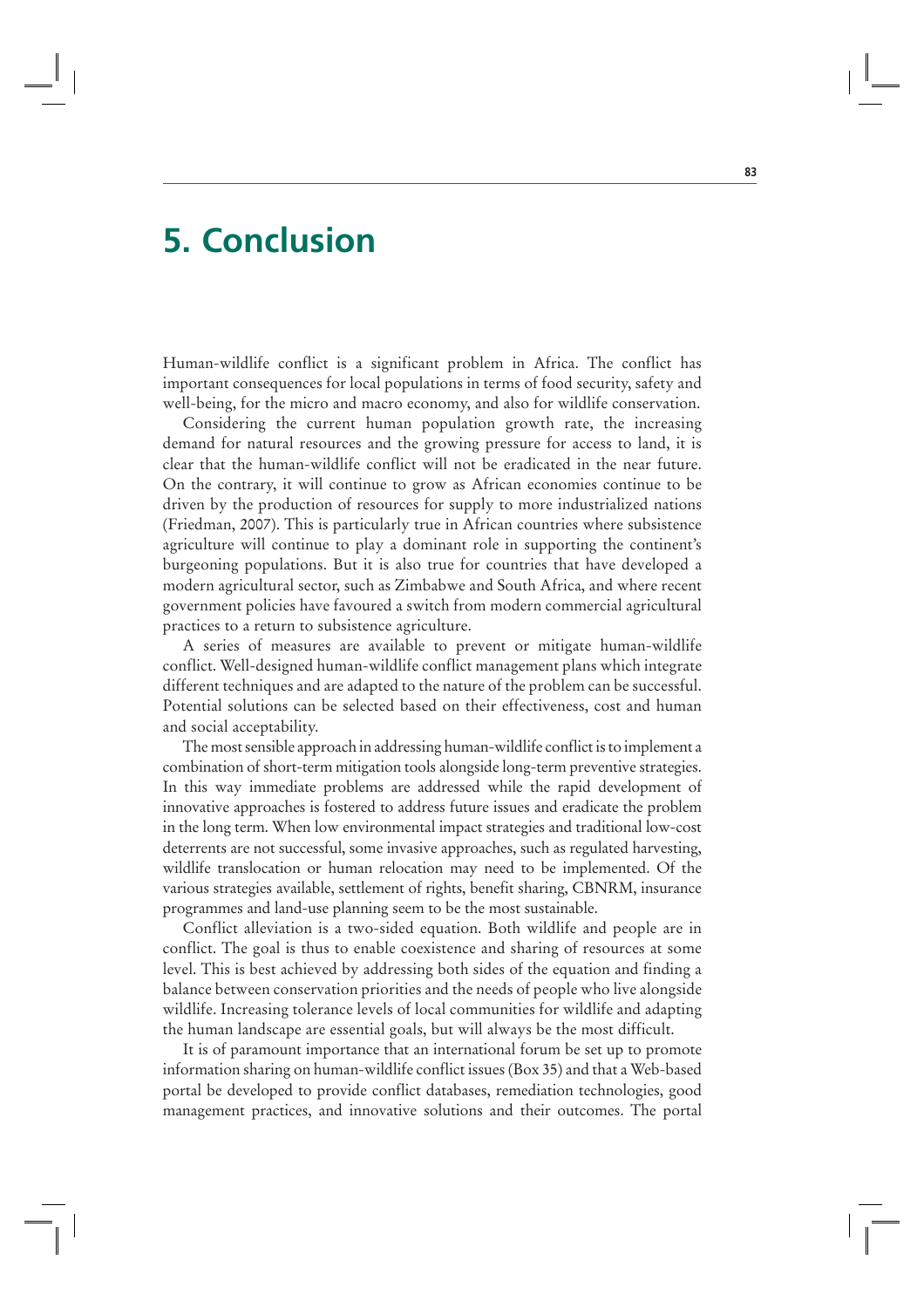# BOX 35 **Human-wildlife conflict collaboration**

The international forum Human-Wildlife Conflict Collaboration (HWCC) was established following a recommendation of the IUCN World Parks Congress in 2003. HWCC acts as a global network to share information and expertise in addressing human-wildlife conflict. Initiated by IUCN's Strategic Direction on Governance, Communities, Equity, and Livelihood Rights in Relation to Protected Areas (TILCEPA), it was formally launched in November 2006. The Wildlife Society is committed to hosting the HWCC office and serving as fiscal agent. HWCC is a global partnership supporting greater collaboration on human-wildlife conflict across disciplines, sites and policy areas. Its mission is to prevent and mitigate human-wildlife conflict through a global network and partnership that facilitates collaborative learning, innovation, scientific analysis and the development and improvement of best practices and policies. It seeks to promote the adoption of best practices for human-wildlife conflict management through conservation, development and planning professionals and institutions.

should also provide educational material, information on high-risk areas and links to other relevant and useful Web sites such as those of the IUCN and WWF. It would provide valuable support to different partners dealing with the problem, granting access to information, recommendations and effective management principles.

The overview presented in this publication suggests the key question to be addressed: is cohabitation between humans and wildlife still possible in a twentyfirst century ruled by economic profit and globalization? This raises the following underlying questions.

- Should poor rural communities in the developing world be expected to bear the burden of conflict with wildlife when other options are available? For example, should rural populations have to put up with living alongside crocodiles?
- Given that most African countries do not have the resources to manage their protected areas effectively, is it reasonable to expect them also to manage wildlife living in inhabited areas?
- Can wildlife become a useful profitable resource for poor rural communities, rather than a liability?
- With the growing animal rights lobby opposed to wildlife utilization and its success in preventing the use of this resource in a few countries, is it now time to lobby responsible donors to direct greater resources towards planning and managing wildlife as an asset to rural communities?

Reducing conflict between wildlife and people is certainly a key means of responding to these questions; it is likely to improve both food security, by reducing the impact of wildlife on crops and livestock, and biodiversity conservation, by modifying the negative attitudes of many communities towards wildlife.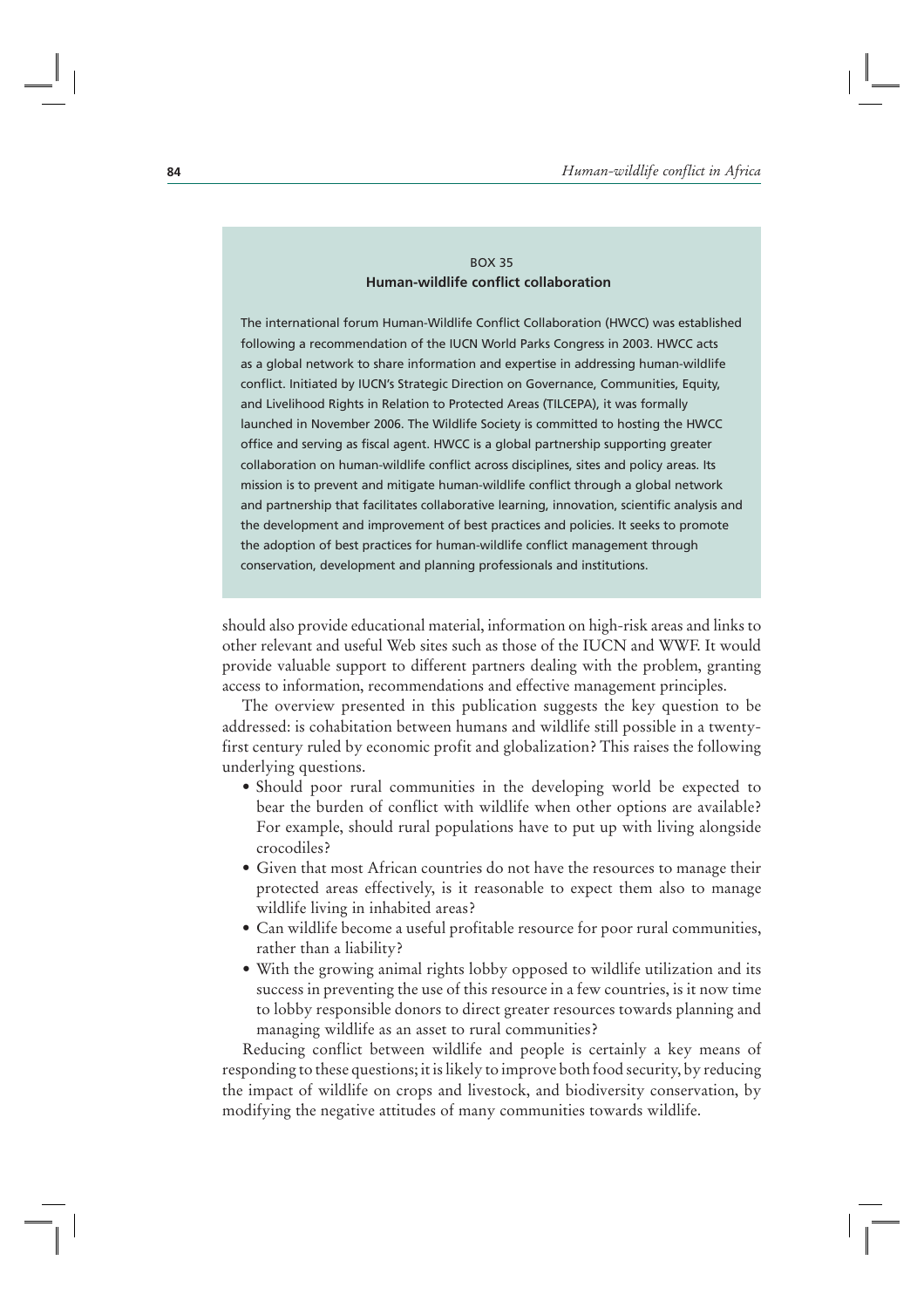# **Bibliography**

- **AdamiĀ, M., Jerina, K. & JonozoviĀ, M.** 2004. Problems connected with the largecarnivore conservation in Slovenia: did we find the right way? *In* P. Chardonnet, F. Lamarque & M. Birkan, eds. *Proceedings of the 6th International Wildlife Ranching Symposium*, Paris, France, 6–9 July 2004. *Game and Wildlife Science*, 21(4): 571– 580.
- **Adams, J.S. & McShane, T.O.** 1992. *The myth of wild Africa: conservation without illusion*. New York, USA, W.W. Norton & Co.
- **Alfa Gambari Imorou, S., Mama, A., Tehou, A. & Sinsin, B.** 2004. The humanelephant (*Loxodonta africana*) conflicts in the hunting zone of Djona (Benin) adjacent to the Regional Park of the W: the case study of the villages of Alfakoara. *In* P. Chardonnet, F. Lamarque & M. Birkan, eds. *Proceedings of the 6th International Wildlife Ranching Symposium*, Paris, France, 6–9 July 2004. *Game and Wildlife Science*, 21(4): 553–569.
- **AWF (African Wildlife Foundation).** 2005. Community owned and run: case study of Santawani Lodge, Botswana. *AWF Working Papers*.
- **Baldus, R.D.** 2005. Community in Tanzania to harvest problem crocodiles. *African Indaba e-Newsletter*, 3(3): 20.
- **Baldus, R.D.** 2008. *Auf den Fährten der Big Five. Drei Jahrzehnte jagen in Afrika*. Stuttgart, Germany, Kosmos Verlag.
- **Barnes, R.F.W.** 1996. The conflict between humans and elephants in the central African forests. *Mammal Review*, 26(2): 67–80.
- **Barnes, R.F.W., Boafo, Y., Nandjui, A., Umaru-Farouk, D., Hema, E.M., Danquah, E. & Manford, M.** 2003. *An overview of crop-raiding by elephants around the Kakum Conservation Area*. Elephant Biology and Management Project, Africa Program. Washington, DC, USA, Conservation International.
- **Barnett, R., ed.** 2000. *Food for thought: the utilization of wild meat in eastern and southern Africa.* Nairobi, Kenya, TRAFFIC East and Southern Africa.
- **Bauer, H.** 2003a. Local perceptions of Waza National Park, northern Cameroon. *Environmental Conservation*, 30(2): 175–181.
- **Bauer, H.** 2003b. *Lion conservation in West and Central Africa integrating social and natural science for wildlife conflict resolution around Waza National Park, Cameroon*. University of Leiden, Holland. (Ph.D. thesis)
- **Bauer, H. & De Iongh, H.H., Princée, F.P.G. & Ngantou, D., eds.** 2001. *Status and needs for conservation of lions in West and Central Africa – an information exchange workshop*. Workshop report, Limbe, Cameroon, 2–4 June 2001. Apple Valley, Minnesota, USA, Conservation Breeding Specialist Group (CBSG), IUCN Species Survival Commission (IUCN/SSC).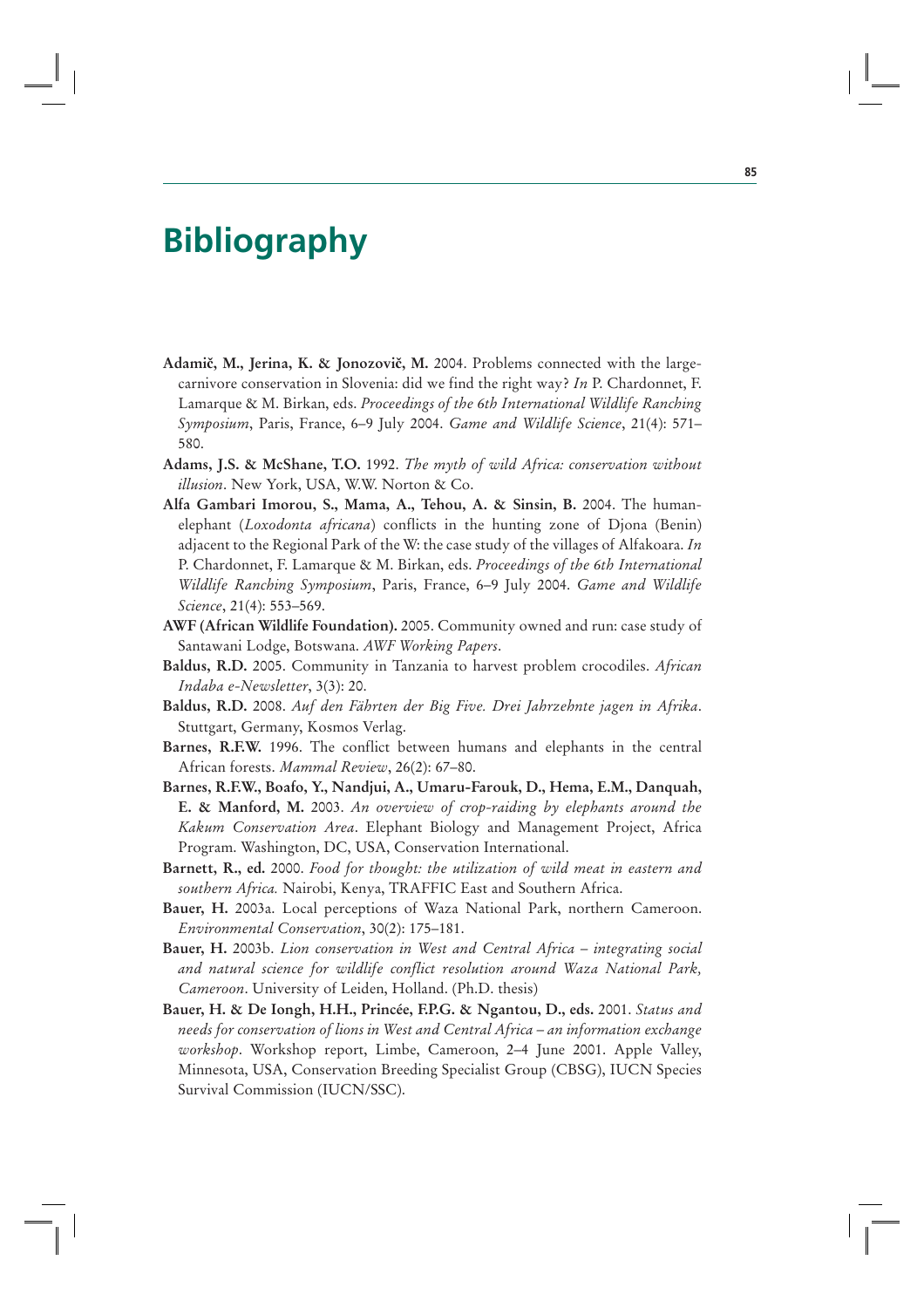- **Bengis, R.G., Kock, R.A. & Fischer, J.** 2002. Infectious animal diseases: the wildlife/ livestock interface. *Revue Scientifique et Technique (International Office of Epizootics)*, 21(1): 53–65.
- **Ben-Shahar, R.** 1999. Elephants and their woodland habitats in northern Botswana. *Pachyderm*, 27: 101–104.
- **Berger, L.R.** 2006. Predatory bird damage to the Taung type-skull of Australopithecus Africanus Dart 1925. *American Journal of Physical Anthropology*, 131: 166–168.
- **Berger, L.R. & Clarke, R.J**. 1995. Eagle involvement in the accumulation of the Taung child. *Journal of Human Evolution*, 29: 275–299.
- **Bokhout, B., Nabuurs, M. & De Jong, M.** 2005. Vasectomy of older bulls to manage elephant overpopulation in Africa: a proposal. *Pachyderm*, 39: 97–103.
- **Botschaft von Namibia.** 2008. *Green scheme*. Available at: www.namibia-botschaft. de/658\_808.htm
- **Boulet, H., Mbitikon, R. & Ouamoudjou, F.** 2003. Les Zones Cynégétiques Villageoises : un concept qui fait ses preuves en RCA. *Canopée*, 24: 20–22.
- **Boulet, H., Vermeulen, C., Aladji-Boni, A.S., Niandou, I., El-Hadj Issa, A., Konaté, K., Paolini, C., Novelli, O. & Dulieu, D.** 2004. Regional strategy for the management of hunting activities around the W Park (Benin, Burkina Faso, Niger). *In* P. Chardonnet, F. Lamarque & M. Birkan, eds. *Proceedings of the 6th International Wildlife Ranching Symposium*, Paris, France, 6–9 July 2004. *Game and Wildlife Science*, 21(4): 663–673.
- **Bourdillon, M., Cheater, A. & Murphree, M.** 1985. *Studies of fishing on Lake Kariba*. Gweru, Zimbabwe, Mambo Press.
- **Bowland, A.E., Mills, M.G.L. & Lawson, D.** 1994. *Predators and farmer*s. Johannesburg, South Africa, Endangered Wildlife Trust, Penrose Press.
- **Breitenmoser, U., Angst, C., Landry, J.-M., Breitenmoser-Wursten, C., Linnell J.D.C. & Weber, J.-M.** 2005. Non-lethal techniques for reducing depredation. *In* R. Woodroffe, S. Thirgood & A.R. Rabinowitz, eds. *People and wildlife: conflict or coexistence?*, pp. 49–71. Cambridge, UK, Cambridge University Press.
- **Bruggers, R.L. & Elliot, C.C.H., eds.** 1989. Quelea quelea*: Africa's bird pest*. Oxford, UK, Oxford University Press.
- **Bryant, P.J.** 2005. *Biodiversity and conservation: a hypertext book*. Available at: www. dbc.uci.edu/~sustain/bio65/Titlpage.htm
- **Bullard, R.W.** 1985. Isolation and characterization of natural products that attract or repel wild vertebrates. *In* T.E. Acree & D.M. Soderlund, eds. *Semiochemistry flavours and pheromones*, pp. 65–94. New York, New York, USA, Walter de Gruyter.
- **Bulte, E.H. & Rondeau, D.** 2005. Research and management viewpoint: why compensating wildlife damages may be bad for conservation. *Journal of Wildlife Management*, 69 (1): 14–19.
- **Butler, J.R.A.** 2000. The economic costs of wildlife predation on livestock in Gokwe communal land, Zimbabwe. *African Journal of Ecology*, 38(1): 23–30.
- **Butler, V.** 1998. Elephants: trimming the herd. *Bioscience*, 48: 76–81.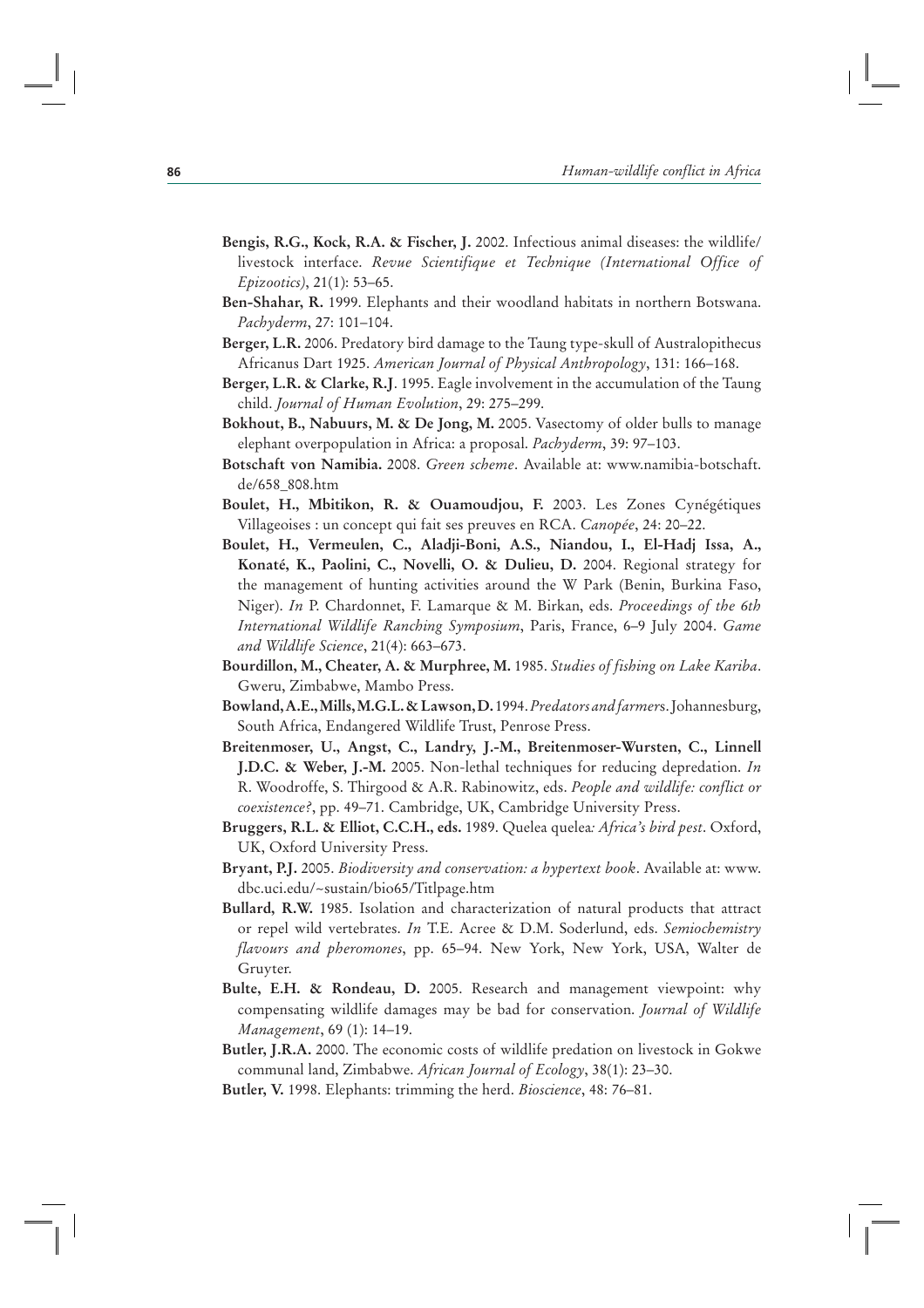- **Chardonnet, P., ed.** 2002. *Conservation of the African lion: contribution to a status survey*. Paris, France, International Foundation for the Conservation of Wildlife (Fondation IGF) & Metairie, Louisiana, USA, Conservation Force.
- **Chardonnet, P., Belemsobgo, U., Crosmary, W., Koulagna, D. & Nowell, K.** 2005. Influences directes et indirectes sur la conservation du lion en Afrique de l'Ouest et en Afrique Centrale. Atelier sur la Conservation du Lion d'Afrique de l'Ouest et d'Afrique Centrale, Douala, Cameroon, 5–7 October.
- **Chardonnet, P., Des Clers, B., Fischer, J., Gerhold, R., Jori, F. & Lamarque, F.** 2002. The value of wildlife. *Revue Scientifique et Technique (International Office of Epizootics)*, 21(1): 15–51.
- **Clerici, N., Hugh, E. & Grégoire, J-M.** 2005. Assessing modifications in burned areas characteristics to monitor land-use changes and landscape fragmentation around the W.A.P. Complex of protected areas (West Africa). Presented at the conference Landscape Ecology: Pattern and Process: What is the Present State of Knowledge?, Nice, France 14–16 November.
- **Coetsee, A.M.** 1996. Elephant translocations: summary of presentation compiled from reporter notes. *Pachyderm*, 22: 81–82.
- **Conover, M.** 2002. *Resolving human-wildlife conflicts: the science of wildlife damage management*. New York, New York, USA, Lewis Publishers.
- **Craig, C.G**. 1992. A simple model of elephant tree equilibrium. *In* R.B. Martin, C.G. Craig and V. Booth, eds. *Elephant management in Zimbabwe*. Harare, Zimbabwe, Department of National Parks and Wildlife Management.
- **Crooks, K.R.** 2002. Relative sensitivities of mammalian carnivores to habitat fragmentation. *Conservation Biology*, 16: 488–502.
- **Cumming, D.H.** 1982. The influence of large herbivores on savanna structure in Africa. *In* Huntley B.J. & Walker B.W., eds. *Ecology of tropical savannas*. Ecological Studies 42. Berlin, Germany, Springer-Verlag.
- **Cunliffe, R.** 1996. Appendix: Relative environmental impacts of wildlife. *In* J. Bojo, ed. *The economics of wildlife: case studies from Ghana, Kenya, Namibia and Zimbabwe*. AFTES Working Paper 19. Washington, DC, USA, World Bank.
- **Damm, G.R.** 2004. Hunting creates financial benefits in Zambia. *African Indaba e-Newsletter*, 2(4): 3.
- **Damm, G.R.** 2007. Botswana: lion hunting suspended again. *African Indaba e-Newsletter*, 5(6): 8.
- **Damm, G.R.** 2008. News from Africa: Namibia. *African Indaba e-Newsletter*, 6(1): 8.
- **Delsink, A., Bertschinger, H.J., Kirkpatrick, J.F., De Nys, H., Grobler, D., Van Altena, J.J. & Turkstra, J.** 2003. Contraception of African elephant cows in two private conservancies using porcine zona pellucida vaccine and the control of aggressive behaviour in elephant bulls with a GNRH vaccine. *Proceedings of the first International Workshop on Control of Wild Elephant Populations*, pp. 43–45. Utrecht, the Netherlands, University of Utrecht.
- **Driciru, M.** 1999. *Lions of Queen Elizabeth, their population and health status*. Kampala, Uganda, Faculty of Veterinary Medicine, Makerere University.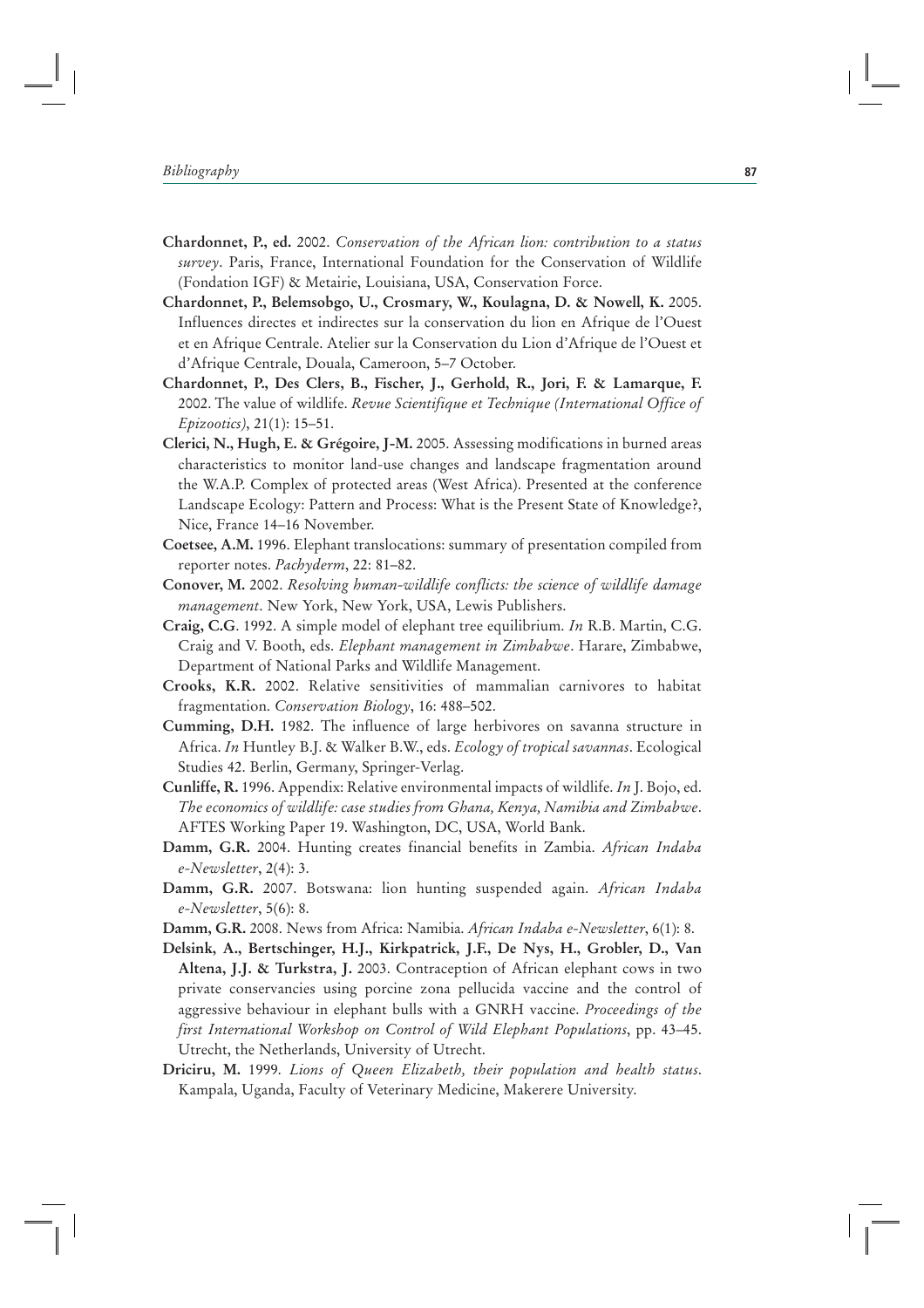- **Dudley, S.F.J., Cliff, G., Anderson-Reade, M.D., Charter, G.E. & von Blerk, P.W.** 2006. Shark deterrent options for Cape Town. *In* D.C. Nel & T.P. Peschak, eds. *Finding a balance: white shark conservation and recreational safety in the inshore waters of Cape Town, South Africa – proceedings of a specialist workshop, pp. 109–* 120. WWF South Africa Report Series 2006/Marine/001. Die Boord, South Africa, World Wide Fund for Nature (WWF) South Africa.
- **Elephant Pepper Development Trust.** 2006. *Community-based problem animal control: livelihood security for people living in elephant range.* A training manual, version 4.1. Livingstone, Zambia.
- **FAO.** 2005. *Strategies to mitigate human-wildlife conflict in Mozambique*, by J. Anderson & F. Pariela. Report for the National Directorate of Forests and Wildlife, Mozambique.
- **FAO.** 2008a. *Human-wildlife conflict: elephant technical manual.* Wildlife Management Working Paper 11. Rome.
- **FAO.** 2008b. *Human-wildlife conflict: lion –* the management of lion attacks on livestock and humans, by P. Chardonnet, H. Fritz, W. Crosmary, N. Drouet-Hoguet, D., Mallon, L. Bakker, H. Boulet & F. Lamarque. Rome. (Draft)
- **Fergusson, R.A.** 2000. *An evaluation of reinforcement as a process in crocodile management in Zimbabwe*. Unpublished Ph.D. thesis. Harare, Zimbabwe, Department of Biological Sciences, University of Zimbabwe.
- **Fergusson, R.A.** 2002. Living with a wild predator: managing human/crocodile conflict in Africa. A proposal for an IUCN/SSC Crocodile Specialist Group initiative to provide technical support for the investigation and alleviation of human/crocodile conflict in several African countries. *Crocodile Specialist Group Newsletter*, (21)4: 17–21.
- **Forthman Quick, D.L., Gustavson, C.R. & Rusiniak, K.W.** 1985. Coyote control and taste aversion. *Appetite*, 6: 253–264.
- **Fourli, M.** 1999. *Compensation for damage caused by bears and wolves in the European Union. Experience from LIFE-Nature projects*. Directorate General XI "Environment, Nuclear Safety and Civil Protection" of the European Commission. Luxembourg, Office for Official Publications of the European Communities.
- **Frank, L.** 2006. *Living with lions*. Laikipia Predator Project Kilimanjaro Lion Conservation Project Annual Report. Berkeley, California, USA, Wildlife Conservation Society.
- **Frank, L. & Woodroffe, R.** 2002. Managing predators and livestock on an East African rangeland. *In* A.J. Loveridge, T. Lynam & D.W. Macdonald, eds. *Lion Conservation Research: Workshop 2: Modelling conflict*, pp. 12–17. Oxford, UK, Wildlife Conservation Research Unit.
- **Friedman, T.** 2007. *The world is flat: a brief history of the twenty-first century*. New York, USA, Farrar, Straus and Giroux.
- **Frump, R.** 2006. *The man-eaters of Eden: life and death in Kruger National Park*. Guilford, Connecticut, USA, Lyons Press.
- **Games, I.** 1990. *The feeding ecology of two Nile crocodile populations in the Zambezi Valley*. Unpublished Ph.D. thesis. Harare, Zimbabwe, University of Zimbabwe.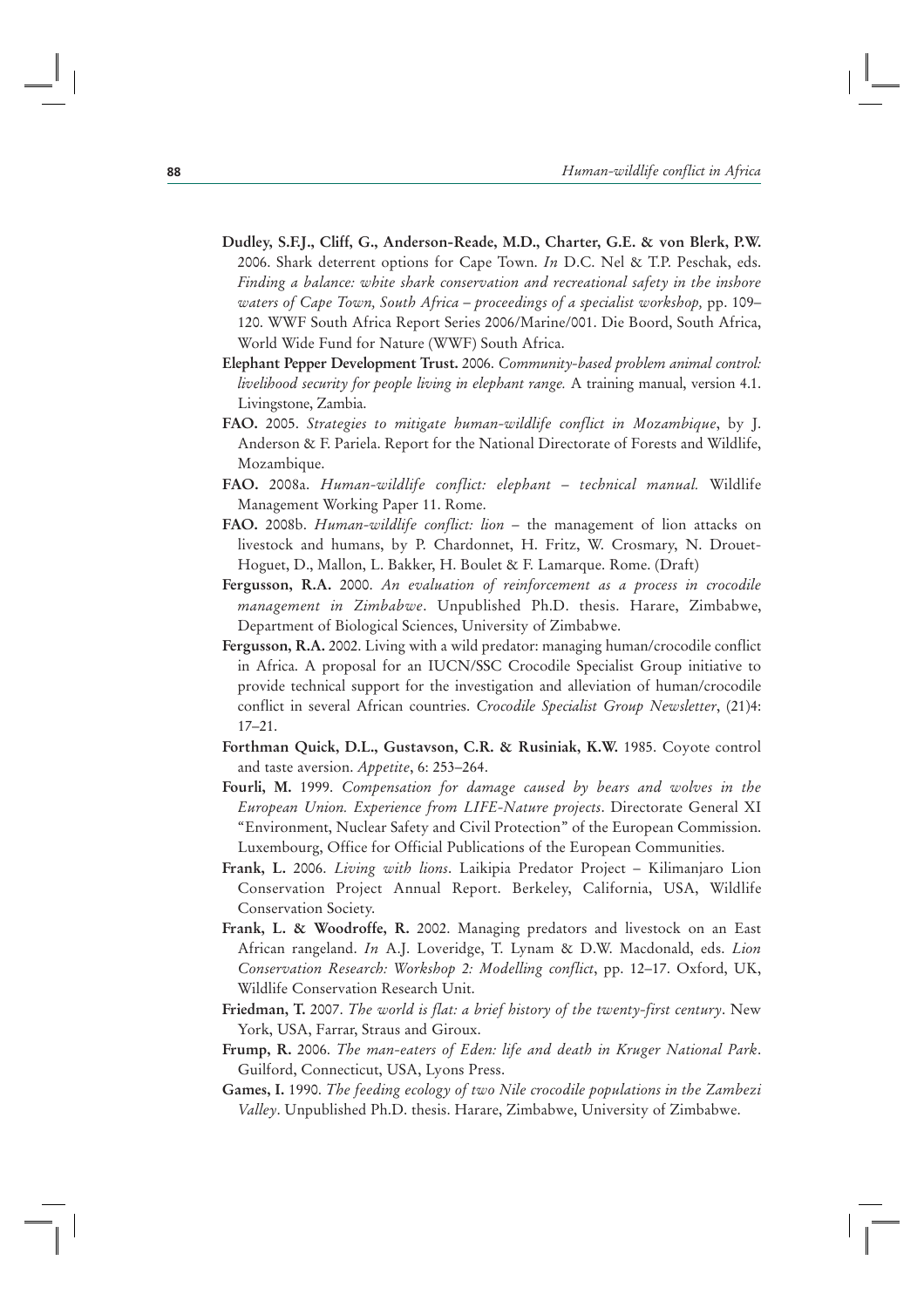- **Gaynor, D.** 2000. Electric fencing. *In* R. Kansky, & D. Gaynor, eds. *Baboon management strategy for the Cape Peninsula*. Final report ZA 568. Cape Town, South Africa, WWF South Africa.
- **Government of Burkina Faso.** 1993. *Décret N° 93/069/PRES/SAS-F portent creation d'un Comité National de Secours d'Urgence et de Réhabilitation.* Ouagadougou, Burkina Faso.
- **Government of Mozambique.** 2005. *Diploma Ministerial n° 93/2005 de 4 de Maio definindo os mecanismos de canalização e utilização dos vinte porcento do valor das taxas, consignadas a favor das comunidades locais, cobradas ao abrigo da legislação florestal e faunística nomeadamente.* Maputo, Mozambique, Ministérios da Agricultura, do Turismo e das Finanças.
- **Government of Mozambique.** 2006. *Avaliação rápida e priorização do maneio das áreas de conservação em Moçambique.* Maputo, Mozambique, Ministério para a Coordenação da Acção Ambiental, Ministério do Turismo & Ministério da Agricultura.
- **Government of Namibia.** 2007. *National Policy on Human-Wildlife Conflict Management*. Windhoek, Namibia, Ministry of Environment and Tourism.
- **Graham, A.D.** 1973. *Eyelids of morning: the mingled destinies of crocodiles and men*. San Francisco, USA, Chronicle Books.
- **Granval, P., Arnauduc, J.P. & Havet, P.** 1999. Jachères environnement et faune sauvage: où en est-on? *Bulletin mensuel de l'Office National de la Chasse*, 245: 16–19.
- **Hamissou, H.M.G. & di Silvestre, I.** 2008. Conflicts between large carnivores and domestic livestock in the peripheral zone of the W transboundary Park in Niger. *In* B. Croes, R. Buij, H.H. de Iongh & H. Bauer, eds. *Conservation of large carnivores in West and Central Africa.* Proceedings of an international seminar, Maroua, Cameroon, 15–16 November 2006. Leiden, the Netherlands, Institute of Environmental Sciences.
- **Hanks, J.** 2006. *Mitigation of human-elephant conflict in the Kavango-Zambezi Transfrontier Conservation Area through Community Based Problem Animal Control, with particular refrence to the use of chilli peppers*. Report prepared for Conservation International.
- **Hill, C.** 1998. Conflicting attitudes towards elephants around the Budongo Forest Reserve, Uganda. *Environmental Conservation*, 25(3): 244–250.
- **Hoare, R.E.** 1992. The present and future use of fencing in the management of larger African mammals. *Environmental Conservation*, 19(2): 160–164.
- **Hoare, R.E.** 1999. *Data collection and analysis protocol for human-elephant conflict situations in Africa.* Document prepared for the IUCN African Elephant Specialist Group's Human-Elephant Conflict Working Group. Arusha, United Republic of Tanzania.
- **Hoare, R.E.** 2007. *"Vertically integrated" human-elephant conflict management system in Tanzania: background and next steps.* Human-Elephant Conflict Working Group, IUCN Species Survival Commission (IUCN/SSC).
- **Hoare, R.E & Mackie, C.S.** 1993: *Problem animal assessment and the use of fences to manage wildlife in the communal lands of Zimbabwe*. WWF SARPO MAPS Project Paper No. 39. Harare, Zimbabwe, Worldwide Fund for Nature Projects Office.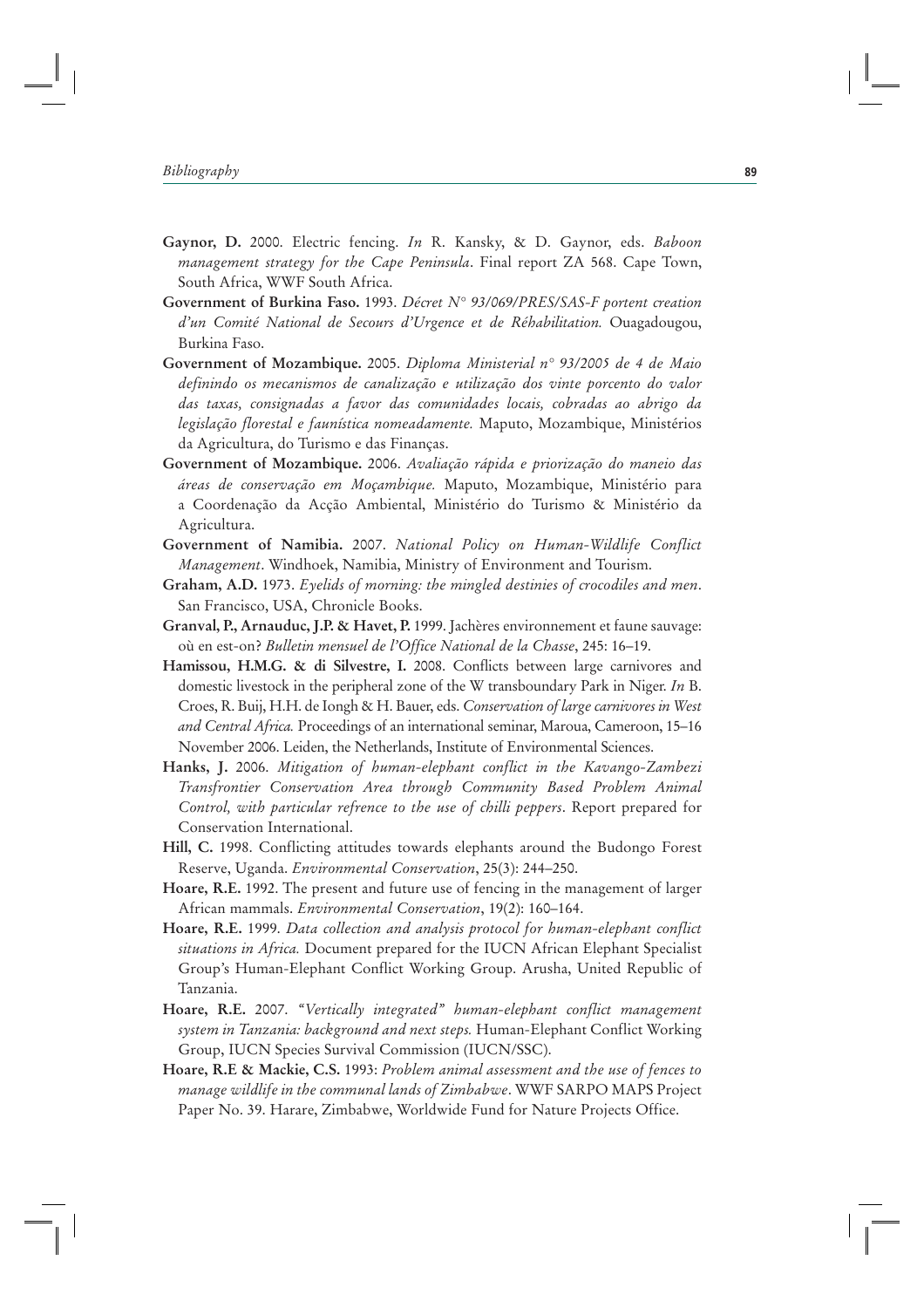- **Hofmeyr, M.** 2004. Translocation of elephant from the Kruger National Park to the Limpopo National Park as part of the initial development of the Greater Limpopo Transfrontier Park. Abstract for the EMOA Elephant Symposium, Bakgatla Camp, Pilanesberg National Park, 13–17 September 2004.
- **Hugh-Jones, M.E. & de Vos, V.** 2002. Anthrax and wildlife. *Revue Scientifique et Technique (International Office of Epizootics)*, 21(2): 359–383.
- **International Union for the Conservation of Nature (IUCN).** 2005. *Benefits beyond boundaries: Proceedings of the Vth IUCN World Parks Congress*. Durban, South Africa, 1–17 September 2003. Gland, Switzerland & Cambridge, UK.
- **Kaczensky, P.** 1996. *Livestock-carnivore conflicts in Europe*. Munich, Germany, Munich Wildlife Society.
- **Kangwana, K.** 1993. *Elephants and Maasai: conflict and conservation in Amboseli, Kenya*. Ph.D. thesis. Cambridge, UK, University of Cambridge.
- **Kansky, R**. 2002. *Baboons on the Cape Peninsula: a guide for residents and visitors*. Cape Town, South Africa, International Fund for Animal Welfare, Baboon Management Team.
- **Kenya Wildlife Service.** 1996. Wildlife-human conflicts, sources, solutions and issues. Available at: www.safariweb.com/kwild/wildlife.htm
- **Kidjo, F.C.** 1992. *Ecodéveloppement rural d'Alfakoara (Djona). Problématique de la population en eléphants*. Cotonou, Bénin, Section d'Ecologie Appliquee et de Production Aquacole *(*SEAPA), Projet de Gestion des Ressources Naturelles (PGRN), Direction des Forêts et Ressources Naturelles (DFRN).
- **Kiiru, W., Kioko, J. & Granli, P.** 2006. *Mitigating human-elephant conflict in the Amboseli ecosystem, Kenya: Summary testing of deterrents Year 1.* AERP HEC Project Report to US Fish and Wildlife Service.
- **Kimega, G.M.** 2003. Unresolved human/wildlife conflict in Kenya the source of misery and poverty. *Ecofiles,* 16 September. Lusaka, Zambia. Available at: www. ogiek.org/indepth/human-wildlife-conflict.htm
- **Kioko, J., Muruthi, P., Omondi, P. & Chiyo, P.I.** 2008. The performance of electric fences as elephant barriers in Amboseli, Kenya. *South African Journal of Wildlife Research,* 38(1): 52–58.
- **Kpera, G.N., Mensah, G.A. & Sinsin, B.** 2007. Endogenous conservation and the cultural role of crocodiles in Benin. In Proceedings of the first West African Congress on Crocodile Conservation and Breeding, La Tapoa, the Niger, November 2007.
- **Kruuk, H.** 1980. *The effects of large carnivores on livestock and animal husbandry in Marsabit District, Kenya*. Integrated Project in Arid Lands (IPAL) Technical Report E-4. Nairobi, Kenya, United Nations Environment Programme (UNEP).
- **La Grange, M.** 1984. The control of bush-pig *Potamochoerus porcus* in Zimbabwe. Technical Handbook 5 *Zimbabwe Agricultural Journal*. Harare, Zimbabwe, Ministry of Agriculture.
- **La Grange, M.** 2005. Problem lion control methods and general observations related to the control of problem lions. In *Wildlife management*, Vol. II, *Problem animal control*. Report to the International Foundation for the Conservation of Wildlife (Fondation IGF), Harare, Zimbabwe.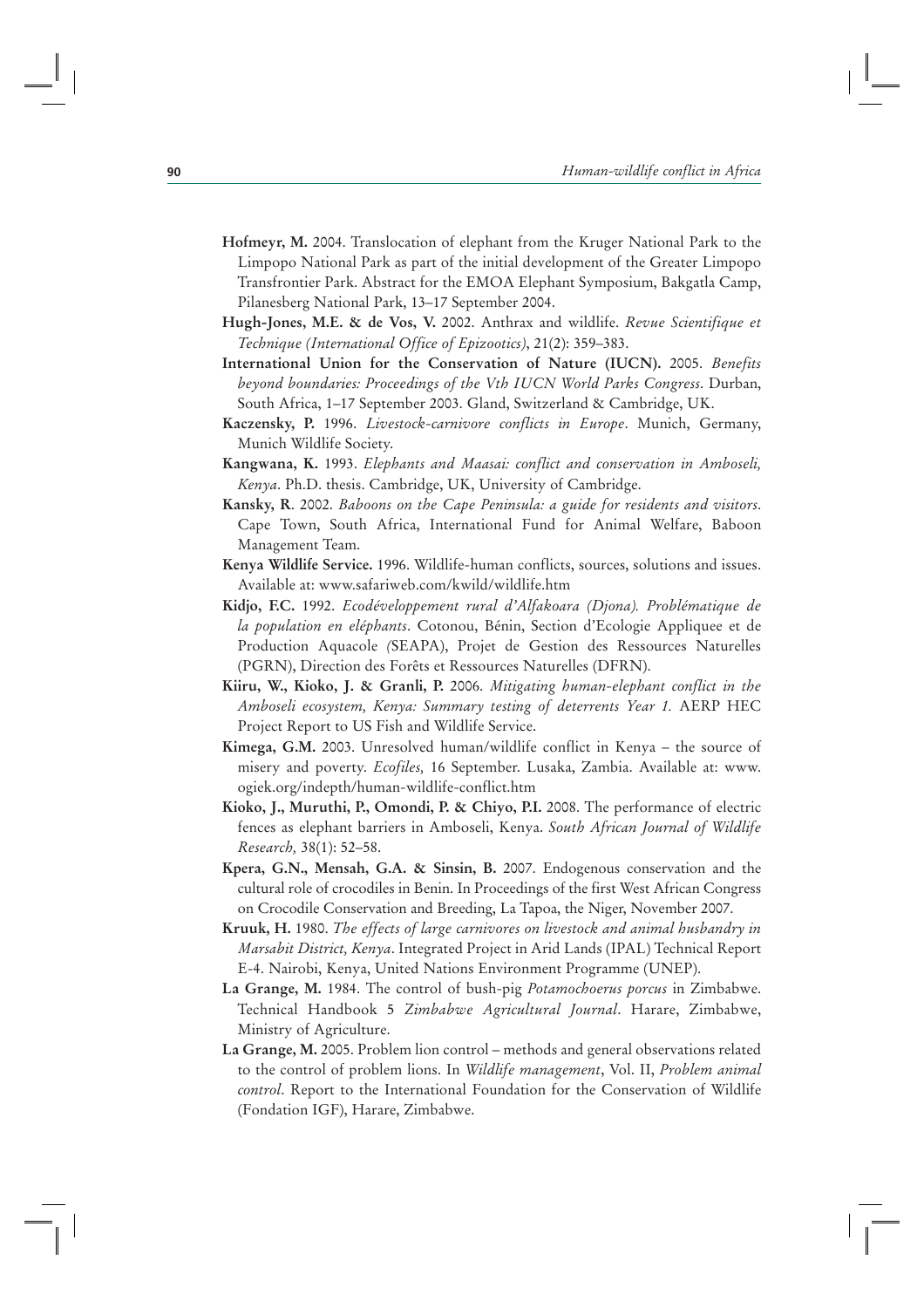- **Lahm, S.A.** 1996. A nationwide survey of crop-raiding by elephants and other species in Gabon. *Pachyderm*, 21: 69–77.
- **Linnell, J.D.C., Nilsen, E.B., Lande, U.S., Herfindal, I., Odden, J., Skogen, K., Andersen, R. & Breitenmoser, U.** 2005. Zoning as a means of mitigating conflicts with large carnivores: principles and reality. *In* R. Woodroffe, S. Thirgood & A.R. Rabinowitz, eds. *People and wildlife: conflict or coexistence?*, pp. 162–175. Cambridge, UK, Cambridge University Press.
- **Loveridge, A.J.** 2002. Dimension of the problem. 3. Synthesis. *In* A.J. Loveridge, T. Lynam & D.W. Macdonald, eds. *Lion conservation research – Workshop 2: Modelling Conflict*, pp. 24–29. Oxford, UK, Wildlife Conservation Research Unit.
- **Mabunda, D.** 2005. *Report on the elephant management strategy*. Report to the Minister: Environmental Affairs and Tourism on developing elephant management plans for national parks with recomendations on the process to be followed. Pretoria, South Africa, South African National Parks.
- **MacFie, E.** 2003. Human-gorilla conflict resolution. Recommendations for a component within IGCP Uganda Programming. Nairobi, Kenya, International Gorilla Conservation Program. (Unpublished)
- **Madhusudan, M.D.** 2003. Living amidst large wildlife: livestock and crop depredation by large mammals in the interior villages of Bhadra Tiger Reserve, South India. *Environmental Management*, 31(4): 466–475.
- **Magane, S.** 2003. Unpublished document presented to the thirteenth national meeting on forestry and wildlife, Songo, Mozambique.
- **Maïga, M.H.** 1999. Les relations homme/éléphant dans le Gourma malien. *Flamboyant*, 50: 20–27.
- **Mama, A.** 2000. *Problèmes de cohabitation entre les troupeaux d'éléphants et les populations riveraines de la ZCD au Bénin*. Cotonou, Bénin, Laboratoire d'Ecologie Appliquée, Faculté des Sciences Agronomiques, Université d'Abomey Calavi (LEA/FSA/UAC).
- **Marchand, F.** 1999. Les conflits entre homme et éléphants: quelles solutions? *Flamboyant*, 50: 16–18.
- **Marchand, F.** 2002. *Etude des conflits homme-éléphant dans la région de Boromo (Burkina Faso)*. Rapport final. Projet d'appui aux unités de conservation de la faune (PAUCOF). Paris, France, IUCN French Committee.
- **Marchand, F., Lacroix, F., Pasquet, H. & Lamarque, F.** 1993. *Projet: "Sauvegarde des éléphants du Burkina Faso" – Rapport final*. Ouagadougou, Burkina Faso, Ministère de la Coopération/Ministère de l'Environnement et du Tourisme.
- **Marker, L.L., Dickman, A.J. & MacDonald, D.W.** 2005. Perceived effectiveness of livestock-guarding dogs placed on Namibian farms. *Rangeland Ecology and Management*, 58(4): 329–336.
- **Martin, R.B**. 1992. Relationship between elephant and canopy tree cover. *In* R.B. Martin, C.G. Craig & V. Booth, eds. *Elephant management in Zimbabwe*. Harare, Zimbabwe, Department of National Parks and Wildlife Management.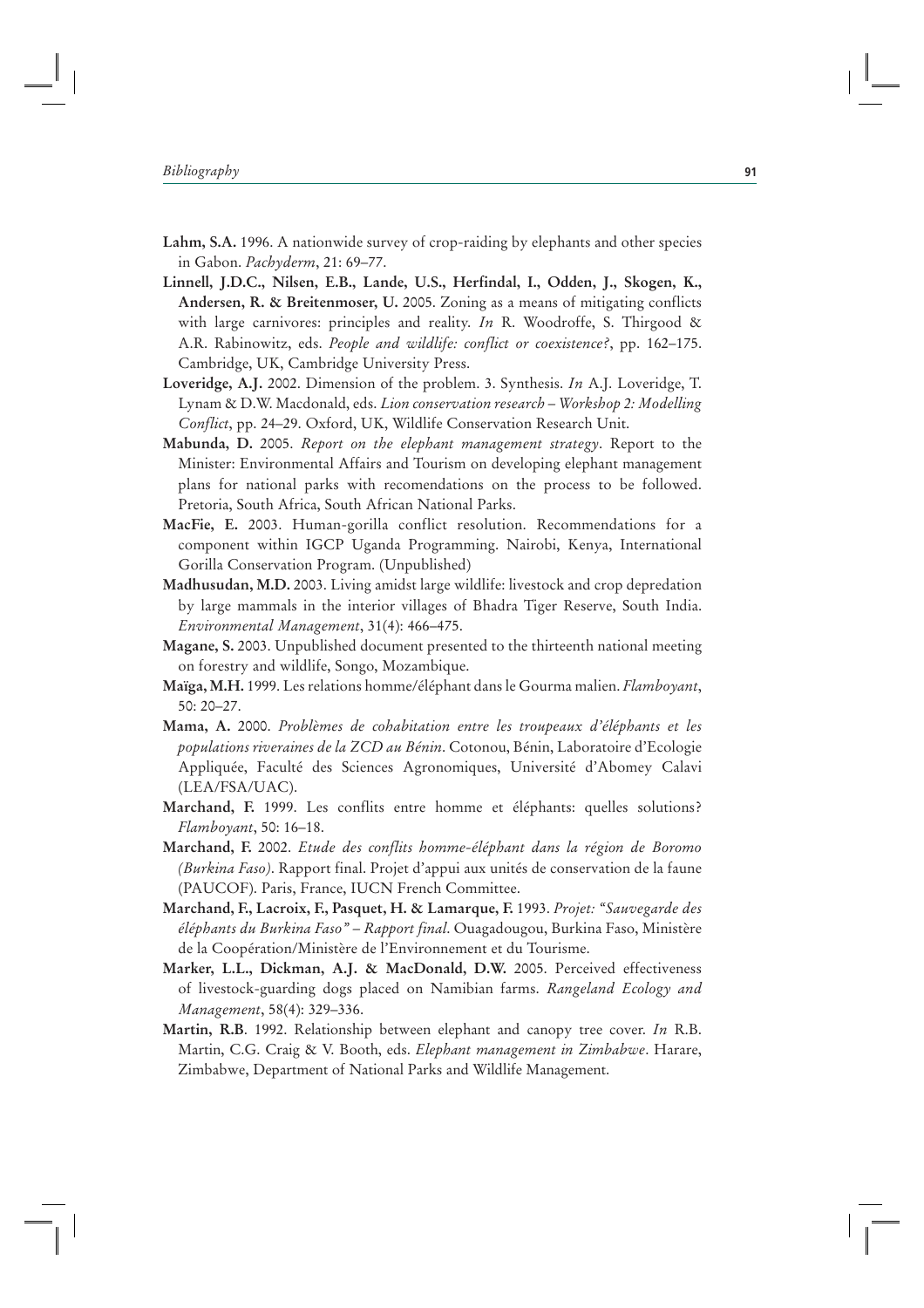- **Martin, R.B.** 2005. The influence of veterinary control fences on certain wild large mammal species in the Caprivi, Namibia. *In* S.A. Osofsky & S. Cleaveland, eds. *Conservation and development interventions at the wildlife/livestock interface: implications for wildlife, livestock and human health*. Occasional Papers of the IUCN Species Survival Commission. Gland, Switzerland, IUCN.
- **Mbaiwa, J.E & Mbaiwa, O.I.** 2006. The effects of veterinary fences on wildlife populations in Okavango Delta, Botswana. *International Journal of Wilderness*, 12(3): 17–41.
- **Mbitikon, R.** 2004. Les zones cynegetiques villageoises (ZCV): une expérience de gestion communautaire des ressources naturelles en République Centrafricaine. *In* P. Chardonnet, F. Lamarque & M. Birkan, eds. *Actes du 6e Symposium international sur l'utilisation durable de la faune sauvage "La faune sauvage: une ressource naturelle"*, Paris, France, 6–9 July 2004, Vol. 1. *Game and Wildlife Science*, 21(3): 217–226.
- **McCarthy, M.** 2006. The century of drought. *The Independent* (UK), 4 October.
- **McGregor, J.A.** 2004. Crocodile crimes: people versus wildlife and the politics of postcolonial conservation on Lake Kariba, Zimbabwe. *Geoforum*, 36(3): 353–369.
- **Mishra, C.** 1997. Livestock depredation by large carnivores in the Indian trans-Himalaya: conflict perceptions and conservation prospects. *Environmental Conservation*, 24(4): 338–343.
- **Mishra, C., Allen, P., McCarthy, T., Madhusudan, M., Bayarjarkal, A. & Prins, H.** 2003. The role of incentive programs in conserving the snow leopard. *Conservation Biology*, 17(6): 1512–1520.
- **Mouron, D., Désiré, G., Boisaubert, B., Lamarque, F. & Sanaa, M.** 1998. Recensement des collisions véhicules grands mammifères sauvages – évolution entre les inventaires de 1984-1986 et 1993-1994. *Gibier Faune Sauvage*, 15: 855–865.
- **Mubalama, K.L.** 2000. Les relations hommes-éléphants dans la réserve de faune à Okapis (*Okapia johnstonii*) en République Démocratique du Congo. *Nature et Faune*, 16(2): 19–34.
- **Murphy, C.** 2007. Community-based crocodile management. *Travel News Namibia*. Available at: www.travelnews.com.na/index.php?fArticleId=1042
- **Muruthi, P.** 2005. *Human wildlife conflicts: lessons learned from AWF's African heartlands.* AWF Working Papers. Nairobi, Kenya, African Wildlife Foundation.
- **Musambachime, M.C.** 1987. The fate of the Nile crocodile in African waterways. *African Affairs*, 86(343): 197–207.
- **Musiani, M., Mamo, C., Boitani, L., Callaghan, C., Gates, C., Mattei, L., Visalberghi, E., Breck, S. & Volpi, G**. 2003. Wolf depredation trends and the use of fladry barriers to protect livestock in western North America. *Conservation Biology*, 17(6): 1538–1547.
- **Naughton, L., Rose, R. & Treves, A.** 1999. *Social dimension of human-elephant conflict in Africa*. A report to the African Elephant Specialist Group, Human-Elephant Conflict Task Force. Gland, Switzerland, IUCN.
- **Naughton-Treves, L.** 1997. Whose animals? A history of property rights to wildlife in Toro, western Uganda. *Land Degradation and Development*, 10: 311–328.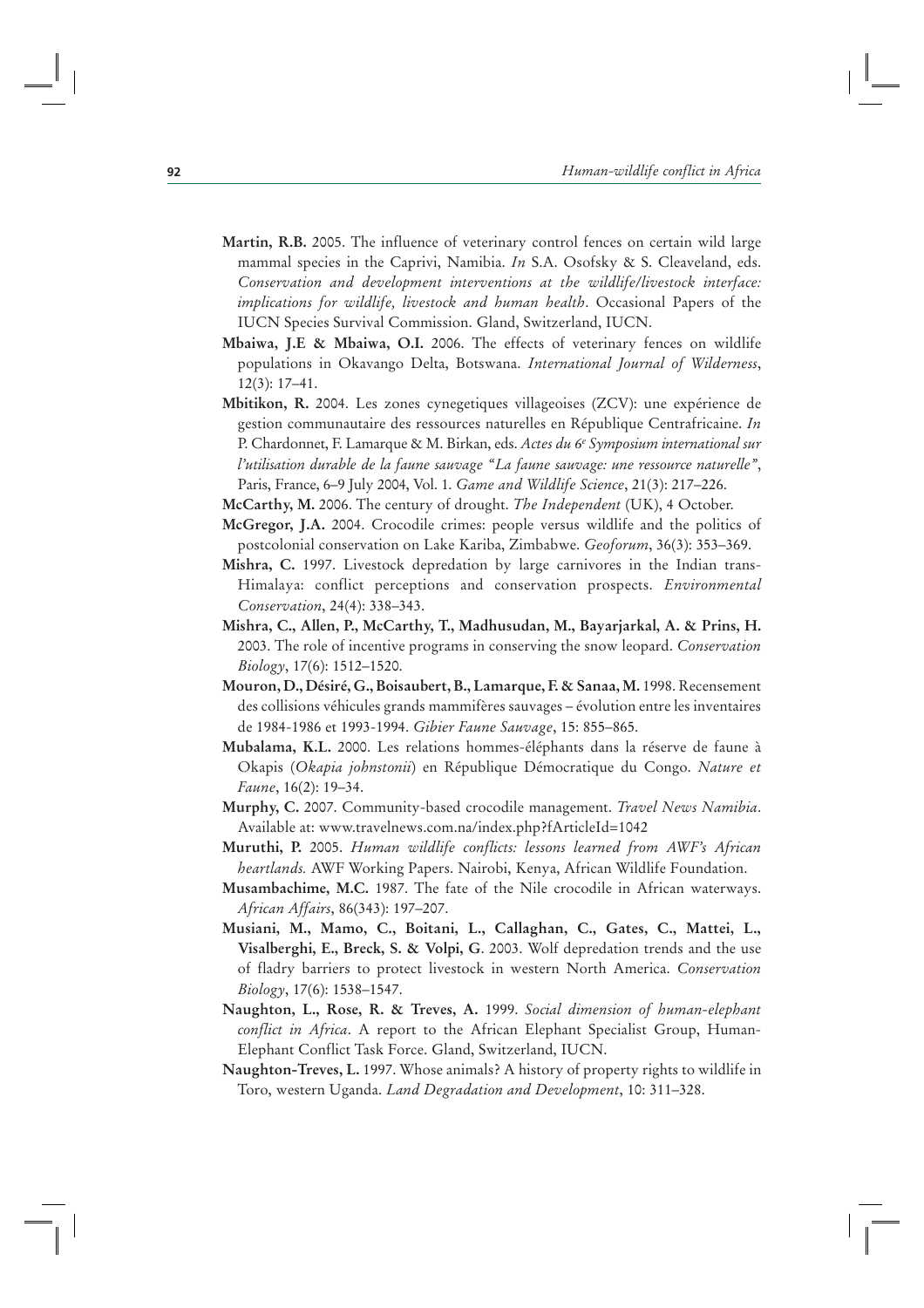- **Naughton-Treves, L**. 1998. Predicting the patterns of crop damage by wildlife around Kibale National Park, Uganda. *Conservation Biology*, 12(1): 156–158.
- **Nowell, K. & Jackson, P.** 1996. *Wild cats: status survey and conservation action plan*. Cambridge, UK, Burlington Press.
- **Nyhus, P.J. & Tilson, R.** 2004. Characterizing human-tiger conflict in Sumatra, Indonesia: implications for conservation. *Oryx*, 38(1): 68–74.
- **Obunde, P.O, Omiti, J.M. & Sirengo, A.N.** 2005. Policy dimensions in humanwildlife conflicts in Kenya: evidence from Laikipia and Nyandarua districts. *IPAR Policy Brief* (11): 3.
- **O'Connell-Rodwell, C.E., Rodwell, T., Rice, M. & Hart, L.A.** 2000. Living with the modern conservation paradigm: can agricultural communities co-exist with elephants? A five year case study in East Caprivi, Namibia. *Biological Conservation*, 93(3): 381–391.
- **Ogada, M., Woodroffe, R., Oguge, N. & Frank, G**. 2003. Limiting depredation by African carnivores: the role of livestock husbandry. *Conservation Biology*, 17(6): 1521–1530.
- **Ogada, O.O. & Ogada, D.L**. 2004. Factors influencing levels of carnivore-livestock conflicts in Samburu Heartland and proposed mitigation measures. Unpublished consultancy report for African Wildlife Foundation.
- **Okoumassou, K., Durlot, S., Akpamou, K. & Segniagbeto, H.** 2004. Impacts humains sur les aires de distribution et couloirs de migration des éléphants au Togo. *Pachyderm*, 36: 70–79.
- **Omondi, P., Wambwa, E., Gakuya, F., Bitok, E., Ndeere, D., Manyibe, T., Ogoloa, P. & Kanyingi, J.** 2002. Recent translocation of elephant family units from Sweetwaters Rhino Sanctuary to Meru National Park, Kenya. *Pachyderm*, 32: 39–48.
- **Osborn, F.V. & Parker, G.E**. 2002. Community-based methods to reduce crop loss to elephants: experiments in the communal lands of Zimbabwe. *Pachyderm*, 33: 32–38.
- **Packer, C., Ikanda, D., Kissui, B. & Kushnir, H.** 2005. Lion attacks on humans in Tanzania. *Nature*, 436(7053): 927–928.
- **Packer, C., Ikanda, D., Kissui, B. & Kushnir, H.** 2006. The ecology of man-eating lions in Tanzania. *Nature & Faune*, 21(2): 10–15.
- **Parker, G.E. & Osborn, F.V.** 2006. Investigating the potential for chilli *Capsicum* spp. to reduce human-wildlife conflict in Zimbabwe. *Oryx*, 40(3): 1–4.
- **Parker, G.E., Osborn, F.V., Hoare R.E. & Niskanen, L.S., eds.** 2007. *Humanelephant conflict mitigation: a training course for community-based approaches in Africa.* Participant's manual. Livingstone, Zambia, Elephant Pepper Development Trust and Nairobi, Kenya, IUCN Species Survival Commission, African Elephant Specialist Group, Human-Elephant Conflict Task Force.
- **Parker, I.S.C & Graham, A.** 1989. Elephant decline downward trends in African elephant distribution and numbers. *International Journal of Environmental Studies*, 34: 287–305.
- **Patterson, B.D. & Neiburger, E.J.** 2000. Morphological corollaries of man-eating in African lions: the smoking gum. 81<sup>st</sup> Annual Meeting, American Society of Mammalogists, Durham, New Hampshire, USA.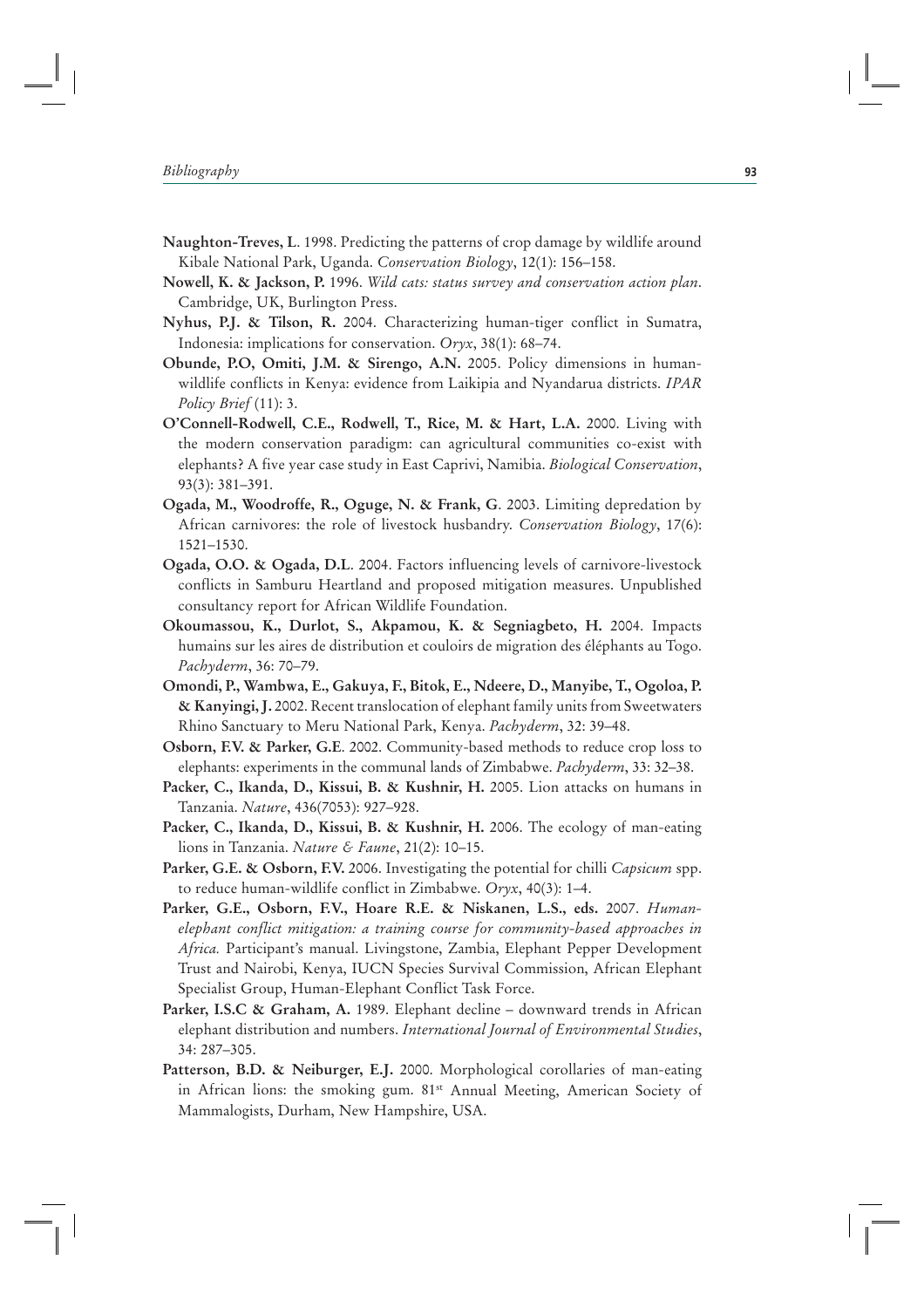- **Patterson, B.D., Kasiki, S.M., Selempo, E. & Kays, R.W.** 2004. Livestock predation by lions (*Panthera leo*) and other carnivores on ranches neighboring Tsavo National Park, Kenya. *Biological Conservation*, 119(4): 507–516.
- **Polisar, J., Maxit, I., Scognamillo, D., Farrell, L., Sanquist, M.E & Eisenberg J.F.**  2003. Jaguars, pumas, their prey base, and cattle ranching: ecological interpretations of a management problem. *Biological Conservation*, 109(2): 297–310.
- **Poole, J.H. & Moss, C.J.** 1981. Musth in the African elephant, *Loxodonta africana*. *Nature*, 292: 830–831.
- **Quigley, H. & Herrero, S.** 2005. Characterization and prevention of attacks on humans. *In* R. Woodroffe, S. Thirgood & A.R. Rabinowitz, eds. *People and wildlife: conflict or coexistence?* Cambridge, UK, Cambridge University Press.
- **Rocha, V.J.** 2000. Macaco-prego, como controlar esta nova praga florestal? *Floresta*, 30(1/2): 95–99.
- **SAPA (South African Press Association).** 2005. Culling elephants "best option". *News 24*, 1 December. Available at: www.news24.com/News24/Technology/ News/0,,2-13-1443\_1843275,00.html
- **Scanlon, P.F.** 1998. Patterns in deer (*Odocoileus* sp.) vehicle collision in urban/ suburban settings. *Gibier Faune Sauvage*, 15: 849–854.
- **Schumann, M., ed.** 2004. *Integrated livestock and predator management*. Otjiwarongo, Namibia, Cheetah Conservation Fund.
- **Sekhar, N.U.** 1998. Crop and livestock depredation caused by wild animals in protected areas: the case of Sariska Tiger Reserve, Rajasthan, India. *Environmental Conservation*, 25(2): 160–171.
- **Sichali, E.R.M.** 2000. *The status of crocodiles in the southern segment of Shire river; A partial assessment of crocodile densities and age structure and their implications on mankind in some areas in Lower Shire*. Report to Malawi Department of National Parks and Wildlife.
- **Siex, K.S. & Struhsaker, T.T.** 1999. Colobus monkeys and coconuts: a study of perceived human–wildlife conflicts. *Journal of Applied Ecology*, 36(6): 1009–1020.
- **Sitati, N.W., Walpole, M.J., Smith, R.J. & Leader-Williams, N.** 2003. Predicting spatial aspects of human-elephant conflict. *Journal of Applied Ecology*, 40: 667–677.
- **Skyer, P.** 2004. New approaches for involving local communities in wildlife management: the case for community based natural resource management (CBNRM ) in Namibia. *In* P. Chardonnet, F. Lamarque & M. Birkan, eds. *Actes du 6e Symposium international sur l'utilisation durable de la faune sauvage "La faune sauvage: une ressource naturelle"*, Paris, France, 6–9 July 2004, Vol. 1. *Game and Wildlife Science*, 21(3): 157–177.
- **Stander, P.E.** 1990. A suggested management strategy for stock-raiding lions in Namibia. *South African Journal of Wildlife Research*, 20: 37–43.
- **Stander, P.E.** 2000. Conservation of lions and other large carnivores in the Kunene region, Namibia. *African Lion News*, 2: 8–9.
- **Taylor, R.D.** 1993. *Wildlife management and utilization in a Zimbabwean communal land: a preliminary evaluation in NyamiNyami District, Kariba*. WWF MAPS Project Paper No. 32. Harare, Zimbabwe, WWF Southern Africa Regional Office.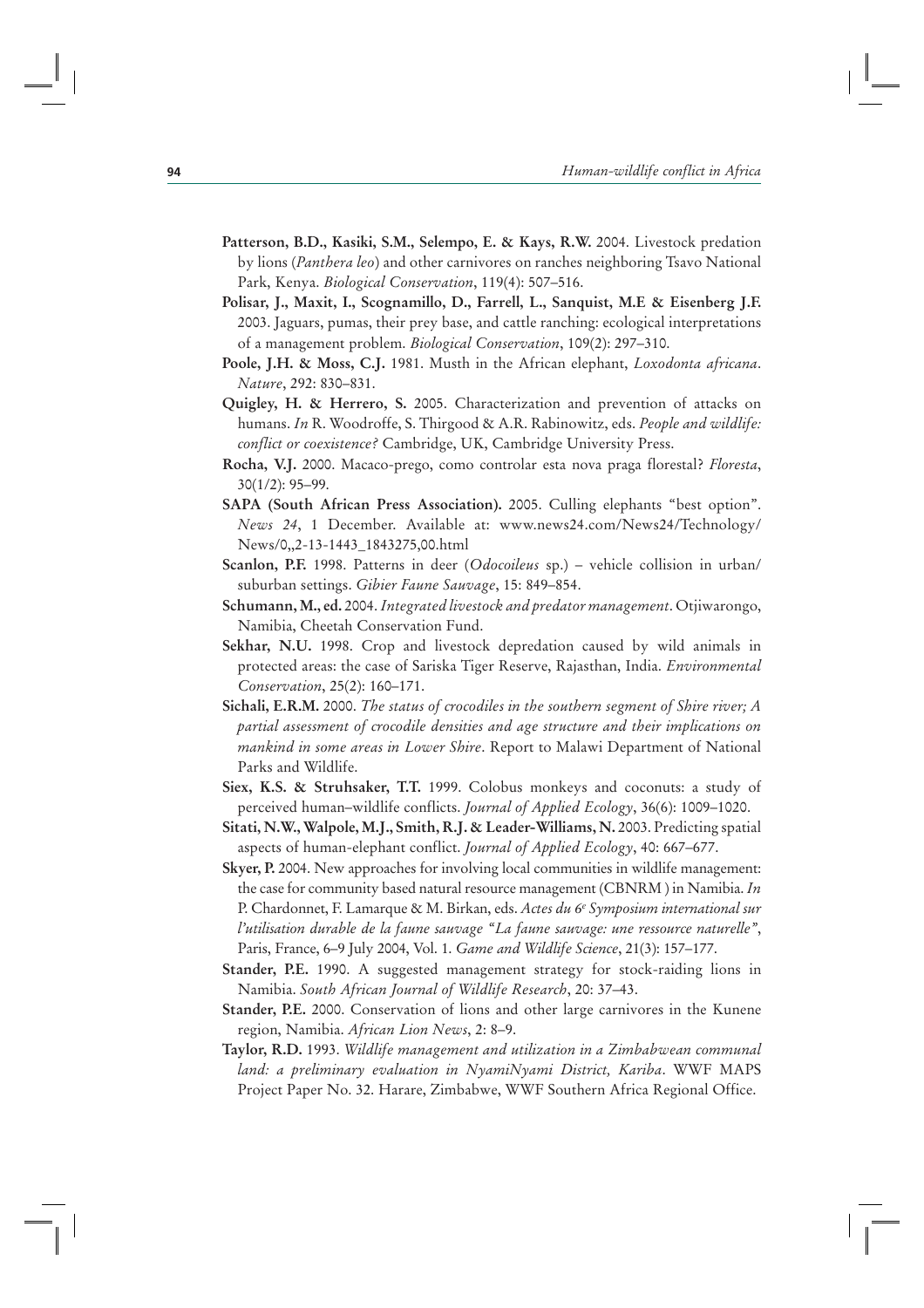- **Therin, F.** 2001. En Nouvelles-Galles du Sud, la chasse aux marsupiaux est ouverte. *Le Monde*, 29–30 July.
- **Thouless C.R.** 1993. *The Laikipia elephant project*. Final report. Nairobi, Kenya, Kenya Wildlife Service and World Wide Fund for Nature Eastern Africa Regional Office.
- **Thouless, C.R.** 1994. *Conflict between humans and elephants in Sri Lanka*. Report for the Global Environment Facility (GEF). Oxford, UK. (Unpublished)
- **Timber Producers' Federation.** 2006. *Timber industry statistics for the year*. Harare, Zimbabwe.
- **Tjaronda W.** 2007. Namibia: conservancies suspend compensation schemes. *New Era* (Windhoek, Namibia), 6 November.
- **Treves, A. & Karanth, K.U.** 2003. Human carnivore conflict and perspectives on carnivore management worldwide. *Conservation Biology*, 17(6): 1491–1499.
- **Treves, A. & Naughton-Treves, L.** 1999. Risk and opportunity for humans coexisting with large carnivores. *Journal of Human Evolution*, 36: 275–282.
- **United Department of State.** 2007. *Embassy of the United States, Harare, Zimbabwe: Zimbabwe country-specific information*. Available at: harare.usembassy.gov/service/ zimbabwe-country-specific-information/
- **USDA.** 2006. *The facts about Wildlife Services wildlife damage management*. Washington, DC, USA, United States Department of Agriculture, Animal and Plant Health Inspection Service.
- **Van der Lingen, S.** 2001. A proposed methodology for the assessment of damage caused by baboons in Zimbabwean pine plantations. Paper presented at Timber Producers' Federation (TPF) workshop on reducing baboon damage in timber plantations*.*
- **Vasagar, J.** 2007. Safari Britons killed by charging elephant. *The Guardian*, 27 March.
- **Vijayan, S. & Pati, B.P.** 2002. Impact of changing cropping patterns on man-animal conflicts around Gir Protected Area with specific reference to Talala Sub-District, Gujarat, India. *Population and Environment*, 23(6): 541–559.
- **Waithaka, J.** 1997. Management of elephant populations in Kenya what have we learnt so far? *Pachyderm*, 24: 33–36.
- **Wanjau, M.W.** 2000. *Resolving conflicts between people and crocodiles: a case study of Athi River, Kibwezi, Tsavo ecosystem*. Report to Kenya Wildlife Services.
- **Wanjau, M.W.** 2002. *People/crocodile conflicts in Kenya: policy changes required to effectively manage the conflicts*. Report to Kenya Wildlife Services.
- **Weladji, R.B. & Tchamba, M.N.** 2003. Conflict between people and protected areas within the Bénoué Wildlife Conservation Area, North Cameroon. *Oryx*, 37(1): 72–79.
- **Wilkinson, D., Smith, G.C., Delahay, R.J. & Cheeseman, C.L.** 2004. A model of bovine tuberculosis in the badger *Meles meles*: an evaluation of different vaccination strategies. *Journal of Applied Ecology*, 41(3): 492–501.
- **Williams, C.K., Parer, I., Coman, B.J., Burley, J. & Braysher, M.L.** 1995. *Managing vertebrate pests: rabbits*. Canberra, Australia, Bureau of Resource Sciences/ Commonwealth Scientific and Research Organization (CSIRO) Division of Wildlife and Ecology, Australian Government Publishing Service.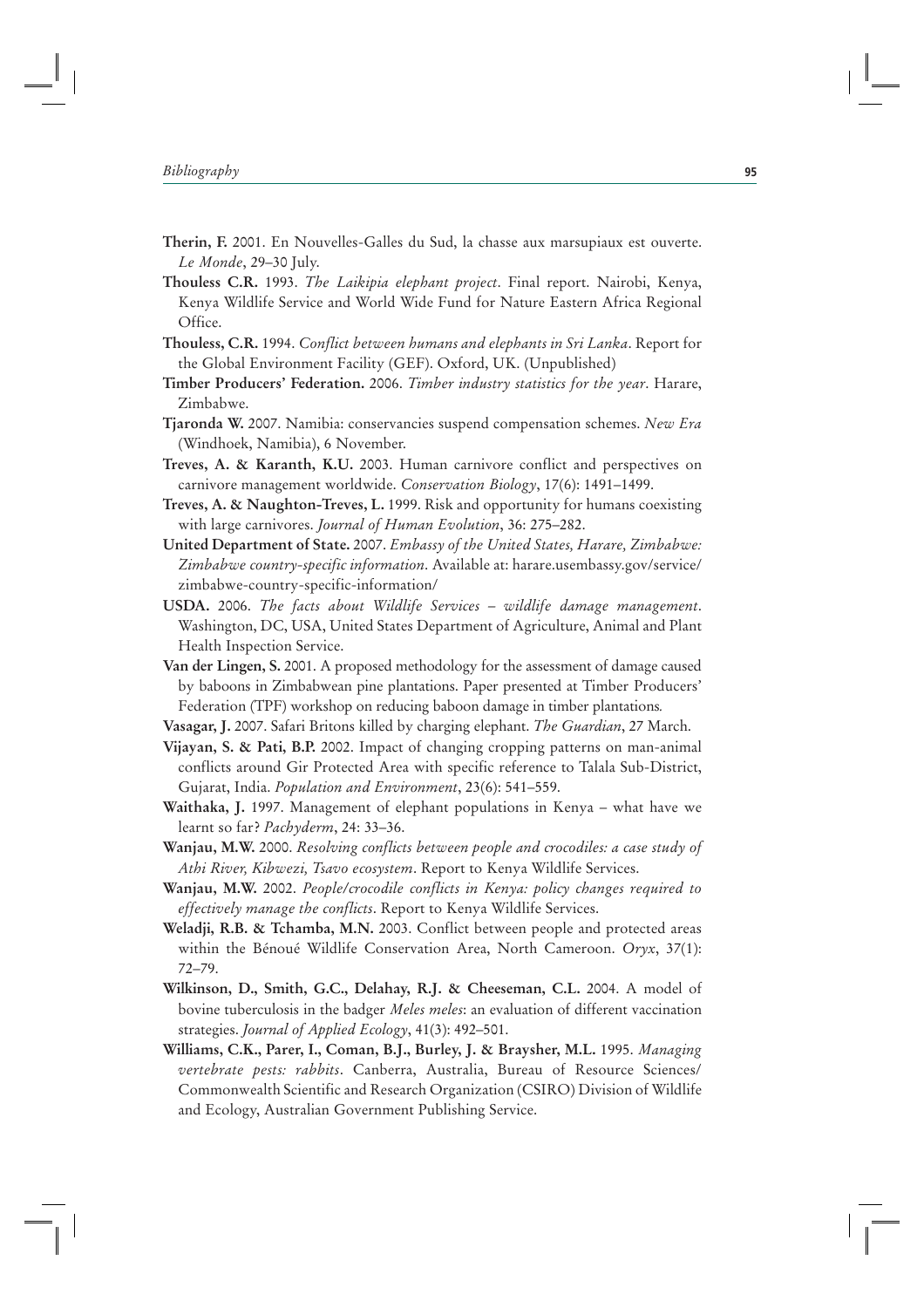- **Woodford, M.H., Butynski, T.M. & Karesh, W.B.** 2002. Habituating the great apes: the disease risks. *Oryx,* 36(2): 153–160.
- **Woodroffe, R., Frank, L.G., Lindsey, P.A., Ranah, S.M.K.O. & Romañach, S.** 2007. Livestock husbandry as a tool for carnivore conservation in Africa's community rangelands: a case-control study. *Biodiversity Conservation*, 16(4): 1245–1260.
- **Woodroffe, R. & Ginsberg, J.R.** 1998. Edge effects and the extinction of populations inside protected areas. *Science*, 280(5372): 2126–2128.
- **Wunder, M.B.** 1997. *Of elephant and men: crop destruction, CAMPFIRE, and wildlife management in the Zambezi valley, Zimbabwe*. Ann Arbor, Michigan, USA, Natural Resources and Environment, University of Michigan.
- **WWF.** 2007a. *Human-animal conflict*. Internet document. Available at: www.panda. org/about\_wwf/what\_we\_do/species/problems/human\_animal\_conflict/index.cfm
- **WWF.** 2007b. *Insurance/compensation.* Internet document. Available at: www. panda.org/what\_we\_do/where\_we\_work/project/projects\_in\_depth/hwc\_namibia/ solutions/mitigation\_measures/insurance\_compensation/.
- **WWF SARPO.** 2005. *Human wildlife conflict manual.* Harare, Zimbabwe, WWF Southern African Regional Programme Office (SARPO).
- **Zang, L. & Wang, N.** 2003. An initial study on habitat conservation of Asian elephant (*Elephas maximus*), with a focus on human elephant conflict in Simao, China. *Biological Conservation*, 112(3): 453–459.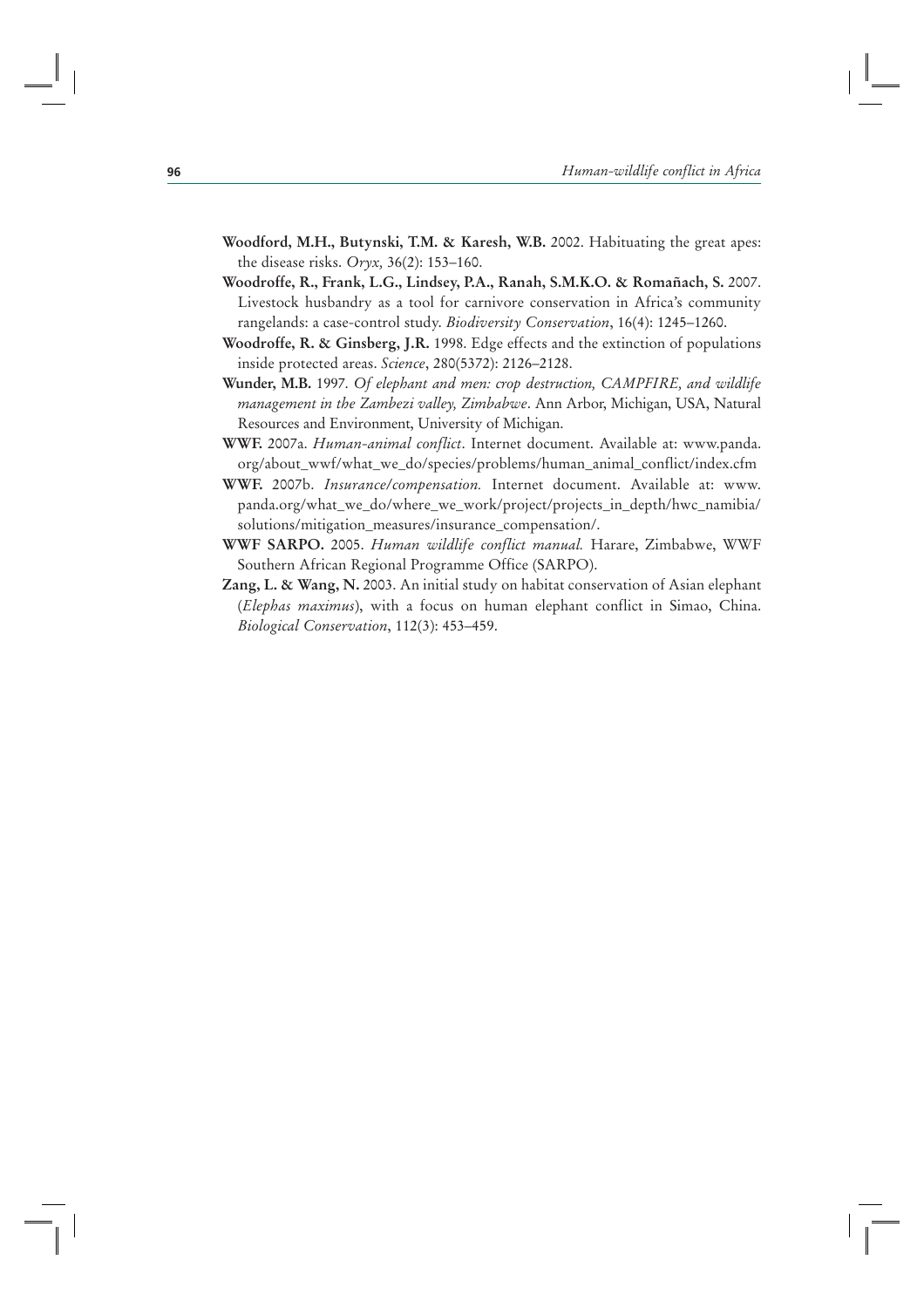# ANNEX **Scientific names of animals mentioned in this book**

African slender-snouted crocodile *Crocodylus cataphractus* Asian lion *Panthera leo persica* Baboon *Papio* spp. Badger *Meles meles* Bat-eared fox *Otocyon megalotis* Bear Family Ursidae Black-backed jackal *Canis mesomelas* Blue monkey *Cercopithecus mitis* Brown hyena *Parahyaena brunnea* Buffalo *Syncerus caffer* Bush pig *Potamochoerus* spp. Capuchin monkey *Simia capucina* Caracal *Caracal caracal* Chacma baboon *Papio hamadryas ursinus* Cheetah *Acinonyx jubatus* Chobe bushbuck *Tragelaphus scriptus ornatus* Civet *Civettictis civetta* Common genet *Genetta genetta* Crocodile Family Crocodylidae Deer Family Cervidae Dikdik *Madoqua* spp. Duiker *Sylvicapra grimmia* Eagle Family Accipitridae Elephant *Loxodonta africana* Gazelle *Gazella* spp. Giraffe *Giraffa camelopardalis* Goat *Capra* spp. Gorilla *Gorilla beringei beringei* Grasscutter *Thryonomys swinderianus* Greater kudu *Tragelaphus strepsiceros* Green parrot *Poicephalus senegalus* Hare *Lepus* spp. Hartebeest *Alcelaphus buselaphus* Hippopotamus *Hippopotamus amphibius* Hyena Family Hyaenidae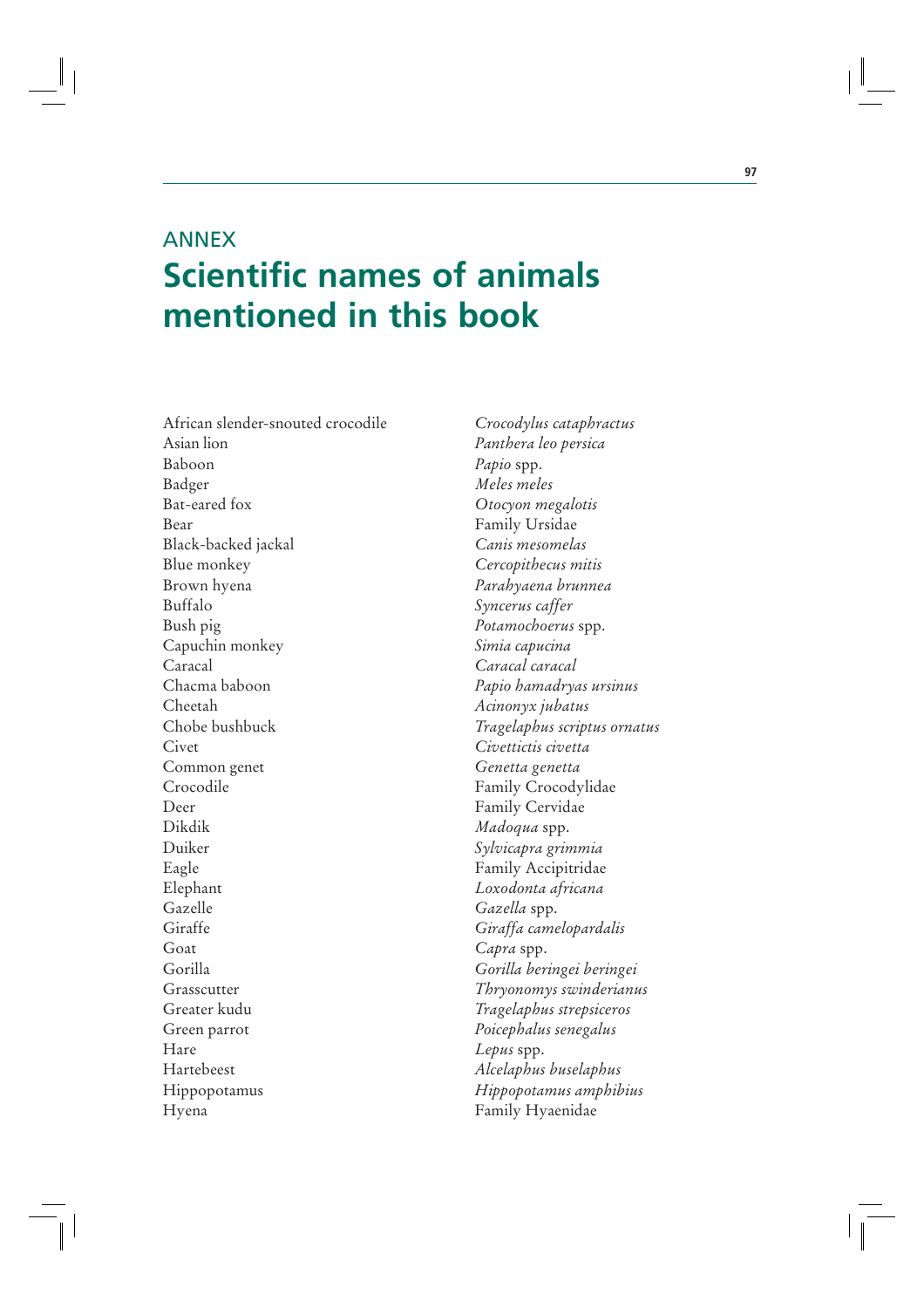Jackal *Canis* spp. Kangaroo *Macropus* spp. Lechwe *Kobus leche* Leopard *Panthera pardus* Lion *Panthera leo* Lynx *Lynx* spp. Nile crocodile *Crocodylus niloticus* Porcupine *Hystrix* spp. Red-billed quelea *Quelea quelea* Red colobus monkey *Procolobus kirkii* Red deer *Cervus elaphus* Roe deer *Capreolus capreolus* Sable *Hippotragus niger* Snow leopard *Uncia uncial* Spotted hyena *Crocuta crocuta* Tiger *Panthera tigris* Tsessebe *Damaliscus lunatus* Vulture Family Accipitridae Wild boar *Sus scrofa* Wild dog *Lycaon pictus* Wolf *Canis lupus* Wood pigeon *Columba palumbus* Yellow mongoose *Cynictis penicillata* Zebra *Equus* spp.

Hyrax Family Procaviidae Impala *Aepyceros melampus* Monkey *Cercopithecus aethiops* Olive baboon *Papio hamadryas anubis* Rabbit *Oryctolagus cuniculus* Rhinoceros Family Rhinocerotidae Roan antelope *Hippotragus equinus* Samango monkey *Cercopithecus mitis labiatus* Syke's monkey *Cercopithecus mitis albogularis* Topi *Damaliscus korrigum jimela* Tragelaph Subfamily Tragelaphini Warthog *Phacochoerus africanus* Waterbuck *Kobus ellipsiprymnus* Wildebeest *Connochaetes taurinus* Yellow baboon *Papio hamadryas cynocephalus*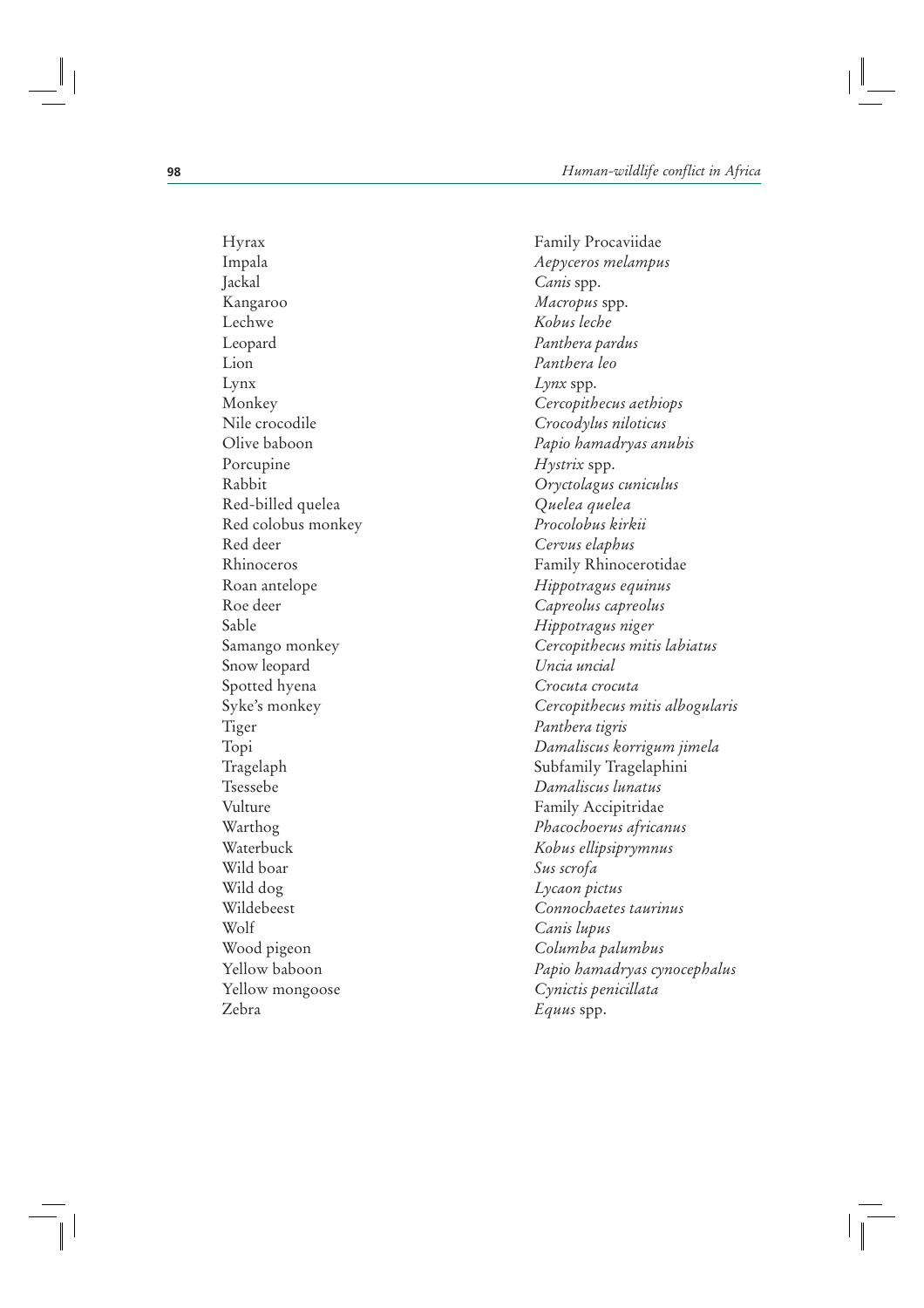## **FAO TECHNICAL PAPERS**

## **FAO FORESTRY PAPERS**

1 Forest utilization contracts on public land, 1977 (E F S) 2 Planning forest roads and harvesting systems, 1977 (E F S) 3 World list of forestry schools, 1977 (E/F/S) 3 Rev.1 World list of forestry schools, 1981 (E/F/S) 3 Rev.2 World list of forestry schools, 1986 (E/F/S) 4/1 World pulp and paper demand, supply and trade – Vol. 1, 1977 (E F S) 4/2 World pulp and paper demand, supply and trade – Vol. 2, 1977 (E F S) 5 The marketing of tropical wood in South America, 1976 (E S) 6 National parks planning, 1976 (E F S) 7 Forestry for local community development, 1978 (Ar E F S) 8 Establishment techniques for forest plantations, 1978 (Ar C E\* F S) 9 Wood chips – production, handling, transport, 1976 (C E S) 10/1 Assessment of logging costs from forest inventories in the tropics – 1. Principles and methodology, 1978 (E F S) 10/2 Assessment of logging costs from forest inventories in the tropics – 2. Data collection and calculations, 1978 (E F S) 11 Savanna afforestation in Africa, 1977 (E F) 12 China: forestry support for agriculture, 1978 (E) 13 Forest products prices 1960-1977, 1979 (E/F/S) 14 Mountain forest roads and harvesting, 1979 (E) 14 Rev.1 Logging and transport in steep terrain, 1985 (E) 15 AGRIS forestry – world catalogue of information and documentation services, 1979 (E/F/S) 16 China: integrated wood processing industries, 1979 (E F S) 17 Economic analysis of forestry projects, 1979 (E F S) 17 Sup.1 Economic analysis of forestry projects: case studies, 1979 (E S) 17 Sup.2 Economic analysis of forestry projects: readings, 1980 (C E) 18 Forest products prices 1960-1978, 1980 (E/F/S) 19/1 Pulping and paper-making properties of fast-growing plantation wood species – Vol. 1, 1980 (E) 19/2 Pulping and paper-making properties of fast-growing plantation wood species – Vol. 2, 1980 (E) 20 Forest tree improvement, 1985 (C E F S) 20/2 A guide to forest seed handling, 1985 (E S ) 21 Impact on soils of fast-growing species in lowland humid tropics, 1980 (E F S) 22/1 Forest volume estimation and yield prediction – Vol. 1. Volume estimation, 1980 (C E F S) 22/2 Forest volume estimation and yield prediction – Vol. 2. Yield prediction, 1980 (C E F S) 23 Forest products prices 1961-1980, 1981 (E/F/S) 25 Public forestry administrations in Latin America, 26 Forestry and rural development, 1981 (E F S) 27 Manual of forest inventory, 1981 (E F) 28 Small and medium sawmills in developing countries,

24 Cable logging systems, 1981 (C E)

1981 (E S) 29 World forest products, demand and supply 1990 and 2000, 1982 (E F S) 30 Tropical forest resources, 1982 (E F S) 31 Appropriate technology in forestry, 1982 (E) 32 Classification and definitions of forest products, 1982 (Ar/E/F/S) 33 Logging of mountain forests, 1982 (E F S) 34 Fruit-bearing forest trees, 1982 (E F S) 35 Forestry in China, 1982 (C E) 36 Basic technology in forest operations, 1982 (E F S) 37 Conservation and development of tropical forest resources, 1982 (E F S) 38 Forest products prices 1962-1981, 1982 (E/F/S) 39 Frame saw manual, 1982 (E) 40 Circular saw manual, 1983 (E) 41 Simple technologies for charcoal making, 1983 (E F S) 42 Fuelwood supplies in the developing countries, 1 983 (Ar E F S) 43 Forest revenue systems in developing countries, 1983 (E F S) 44/1 Food and fruit-bearing forest species – 1. Examples from eastern Africa, 1983 (E F S) 44/2 Food and fruit-bearing forest species – 2. Examples from southeastern Asia, 1984 (E F S) 44/3 Food and fruit-bearing forest species – 3. Examples from Latin America, 1986 (E S) 45 Establishing pulp and paper mills, 1983 (E) 46 Forest products prices 1963-1982, 1983 (E/F/S) 47 Technical forestry education – design and implementation, 1984 (E F S) 48 Land evaluation for forestry, 1984 (C E F S) 49 Wood extraction with oxen and agricultural tractors, 1986 (E F S) 50 Changes in shifting cultivation in Africa, 1984 (E F) 50/1 Changes in shifting cultivation in Africa – seven case-studies, 1985 (E) 51/1 Studies on the volume and yield of tropicaI forest stands – 1. Dry forest formations, 1989 (E F) 52/1 Cost estimating in sawmilling industries: guidelines, 1984 (E) 52/2 Field manual on cost estimation in sawmilling industries, 1985 (E) 53 Intensive multiple-use forest management in Kerala, 1984 (E F S) 54 Planificación del desarrollo forestal, 1984 (S) 55 Intensive multiple-use forest management in the tropics, 1985 (E F S) 56 Breeding poplars for disease resistance, 1985 (E) 57 Coconut wood – Processing and use, 1985 (E S)

1981 (E)

- 
- 58 Sawdoctoring manual, 1985 (E S)
- 59 The ecological effects of eucalyptus, 1985 (C E F S)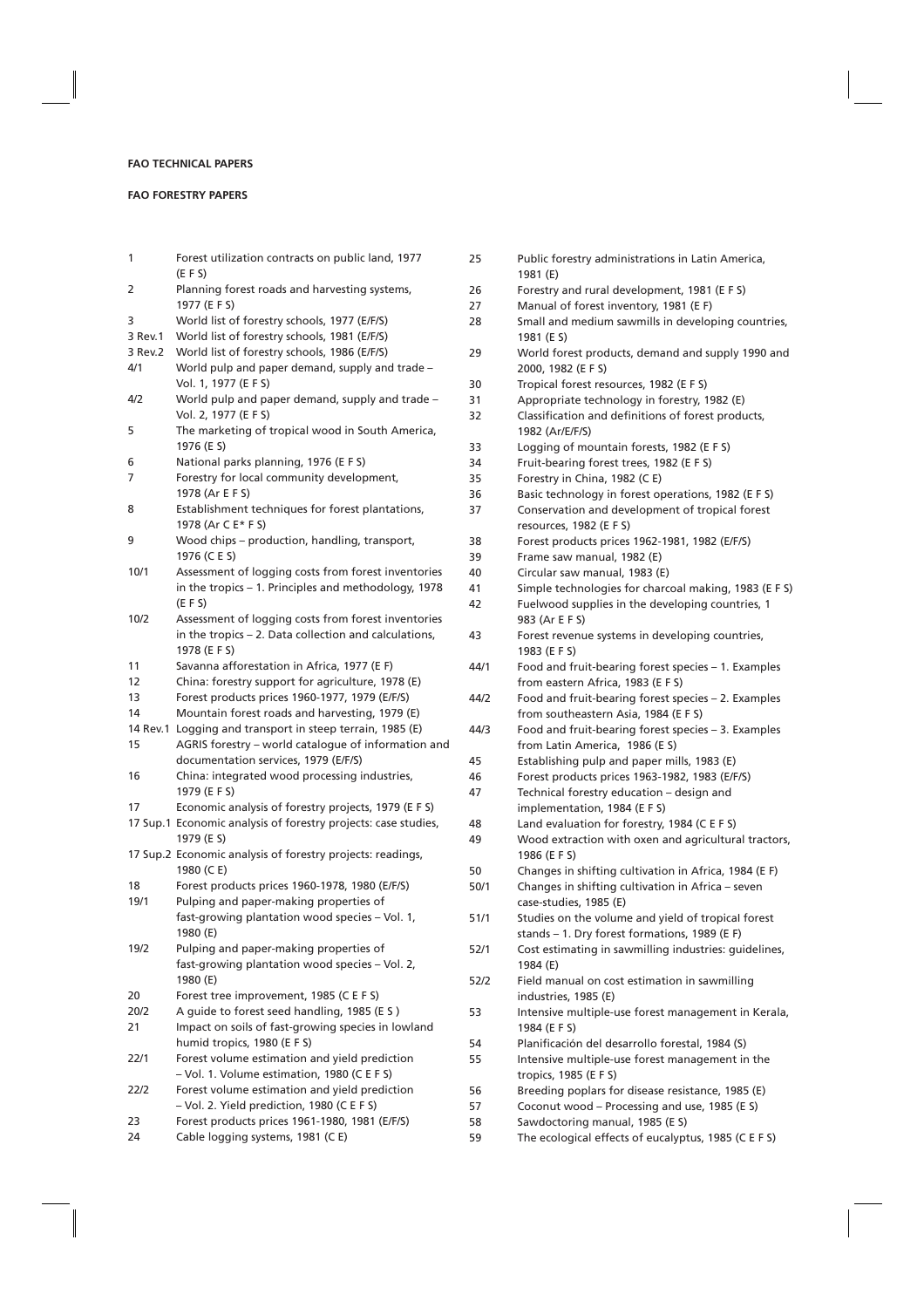| 60       | Monitoring and evaluation of participatory forestry<br>projects, 1985 (E F S)                        | 99  | Cost control in forest harvesting and road<br>construction, 1992 (E)                                       |
|----------|------------------------------------------------------------------------------------------------------|-----|------------------------------------------------------------------------------------------------------------|
| 61<br>62 | Forest products prices 1965-1984, 1985 (E/F/S)<br>World list of institutions engaged in forestry and | 100 | Introduction to ergonomics in forestry in developing<br>countries, 1992 (E F I)                            |
| 63       | forest products research, 1985 (E/F/S)<br>Industrial charcoal making, 1985 (E)                       | 101 | Management and conservation of closed forests in<br>tropical America, 1993 (E F P S)                       |
| 64       | Tree growing by rural people, 1985 (Ar E F S)                                                        | 102 | Research management in forestry, 1992 (E F S)                                                              |
| 65       | Forest legislation in selected African countries,<br>1986 (E F)                                      | 103 | Mixed and pure forest plantations in the tropics<br>and subtropics, 1992 (E F S)                           |
| 66       | Forestry extension organization, 1986 (C E S)                                                        | 104 | Forest products prices 1971-1990, 1992 (E/F/S)                                                             |
| 67       | Some medicinal forest plants of Africa and Latin<br>America, 1986 (E)                                | 105 | Compendium of pulp and paper training and<br>research institutions, 1992 (E)                               |
| 68       | Appropriate forest industries, 1986 (E)                                                              | 106 | Economic assessment of forestry project impacts,                                                           |
| 69       | Management of forest industries, 1986 (E)                                                            |     | 1992 (E/F)                                                                                                 |
| 70       | Wildland fire management terminology,<br>1986 (E/F/S)                                                | 107 | Conservation of genetic resources in tropical forest<br>management – Principles and concepts, 1993 (E/F/S) |
| 71       | World compendium of forestry and forest products<br>research institutions, 1986 (E/F/S)              | 108 | A decade of wood energy activities within the<br>Nairobi Programme of Action, 1993 (E)                     |
| 72       | Wood gas as engine fuel, 1986 (E S)                                                                  | 109 | Directory of forestry research organizations, 1993 (E)                                                     |
| 73       | Forest products: world outlook projections<br>1985-2000, 1986 (E/F/S)                                | 110 | Proceedings of the Meeting of Experts on Forestry<br>Research, 1993 (E/F/S)                                |
| 74       | Guidelines for forestry information processing,<br>1986 (E)                                          | 111 | Forestry policies in the Near East region - Analysis<br>and synthesis, 1993 (E)                            |
| 75       | Monitoring and evaluation of social forestry<br>in India - an operational guide, 1986 (E)            | 112 | Forest resources assessment 1990 – Tropical countries,<br>1993 (E)                                         |
| 76       | Wood preservation manual, 1986 (E)                                                                   | 113 | Ex situ storage of seeds, pollen and in vitro cultures                                                     |
| 77       | Databook on endangered tree and shrub species and<br>provenances, 1986 (E)                           | 114 | of perennial woody plant species, 1993 (E)<br>Assessing forestry project impacts: issues and               |
| 78       | Appropriate wood harvesting in plantation forests,                                                   |     | strategies, 1993 (E F S)                                                                                   |
| 79       | 1987 (E)<br>Small-scale forest-based processing enterprises,                                         | 115 | Forestry policies of selected countries in Asia and the<br>Pacific, 1993 (E)                               |
|          | 1987 (E F S)                                                                                         | 116 | Les panneaux à base de bois, 1993 (F)                                                                      |
| 80       | Forestry extension methods, 1987 (E)                                                                 | 117 | Mangrove forest management guidelines, 1994 (E)                                                            |
| 81       | Guidelines for forest policy formulation, 1987 (C E)                                                 | 118 | Biotechnology in forest tree improvement, 1994 (E)                                                         |
| 82       | Forest products prices 1967-1986, 1988 (E/F/S)                                                       | 119 | Number not assigned                                                                                        |
| 83       | Trade in forest products: a study of the barriers faced<br>by the developing countries, 1988 (E)     | 120 | Decline and dieback of trees and forests - A global<br>overview, 1994 (E)                                  |
| 84       | Forest products: World outlook projections - Product<br>and country tables 1987-2000, 1988 (E/F/S)   | 121 | Ecology and rural education - Manual for rural<br>teachers, 1995 (E S)                                     |
| 85       | Forestry extension curricula, 1988 (E/F/S)                                                           | 122 | Readings in sustainable forest management,                                                                 |
| 86       | Forestry policies in Europe, 1988 (E)                                                                |     | 1994 (E F S)                                                                                               |
| 87       | Small-scale harvesting operations of wood and<br>non-wood forest products involving rural people,    | 123 | Forestry education - New trends and prospects,<br>1994 (E F S)                                             |
| 88       | 1988 (E F S)<br>Management of tropical moist forests in Africa,                                      | 124 | Forest resources assessment 1990 - Global synthesis,<br>1995 (E F S)                                       |
|          | 1989 (E F P)                                                                                         | 125 | Forest products prices 1973-1992, 1995 (E F S)                                                             |
| 89       | Review of forest management systems of tropical<br>Asia, 1989 (E)                                    | 126 | Climate change, forests and forest management -<br>An overview, 1995 (E F S)                               |
| 90       | Forestry and food security, 1989 (Ar E S)                                                            | 127 | Valuing forests: context, issues and guidelines,                                                           |
| 91       | Design manual on basic wood harvesting technology,                                                   |     | 1995 (E F S)                                                                                               |
|          | 1989 (E F S) (Published only as FAO Training Series,<br>No. 18)                                      | 128 | Forest resources assessment 1990 - Tropical forest<br>plantation resources, 1995 (E)                       |
| 92       | Forestry policies in Europe – An analysis, 1989 (E)                                                  | 129 | Environmental impact assessment and environmental                                                          |
| 93       | Energy conservation in the mechanical forest<br>industries, 1990 (E S)                               | 130 | auditing in the pulp and paper industry, 1996 (E)<br>Forest resources assessment 1990 - Survey of tropical |
| 94       | Manual on sawmill operational maintenance,<br>1990 (E)                                               | 131 | forest cover and study of change processes, 1996 (E)<br>Ecología y enseñanza rural - Nociones ambientales  |
| 95       | Forest products prices 1969-1988, 1990 (E/F/S)                                                       |     | básicas para profesores rurales y extensionistas,                                                          |
| 96       | Planning and managing forestry research: guidelines<br>for managers, 1990 (E)                        | 132 | 1996 (S)<br>Forestry policies of selected countries in Africa,                                             |
| 97       | Non-wood forest products: the way ahead, 1991 (E S)                                                  |     | 1996 (E/F)                                                                                                 |
| 98       | Timber plantations in the humid tropics of Africa,                                                   | 133 | Forest codes of practice - Contributing to                                                                 |
|          | 1993 (E F)                                                                                           |     | environmentally sound forest operations, 1996 (E)                                                          |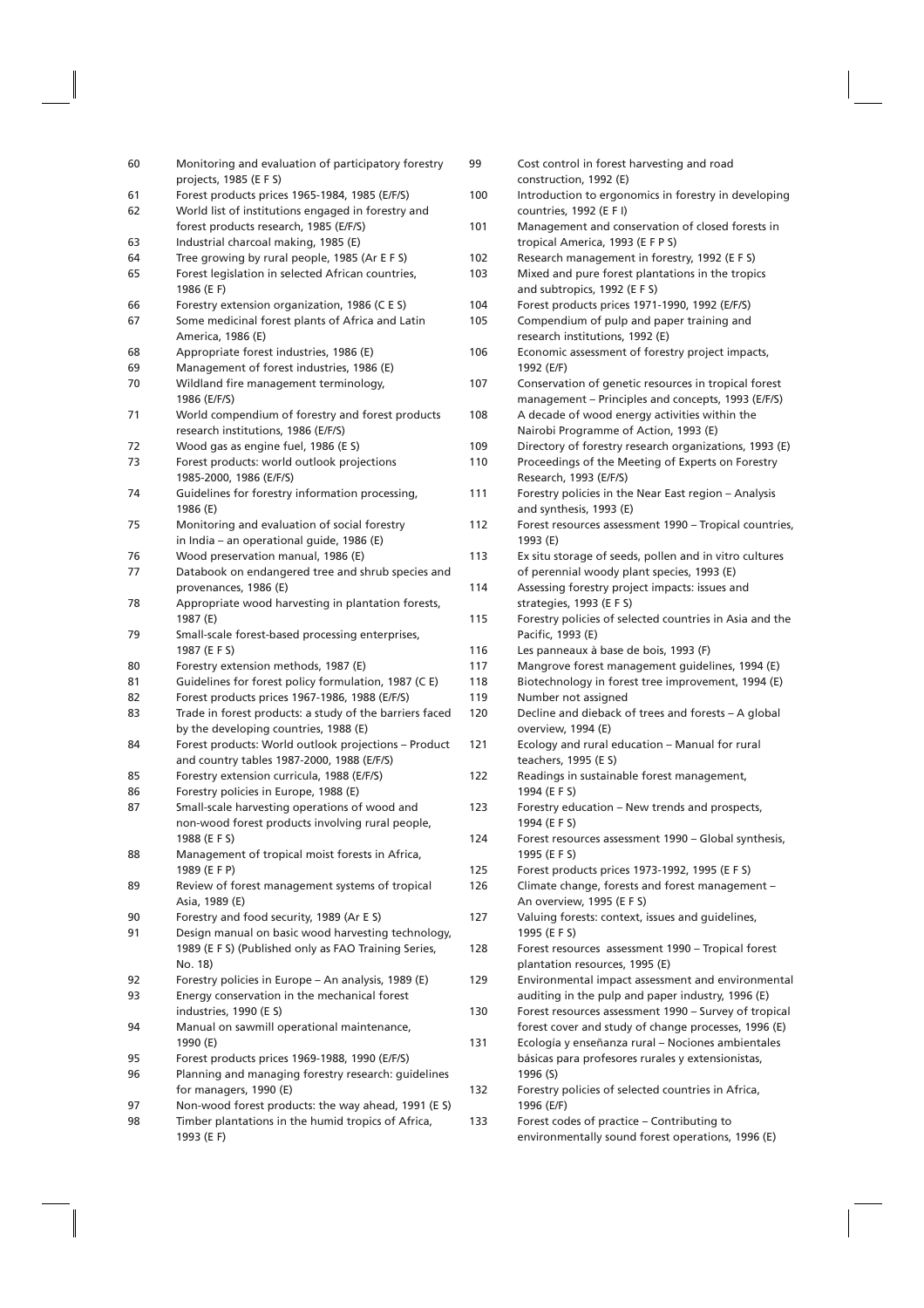| 134 | Estimating biomass and biomass change of tropical |
|-----|---------------------------------------------------|
|     | forests – A primer, 1997 (E)                      |

- 135 Guidelines for the management of tropical forests 1. The production of wood, 1998 (E S)
- 136 Managing forests as common property, 1998 (E)
- 137/1 Forestry policies in the Caribbean Volume 1:
- Proceedings of the Expert Consultation, 1998 (E) 137/2 Forestry policies in the Caribbean – Volume 2: Reports of 28 selected countries and territories, 1998 (E)
- 138 FAO Meeting on Public Policies Affecting Forest Fires, 2001 (E F S)
- 139 Governance principles for concessions and contacts in public forests, 2003 (E F S)
- 140 Global Forest Resources Assessment 2000 Main report, 2002 (E F S)
- 141 Forestry Outlook Study for Africa Regional report: opportunities and challenges towards 2020, 2003 (Ar E F)
- 142 Cross-sectoral policy impacts between forestry and other sectors, 2003 (E F S)
- 143 Sustainable management of tropical forests in Central Africa – In search of excellence, 2003 (E F)
- 144 Climate change and the forest sector Possible national and subnational legislation, 2004 (E)
- 145 Best practices for improving law compliance in the forest sector, 2005 (E F R S)
- 146 Microfinance and forest-based small-scale enterprises, 2005 (Ar E F S)
- 147 Global Forest Resources Assessment 2005 Progress towards sustainable forest management, 2006 (E F S)
- 148 Tendencias y perspectivas del sector forestal en América Latina y el Caribe, 2006 (S)
- 149 Better forestry, less poverty A practitioner's guide, 2006 (Ar E F S)
- 150 The new generation of watershed management programmes and projects, 2006 (E F S)
- 151 Fire management Global assessment 2006, 2007 (E)
- 152 People, forests and trees in West and Central Asia – Outlook for 2020, 2007 (Ar E R)
- 153 The world's mangroves 1980–2005, 2007 (E)
- 154 Forests and energy Key issues, 2008 (Ar Ch E F R S)
- 155 Forests and water, 2008 (E)
- 156 Global review of forest pests and diseases, 2009 (E)
- 157 Human-wildlife conflict in Africa Causes,
	- consequences and management strategies, 2009 (E)

## Availability: September 2009

- 
- Ar Arabic Multil Multilingual  $C -$  Chinese  $C - C$  – Chinese
- E English
- I Italian
- F French
- P Portuguese
- S Spanish
- 
- R Russian

*The FAO Technical Papers are available through the authorized FAO Sales Agents or directly from Sales and Marketing Group, FAO, Viale delle Terme di Caracalla, 00153 Rome, Italy.*